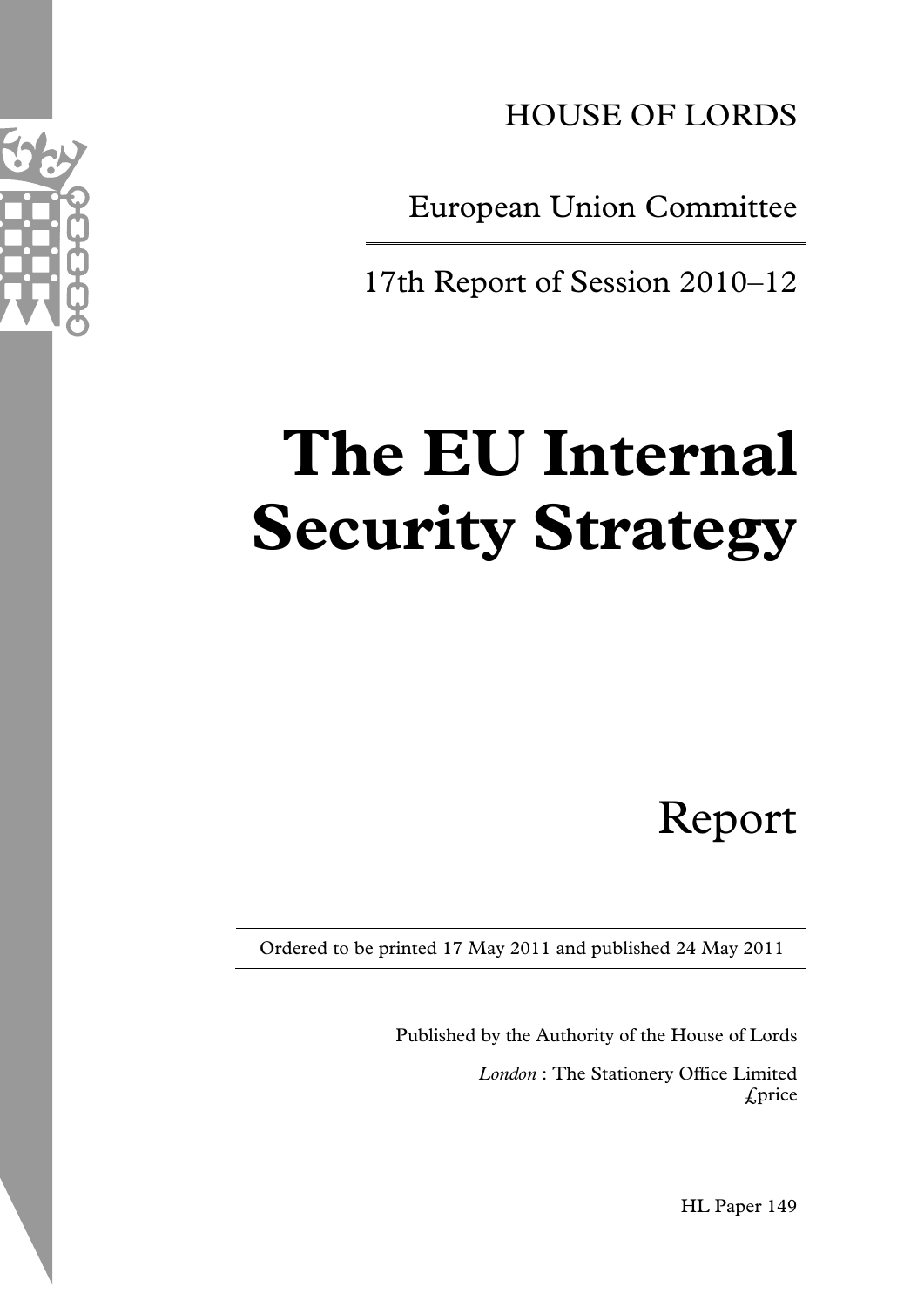# *The European Union Committee*

The Committee considers EU documents in advance of decisions being taken on them in Brussels, in order to influence the Government's position and to hold them to account. The Government are required to deposit EU documents in Parliament, and to produce within two weeks an Explanatory Memorandum setting out the implications for the UK. The Committee examines these documents, and 'holds under scrutiny' any about which it has concerns, entering into correspondence with the relevant Minister until satisfied. Letters must be answered within two weeks. Under the 'scrutiny reserve resolution', the Government may not agree in the EU Council of Ministers to any proposal still held under scrutiny; reasons must be given for any breach. The Committee also conducts inquiries and makes reports. The Government are required to respond in writing to a report's recommendations within two months of publication. If the report is for debate, then there is a debate in the House of Lords, which a Minister attends and responds to. The Committee has seven Sub-Committees which are: Economic and Financial Affairs and International Trade (Sub-Committee A) Internal Market, Energy and Transport (Sub-Committee B) Foreign Affairs, Defence and Development Policy (Sub-Committee C) Agriculture, Fisheries and Environment (Sub-Committee D) Justice and Institutions (Sub-Committee E) Home Affairs (Sub-Committee F) Social Policies and Consumer Protection (Sub-Committee G)

#### *Our Membership*

The Members of the European Union Committee are: Baroness O'Cathain<br>Lord Plumb Lord Carter of Coles<br>Lord Dear Lord Dear Lord Richard<br>
Lord Dykes Lord Rober ( Lord Roper (Chairman)<br>The Earl of Sandwich Lord Foulkes of Cumnock<br>
Lord Hannav of Chiswick<br>
The Earl of Sandwich Sandwich Sandwich Sandwich Sandwich Sandwich Sandwich Sandwich Sandwich Sandwich Sandwich Lord Hannay of Chiswick<br>Lord Harrison Lord Tomlinson<br>Lord Trimble Baroness Howarth of Breckland<br>Lord Jopling Baroness Young of Hornsey Lord Maclennan of Rogart

The Members of the Sub-Committee which conducted this inquiry are listed in Appendix 1.

#### *Information about the Committee*

For information freely available on the web, our homepage i[s http://www.parliament.uk/hleu](http://www.parliament.uk/hleu) There you will find many of our publications, along with press notices, details of membership and forthcoming meetings, and other information about the ongoing work of the Committee and its Sub-Committees, each of which has its own homepage.

#### *General Information*

General information about the House of Lords and its Committees, including guidance to witnesses, details of current inquiries and forthcoming meetings is on the internet at <http://www.parliament.uk/business/lords/>

#### *Sub-Committee Staff*

The current staff of the Sub-Committee are Michael Collon (Clerk), Michael Torrance (Policy Analyst) and Joanna Lukens (Committee Assistant).

#### *Contacts for the European Union Committee*

Contact details for individual Sub-Committees are given on the website. General correspondence should be addressed to the Clerk of the European Union Committee, Committee Office, House of Lords, London, SW1A 0PW General enquiries 020 7219 5791. The Committee's email address is [euclords@parliament.uk](mailto:euclords@parliament.uk)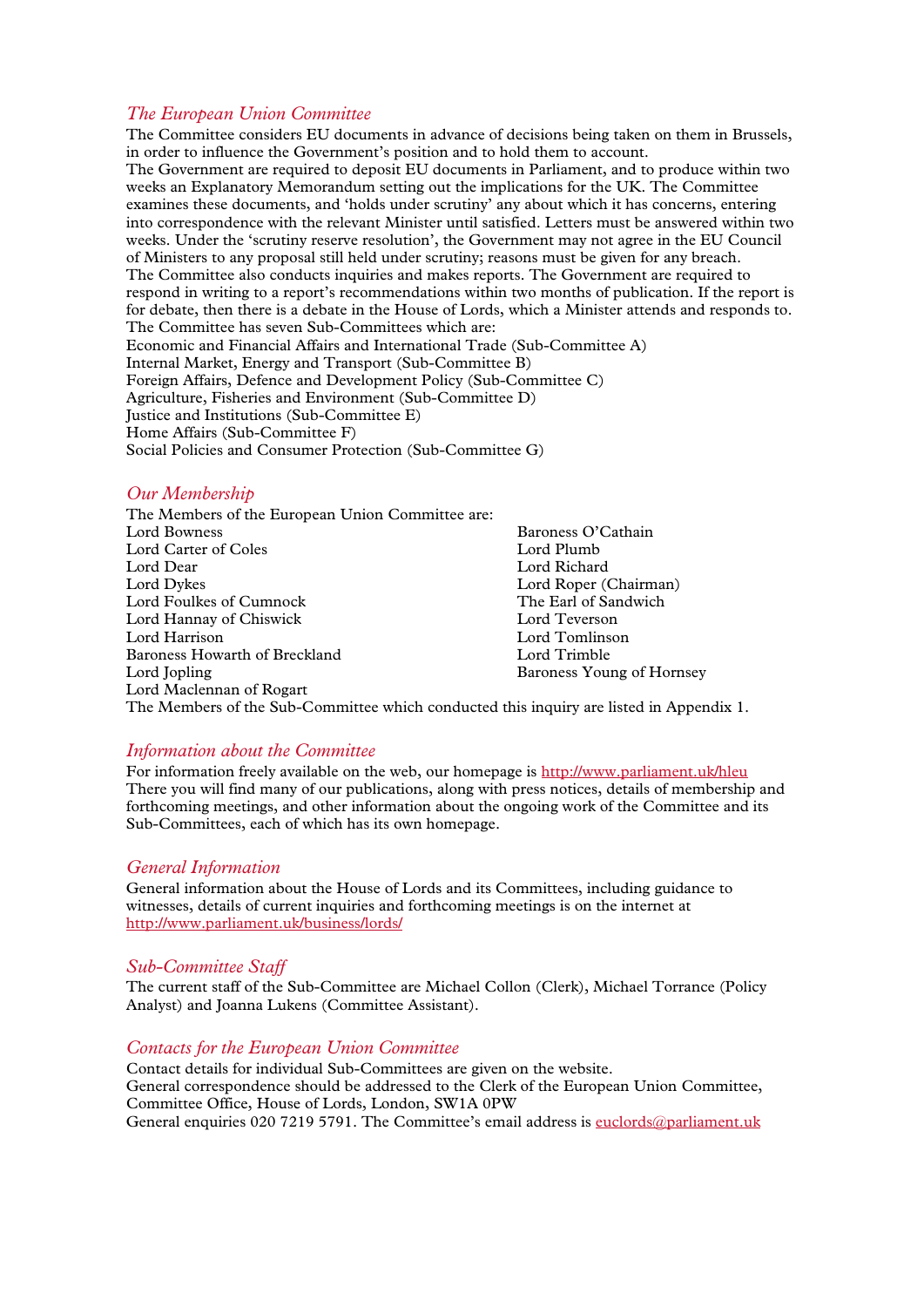# **CONTENTS**

|                                                        | Paragraph Page |                 |
|--------------------------------------------------------|----------------|-----------------|
| <b>Summary</b>                                         |                | 5               |
| <b>Chapter 1: Introduction</b>                         | 1              | 7               |
| The Treaty Background                                  | $\overline{2}$ | $\overline{7}$  |
| The Stockholm Programme                                | 5              | $\overline{7}$  |
| Box 1: Extract from paragraph 4.1 of the Stockholm     |                |                 |
| Programme                                              |                | 8               |
| The Council Strategy and Commission Communication      | $\overline{7}$ | 8               |
| Conduct of the inquiry                                 | 10             | 9               |
| <b>Chapter 2: The EU's role in Internal Security</b>   | 14             | 11              |
| The EU's role in Internal Security                     | 14             | 11              |
| Box 2: Council definition of "internal security"       |                | 11              |
| <b>Fundamental rights</b>                              | 27             | 13              |
| Box 3: Fundamental rights—the Commission view          |                | 13              |
| Box 4: Fundamental rights—the views of CEPS            |                | 14              |
| <b>Chapter 3: The International Dimension</b>          | 41             | 17              |
| <b>European Security Strategy</b>                      | 42             | 17              |
| <b>European External Action Service</b>                | 44             | 17 <sup>7</sup> |
| Relations with the United Nations and NATO             | 53             | 19              |
| Relations with strategically important third countries | 58             | 20              |
| <b>Chapter 4: The Objectives</b>                       | 66             | 23              |
| Serious and organised crime                            | 67             | 23              |
| Box 5: Extract from JHA Council Conclusions,           |                |                 |
| 8 and 9 November 2010                                  |                | 24              |
| Passenger Name Record (PNR) data                       | 71             | 24              |
| <b>Money laundering</b>                                | 73             | 25              |
| Confiscation of criminal assets                        | 75             | 26              |
| <b>Joint Investigation Teams (JITs)</b>                | 77             | 26              |
| Counter-terrorism                                      | 80             | 27              |
| EU Counter-Terrorism Strategy and Counter-Terrorism    |                |                 |
| Coordinator                                            | 82             | $27\,$          |
| Box 6: EU Counter-Terrorism Coordinator and            |                |                 |
| <b>Counter-Terrorism Strategy</b>                      |                | 28              |
| Radicalisation and recruitment                         | 86             | 29              |
| Preventing terrorists' access to materials and funding | 91             | 30              |
| <b>Transport security</b>                              | 94             | 31              |
| Border management                                      | 96             | 31              |
| <b>EUROSUR</b>                                         | 99             | 33              |
| Frontex                                                | 100            | 33              |
| Civil protection and disaster relief                   | 103            | 34              |
| The role of the armed forces                           | 105            | 34              |
| The Solidarity Clause                                  | 107            | 35              |
| Box 7: The Solidarity Clause                           |                | 35              |
| Risk assessments and cooperation between Situation     |                |                 |
| Centres                                                | 109            | 36              |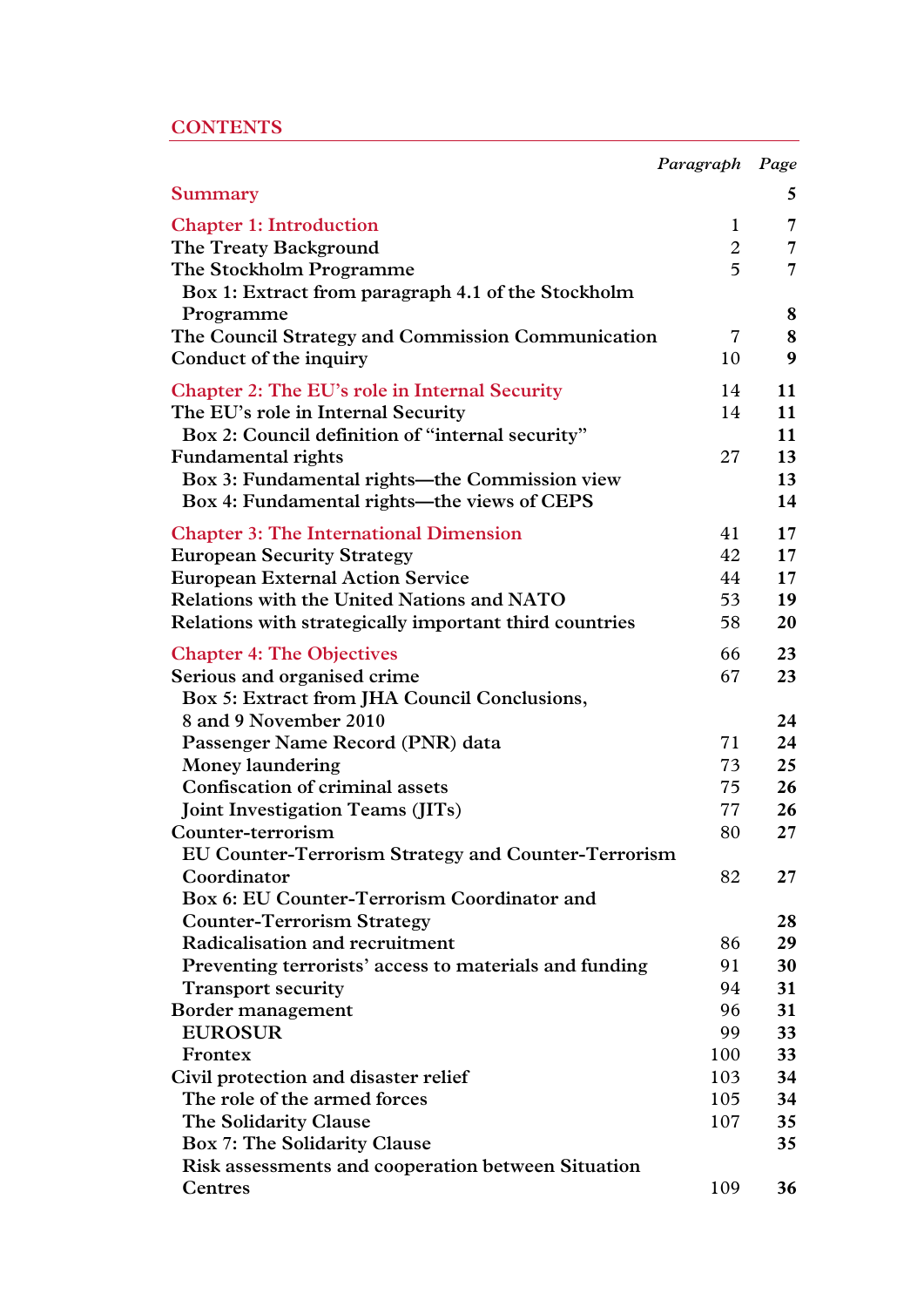| The development of a European emergency response                        |     |    |
|-------------------------------------------------------------------------|-----|----|
| capacity                                                                | 112 | 37 |
| <b>Chapter 5: Cyber-Security</b>                                        | 115 | 38 |
| The challenge                                                           | 115 | 38 |
| <b>Box 8: Stuxnet</b>                                                   |     | 39 |
| The role of the EU                                                      | 124 | 40 |
| The Budapest Convention                                                 | 128 | 41 |
| <b>Cybercrime Centre</b>                                                | 132 | 41 |
| Box 9: The Cybercrime Centre                                            |     | 42 |
| <b>Functions</b>                                                        | 134 | 42 |
| Location                                                                | 136 | 43 |
| Funding                                                                 | 142 | 44 |
| Improving response capabilities                                         | 150 | 46 |
| Raising public awareness                                                | 156 | 47 |
| International cooperation                                               | 160 | 48 |
| <b>Chapter 6: Implementing the Strategy</b>                             | 167 | 50 |
| <b>Council and Commission structures</b>                                | 170 | 50 |
| Box 10: Council working groups, parties, committees<br>and other bodies |     | 51 |
| The Standing Committee on Operational Cooperation on                    |     |    |
| <b>Internal Security (COSI)</b>                                         | 176 | 53 |
| Box 11: COSI                                                            |     | 53 |
| Preliminary steps                                                       | 177 | 54 |
| Membership                                                              | 180 | 55 |
| Chairing arrangements                                                   | 182 | 55 |
| Transparency and parliamentary oversight                                | 184 | 56 |
| EU agencies                                                             | 187 | 56 |
| The Internal Security Fund and security research                        | 191 | 57 |
| Funding                                                                 | 192 | 57 |
| Box 12: Current internal security funding                               |     | 58 |
| Research                                                                | 196 | 59 |
| Conclusion                                                              | 200 | 60 |
| <b>Chapter 7: Summary of Conclusions and Recommendations</b>            | 201 | 61 |
| Appendix 1: Sub-Committee F (Home Affairs)                              |     | 68 |
| <b>Appendix 2: List of Witnesses</b>                                    |     | 69 |
| <b>Appendix 3: Call for Evidence</b>                                    |     | 71 |
| <b>Appendix 4: The Commission Communication</b>                         |     | 73 |
| <b>Appendix 5: List of Acronyms and Abbreviations</b>                   |     | 87 |

Evidence is published online at [www.parliament.uk/hleuf](http://www.parliament.uk/hleuf) and available for inspection at the Parliamentary Archives (020 7219 5314)

References in footnotes to the Report are as follows:<br>Q refers to a question in oral evidence;<br>ISS 1 refers to written evidence as listed in Appe

Q refers to a question in oral evidence;

ISS 1 refers to written evidence as listed in Appendix 2.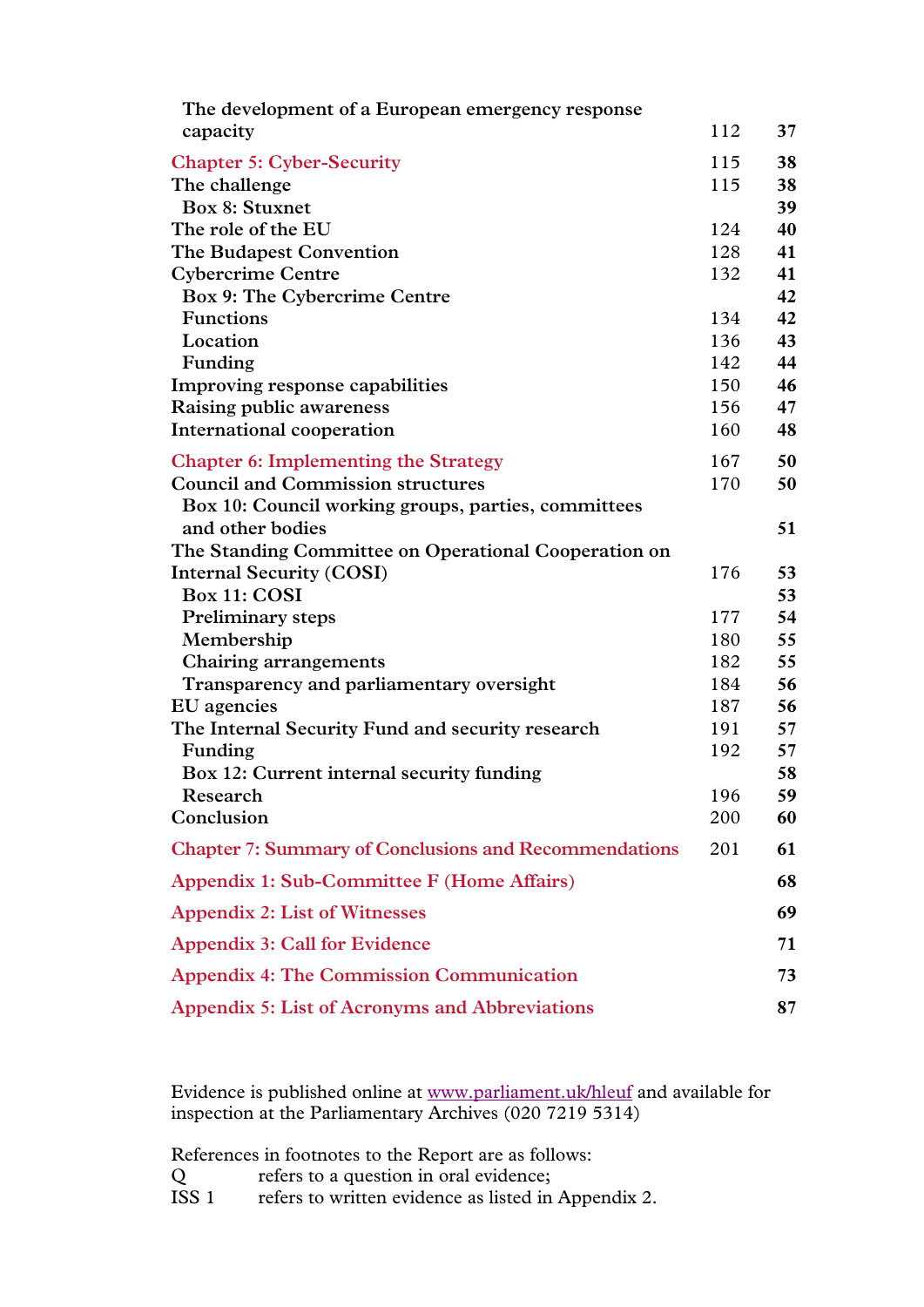# **SUMMARY**

The security of the Member States is often regarded as being their exclusive preserve, but since 1975 the interior ministers of the European Community have been discussing increased cooperation on internal security matters. Since the Treaty of Maastricht the Union has been given an increasing role. Now, following the Treaty of Lisbon, the Council has been given the power to adopt and implement an internal security strategy. It did so in March 2010, and this was followed in November by a Commission Communication setting out the priorities, and how to implement them.

The Communication sets out "Five steps towards a more secure Europe": the disruption of international crime networks, the prevention of terrorism, security in cyberspace, improved border management, and increased resilience to crises and disasters. We agree that these are the matters on which implementation of the strategy should be focussed. It is this Communication which has been the object of our inquiry.

Progress on these five fronts is designed to lead to a more secure Europe. In each case we have looked in detail at the actions proposed by the Commission to advance security. Most of these will involve increased practical cooperation between the Member States, and some will involve proposals for legislation over the coming three years. We hope that our recommendations may help the Commission when it comes to formulate its proposals. We hope too that the Government—and perhaps also other Member States—may find our views helpful when they come to consider the legislative proposals.

International crime, terrorism, illegal migration and natural disasters have been with us a long time. Cyber-security is a comparative newcomer. Even a few years ago, cyberspace was thought to provide an opportunity only for small-scale criminal acts. It is now clear that, in addition to increasing the outreach of international crime, it can lead to massive disruption of state infrastructure, and can be used for espionage, terrorism, even war. During the course of our inquiry there were major attacks against the EU institutions. It is not surprising that much of the evidence we received concerned the role which the EU might play in fighting cyber-attacks. The Commission's main proposal is to set up a new Cybercrime Centre. This might be no more than a talking shop, but it could become a useful tool for investigating and analysing past attacks, improving law enforcement, and preventing future attacks. Much will depend on whether it is given adequate resources for what could be an important role.

Security knows no borders. We have looked at the way in which the internal security strategy overlaps with national and international strategies, in the hope that they can be mutually supportive. And lastly we have looked at the implementation of the strategy. The Council has an extraordinary number of committees, working groups and other bodies whose tasks overlap and can conflict. It also has one new committee which, under the Treaties, has the duty of coordinating all the work on internal security. Unless it does so effectively, very little will be achieved; if, with the right membership and the right chairmanship, it properly fulfils its mandate, the EU may play a valuable role in protecting the security of its citizens.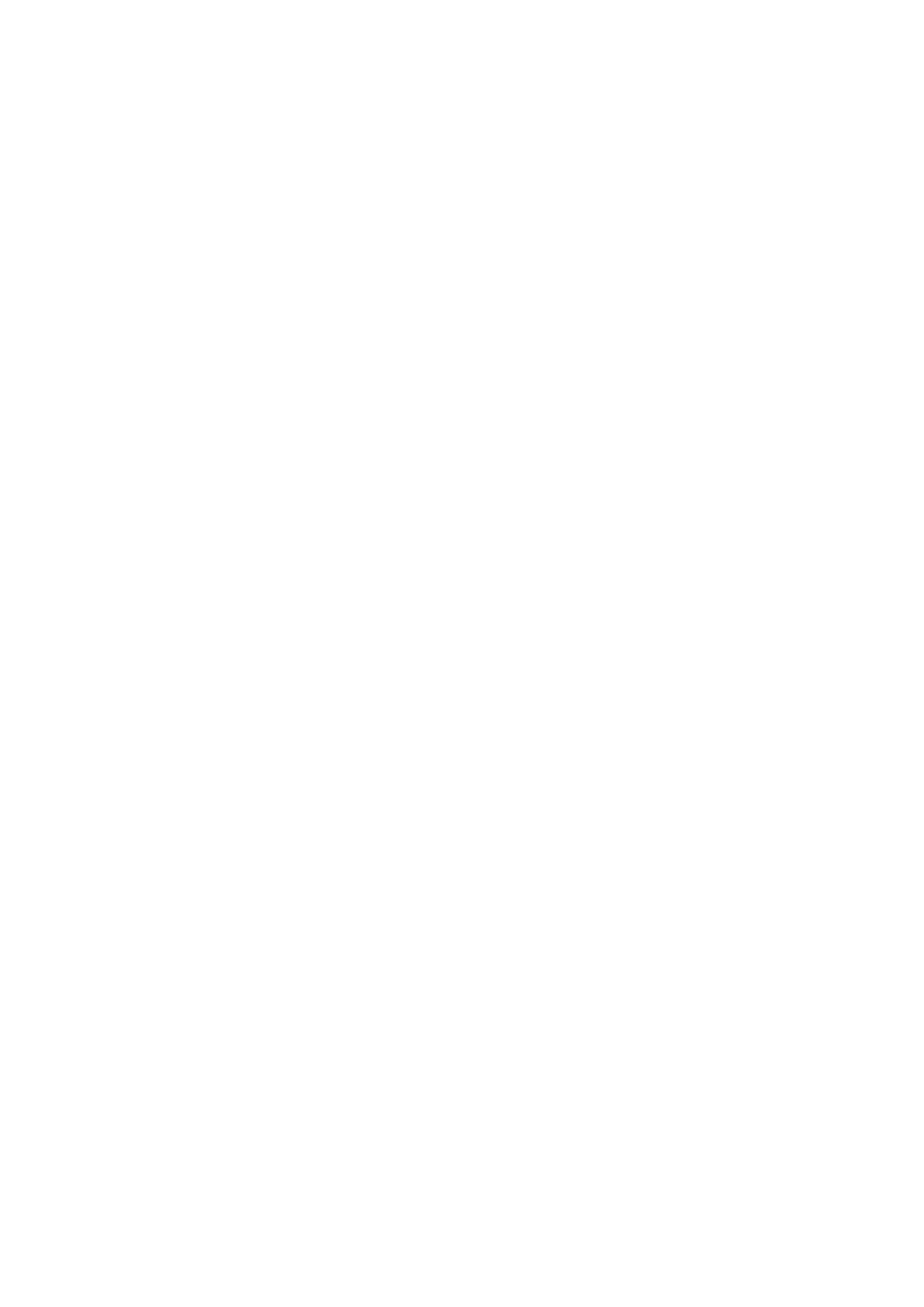# **The EU Internal Security Strategy**

# **CHAPTER 1: INTRODUCTION**

1. In this report we consider how and to what extent the European Union should be involved in the internal security of the individual Member States, covering matters such as terrorism, serious organised crime, civil protection and cyber-security.

# **The Treaty Background**

- 2. National Security is the sole responsibility of each Member State. Article 4 of the Treaty on European Union, as amended by the Treaty of Lisbon, asserts that this remains the case. However since December 1975 when the Trevi group of interior ministers was established, Member States have been meeting informally to discuss security issues. Trevi began as a regular meeting of the interior ministers of the Member States—then 9, later 12—together with a gradually increasing number of working groups. The first formalisation of this came at Maastricht in 1992 with the Treaty on European Union (TEU), Title VI, entitled "Provisions on cooperation in the fields of Justice and Home Affairs". The "matters of common interest" included immigration and asylum, combating drug addiction and fraud, judicial cooperation in civil and criminal matters, and customs and police cooperation. The Member States were required to consult and to coordinate their actions, and were allowed to adopt joint positions, take joint action, and enter into multilateral conventions.
- 3. But there was no power for the Council to legislate. Power to legislate in the areas covered by Title VI had to wait for the amendments made by the Treaty of Amsterdam, which came into force on 1 May 1999. In addition for the first time the words "internal security" appear in an EU Treaty, but this is only to state: "This Title [Title VI] shall not affect the exercise of the responsibilities incumbent upon Member States with regard to the maintenance of law and order and the safeguarding of internal security."<sup>[1](#page-6-0)</sup> While the Union's external security policy was the subject of Title V of the TEU—Provisions on a Common Foreign and Security Policy—internal security was seen as remaining largely a matter for the Member States.
- <span id="page-6-3"></span>4. This changed with the entry into force of the Treaty of Lisbon on 1 December 2009. While Article 72 of the Treaty on the Functioning of the European Union (TFEU) repeats that the Title<sup>[2](#page-6-1)</sup> does not affect the responsibilities of Member States with regard to internal security, Article 71 sets up a standing committee within the Council whose prime aim is "to ensure that operational cooperation on internal security is promoted and strengthened within the Union".<sup>[3](#page-6-2)</sup>

# **The Stockholm Programme**

5. Since the entry into force of the Treaty of Amsterdam, work on JHA matters has been the subject of 5-year programmes agreed by the European Council.

<span id="page-6-0"></span><sup>1</sup> Article 33 TEU

<span id="page-6-1"></span><sup>2</sup> By now this is Title V of Part Three of the TFEU.

<span id="page-6-2"></span><sup>&</sup>lt;sup>3</sup> We consider the role of this Committee in Chapter 6.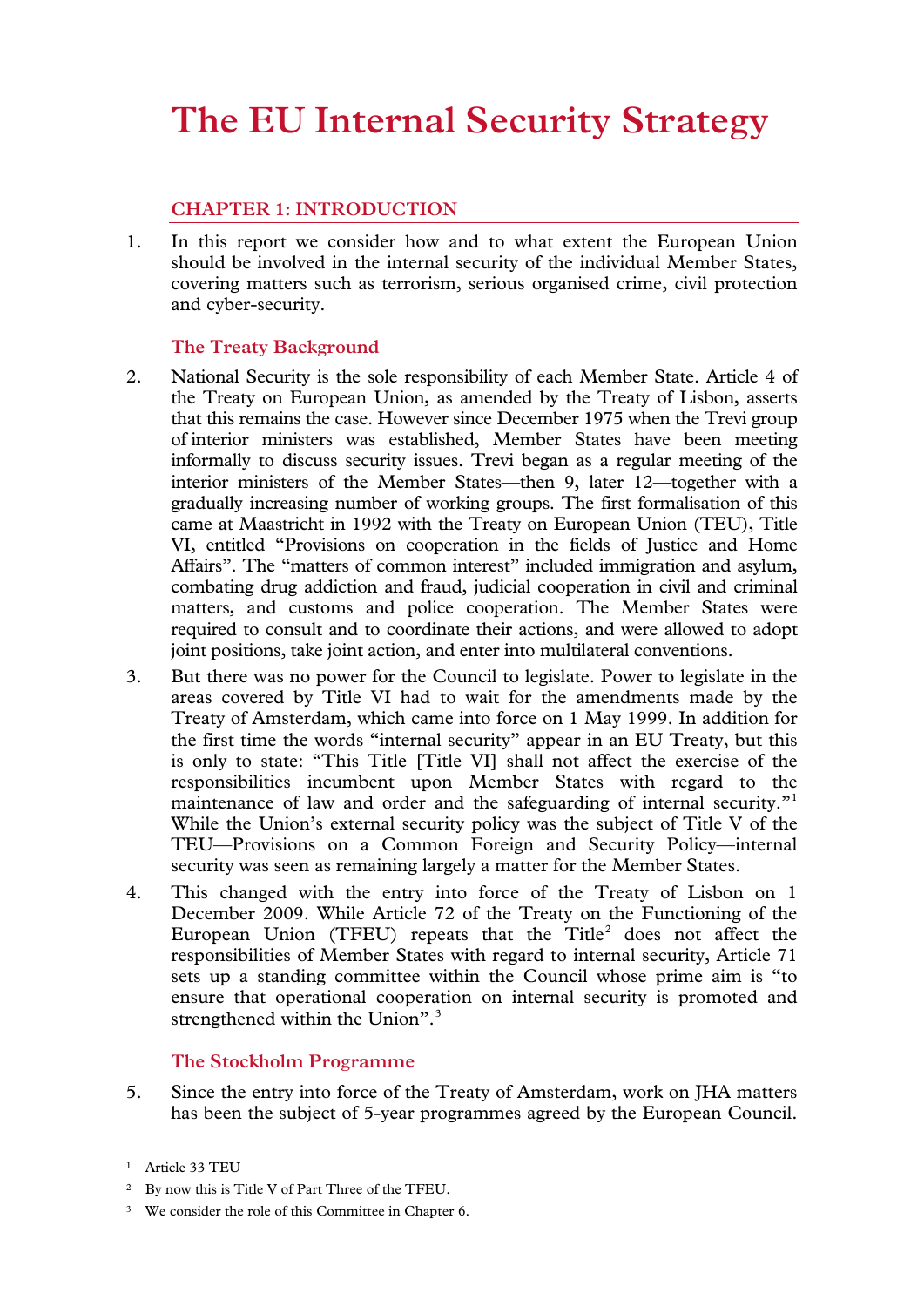The latest of these is the Stockholm Programme, $4$  agreed by the European Council on 10 December 2009.<sup>[5](#page-7-0)</sup> It includes an invitation to both the Council and the Commission "to define a comprehensive Union internal security strategy": see Box 1.

#### **BOX 1**

#### **Extract from paragraph 4.1 of the Stockholm Programme**

The European Council is convinced that the enhancement of actions at European level, combined with better coordination with actions at regional and national level, are essential to protection from trans-national threats. Terrorism and organised crime, drug trafficking, corruption, trafficking in human beings, smuggling of persons and trafficking in arms, inter alia, continue to challenge the internal security of the Union. Cross-border widespread crime has become an urgent challenge which requires a clear and comprehensive response. Action of the Union will enhance the work carried out by Member States' competent authorities and will improve the outcome of their work. The European Council calls upon the Council and the Commission to define a comprehensive Union internal security strategy…

6. It was perhaps a source of confusion for the European Council to invite both the Council and the Commission to define an internal security strategy. In February 2010 the Council, seemingly without any formal consultation of the Commission, prepared its own "Draft Internal Security Strategy for the European Union: 'Towards a European Security Model'", [6](#page-7-1) which was agreed by the Council on 25–26 February 2010, and subsequently adopted by the European Council.<sup>[7](#page-7-2)</sup> At the same time the Commission was preparing an Action Plan to "translate the aims and priorities of the Stockholm Programme into concrete actions with a clear timetable for adoption and implementation" which it had been invited to produce.<sup>[8](#page-7-3)</sup> In this Action Plan, submitted to the Council on 22 April  $2010$ ,  $\degree$  the Commission undertook to formulate a Communication on the Internal Security Strategy by the end of the year. It did so on 22 November 2010 in a Communication entitled: "The EU Internal Security Strategy in Action: five steps towards a more secure Europe".<sup>[10](#page-7-5)</sup>

#### **The Council Strategy and Commission Communication**

7. The Council Strategy is an anodyne document, phrased in broad generalities and lacking in specificity. According to the United Kingdom National

- <span id="page-7-2"></span><sup>7</sup> Document 7120/10, referred to hereafter as the Strategy or the ISS
- <span id="page-7-3"></span><sup>8</sup> Paragraph 1.2.10 of the Stockholm Programme
- <span id="page-7-4"></span><sup>9</sup> "Delivering an area of freedom, security and justice for Europe's citizens: Action Plan implementing the Stockholm Programme" (Document 8895/10). This was the subject of our brief report *Implementing the Stockholm Programme: home affairs* (9th Report, Session 2010–11, HL Paper 90).

<sup>4</sup> OJ C115 (4 May 2010) p 1

<span id="page-7-0"></span><sup>5</sup> This was the subject of our brief report *The Stockholm Programme: home affairs* (25th Report, Session 2008– 09, HL Paper 175).

<span id="page-7-1"></span><sup>6</sup> Document 5842/2/10

<span id="page-7-5"></span><sup>10</sup> COM(2010)673 final, document 16797/10. It should be noted that this Communication and the Commission Action Plan of 22 April 2010 to implement the Stockholm Programme both take the forms of Commission Communications to the European Parliament and the Council. References subsequently in this report to "the Commission Communication" or "the Action Plan" are to the document of 22 November 2010 on the Internal Security Strategy.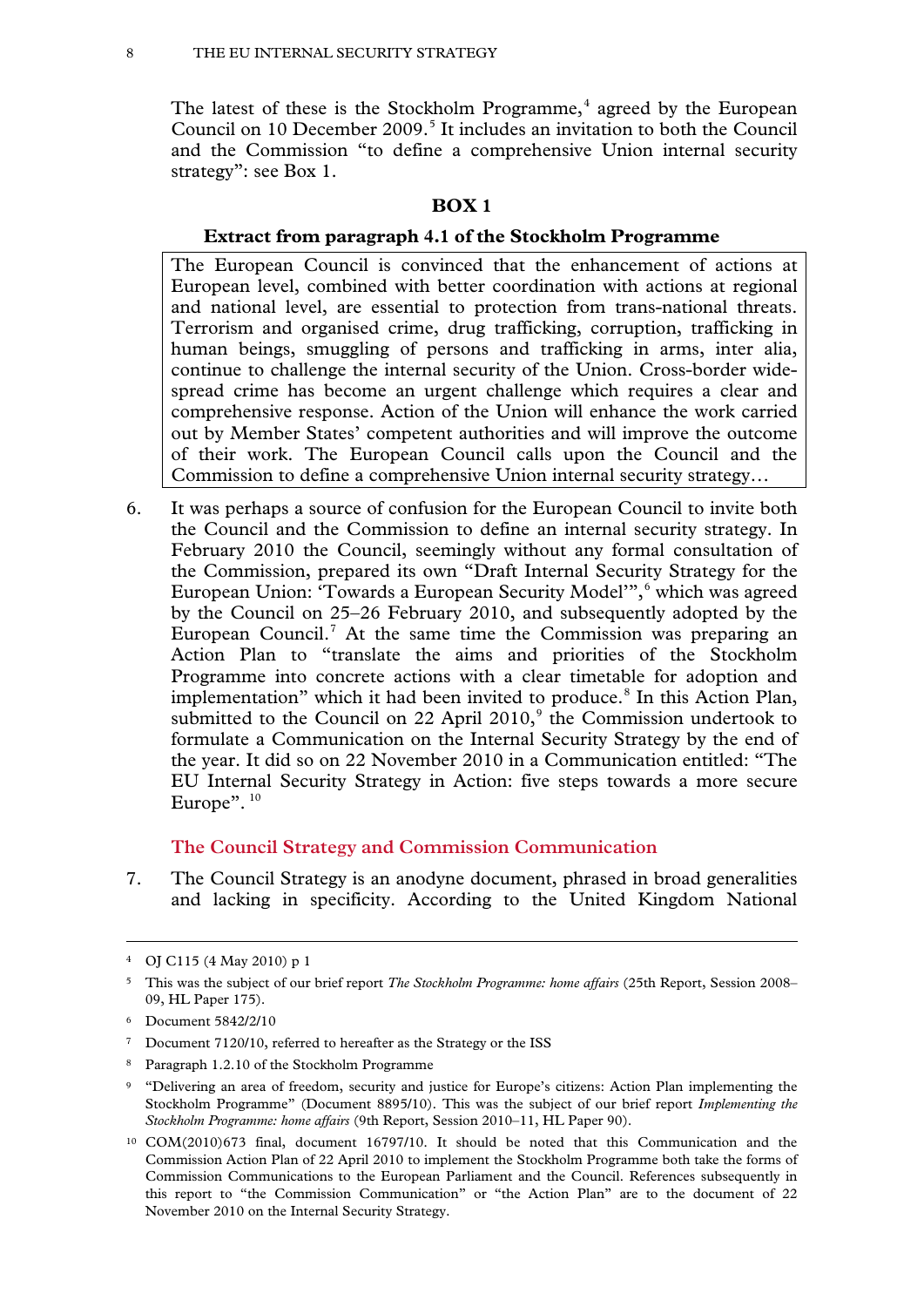Security Strategy, "A national security strategy, like any strategy, must be a combination of ends (what we are seeking to achieve), ways (the ways by which we seek to achieve those ends) and means (the resources we can devote to achieving the ends)."[11](#page-7-2) We agree. By this definition, the Council Strategy is hardly a strategy at all. As the Institute of Civil Protection and Emergency Management (ICPEM) pointed out, the Council document does not match these criteria.<sup>[12](#page-8-0)</sup>

- 8. The Strategy does however state in its final paragraph that the Commission will adopt a Communication "which will include action-oriented proposals". And so it does. The Communication, in contrast to the Strategy, has a practical and pragmatic focus on five main objectives: the disruption of international crime networks; prevention of terrorism; security in cyberspace; improved border management; and increased resilience to crises and disasters. We have taken it as the main focus of our inquiry. We reproduce it (without its Annex) in Appendix 4.
- 9. Professor Wyn Rees, Professor of International Security at the University of Nottingham, criticised both documents as having no "big, underlying vision", and little in the way of a "grand objective".<sup>[13](#page-8-1)</sup> We agree that this is true of the Council Strategy; but the Communication does not purport to have either. It will be followed by proposals from the Commission for legislation to implement its objectives. One of these, the proposal for a Directive on the use of PNR data, $14$  has already been submitted. Others will be put forward later this year and in the course of the next three years. We therefore hope that our inquiry is well timed to allow our recommendations to be taken into account by those working on such proposals, and by the Government in reacting to them.

# **Conduct of the inquiry**

- 10. This inquiry has been conducted by the Home Affairs Sub-Committee, a list of whose members is printed in Appendix 1. They issued a call for written evidence in November 2010; this is printed in Appendix 3. In reply they received written evidence from 13 persons and bodies. Between December 2010 and March 2011 they took oral evidence from 20 witnesses, and received supplementary evidence from a number of them. They are listed in Appendix 2. To all of them we are most grateful.
- 11. Three of the oral evidence sessions were in Brussels. The first of these was with Cecilia Malmström, the Commissioner responsible for the Communication. We particularly appreciate her having made time to speak to us in such a helpful and informative way. The Sub-Committee also obtained valuable informal information from Mr Juan Fernando López Aguilar, the Chairman of the European Parliament's Civil Liberties, Justice

-

<span id="page-8-1"></span><sup>13</sup> ISS 13

<sup>11</sup> A Strong Britain in an Age of Uncertainty: The National Security Strategy (October 2010, Cm 7953), paragraph 0.14

<span id="page-8-0"></span><sup>12</sup> ISS 6

<span id="page-8-3"></span><span id="page-8-2"></span><sup>14</sup> Proposal for a Directive of the European Parliament and of the Council on the use of Passenger Name Record data for the prevention, detection, investigation and prosecution of terrorist offences and serious crime, COM(2011)32, Document 6007/11. This was the subject of our report *The United Kingdom opt-in to the Passenger Name Record directive* (11th Report, Session 2010–11, HL Paper 113). The report was debated on 17 March 2011, when the House agreed our recommendation that the Government should opt in to the proposed directive: HL Deb 17 March 2011, col. 433. See further paragraphs 71–72.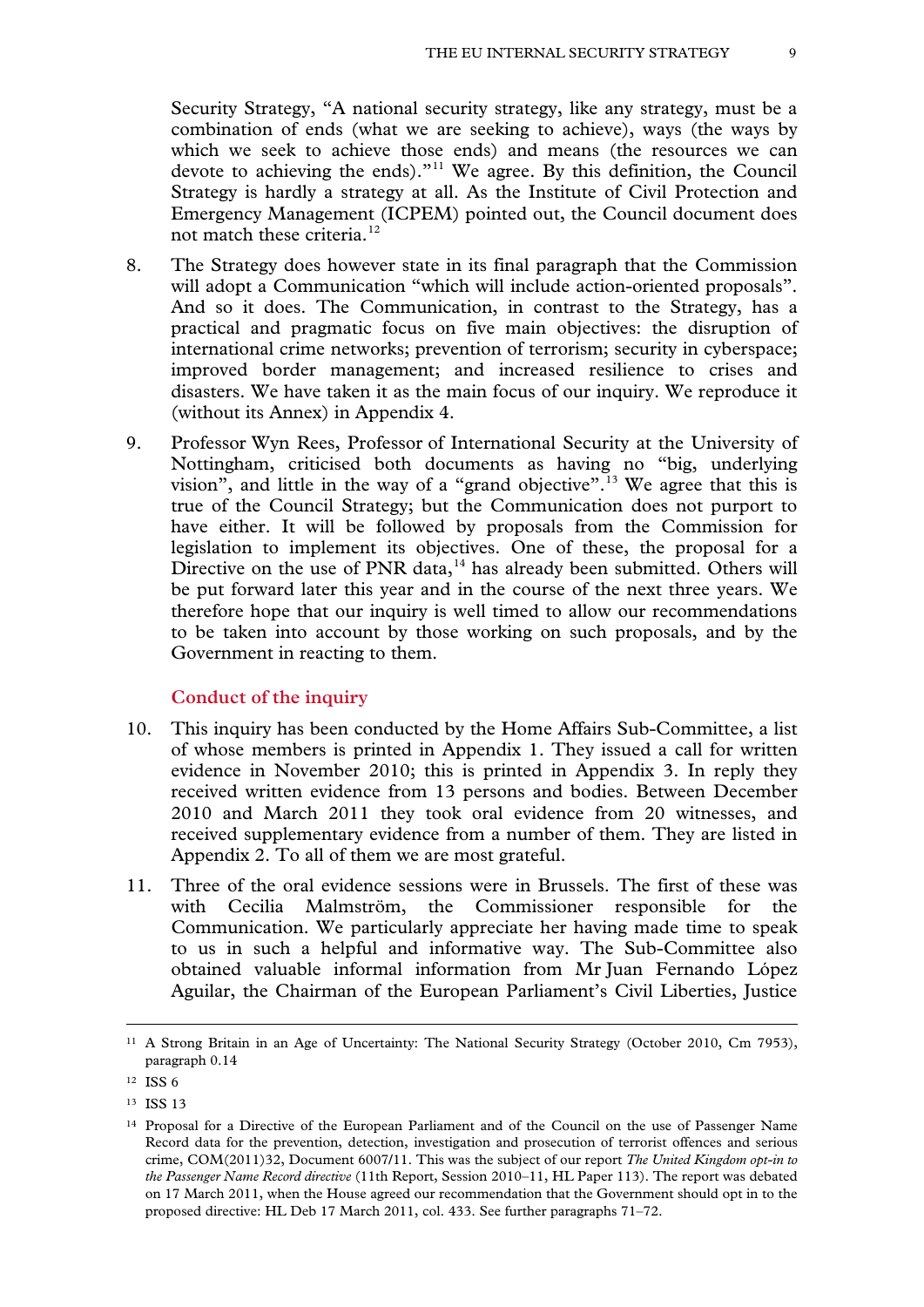and Home Affairs (LIBE) Committee, and from Ms Rita Borsellino MEP, that Committee's rapporteur on the subject.

12. Throughout this inquiry we have had the assistance of Stephen Hawker CB as our specialist adviser. His wide knowledge and experience of counterterrorism and national security issues in the United Kingdom and overseas have been invaluable to us. We are most grateful to him for all his help.

# 13. **We recommend this report for debate.**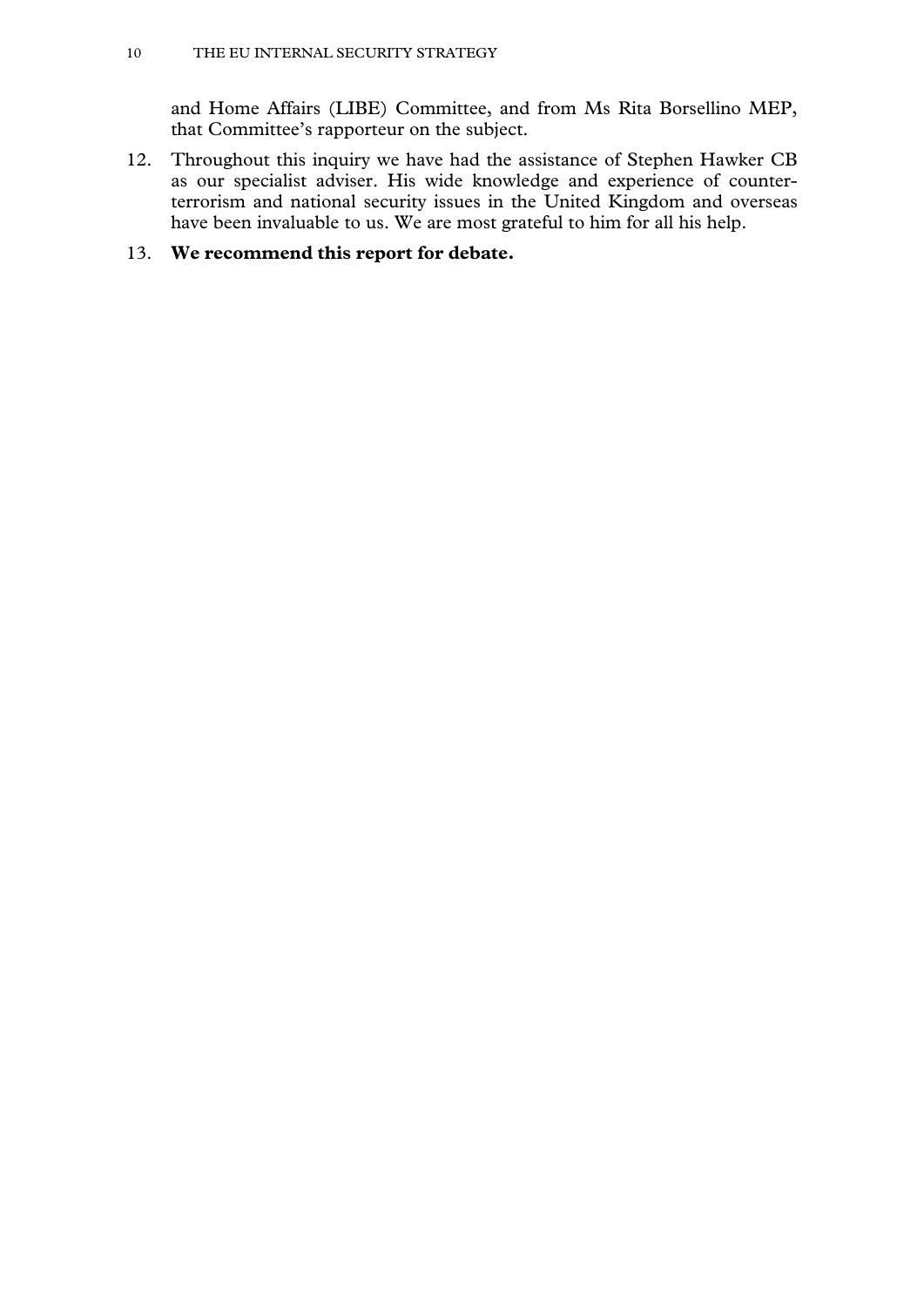# **CHAPTER 2: THE EU'S ROLE IN INTERNAL SECURITY**

# **The EU's role in Internal Security**

14. The Council's view of the meaning of "internal security", set out in the Strategy, is all-embracing: see Box 2.<sup>[15](#page-8-3)</sup>

# **BOX 2**

# **Council definition of "internal security"**

The main crime-related risks and threats facing Europe today, such as terrorism, serious and organised crime, drug trafficking, cyber-crime, trafficking in human beings, sexual exploitation of minors and child pornography, economic crime and corruption, trafficking in arms and crossborder crime, adapt extremely quickly to changes in science and technology, in their attempt to exploit illegally and undermine the values and prosperity of our open societies …

The concept of internal security must be understood as a wide and comprehensive concept which straddles multiple sectors in order to address these major threats and others which have a direct impact on the lives, safety, and well-being of citizens, including natural and man-made disasters such as forest fires, earthquakes, floods and storms.

- 15. Probably wisely, the Commission does not attempt to define "internal security", and nor do we. However none of our witnesses suggested that any of the five priorities identified by the Commission fell outside a reasonable view of internal security. There was agreement that youth or hooligan violence at sports events, and road traffic accidents, both mentioned in the Council strategy, fell below the threshold for internal security and were rightly excluded from the Communication. We agree.
- 16. **For the purposes of this report we are treating internal security as the ground covered by the Communication, and believe this provides reasonable and pragmatic boundaries for a strategy and for its implementation.**
- 17. National security of a State is the responsibility of that State, but it cannot be dealt with by that State acting alone. Many threats to security—and especially to cyber-security—are global in nature, and have to be dealt with in conjunction with other States, including other Member States. **The security of the United Kingdom does not begin or end at the water's edge, and cannot be defended independently of the security of other States.**
- 18. Whilst it does not necessarily follow that the EU as such has a role to play, in our earlier report *Protecting Europe against large-scale cyber-attacks*[16](#page-10-0) we concluded that the EU does have a part to play in cyber-security, and we believe this is true of internal security generally. Hugo Brady, Senior Research Fellow at the Centre for European Reform, put it well: "No other organisation [other than the EU] has the legal or political clout to put minimum judicial standards in place across the continent, to steer the private

<span id="page-10-1"></span><sup>15</sup> Document 7120/10, Introduction

<span id="page-10-0"></span><sup>16</sup> March 2010; 5th Report, Session 2009–10, HL Paper 68, Chapter 3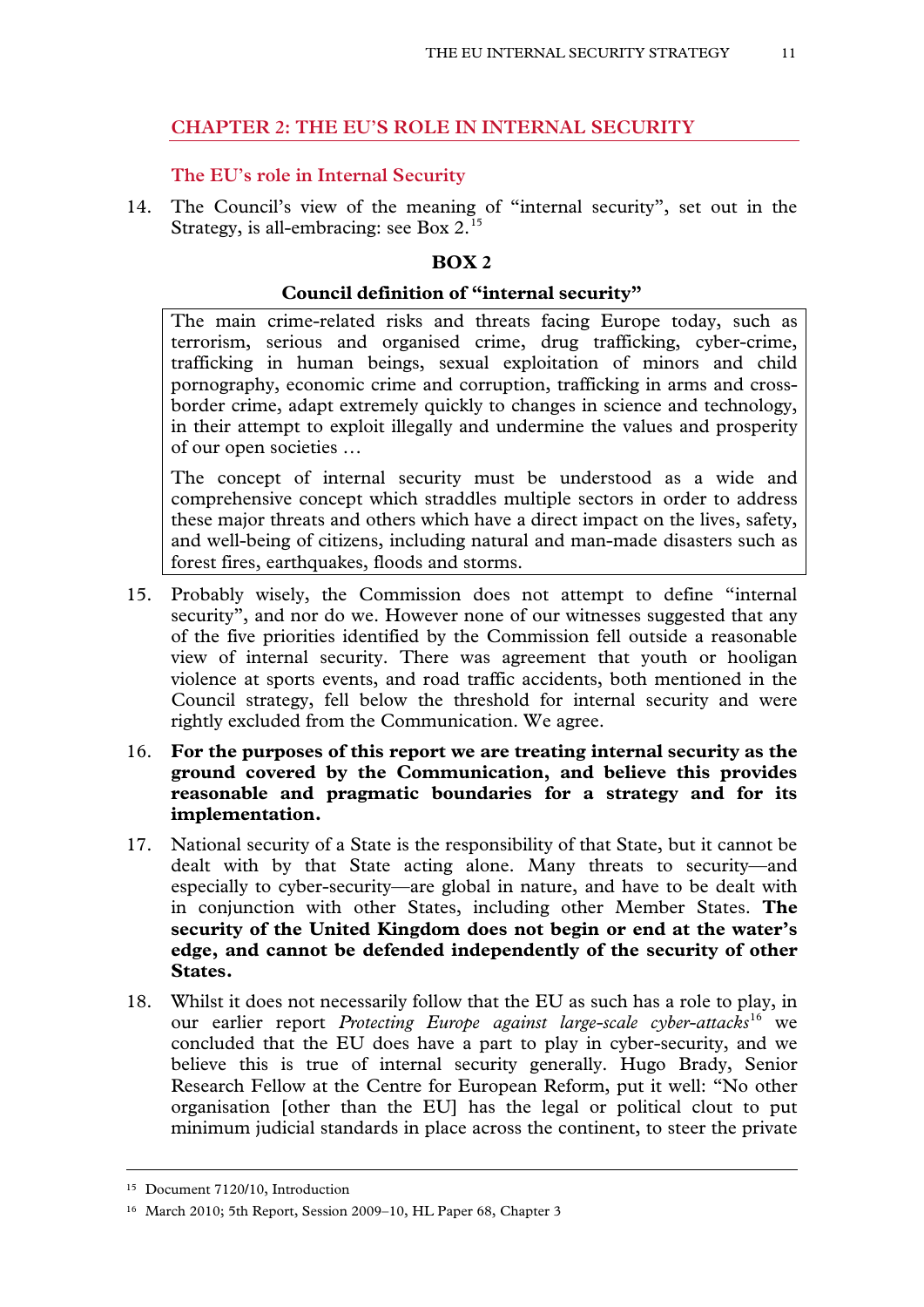sector in areas like aviation and container security, to get police and prosecutors working together across borders, or to put pressure on foreign countries to crack down on counterfeiters and other malefactors. Hence the EU has a *bona fide* role in some security matters."<sup>[17](#page-10-1)</sup>

- 19. The threats identified in the Communication do not of course affect all Member States equally. William Shapcott, the former director of SitCen, told us: "You can roughly divide the Member States into three groups: those who are threatened and who really understand it. The UK is clearly in that group, and the Germans and the French are as well. Then there is a group that possibly is threatened but maybe doesn't properly register it, and then maybe some that aren't terribly threatened." He went on to explain that, as the threats changed, so would the groups, which could learn from one another. $18$
- 20. Member States are jealous of their sovereignty, and retain tight control over their national security. It would not have been difficult for the Commission to trespass on their territory. But it seems to have avoided this trap, for the Home Office stated in their written evidence: "Our view is that neither the Council's ISS nor the Commission's Communication strays into matters of national security; however we will continue to monitor this closely as proposals are brought forward." They added: "The Government largely agrees with the priority threats identified in the strategy ..."<sup>[19](#page-11-1)</sup> James Brokenshire MP, the Parliamentary Under Secretary of State at the Home Office, confirmed this: "I think that the strategy does broadly capture the priorities that we would seek to see addressed in an Internal Security Strategy."<sup>[20](#page-11-2)</sup>
- 21. Mr Shapcott's view was that "the strategy looks at ways in which the EU can help Member States deal with their responsibilities. In my view, it is not an attempt to Europeanise national security; it is an attempt to identify ways in which the Union can assist." Sir Richard Mottram, a former chairman of the Joint Intelligence Committee, without attempting to define either national security or internal security, pointed out that "there is obviously a very substantial overlap which has grown between how national security is defined by those who put labels on things and how internal security is defined by those who basically come from the justice and police environment." He added that the Commission had framed its actions in a way which seemed to be "sensible and achievable".<sup>[21](#page-11-3)</sup>
- 22. **Member States' national security and the EU's internal security are inextricably linked. We do not believe that these proposals intrude upon or threaten Member States' primary responsibility for national security.**
- 23. **We welcome the Communication as the first pragmatic attempt to articulate a comprehensive approach to the EU's internal security.**
- 24. **The five objectives proposed in the Communication, while broad and demanding, are sensible, practical and achievable, with the potential**

<span id="page-11-4"></span><sup>17</sup> ISS 12

<span id="page-11-0"></span><sup>18</sup> Q 51

<span id="page-11-1"></span><sup>19</sup> ISS 10

<span id="page-11-2"></span><sup>20</sup> Q 406

<span id="page-11-3"></span><sup>21</sup> Q 369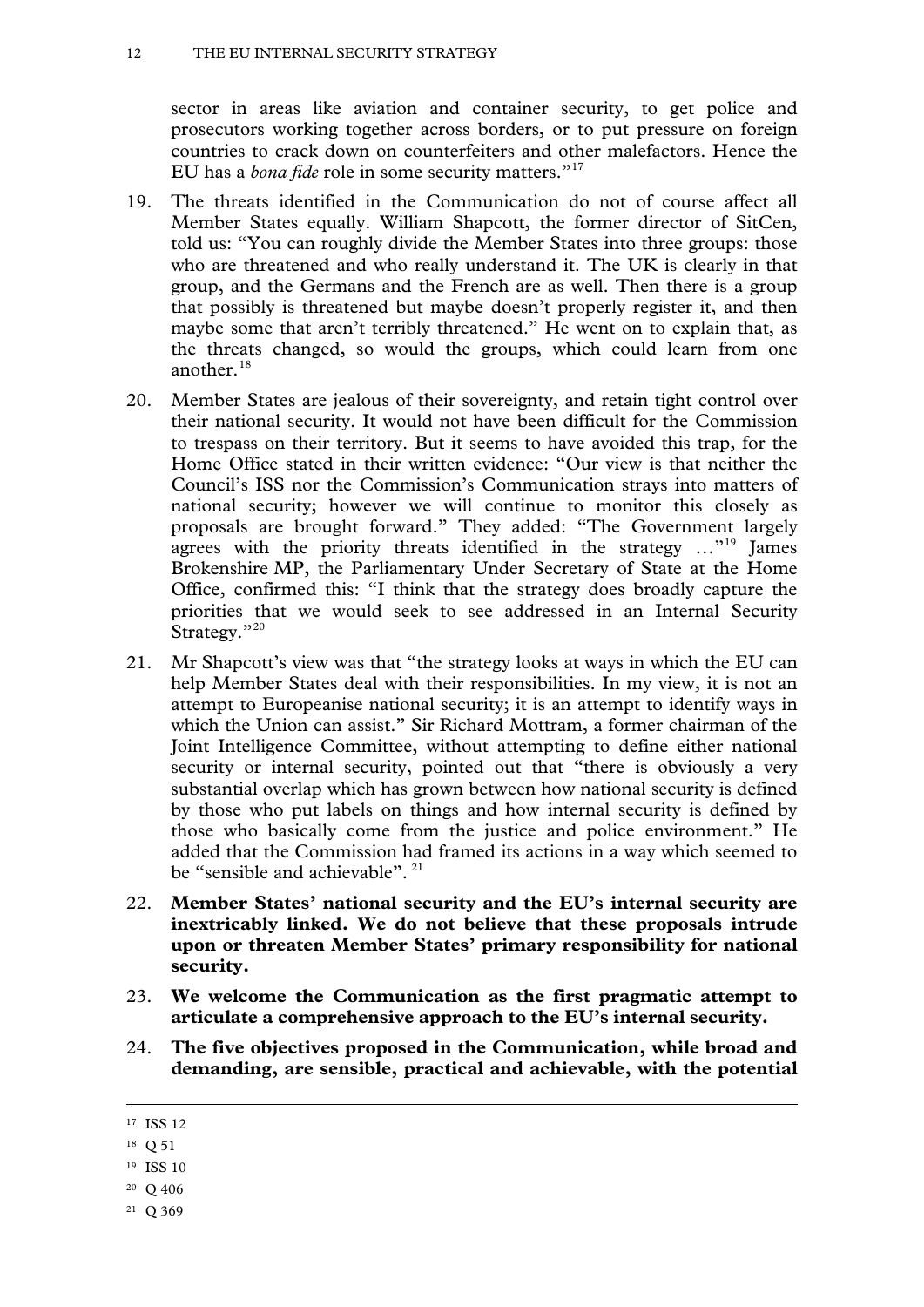**to raise standards among Member States and therefore to enhance the EU's security as a whole. All future proposals in this area should be developed on a sound evidential base, with priority given to tackling identifiable threats, and with full impact assessments and cost-benefit analyses.**

- 25. The Home Office said in their written evidence: "The Stockholm Programme was agreed under the previous Administration. The current Government therefore did not sign up to the Stockholm Programme and does not support all the proposals within that document."<sup>[22](#page-11-4)</sup> We accept this. But, they continued, "we believe that future EU JHA measures must at the very least not stray outside the boundary of this Programme, which was agreed by the Heads of Government."<sup>[23](#page-12-0)</sup> This we do not accept.
- 26. **We believe that it is shortsighted of the Government to criticise some Commission proposals solely on the ground that they go beyond what was agreed in the Stockholm Programme or the Strategy itself. Achieving internal security is a moving target; over the five years covered by this Communication it may well require action beyond what is envisaged in the Stockholm Programme. Each proposal should be assessed on its merits.**

#### **Fundamental rights**

- 27. "What is to be delivered by the Internal Security Strategy? Is it security only or is it liberty, security and justice?" This question, posed by Professor Didier Bigo of King's College London,  $24$  is one which has exercised us too.
- 28. The Strategy itself explains that "the values and principles established in the Treaties of the Union and set out in the Charter of Fundamental Rights have inspired the EU's Internal Security Strategy". It states that the EU's accession to the European Convention on Human Rights will also contribute to improved protection for the human rights of people in Europe.
- 29. The Communication says much the same:

#### **BOX 3**

#### **Fundamental rights—the Commission view**

<span id="page-12-2"></span>The Internal Security Strategy in Action, and the tools and actions for implementing it, must be based on common values including the rule of law and respect for fundamental rights as laid down in the EU Charter of Fundamental Rights. Solidarity must characterise our approach to crisis management. Our counter terrorism policies should be proportionate to the scale of the challenges and focus on preventing future attacks. Where efficient law enforcement in the EU is facilitated through information exchange, we must also protect the privacy of individuals and their fundamental right to protection of personal data.

<sup>22</sup> ISS 10

<span id="page-12-1"></span><span id="page-12-0"></span><sup>23</sup> They repeated this mantra on two subsequent occasions: "… we do not endorse legislative proposals that go beyond the Stockholm Programme" (section 5); and "… measures arising from these two documents must not go beyond the Stockholm Programme." (section 12)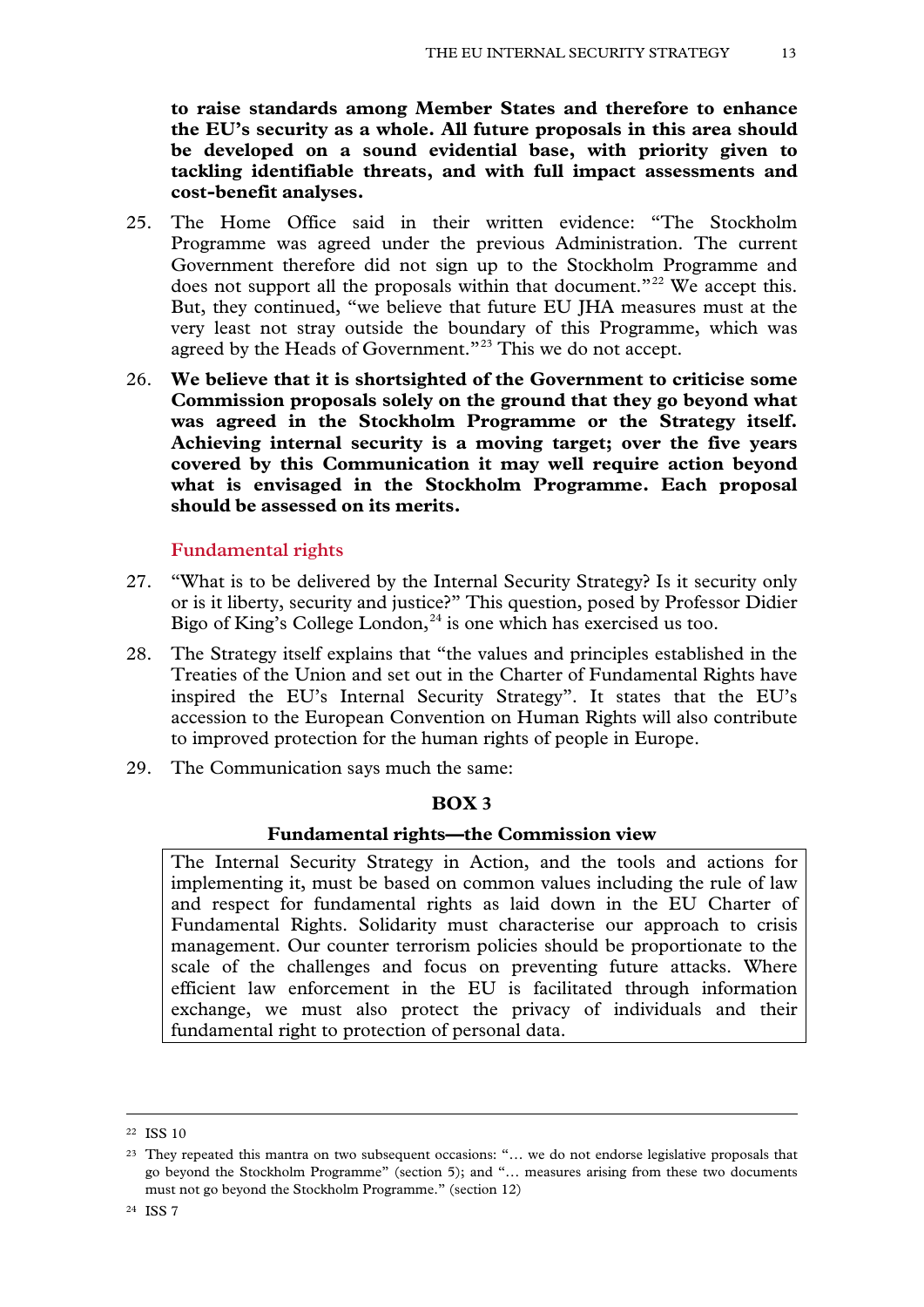30. Are these statements more than "formalistic sentences and announcements"? Professor Elspeth Guild and Sergio Carrera of the Centre for European Policy Studies (CEPS) do not think so.<sup>[25](#page-12-2)</sup>

# **BOX 4**

# **Fundamental rights—the views of CEPS**

Both official documents illustrate how the insecurity concerns enshrined in the ISS are attempting to take over the EU's AFSJ [the Area of Freedom, Security and Justice] agenda. Justice is relegated second to the service of security, and individuals' security and liberty remain absent from the overall objectives of the strategy. The concrete steps presented by the Commission Communication exclusively serve 'internal security' purposes and interests, an approach that positions rule of law and fundamental rights (aside from formalistic sentences and announcements) at the margins.

- 31. The reference here to the whole Area of Freedom, Security and Justice is apposite, because these are questions which arise whenever coercive measures are proposed, at national or international level, and especially when they involve the collection and exchange of information, as many proposals in the Communication do. These are matters we have considered in, among others, our inquiries into SIS II,<sup>[26](#page-13-0)</sup> Prüm,<sup>[27](#page-13-1)</sup> PNR,<sup>[28](#page-13-2)</sup> and Europol.<sup>[29](#page-13-3)</sup> In our report on Money Laundering we were strongly critical of the handling of Suspicious Activity Reports by the Serious Organised Crime Agency, <sup>[30](#page-13-4)</sup> and this has led to an investigation by the Office of the Information Commissioner and a further report.<sup>[31](#page-13-5)</sup>
- 32. CEPS were not alone. Many witnesses expressed concerns that the "freedom" and "justice" aspects of the Area of Freedom, Security and Justice should not be compromised by placing too much emphasis on "security". For the Home Office Peter Storr, the Director of the International Directorate, would have liked to see greater concentration in the Communication on the issue of information exchange. "Clearly", he said, "there is, as with all data issues, a balance to be struck between the security aspect and the civil liberties and privacy aspects. We felt that that perhaps should have been picked up in the Commission Communication."<sup>[32](#page-13-6)</sup>
- 33. In her oral evidence to us Commissioner Malmström placed great emphasis on fundamental rights: "I am very aware of the importance of fundamental rights and I do not see it as a trade-off. High security in the European Union

-

<span id="page-13-6"></span><sup>32</sup> Q 210

<sup>25</sup> ISS 2

<span id="page-13-0"></span><sup>26</sup> *Schengen Information System II (SIS II)* (March 2007; 9th Report, Session 2006–07, HL Paper 49), Chapter 6

<span id="page-13-1"></span><sup>27</sup> *Prüm: an effective weapon against terrorism and crime* (May 2007; 18th Report, Session 2006–07, HL Paper 90), paragraphs 81–98

<span id="page-13-7"></span><span id="page-13-2"></span><sup>28</sup> *The EU/US Passenger Name Record (PNR) Agreement* (June 2007;21st Report, Session 2006–07, HL Paper 108), pargraphs 110–123; and *The Passenger Name Record (PNR) Framework Decision* (June 2008; 15th Report, Session 2007–08, HL Paper 106), paragraphs 27–29

<span id="page-13-3"></span><sup>&</sup>lt;sup>29</sup> *EUROPOL: coordinating the fight against serious and organised crime* (November 2008; 29th Report, Session 2007–08, HL Paper 183), Chapter 8

<span id="page-13-4"></span><sup>30</sup> *Money laundering and the financing of terrorism* (July 2009; 19th Report, Session 2008–09, HL Paper 132-I), paragraphs 174–183

<span id="page-13-5"></span><sup>31</sup> *Money laundering: data protection for suspicious activity reports* (January 2011; 6th Report, Session 2010–2011, HL Paper 82).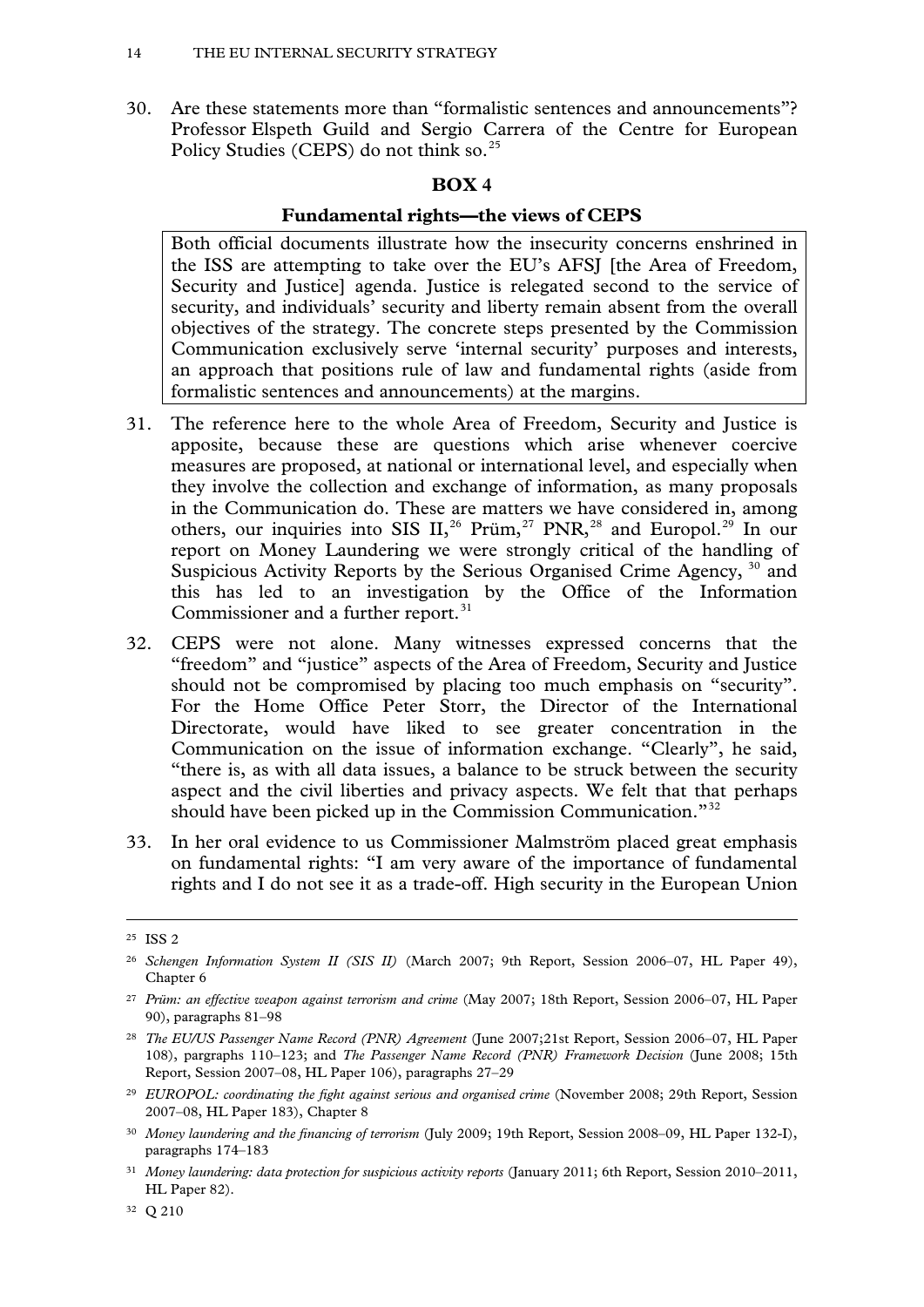can come only with a very strong safeguarding of individual rights and data protection."[33](#page-13-7)

- 34. The Minister did not like use of the word "balance": "it almost implies that security and the values [of fundamental rights] are, in some way, in conflict ... that being safe and being free are in some way at variance or at odds with each other. I think both are possible ..."<sup>34</sup> "Balance" was a word Professor Bigo also disliked: "Security cannot 'balance' liberty. Security is a means to achieve liberty".<sup>[35](#page-14-1)</sup> We agree. But it could be said that some restrictions on liberty are the price to be paid for security which, as the Strategy points out, is itself a basic right.
- 35. The European Arrest Warrant (EAW) is a measure which demonstrates the problem. It is considered to be a valuable tool in tackling organised crime, and there is the much-cited example of one of the plotters of the failed London bomb attacks on 21 July 2005 having been extradited from Italy within 21 days.<sup>[36](#page-14-2)</sup> But the EAW is now used by some countries as a means of extraditing persons suspected of having committed relatively trivial offences; some 40% of EAWs are issued by Poland. There are proportionality concerns, and Mr Brady thought there should be a *de minimis* rule.<sup>[37](#page-14-3)</sup> These are matters currently being looked at by the Joint Committee on Human Rights.[38](#page-14-4) Additionally, the whole question of extradition is being considered by the review chaired by Sir Scott Baker, which is looking among other things at "the operation of the European arrest warrant, including the way in which its optional safeguards have been transposed into UK law". This review is due to report later this year.
- 36. The lack of prominence given to liberty and justice in the Communication does not necessarily indicate the direction the Commission is likely to take when formulating proposals for legislation to implement its objectives. The Commissioner said: "All the proposals we make will have to be thought through when it comes to proportionality, subsidiarity and data protection."[39](#page-14-5)
- 37. **Enhancing security while at the same time safeguarding fundamental rights is best done by careful scrutiny of the individual legislative proposals as they are brought forward, to see whether too much freedom is being sacrificed to achieve a high degree of security. The European and national Parliaments have an important role to play.**
- 38. By the time most of these individual proposals are brought forward, the issue of data protection will already have been considered in the round. Currently data protection in relation to matters which, prior to the entry into force of the Treaty of Lisbon, were first pillar matters, $40$  are governed by the Data

<span id="page-14-7"></span><sup>33</sup> Q 3

<span id="page-14-0"></span><sup>34</sup> Q 442

<span id="page-14-1"></span><sup>35</sup> ISS 7

<span id="page-14-2"></span><sup>36</sup> E.g. by Peter Storr, Q 264

<span id="page-14-3"></span><sup>37</sup> Q 152

<span id="page-14-4"></span><sup>&</sup>lt;sup>38</sup> Inquiry into the human rights implications of UK extradition policy

<span id="page-14-5"></span><sup>39</sup> Q 3

<span id="page-14-6"></span><sup>40</sup> i.e. matters previously falling within Title IV TEC: visas, asylum, immigration and other policies related to the free movement of persons.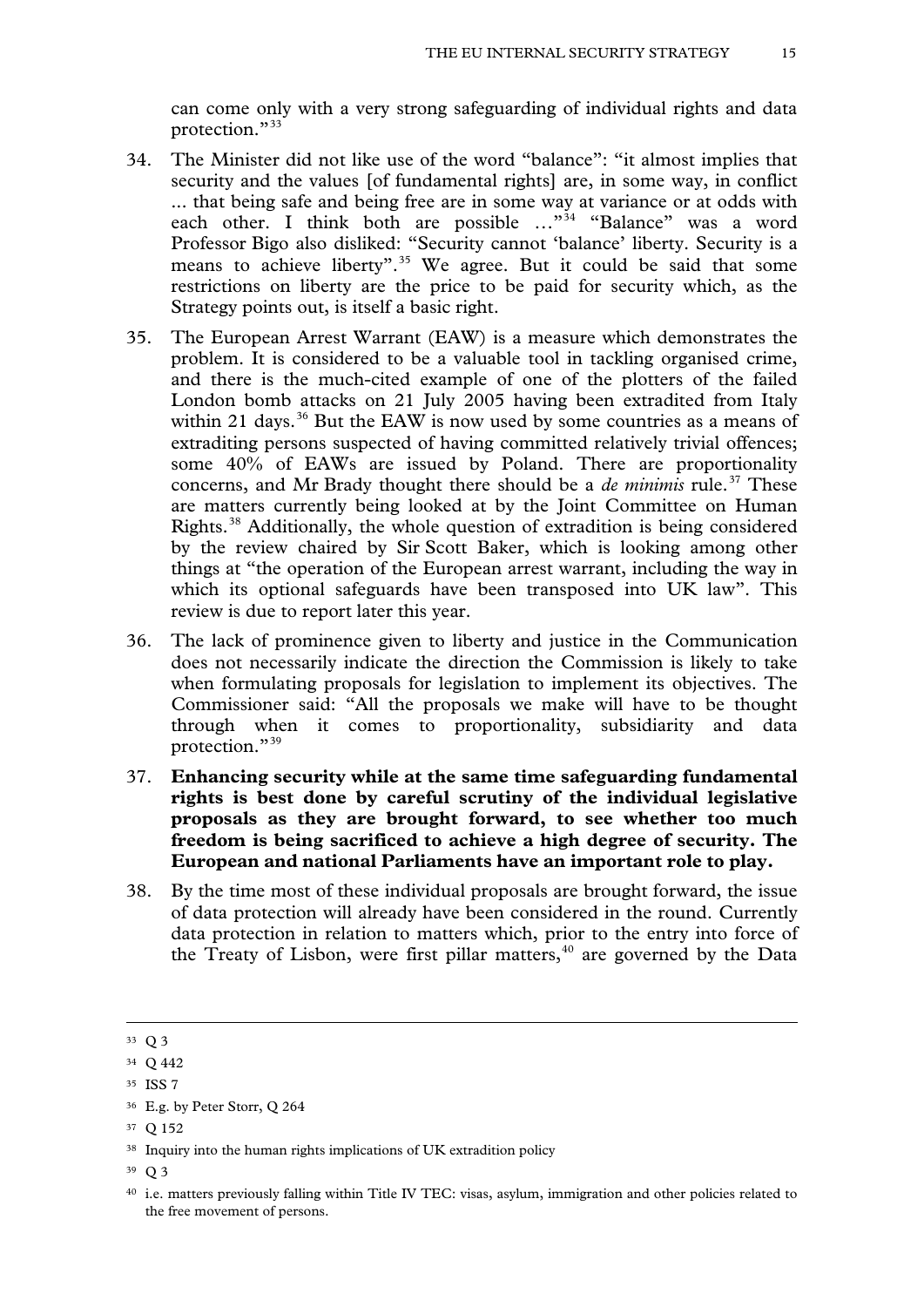Protection Directive, $41$  while third pillar measures $42$  are governed by the Data Protection Framework Decision. $^{43}$  $^{43}$  $^{43}$  It is unsatisfactory to have two such documents; additionally, some of the most important law enforcement measures which rely on the collection, retention, and use of personal data, which should be governed by either the Directive or the Framework Decision, are governed by neither, but have their own data protection provisions.

- 39. The Commission has therefore embarked on a comprehensive review of the topic. It issued a Communication on 4 November 2010.<sup>[44](#page-15-2)</sup> This was considered by the JHA Council on 24–25 February 2011, and proposals for legislation are expected from the Commission later this year. The Government have already made clear that they do not believe in a "one size fits all" approach, but would like the revised rules to "cater for the operational needs of the specific types of processing such as that done by law enforcement bodies".<sup>[45](#page-15-3)</sup>
- 40. **We look forward to considering the Commission's proposal for a comprehensive data protection framework when it is published later this year. However there is already some risk that the Council and the Government will pursue a line which could result in different principles governing different measures.**

<sup>41</sup> Directive 95/46/EC of the European Parliament and of the Council of 24 October 1995 on the protection of individuals with regard to the processing of personal data and on the free movement of such data (OJ L 281 of 23 November 1995, page 31)

<span id="page-15-0"></span><sup>&</sup>lt;sup>42</sup> i.e. provisions on police and judicial cooperation in criminal matters, falling within Title VI TEU prior to its amendment by the Treaty of Lisbon.

<span id="page-15-4"></span><span id="page-15-1"></span><sup>43</sup> Council Framework Decision 2008/977/JHA of 27 November 2008 on the protection of personal data processed in the framework of police and judicial cooperation in criminal matters (OJ L 350 of 30 December 2008, page 60)

<span id="page-15-2"></span><sup>44</sup> Communication from the Commission to the European Parliament, the Council, the Economic and Social Committee and the Committee of the Regions: A comprehensive approach on personal data protection in the European Union (COM(2010)609; Council Document 15949/10)

<span id="page-15-3"></span><sup>45</sup> Letter of 9 March 2011 from the Rt Hon Kenneth Clarke QC MP, Lord Chancellor and Secretary of State for Justice, to our Chairman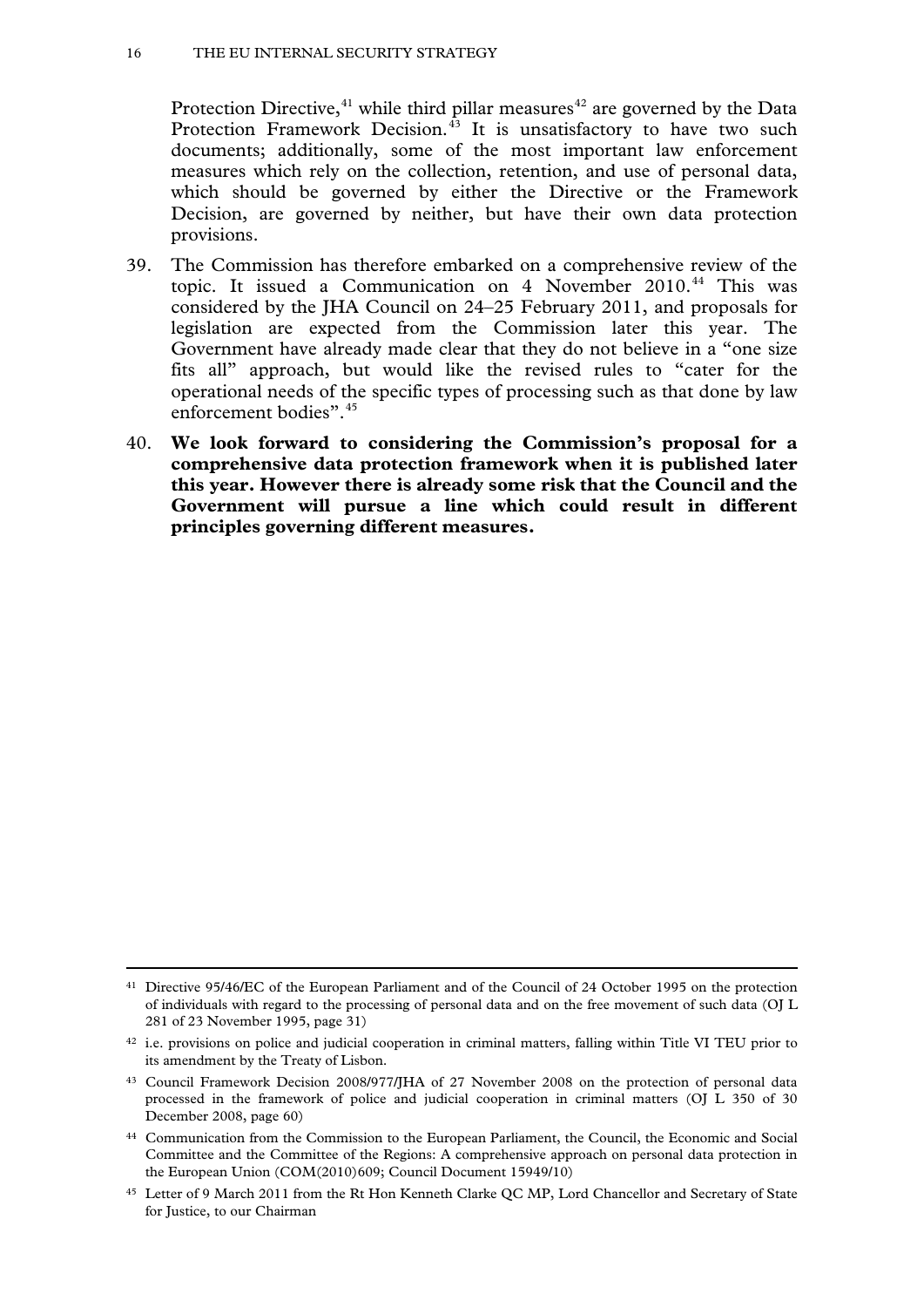# **CHAPTER 3: THE INTERNATIONAL DIMENSION**

41. Just as the security of each Member State individually does not stop at its national borders, so the security of the Member States collectively stretches beyond the borders of the Union. In this chapter we consider the relationship between the internal security strategy and the European Security Strategy; the impact of the formation of the European External Action Service; and the relations with other international organisations and with countries of particular strategic significance.

#### **European Security Strategy**

- 42. In a note of 25 January 2011 to the Standing Committee on operational cooperation on internal security (COSI), the Hungarian Presidency referred to the "plethora of security strategies" which the EU has already adopted.<sup>[46](#page-15-4)</sup> Foremost among these is the document adopted in 2003 whose true title is European Security Strategy (ESS) but which, to avoid confusion with the internal security strategy (ISS), is often referred to as the External Security Strategy.[47](#page-16-0) This is what the Stockholm Programme has to say: "The internal security strategy should also take into account the external security strategy developed by the Union as well as by other Union policies, in particular those concerning the internal market. Account should also be taken of the impact it may have on relations with the Union's neighbourhood and particularly with the candidate and potential candidate countries, since internal security is interlinked with the external dimension of the threats."<sup>[48](#page-16-1)</sup>
- 43. Some of the threats dealt with by the ESS are truly international, and do not overlap with the ISS. These include the proliferation and use by States of weapons of mass destruction, regional conflicts, and State failure. But others, like terrorism and organised crime, are common to both the ESS and the ISS. Sir Ian Andrews, the Chairman of the Serious Organised Crime Agency (SOCA) told us that "it is entirely consistent with the declaration of the Stockholm programme that the heads of Government adopted towards the end of 2009, that there is a seamless relationship between an internal security strategy and an external one".<sup>[49](#page-16-2)</sup> Certainly the relationship between internal and external security threats is seamless; as Professor Paul Wilkinson said, "The threat to Europe's internal security and the global struggle against international terrorism are inextricably intertwined".<sup>[50](#page-16-3)</sup> But whether the relationship between the two strategies is as yet seamless is more open to doubt. It is for those dealing with the implementation of the two strategies to ensure that this is the case. We consider this in Chapter 6.

#### **European External Action Service**

44. The EU has had a Common Foreign and Security Policy (CFSP) since the Maastricht Treaty on European Union, but it is only since the entry into

<span id="page-16-4"></span><sup>46</sup> Council document 5620/11

<span id="page-16-0"></span><sup>47</sup> A Secure Europe in a Better World – European Security Strategy, adopted by the European Council in Brussels on 12 December 2003

<span id="page-16-1"></span><sup>48</sup> Paragraph 4.1

<span id="page-16-2"></span><sup>49</sup> Q 343

<span id="page-16-3"></span><sup>50</sup> ISS 1. Professor Wilkinson is Emeritus Professor of International Relations and Chairman of the Advisory Board of the Centre for the Study of Terrorism at St Andrews University.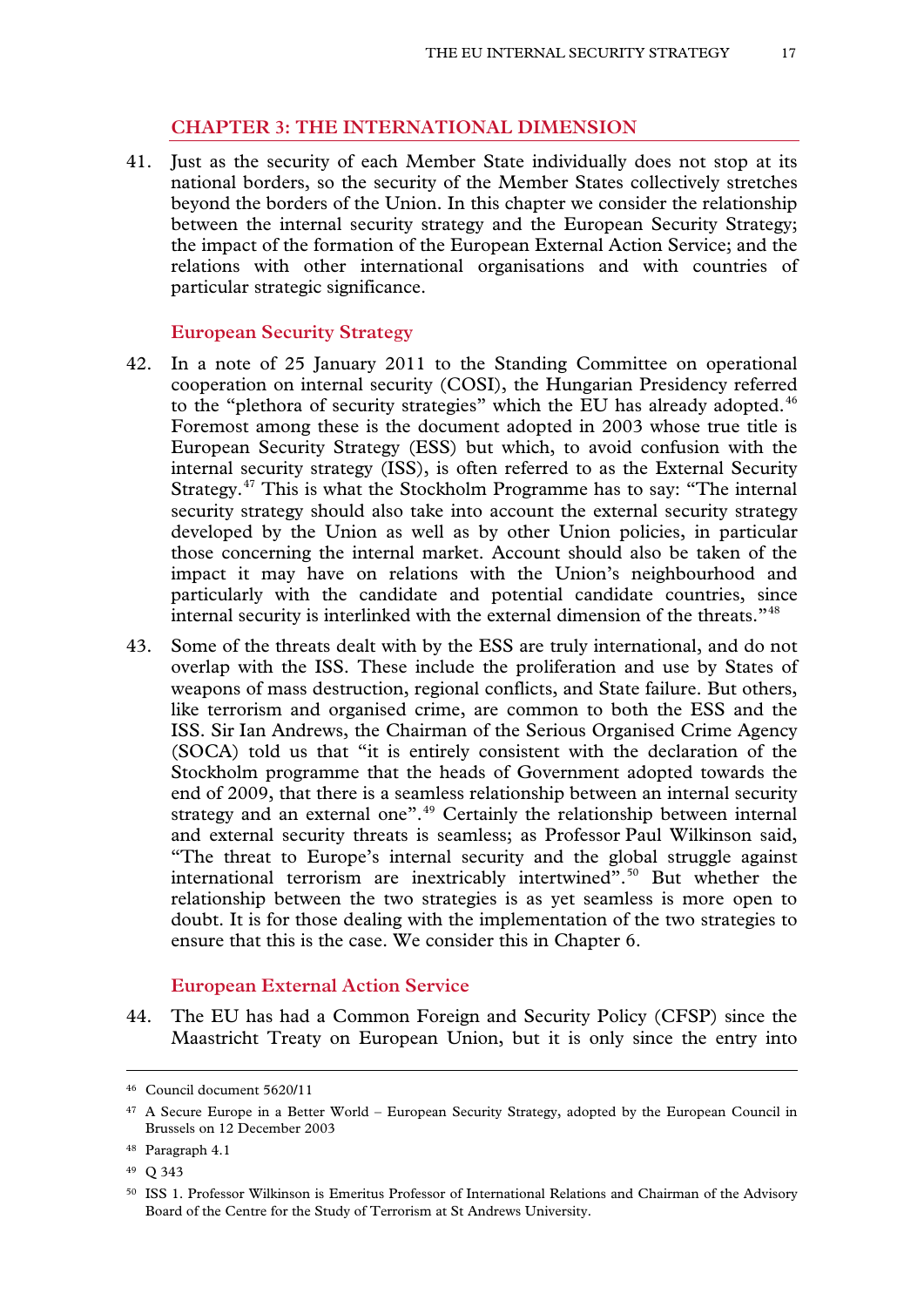force of the Treaty of Lisbon that there has been a European External Action Service (EEAS) to assist the High Representative for Foreign Affairs and Security Policy. The EEAS is formed through a merger of the Commission Directorate-General for External Relations (DG Relex), parts of DG Development, and parts of the Council Secretariat, with a significant number of national diplomats and the existing overseas offices of both the Commission and the Council. When we took evidence from Mr David O'Sullivan in Brussels on 7 December 2010 he explained that this was in his capacity as the last Director-General of Relex. At the end of the year he would mutate into the first Chief Operating Officer of the new External Action Service. At that stage the structure, senior appointments, relationship with the Commission and many other matters were still being worked out, and there was a need for the appointment of more persons to deal with internal security matters in the delegations overseas.<sup>[51](#page-16-4)</sup>

- 45. In December 2010 Professor Wyn Rees told us: "the interface within the EU between external policies, such as the Common Foreign and Security Policy (CFSP) and the Common Security and Defence Policy (CSDP), on the one hand, and  $JLS^{52}$  $JLS^{52}$  $JLS^{52}$  on the other, is likely to remain problematic. The Lisbon Treaty preserves the intergovernmental nature of CFSP and CSDP and their separate decision-making methods. No mechanism has been found to form a bridge between internal and external security policies despite the inevitable synergies between them."<sup>[53](#page-17-1)</sup> Matters are still evolving. It is not yet clear to us or (we suspect) to many others whether or how the EEAS will act as the interface between the EU's internal and external security strategies, or how its relationship with the Commission and Council will work in practice.
- 46. Among the matters still evolving are the future role and positioning of SitCen, the Joint Situation Centre, which is responsible for situation monitoring, for assessing threats from both outside and inside the EU, and for early warning to support EU policy-making in a crisis.<sup>[54](#page-17-2)</sup> Until recently SitCen came under the Council; now it is part of the EEAS. A new Director, Ilkka Salmi from the Finnish Security Intelligence Service, was appointed on 17 December 2010.
- 47. Another body playing a central role in the EU's response to a crisis is the Political and Security Committee (PSC), which monitors the international situation in the areas covered by the CFSP and CSDP. Its role in relation to external security is, very broadly, equivalent to the role of COSI for internal security. The Communication proposes that COSI and the PSC "should work together and meet regularly"; but Mr O'Sullivan told us that this was not happening.<sup>[55](#page-17-3)</sup>
- 48. Hugo Brady was pessimistic about the connection between internal security and foreign policy, and did not believe the Communication addressed this well. "There is no real level of political agreement in Brussels or between many of the Member States on how that can best be done … Conceptually,

<sup>51</sup> QQ 67–76

<span id="page-17-0"></span><sup>52</sup> JLS is the French acronym for Freedom, Security and Justice, and was the title of the Commission Directorate-General before it was split into two: Home Affairs and Justice.

<span id="page-17-4"></span><span id="page-17-1"></span><sup>53</sup> ISS 13

<span id="page-17-3"></span><span id="page-17-2"></span><sup>54</sup> For a fuller description of SitCen's role, see our report *Civil Protection and Crisis Management in the European Union* (March 2009; 6th Report, Session 2008–09, HL Paper 43), paragraphs 12–14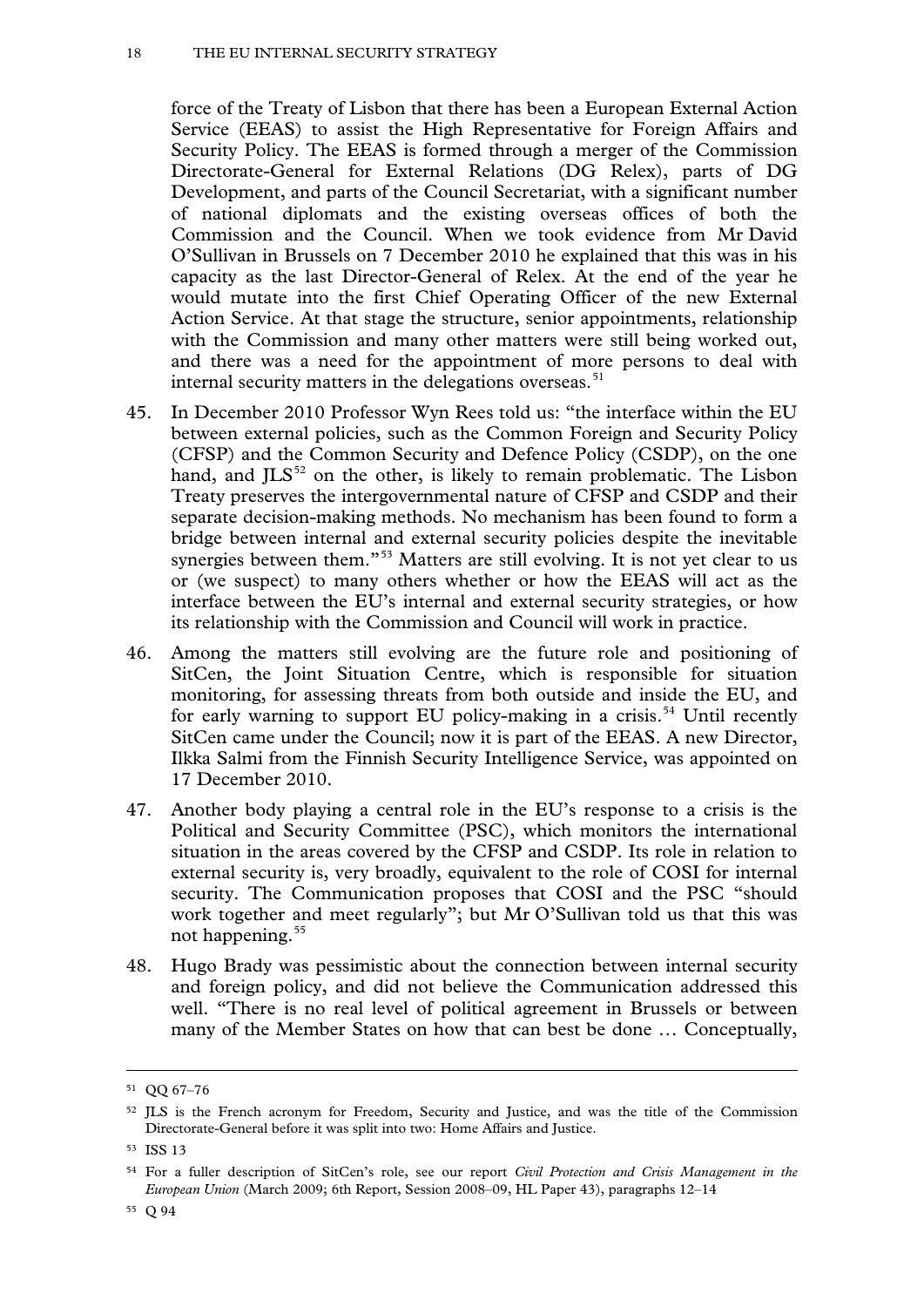although the EU has adopted strategies and even action plans on this issue, there isn't a great deal of coherence, even in the Commission for example, between Baroness Ashton and Cecilia Malmström, who are as well disposed to each other as any two colleagues. There is no real agreement at the moment in international forums such as the UN on who leads for the EU on areas such as fraud or even counterterrorism …"[56](#page-17-4) But Mr O'Sullivan regarded as "a great success" the role played by Commission delegations in overseas offices; they were "certainly covering the full spectrum of policies emanating from the Commission, including justice and home affairs".<sup>[57](#page-18-0)</sup> The EEAS would have to expand on this, including what was covered by the internal security strategy.

- 49. **We urge the Commissioner for Home Affairs and the High Representative for Foreign Affairs and Security Policy to work closely together to ensure the close alignment of internal and external security. We believe that structures to ensure that alignment is made a practical reality should be established urgently.**
- 50. **COSI and the Political and Security Committee should hold regular joint meetings on a similar basis.**
- 51. **We welcome the appointment of JHA staff to work in some overseas EU missions, and hope that this will be extended so that the EEAS may become an effective means of achieving good cooperation between those responsible for the EU's internal and external security.**
- 52. **We welcome the recent appointment of the new director of SitCen. We hope that it will continue to develop a wider security assessment role within the new EEAS structure, and will make an effective input to internal security threat assessments.**

**Relations with the United Nations and NATO**

- 53. The EU's action on the international scene is built on "respect for the principles of the United Nations Charter",<sup>[58](#page-18-1)</sup> and Professor Wyn Rees told us that the UN, as the premier international security organisation, must be the focus of the effort to make internal security cooperation effective on a global scale. He pointed out that the UN is home of the 2000 Convention Against Transnational Organised Crime, and that in 2001 it passed UN Security Council Resolution 1373 which declared terrorism to be a threat to international peace and security, and created a Counter Terrorism Committee (CTC) to monitor the compliance of its members with existing UN Conventions. European governments had regarded the UN as a vital part of an international campaign. He thought that only in this a way would the norms contained within the EU's approach to internal security be diffused throughout the wider international community.<sup>[59](#page-18-2)</sup>
- <span id="page-18-3"></span>54. Relations between the EU and the UN are good; relations with NATO are not. Dr Paul Cornish, Carrington Professor of International Security at Chatham House, thought there was "a history. 'Bad blood' would probably

<sup>56</sup> Q 150

<span id="page-18-0"></span><sup>57</sup> Q 73

<span id="page-18-1"></span><sup>58</sup> Article 21.1 TEU

<span id="page-18-2"></span><sup>59</sup> ISS 13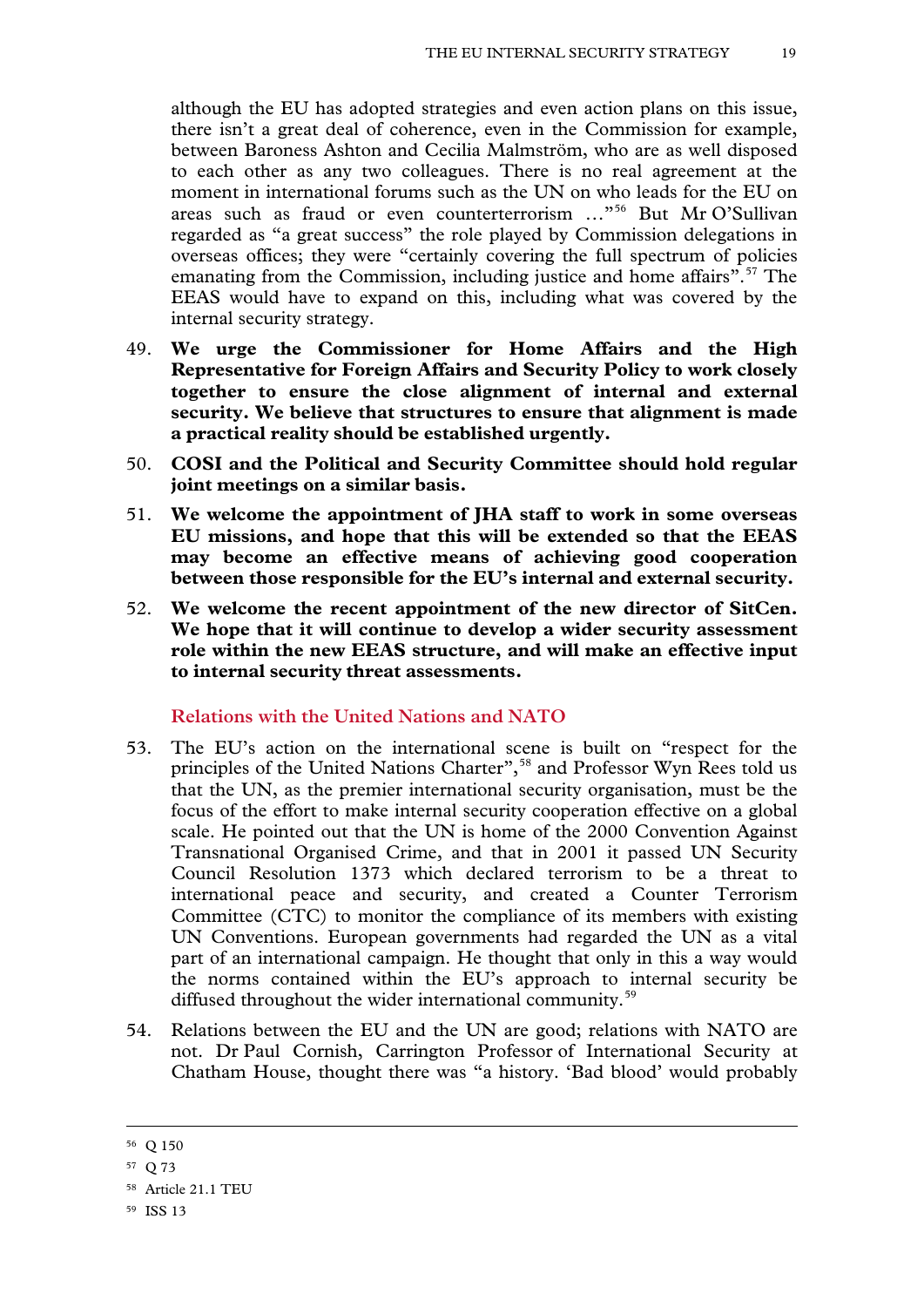be too strong a term, but they have not collaborated all that well or all that effectively, over the last several decades."[60](#page-18-3)

- 55. This does no more than bear out what we have heard in previous inquiries. In our 2009 report on Civil Protection in the EU we noted the lack of cooperation between the two organisations, especially in their early warning systems, their mechanisms for communicating during a crisis, and their exercises. $61$  In Chapter  $5^{62}$  $5^{62}$  $5^{62}$  we explain the particular effect of this in the field of cyber-security. In our report on Cyberattacks we noted that the Commission Communication on Protecting Europe from large-scale cyberattacks and disruptions referred to NATO only once, and that there was a considerable overlap between the functions of the two organisations but duplication in their working. We urged the Government to encourage cooperation rather than duplication.[63](#page-19-2) The ISS Communication mentions NATO not even once. This does not bode well. Like Sir Richard Mottram, we think that there is "obvious sense in a dialogue with  $NATO$ ";<sup>[64](#page-19-3)</sup> so obvious that it should not need saying.
- 56. **Vigorous engagement by the EU with the international community on security matters is crucial in order to tackle new and developing security threats. The EU should use its negotiating weight to influence the agenda accordingly.**
- 57. **We have repeatedly urged that relations between the EU and NATO should be improved and developed. The current situation cannot be allowed to continue. The Government, as a major participant in NATO, must take urgent steps to improve cooperation and avoid unnecessary duplication.**

**Relations with strategically important third countries**

- 58. The part that third countries can play in the security of the EU is recognised in both the Strategy and the Commission Communication. Foremost among these countries is the United States. Professor Rees regards as "striking" the importance attached in both documents to cooperation with the US. "In fact, since 9/11, America has been treated as the 28<sup>th</sup> member of the EU: it enjoys a presence in Europol and Eurojust and has signed a range of agreements with Brussels on internal security matters. Whilst the EU has reacted to a stream of American 'homeland security' initiatives, it is less clear what the Europeans have received in return from Washington."<sup>[65](#page-19-4)</sup>
- <span id="page-19-6"></span>59. In recent meetings of the  $G6^{66}$  $G6^{66}$  $G6^{66}$  the US Secretary for Homeland Security has always attended part of the meeting. The US was the first State with which the EU concluded an agreement on the exchange of Passenger Name Record

<sup>60</sup> Q 184

<span id="page-19-0"></span><sup>61</sup> *Civil Protection and Crisis Management in the European Union* (6th Report, Session 2008–09, HL Paper 43), paragraphs 21–36

<span id="page-19-1"></span><sup>62</sup> Paragraphs 160–164

<span id="page-19-2"></span><sup>63</sup> Paragraphs 80–93

<span id="page-19-3"></span><sup>64</sup> Q 392

<span id="page-19-4"></span><sup>65</sup> ISS 13

<span id="page-19-5"></span><sup>66</sup> The informal, usually bi-annual, meetings of the interior ministers of the six largest Member States: France, Germany, Italy, Poland, Spain and the United Kingdom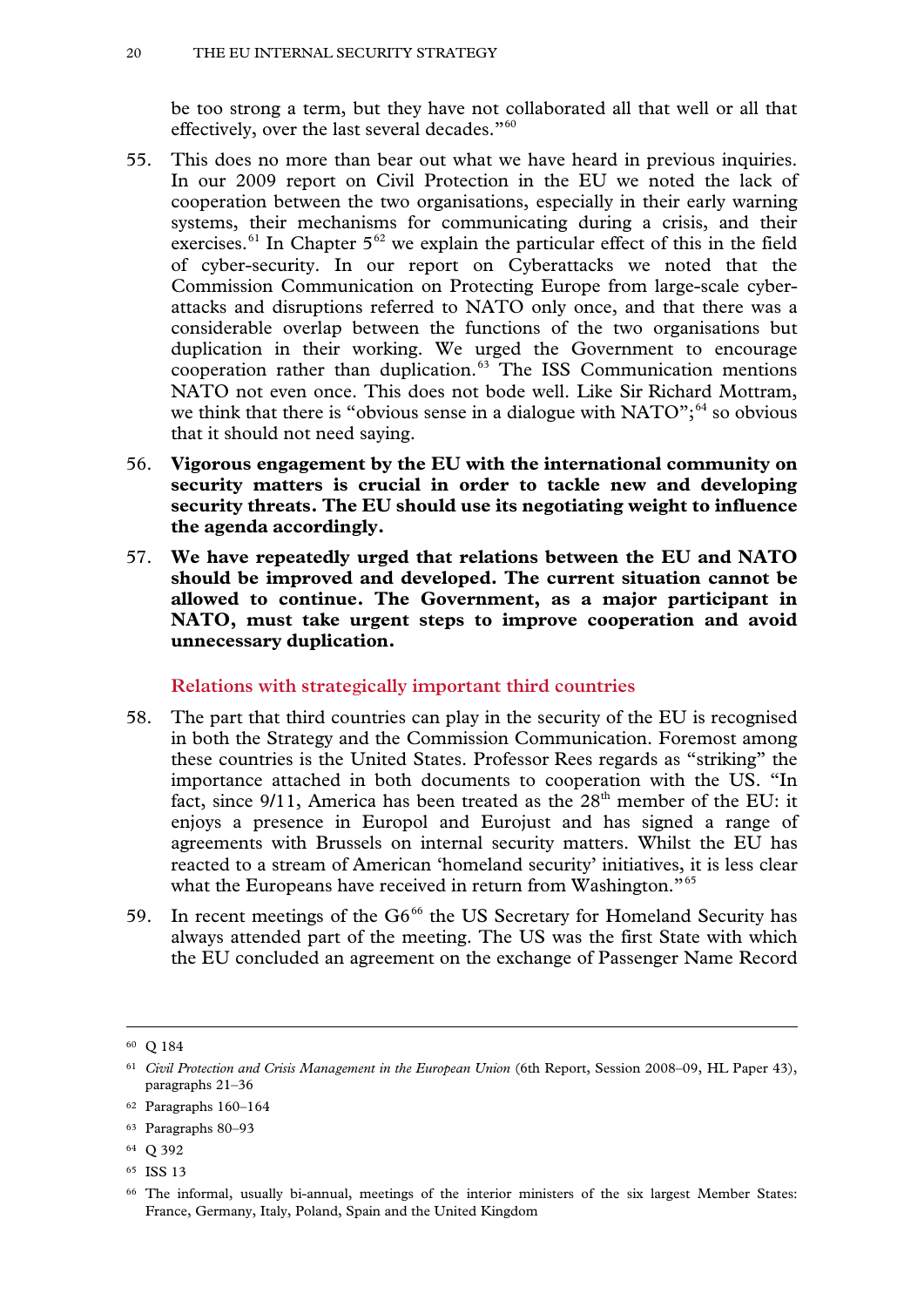$(PNR)$  data,<sup>[67](#page-19-6)</sup> and there is an agreement in force on the transfer of financial messaging data for the purposes of the US Terrorist Finance Tracking Program (TFTP). Negotiations are currently taking place on data protection. An EU-US working group on cybercrime has been set up; this was described as a "real step forward" by a member of the Commissioner's Cabinet.<sup>[68](#page-20-0)</sup>

- 60. As Professor Rees explained, third countries can export security problems to the EU, and therefore the Union has sought to embed internal security provisions in its external policies. For example, the EU places requirements in its trade agreements for countries to enter into counter-terrorism cooperation.[69](#page-20-1) Readmission Agreements, under which third countries agree to accept the return of their own failed asylum seekers or people who have transited across their territory, are in force between the EU and 13 States.<sup>[70](#page-20-2)</sup> Their value has been confirmed in a recent Commission report, which has however recommended a number of changes.<sup>[71](#page-20-3)</sup> Negotiations for an agreement with Turkey have been under way since 2002. In her evidence to us the Commissioner voiced her frustration that a final agreement had still not been concluded.[72](#page-20-4) While the negotiations have now been completed, the agreement is still not in force, and it includes a 3-year transitional provision before full implementation.
- 61. Negotiations have recently begun for an agreement with Belarus. The United Kingdom is a party to all the EU readmission agreements which have so far been concluded, but the Minister for Immigration has written to tell us that the Government have decided not to opt in to the Decision agreeing the negotiating mandate of the EU. Even if, which we doubt, there are good reasons for the United Kingdom not ultimately to be party to the agreement once it is negotiated, there can be no justification for not taking part in the negotiations.<sup> $73$ </sup> Participation in the negotiations, while not in any way requiring the United Kingdom ultimately to be a party to the agreement, would have allowed ministers to stress the importance of protecting the human rights of Belarus citizens.
- 62. Mr Shapcott explained that for operational matters third countries still tended to deal with individual Member States, but it was the EU's ambition to go further in its relationships with Russia, China, India and Pakistan. Yet with the exception of Pakistan, where there had been fruitful cooperation, this had not got very far. Discussion with the Russians had been rather empty.<sup>[74](#page-20-6)</sup> Professor Rees thought that Russia was resistant to EU incentives because the Kremlin considered itself to be too important to have its policies moulded by Brussels.[75](#page-20-7)

<sup>67</sup> See our report *The EU/US Passenger Name Record (PNR) Agreement,* 21st Report, Session 2006–07, HL Paper 108.

<span id="page-20-0"></span><sup>68</sup> Q 80

<span id="page-20-1"></span><sup>69</sup> ISS 13

<span id="page-20-2"></span><sup>70</sup> Hong Kong, Macao, Sri Lanka, Albania, Russia, Ukraine, Former Yugoslav Republic of Macedonia (FYROM), Bosnia-Herzogovina, Montenegro, Serbia, Moldova, Pakistan and Georgia

<span id="page-20-3"></span><sup>71</sup> Communication from the Commission to the European Parliament and the Council: Evaluation of EU Readmission Agreements, COM(2011)76, Council document 7044/11.

<span id="page-20-4"></span><sup>72</sup> Q 34

<span id="page-20-5"></span><sup>73</sup> Letters of 28 March and 18 April 2011 from Damian Green MP, Minister for Immigration, to the Chairman; replies from the Chairman of 6 April and 11 May 2011.

<span id="page-20-8"></span><span id="page-20-6"></span><sup>74</sup> Q 48

<span id="page-20-7"></span><sup>75</sup> ISS 13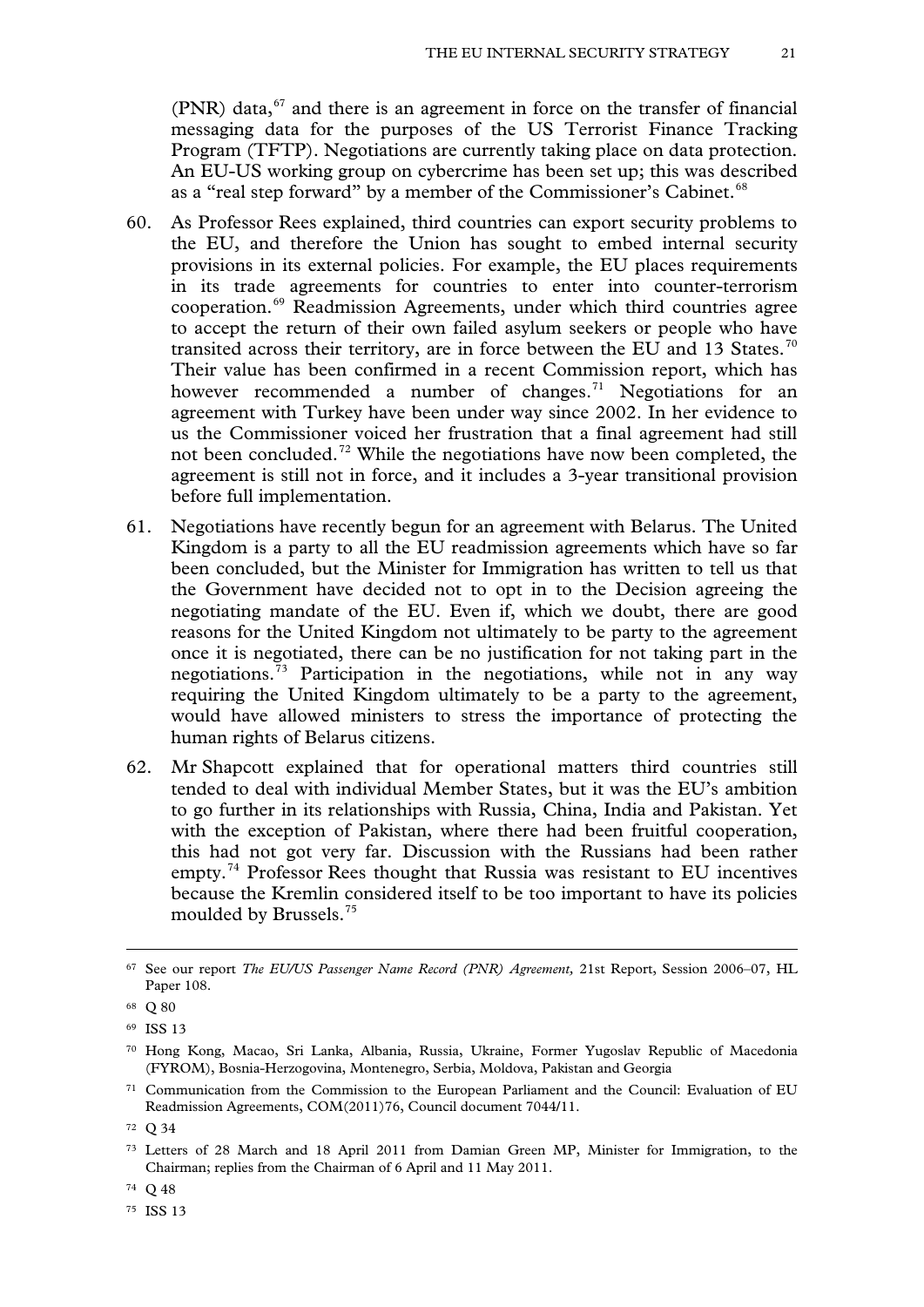- 63. The Director of Europol told us that there were already legal cooperation agreements in force between Europol and some 20 third countries.<sup>[76](#page-20-8)</sup> Negotiations on an agreement between Europol and Russia were ongoing.<sup>[77](#page-21-0)</sup>
- 64. **We note the continuing importance of EU-US cooperation on security matters, but believe that the EU should also step up its cooperation, however challenging this may be, with other strategically important third countries such as Russia, China, Turkey and Pakistan in order to mitigate the external risks to the EU's internal security.**
- 65. **We welcome the endorsement by the Council of a readmission agreement with Turkey, but regret the delay in its implementation. We also regret that the Government have decided not to participate in the Decision authorising negotiation of a readmission agreement with Belarus.**

<span id="page-21-1"></span><span id="page-21-0"></span><sup>76</sup> QQ 108–109: Albania, Australia, Bosnia-Herzegovina, Canada, Colombia, Croatia, FYROM, Iceland, Moldova, Montenegro, Norway, Russia, Serbia, Switzerland, Turkey, Ukraine, and the USA.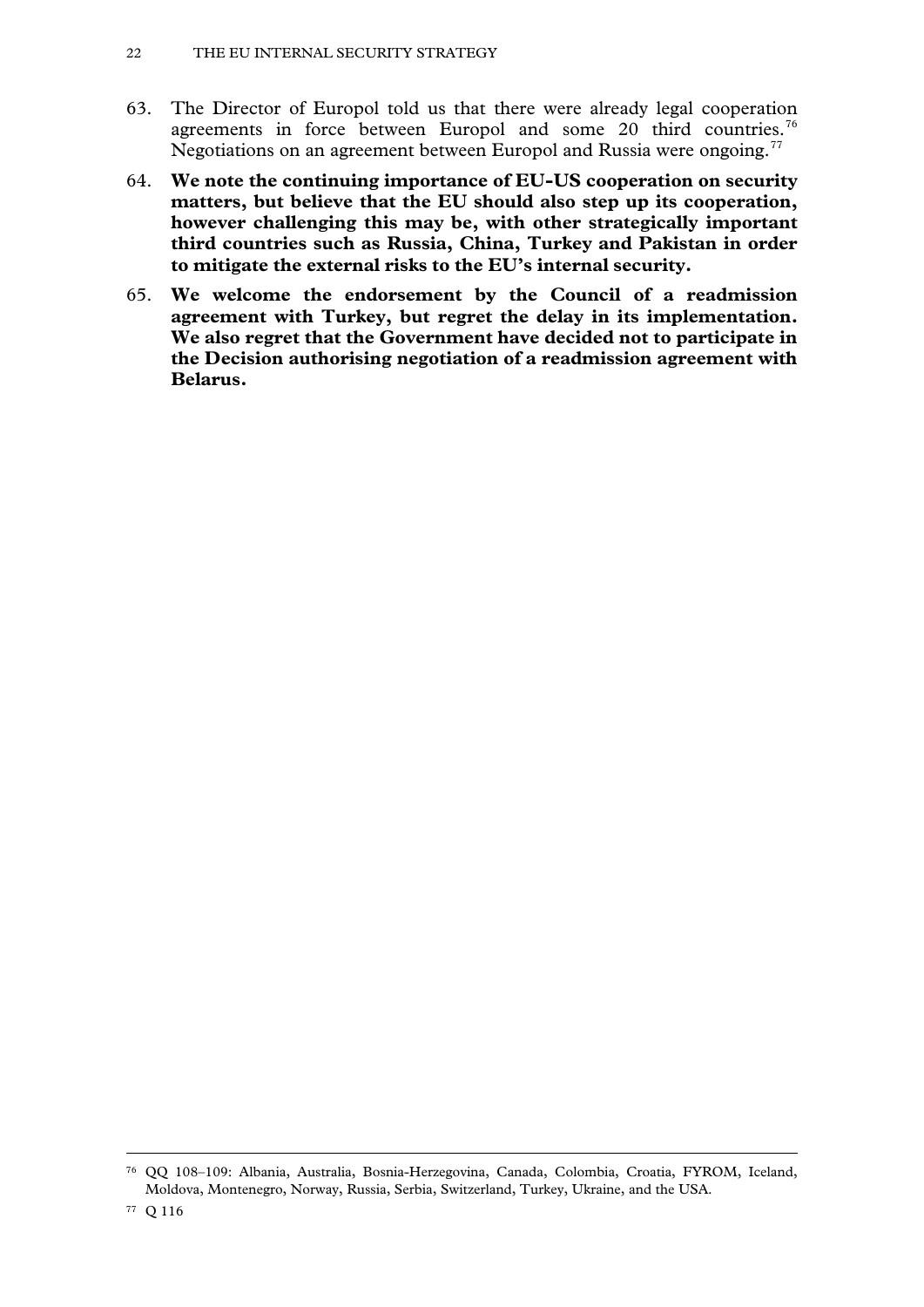# **CHAPTER 4: THE OBJECTIVES**

- 66. In order to achieve the Strategy's aims, the Communication sets out five strategic objectives, each including a number of specific actions, to be implemented during the period 2011 to 2014. These are to:
	- (1) Disrupt international crime networks;
	- (2) Prevent terrorism and address radicalisation and recruitment;
	- (3) Raise levels of security for citizens and businesses in cyberspace;
	- (4) Strengthen security through border management; and
	- (5) Increase Europe's resilience to crises and disasters.

We now consider each of these objectives in turn except security in cyberspace which, because of its particular current significance, is considered in Chapter 5. In practice, the division between these categorisations is not absolute and some of the actions falling under one objective will have an impact on others.

#### **Serious and organised crime**

- 67. The Communication talks of the need for cooperation at EU level, through practical law enforcement cooperation and overcoming divergent legal approaches at Member State level, to "... disrupt criminal networks and combat the financial incentive which drives them." CEPS emphasised the variations in the nature of the threat across Europe and cautioned that "Any one-size-fits-all approach to policy is therefore likely to be highly counterproductive."[78](#page-21-1) However, Dr Cornish was more positive, stating that the nature of the international threat in this area was clearer and that therefore international cooperation was "utterly indispensable."[79](#page-22-0)
- 68. Curiously, the Communication does not mention the role of regular common threat assessments in identifying the challenges and deciding the EU's strategic priorities in this area. Since 2006, Europol has produced an annual Organised Crime Threat Assessment (OCTA), which includes an analysis of current and anticipated trends in organised crime across the EU, based upon information provided by the Member States (including contributions from SOCA) and a number of EU agencies. $80$  A related development saw the adoption of an "EU policy cycle for organised and serious international crime". This was a Belgian-led initiative, supported by the United Kingdom, the Netherlands and Europol, and adopted by the Justice and Home Affairs Council on 8 and 9 November  $2010$ , <sup>[81](#page-22-2)</sup> following COSI's agreement to establish such a policy cycle. This was welcomed by Rob Wainwright, the Director of Europol, who considered that the OCTA would become the "cornerstone" of the policy-making process.<sup>[82](#page-22-3)</sup> Further information about this initiative—Project Harmony—is in Box 5.

<sup>78</sup> ISS 2

<span id="page-22-0"></span><sup>79</sup> Q 189

<span id="page-22-1"></span><sup>80</sup> The 2009 OCTA is available here: [http://www.europol.europa.eu/publications/European\\_Organised\\_Crime\\_Threat\\_Assessment\\_\(OCTA\)/OC](http://www.europol.europa.eu/publications/European_Organised_Crime_Threat_Assessment_(OCTA)/OCTA2009.pdf) [TA2009.pdf](http://www.europol.europa.eu/publications/European_Organised_Crime_Threat_Assessment_(OCTA)/OCTA2009.pdf) 

<span id="page-22-4"></span><span id="page-22-2"></span><sup>81</sup> http://www.consilium.europa.eu/uedocs/cms\_data/docs/pressdata/en/jha/117583.pdf

<span id="page-22-3"></span><sup>82</sup> Q 104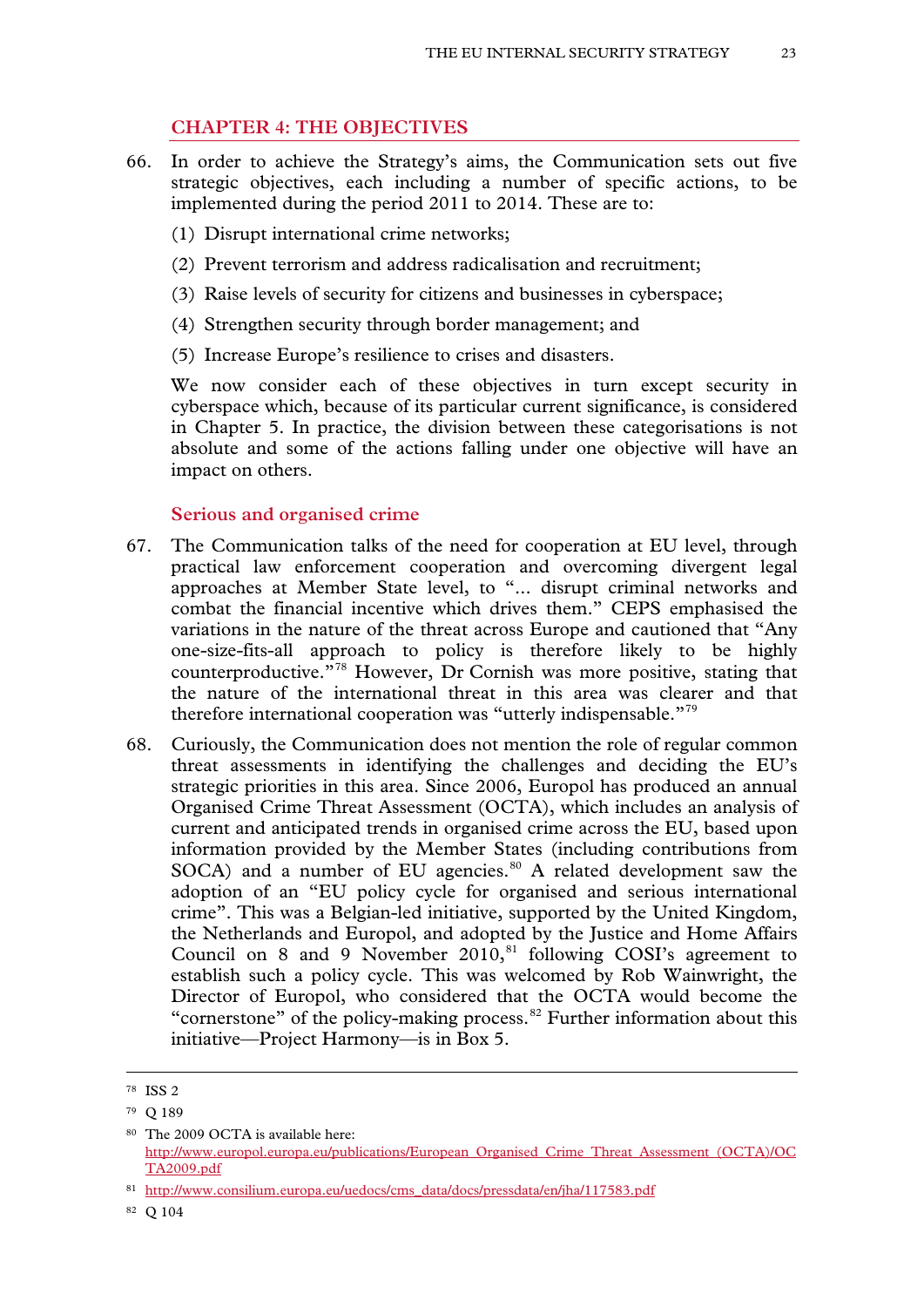# **BOX 5**

# **Extract from JHA Council Conclusions, 8 and 9 November 2010**

The Council concludes to:

Establish and implement a multi-annual policy cycle with regard to serious international and organised crime in order to tackle the most important criminal threats in a coherent and methodological manner through optimum cooperation between the relevant services of the Member States, EU Institutions and EU Agencies as well as relevant third countries and organisations.

The policy cycle for serious international and organised crime consists of four steps:

Policy development on the basis of a European Union Serious and Organised Crime Threat Assessment (EU SOCTA) that must provide for a complete and thorough picture of criminal threats impacting the European Union.

Policy setting and decision-making through the identification by the Council of a limited number of priorities, both regional and pan-European. For each of the priorities a Multi-Annual Strategic Plan (MASP) needs to be developed in order to achieve a multidisciplinary, integrated and integral (covering preventive as well repressive measures) approach to effectively address the prioritised threats.

Implementation and monitoring of annual Operational Action Plans (OAP) that need to be aligned to the strategic goals which have been determined in the MASP, building upon the COSPOL framework as the multilateral cooperation platform to address the prioritised threats.

At the end of the policy cycle a thorough evaluation needs to be conducted and will serve as an input for the next policy cycle.

Align the timing and methodology when in the future other policy cycles for areas identified in the Internal Security Strategy were to be created so as to allow the political level to decide at the same time on the priorities.

69. Sir Ian Andrews, the Chairman of SOCA, was enthusiastic about the benefits that cooperation between Member States at EU level can and does provide in this area, and we were encouraged that SOCA has already presented a paper to an early meeting of COSI about the UK's approach in the "disruption and denial" of criminal activities, which we understand was well-received by the other representatives on that body.<sup>[83](#page-22-4)</sup> SOCA has also presented other suggestions for initiatives at the EU level, including tackling organised crime in the Western Balkans.<sup>[84](#page-23-0)</sup>

# <span id="page-23-2"></span>70. **We welcome the establishment of the organised crime "policy cycle" by the Council and commend SOCA's positive engagement with COSI on organised crime matters.**

# *Passenger Name Record (PNR) data*

71. The Communication makes reference to a forthcoming proposal<sup>[85](#page-23-1)</sup> for a Directive on the collection of passenger name record (PNR) data from

<sup>83</sup> Q 318. See Council Document No 11401/10, 22 June 2010

<span id="page-23-0"></span><sup>84</sup> Q 342

<span id="page-23-1"></span>**<sup>85</sup>** *The EU Internal Security Strategy in Action, Objective 1, Action 1*, p 5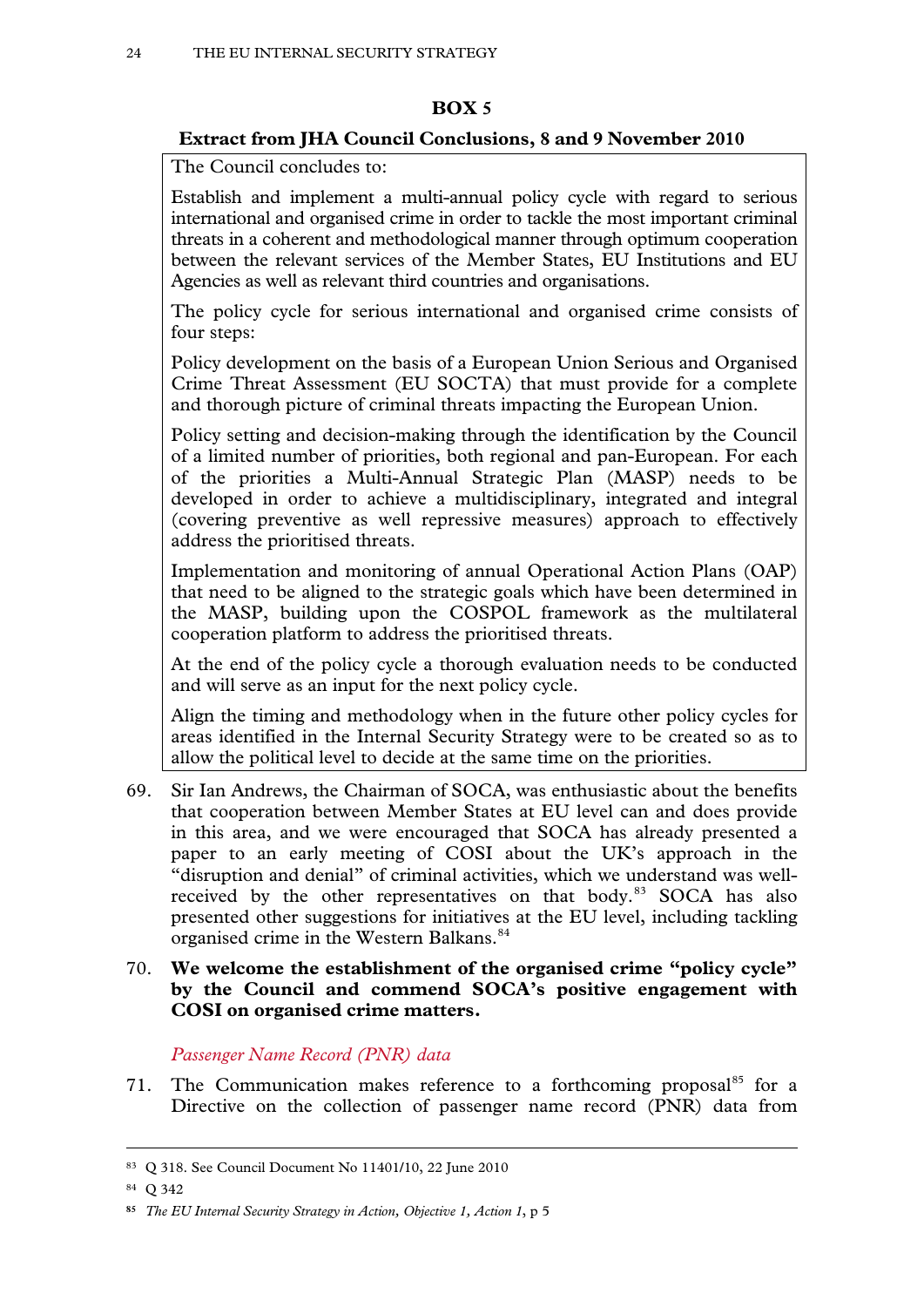passengers on flights entering or leaving the EU in order to help Member States prevent and prosecute terrorist offences and serious crimes. This proposal was subsequently published by the Commission on 2 February  $2011<sup>86</sup>$  $2011<sup>86</sup>$  $2011<sup>86</sup>$  and while many of our witnesses supported it, they considered that it should also apply to intra-EU flights, which the current proposal does not. Mr Brokenshire told us that the Government were arguing in Brussels for the scope of the measure to be extended, and that they had not yet decided whether to opt in. $87$  In a separate report we urged the Government to opt in to this proposal, and the House agreed our recommendation.<sup>[88](#page-24-1)</sup>

72. The last day of the three months within which the Government had to opt in if they wished to do so was 9 May 2011.<sup>[89](#page-24-2)</sup> The following day Damian Green MP, the Minister for Immigration, made an oral statement in the House of Commons in which he announced that the Government had informed the Presidency of their decision to opt in to the draft Directive. He added that the Government were making progress in attempting to persuade other Member States that the Directive should apply to intra-EU flights, though it might apply only on those routes thought to present a high risk.<sup>[90](#page-24-3)</sup> **We welcome the Government's decision to opt in to the draft Directive, and support their intention to continue to argue that the Directive should apply to intra-EU flights.**

#### *Money laundering*

73. The Communication also supports the revision by 2013 of EU money laundering legislation, in order to enable better identification of owners of companies and trusts.<sup>[91](#page-24-4)</sup> The nature and necessity of further revisions are not clear at this stage and we reserve our position on this point until a more detailed proposal is published by the Commission. We considered the existing EU legislation in this area, as well as the international dimension, in our 2009 report Money laundering and the financing of terrorism,<sup>[92](#page-24-5)</sup> which among other things was critical of the fact that the United Kingdom had not yet ratified the Council of Europe's Convention on Money Laundering and Terrorist Financing (the Warsaw Convention)<sup>[93](#page-24-6)</sup> despite having chaired the negotiations. In their evidence to the inquiry which preceded the report, the previous Government suggested that they were on course to have ratified the Convention by September 2010.<sup>[94](#page-24-7)</sup> Nearly nine months after this working deadline has passed the situation remains unchanged.

<sup>86</sup> Proposal for a Directive of the European Parliament and of the Council on the use of Passenger Name Record data for the prevention, detection, investigation and prosecution of terrorist offences and serious crime, COM (2011) 32 final, Council Document 6007/11

<span id="page-24-0"></span><sup>87</sup> QQ 436 & 437

<span id="page-24-1"></span><sup>88</sup> *The United Kingdom opt-in to the Passenger Name Record directive* (11th Report, Session 2010–11, HL Paper 113). The report was debated on 17 March 2011, when the House agreed our recommendation that the Government should opt in to the proposed directive: Official Report, 17 March 2011, col. 433.

<span id="page-24-2"></span><sup>89</sup> The document was dated 2 February 2011, and in our report we stated that 2 May 2011 was the closing date for opting in. Subsequently the Council Secretariat agreed to amend the date from which the three months are calculated, which in the case of this draft Directive put the closing date back by a week.

<span id="page-24-3"></span><sup>90</sup> HC Deb 10 May 2011, cols

<span id="page-24-4"></span><sup>91</sup> *The EU Internal Security Strategy in Action*, Objective 1, Action 1, p 5

<span id="page-24-5"></span><sup>92</sup> 19th Report, Session 2008–09, HL Paper 132

<span id="page-24-6"></span>**<sup>93</sup>** Convention on Laundering, Search, Seizure and Confiscation of the Proceeds from Crime and on the Financing of Terrorism, Warsaw, 16.V.2005

<span id="page-24-7"></span><sup>94</sup> *Money laundering and the financing of terrorism*, paragraph 45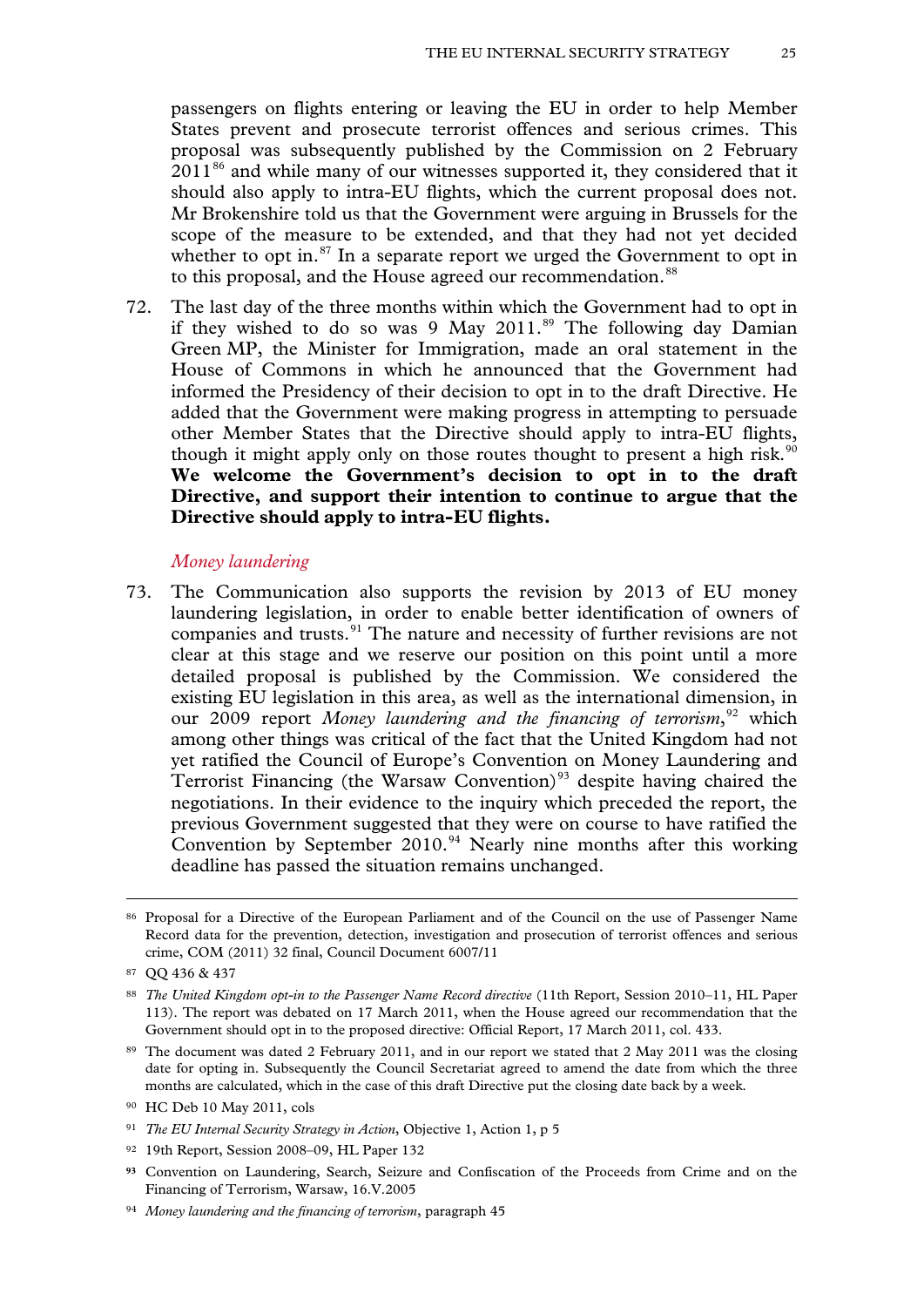74. **The Government's continuing failure to ratify the Warsaw Convention is inexcusable. We repeat our view that this prevarication sends out a negative message about the Government's commitment to this important matter. We again urge the Government to sign and ratify the Warsaw Convention without further delay**.

# *Confiscation of criminal assets*

75. The Communication proposes strengthening the EU's existing legal framework for the confiscation of criminal assets, as well as conferring additional functions on the Asset Recovery Offices (AROs), which each Member State is required to establish by 2014.<sup>[95](#page-24-0)</sup> Hugo Brady considered the Commission's focus on this area to be wise as the EU has pre-existing systems in place which continue to play an effective role.<sup>[96](#page-25-0)</sup> However, while the Government were also supportive of the Commission's goals, they believed that the same outcomes could be achieved by improving practical cooperation and by better utilisation of existing powers, rather than by adopting new legislation, which they considered had no basis in the Stockholm Programme. $97$  Their view was the same on expanding the role of AROs, which they noted had not yet been established in all Member States.<sup>[98](#page-25-2)</sup>

# 76. **The establishment of functioning Asset Recovery Offices in each Member State should be given a higher priority before the conferral of additional functions is considered.**

*Joint Investigation Teams (JITs)*

- 77. The Communication supports the more extensive use of Joint Investigation Teams (JITs), [99](#page-25-3) which consist of judicial and police authorities from at least two Member States. JITs are responsible for carrying out criminal investigations into specific matters for a limited period on a cross-border basis, with expert assistance usually being provided by Europol and Eurojust.<sup>[100](#page-25-4)</sup>
- 78. The Government consider JITs to be a "valuable tool" in tackling crossborder organised crime and therefore support the Commission's plan to expand their application.<sup>[101](#page-25-5)</sup> Their use throughout the EU already appears to be well established. Mr Wainwright told us that by the end of 2010 Europol had facilitated 13,000 major cross-border operations.<sup>[102](#page-25-6)</sup> SOCA echoed the Government's enthusiasm, and their Head of Strategy in the international department, Mark Bishop, told us that they had recently appointed a

<span id="page-25-7"></span><sup>95</sup> *The EU Internal Security Strategy in Action*, Objective 1, Action 3, p 6

<span id="page-25-0"></span><sup>96</sup> Q 149

<span id="page-25-1"></span><sup>97</sup> Q 438

<span id="page-25-2"></span><sup>98</sup> According to the Home Office the Member States that have not yet established AROs are Slovenia, Italy, Portugal, Malta and Romania (ISS 18).

<span id="page-25-3"></span><sup>99</sup> *The EU Internal Security Strategy in Action*, Objective 1, Action 1, p 5.

<span id="page-25-4"></span><sup>100</sup> Council Framework Decision 2002/465/JHA of 13 June 2002 on joint investigation teams (OJ L 162 of 20 June 2002, p 1). This ceased to have effect on the entry into force for all Member States of the Convention on Mutual Assistance in Criminal Matters. See further our report *EUROPOL: coordinating the fight against serious and organised crime* (November 2008; 29th Report, Session 2007–08, HL Paper 183), paragraphs 109–112.

<span id="page-25-5"></span><sup>101</sup> ISS 10

<span id="page-25-6"></span><sup>102</sup> Q 104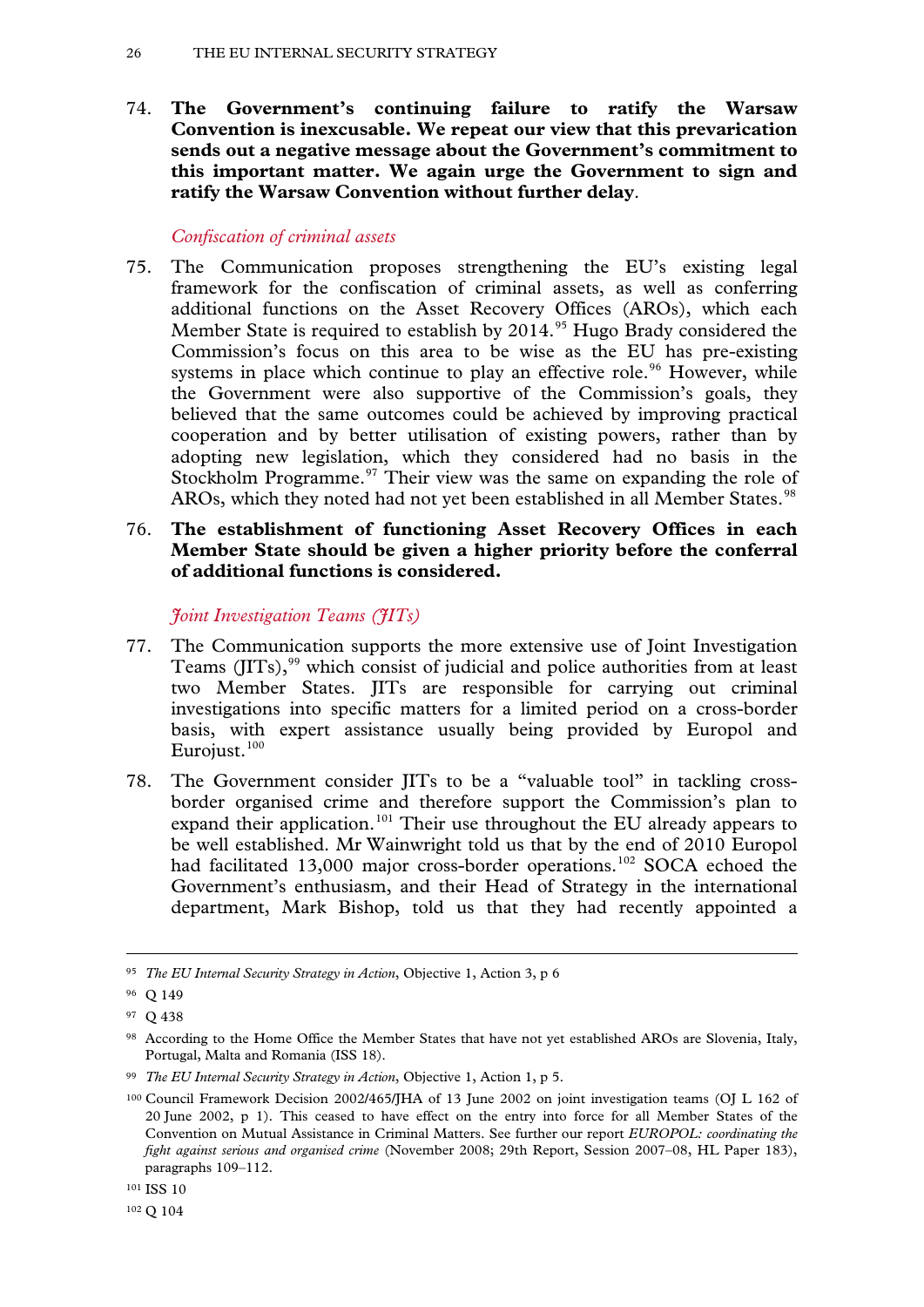national JIT expert who takes part in the EU level forum for national JIT experts, as well as seconding another member of staff to Eurojust, which has a role in the JIT process, to promote the use of JITs by United Kingdom law enforcement agencies.<sup>[103](#page-25-7)</sup> We also heard about some recent examples of United Kingdom-led JITs operations.[104](#page-26-0)

# 79. **We share the Government's enthusiasm for the work of Joint Investigation Teams and support the greater use of this tool in the fight against cross-border organised crime.**

#### **Counter-terrorism**

- 80. The Communication considers that the terrorist threat to the EU is still significant and is a constantly evolving one, and that therefore any efforts taken at the EU level in response must also evolve and stay ahead of that threat. On a similar basis to its work on threats posed by organised crime, Europol produces regular Terrorism Situation and Trend (TE-SAT) reports,[105](#page-26-1) which provide law enforcement officials, policymakers and the general public with facts and figures regarding terrorism in the EU, while also seeking to identify trends and developments. However the Communication considers that Member States have the primary responsibility for achieving this objective, but with the Commission and the Counter-Terrorism Coordinator providing full support.<sup>[106](#page-26-2)</sup>
- 81. Professor Wilkinson noted that while "... by far the most dangerous of these [terrorist] threats ... is from transnational religio-political terrorism of the Al-Qaida movement and its affiliates, … European governments and their counterterrorist agencies cannot afford to neglect continuing threats from the other types of terrorist groups, such as ethno-separatist extremists, ideological groups, single issue groups and state-sponsored groups which remain active and capable of attacks."[107](#page-26-3) The Communication does not consider the threat posed by the latter type of organisation, possibly because the scope of their activities falls predominantly within the borders of the affected Member States. CEPS and ICPEM suggested that as the most numerous terrorist attacks were still mainly of a local nature, they were best tackled by the Member States concerned.[108](#page-26-4) Dr Cornish similarly emphasised the growing problem of "home-grown radicals" and the threat from single issue extremists.<sup>[109](#page-26-5)</sup>

#### *EU Counter-Terrorism Strategy and Counter-Terrorism Coordinator*

82. The EU has already been active in this area with the adoption in 2002 of a Framework Decision on combating terrorism<sup>[110](#page-26-6)</sup> which provided for a

<sup>103</sup> Q 326

<span id="page-26-0"></span><sup>104</sup> QQ 331–333

<span id="page-26-1"></span><sup>&</sup>lt;sup>105</sup> These have been produced since 2007 and the most recent 2010 TE-SAT report is available here: http://www.europol.europa.eu/publications/EU Terrorism Situation and Trend Report TE-SAT/Tesat2010.pdf

<span id="page-26-2"></span><sup>106</sup> See paragraphs 81–83

<span id="page-26-7"></span><span id="page-26-3"></span><sup>107</sup> ISS 1. In terms of what should be done in response, Professor Wilkinson goes on to state that "It calls for the highest quality of intelligence, policing and judicial coordination and skill within our national systems, on a pan-European scale and globally."

<span id="page-26-4"></span><sup>108</sup> ISS 2 & ISS 6

<span id="page-26-5"></span><sup>109</sup> Q 205

<span id="page-26-6"></span><sup>110</sup> Council Framework Decision of 13 June 2002 on combating terrorism (2002/475/JHA), OJ L 164 (22 June 2002) p 3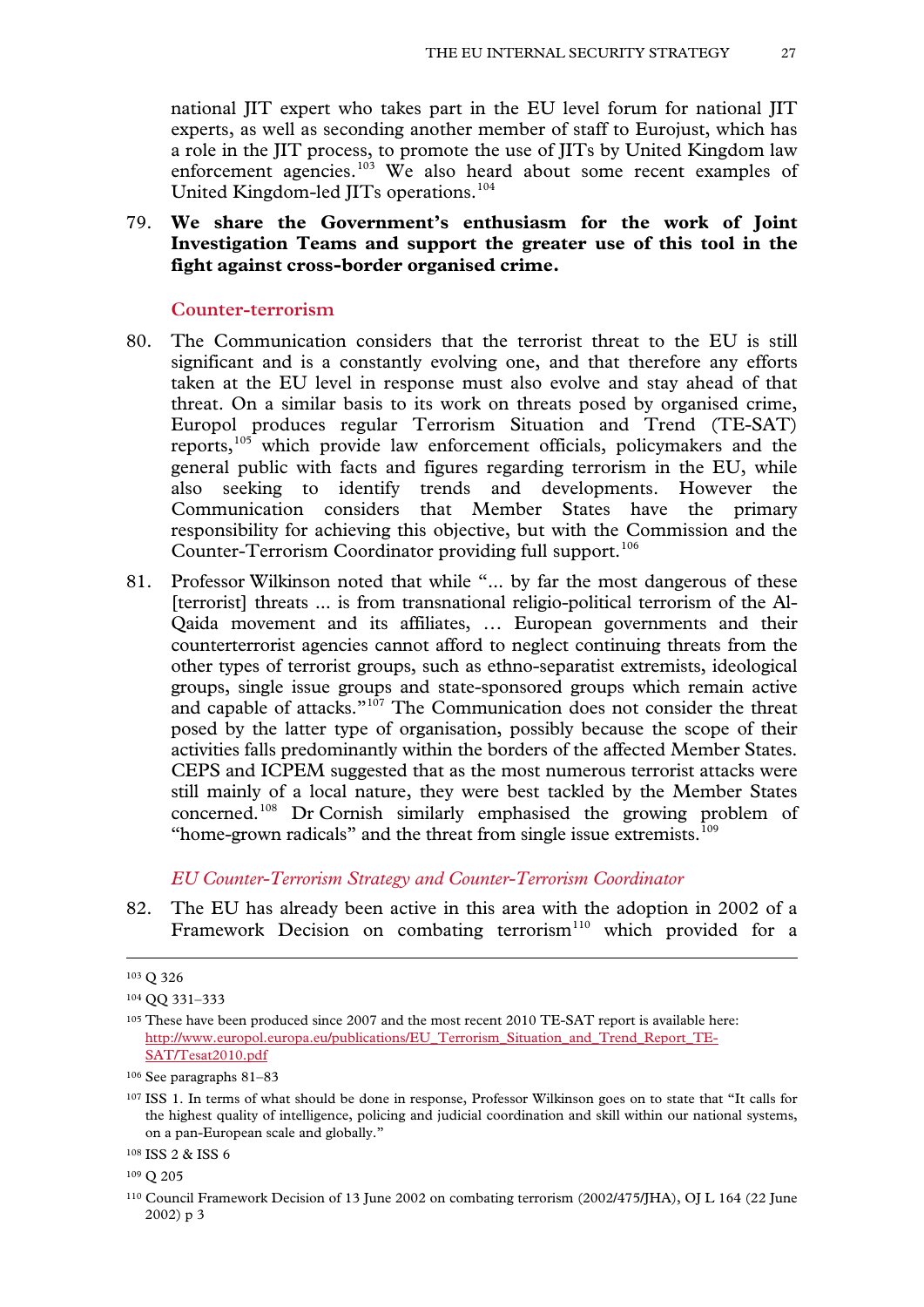common definition of terrorist offences and minimum penalties, the creation of an EU Counter-Terrorism Coordinator in 2004, and the adoption of an EU Counter-Terrorism Strategy in 2005.<sup>[111](#page-26-7)</sup> More information about these developments is provided in Box 6.

# **BOX 6**

# **EU Counter-Terrorism Coordinator and Counter-Terrorism Strategy**

The position of EU Counter-Terrorism Coordinator was created shortly after the Madrid bombings in March 2004 and the incumbent, Gilles de Kerchove, was appointed in September 2007. He operates within the Council Secretariat and has the following responsibilities: coordinating the counter-terrorism work of the Justice and Home Affairs Council (including a multitude of working groups and working parties); maintaining an overview of the relevant EU instruments in this area; ensuring effective follow-up of Council decisions; monitoring the implementation of the EU Counter-Terrorism Strategy, including making reports to the Council;<sup>[112](#page-27-0)</sup> fostering better communication between the EU and third countries; and ensuring that the EU plays an active role in the fight against terrorism as a whole.

The London bombings on 7 July 2005 provided the impetus for the adoption of an EU Counter-Terrorism Strategy during the United Kingdom Presidency later that year. The Strategy commits the EU to combat terrorism globally, while respecting human rights, and consists of four strands:

- PREVENT people from turning to terrorism;
- PROTECT citizens and critical infrastructure by reducing vulnerabilities;
- PURSUE and investigate terrorists, impede planning, travel, and communications, cut off funding and access to attack materials, and bring terrorists to justice; and
- RESPOND in a coordinated way by preparing to manage and minimise the consequences of a terrorist attack, by improving capabilities to deal with the aftermath and by taking into account the needs of victims.
- 83. While both the Communication and the Commissioner<sup>[113](#page-27-1)</sup> foresee a continuing role for the Counter-Terrorism Coordinator, it is unclear to us what this will be. Hugo Brady thought that "... at the moment the office plays a valuable role in a number of ways. First, its current occupant [Gilles de Kerchove] has the wonderful genius to be liked and respected by everybody. He is able to bring together professionally sceptical interior ministries and officials dealing with counter-terrorism and get them talking." But, he added, "Now that the EU has a role in internal security, what do we need an inter-governmental Counter-Terrorism Coordinator for?" He concluded that it may eventually become appropriate to abolish the position altogether or alternatively vest its responsibilities elsewhere, possibly within the EEAS, and thus focus its activities on the external dimension of counter-terrorism.<sup>[114](#page-27-2)</sup>

<span id="page-27-3"></span><sup>111</sup> Council Document No. 14469/4/05, 30 November 2005. The EU Counter-Terrorism Strategy, as well as the various flanking measures which have been adopted by the EU for counter-terrorism purposes, is also considered in the Commission Communication: The EU Counter-Terrorism Policy: main achievements and future challenges, COM (2010) 386 final, 20 July 2010

<span id="page-27-0"></span><sup>112</sup> His most recent report to the Council was made in May 2010—see Council Document No. 9685/10.

<span id="page-27-2"></span><span id="page-27-1"></span><sup>113</sup> Q 15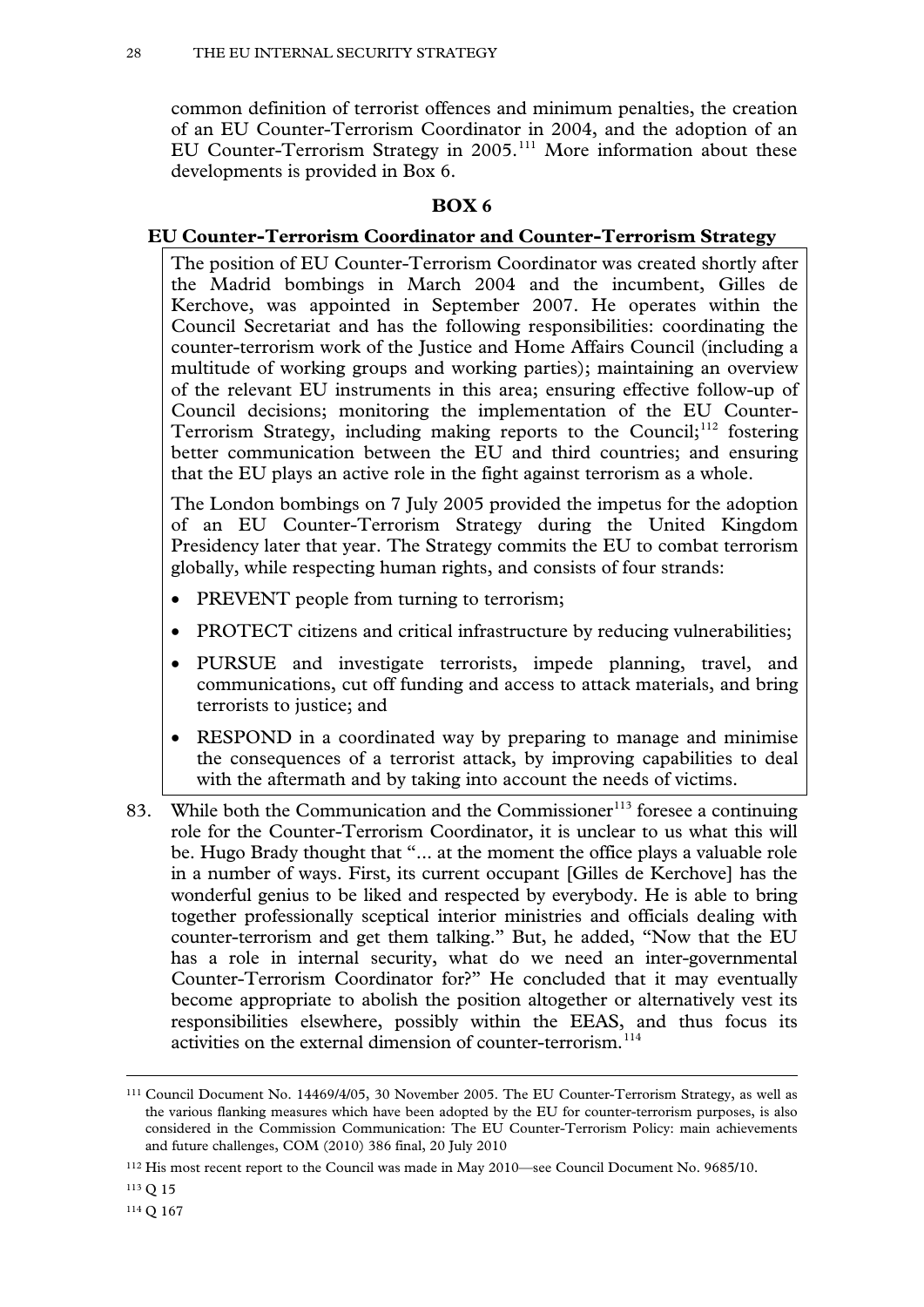- 84. **We commend the work of the Counter-Terrorism Coordinator but believe that his role needs to be clarified and reviewed following the entry into force of the Treaty of Lisbon. In the meantime, we believe that he could play a useful role as a bridge between the internal and external aspects of terrorism.**
- 85. Olivier Luyckx, DG HOME's head of crisis management and the fight against terrorism, has recently advocated the establishment of a new EU internal security body which would pull together a number of existing bodies (CEPOL, COSI, [Eurojust,](http://euobserver.com/9/%20%20http:/www.eurojust.europa.eu/) [Europol](http://euobserver.com/9/%20%20http:/www.europol.europa.eu/) and [Frontex\)](http://euobserver.com/9/%20%20http:/www.frontex.europa.eu/) under the Counter-Terrorism Co-ordinator.<sup>[115](#page-27-3)</sup> We do not think this makes very good sense, and it runs contrary to the case we make in Chapter 6 for fewer bodies dealing with internal security, not more.

*Radicalisation and recruitment*

- 86. In his written evidence, while asserting that the internet was the most significant "channel" by which Al-Qaida could radicalise and recruit its supporters, Professor Wilkinson also identified additional channels as being "... radical leaders based in particular mosques, radical prison imams and militant fellow inmates, campus extremists and visits to family members or friends in Islamic countries, leading in some cases to personal links with extremists overseas, and attendance at terrorist training camps overseas." He concluded by suggesting that these channels can be countered by winning the "battle of ideas" through the construction of "counter-narratives" and working in partnership with moderate Muslim leaders.<sup>[116](#page-28-0)</sup>
- 87. This issue is related to the ongoing debate about the success or otherwise of multicultural societies in Europe. In a speech to the Munich Security Conference on 5 February 2011 the Prime Minister, the Rt Hon David Cameron MP, talked about the continuing threat of terrorist attacks from a State's own radicalised citizens and the importance of distinguishing Islamist extremism as an ideology from Islam as a religion. He concluded that the "doctrine of state multiculturalism" had failed and that in response what was needed from States was "... less of the passive tolerance of recent years and a much more active, muscular liberalism."<sup>[117](#page-28-1)</sup>
- 88. The EU has already been active in counter-radicalisation initiatives in the past with the adoption, under the *prevent* strand of the Counter-Terrorism Strategy, of a dedicated EU Strategy for Combating Radicalisation and Recruitment to Terrorism<sup>[118](#page-28-2)</sup> and an associated Action Plan in 2005.<sup>[119](#page-28-3)</sup> Following an initiative by the Counter-Terrorism Coordinator, a number of Member States have been active in taking forward projects which are

<span id="page-28-4"></span><sup>115</sup> These views were expressed at a European Parliament hearing on 30 March 2011.

<span id="page-28-0"></span><sup>116</sup> ISS 1

<span id="page-28-1"></span><sup>&</sup>lt;sup>117</sup> The full speech is available at: [http://www.number10.gov.uk/news/speeches-and-transcripts/2011/02/pms](http://www.number10.gov.uk/news/speeches-and-transcripts/2011/02/pms-speech-at-munich-security-conference-60293)[speech-at-munich-security-conference-60293](http://www.number10.gov.uk/news/speeches-and-transcripts/2011/02/pms-speech-at-munich-security-conference-60293)

<span id="page-28-2"></span><sup>118</sup> The Strategy was adopted in November 2005 (Council Document No. 14781/1/05) and revised in November 2008 (Council Document No. 15175/08). Its main aims include: disrupting the activities of networks and individuals who attempt to involve people in terrorist activities; ensuring that mainstream opinions prevail and are heard over extremist views; and promoting democracy, security, justice and opportunity for all.

<span id="page-28-3"></span><sup>119</sup> Only a partially declassified version of the Action Plan is available (Council Document No. 14782/05) and it contains virtually no substantive content.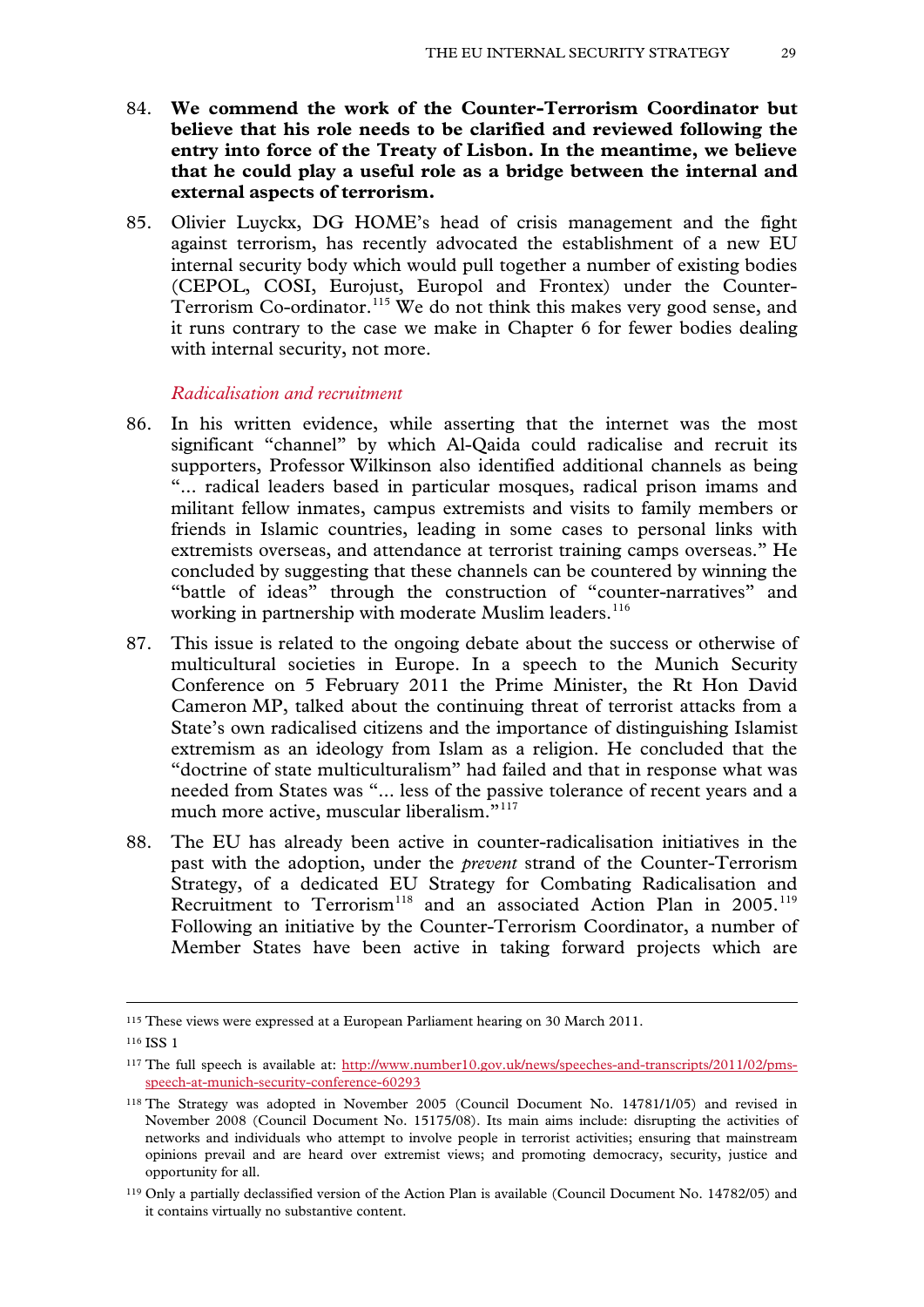designed to facilitate the aims of this strategy, including a project on media and strategic communication in the United Kingdom.

- 89. The Communication proposes to develop this existing work further through the establishment of an EU radicalisation-awareness network, the organisation of a ministerial conference in 2012 and the adoption of a "handbook" of actions and experiences.<sup>[120](#page-28-4)</sup> The network, in particular, would seek to allow policy specialists and officials from each Member State to share best practice and identify the most effective techniques for challenging terrorist narratives. The Commissioner and Dr Cornish were enthusiastic about the proposed network but considered that the best way to tackle the problem would continue to be at Member State level, which the Communication also acknowledges.[121](#page-29-0) Sir Richard Mottram agreed, and suggested that the EU could add further value by sponsoring more academic research in this area, and so raise awareness.<sup>[122](#page-29-1)</sup> He also suggested that the United Kingdom was in a good position to export its knowledge and experience to other Member States, but stressed that it was not a "single problem" with a "single solution" and that it had to be "disaggregated" and tackled at local level.<sup>[123](#page-29-2)</sup> However, other witnesses were less enthusiastic. Hugo Brady was sceptical about the overall efficacy of adopting counterradicalisation policies at EU level,  $124$  a view which was shared by Peter Storr from the Home Office.<sup>[125](#page-29-4)</sup> Mr Brokenshire was concerned that any initiatives taken at the EU level might duplicate existing multilateral efforts<sup>[126](#page-29-5)</sup> and considered that the threat was different in each Member State.<sup>[127](#page-29-6)</sup>
- 90. **The proposal to establish an EU radicalisation-awareness network will be a positive step if its functions are clear and well-defined. However we believe that Member States should continue to have the primary role in this area. We are less convinced that production by the Commission of a "handbook of actions and experiences" would either be practical or add value.**

#### *Preventing terrorists' access to materials and funding*

- 91. The Communication makes reference to past EU initiatives that have been adopted to prevent terrorists acquiring explosives and Chemical, Biological, Radiological and Nuclear (CBRN) substances, as well as more recent measures such as the proposed Regulation to limit the availability of specific chemical precursors which can be used to manufacture explosives.<sup>[128](#page-29-7)</sup>
- 92. On a similar basis, but in the financial sphere, the Communication states that the Commission will also consider devising a framework for administrative measures to be adopted under Article 75 TFEU to freeze funds of persons

- <span id="page-29-3"></span><sup>124</sup> Q 169
- <span id="page-29-4"></span><sup>125</sup> Q 247
- <span id="page-29-5"></span><sup>126</sup> Q 429
- <span id="page-29-6"></span><sup>127</sup> Q 430

<sup>120</sup> *The EU Internal Security Strategy in Action*, Objective 2, Action 1, pp 7 & 8

<span id="page-29-0"></span><sup>121</sup> QQ 21, 204–206

<span id="page-29-8"></span><span id="page-29-1"></span><sup>122</sup> QQ 393–394

<span id="page-29-2"></span><sup>123</sup> Q 396

<span id="page-29-7"></span><sup>128</sup> Proposal for a Regulation of the European Parliament and of the Council on the marketing and use of explosives precursors, COM (2010) 473 final, 20 September 2010. The Committee considered this proposal in November 2010 and it remains under scrutiny.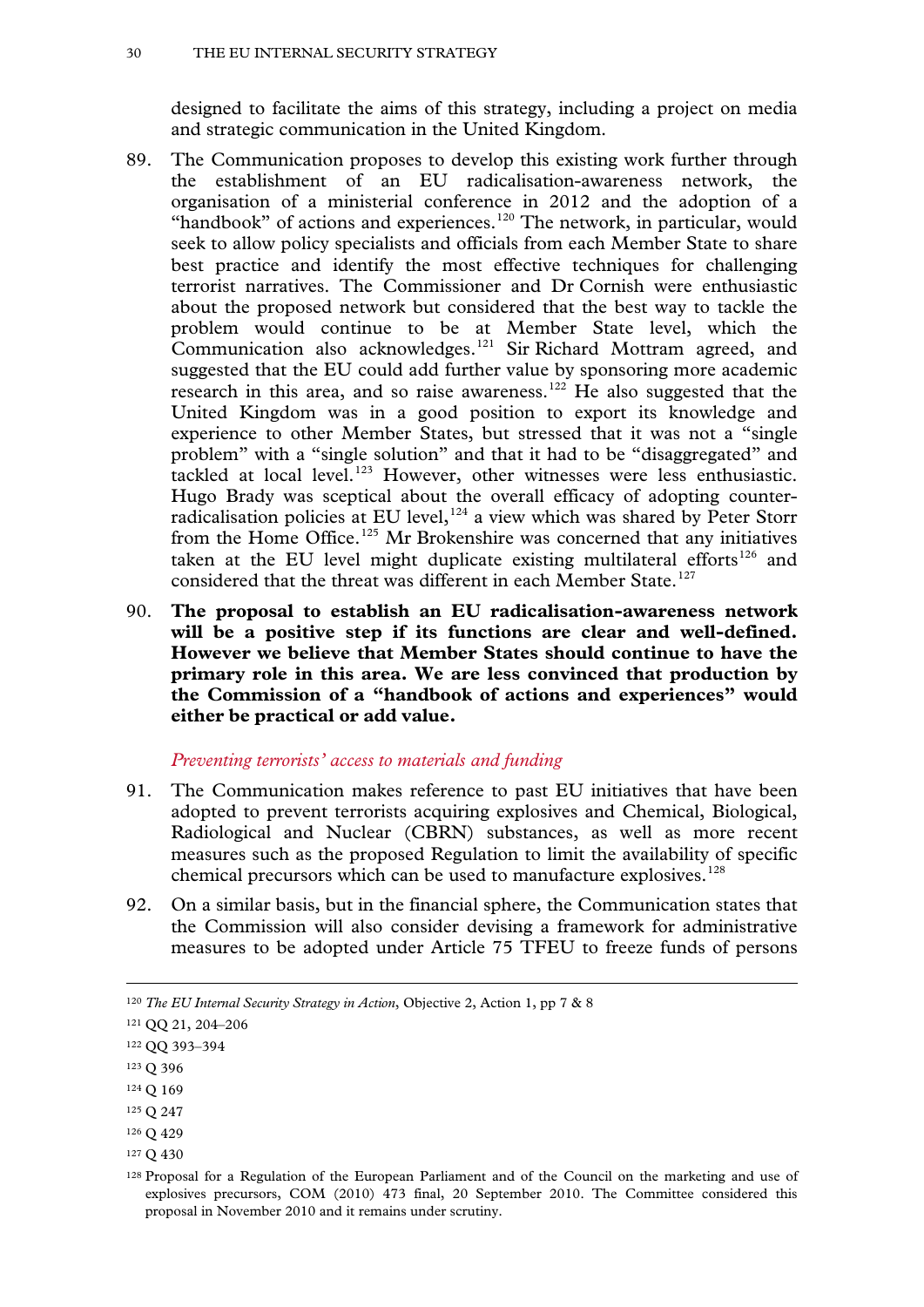suspected of terrorist activities in the EU as well as developing systems to allow the EU to extract and analyse financial messaging data held on its own territory, possibly through the establishment of an EU Terrorist Financing Tracking Programme (EU TFTP).[129](#page-29-8) However, Hugo Brady was not convinced that an EU TFTP was necessary, $130$  while the Government were not in favour of the creation of an asset-freezing regime under Article 75 TFEU and instead advocated a softer approach under Article 74 TFEU, which would facilitate administrative cooperation between the relevant departments of the Member States to achieve the same outcomes.<sup>[131](#page-30-1)</sup> The Council already applies restrictive measures against certain persons and entities based on lists of terrorist suspects which are drawn up either by the UN Sanctions Committee or by itself under the CFSP.<sup>[132](#page-30-2)</sup> The EEAS representatives told us about recent legal difficulties which the EU had experienced with the operation of these measures following adverse judgments from the Court of Justice.<sup>[133](#page-30-3)</sup>

93. **We believe there is in principle a case for the establishment of an asset-freezing regime applicable to individuals resident within the EU. To be effective this will require the cooperation of third countries, in particular Switzerland and Liechtenstein.**

#### *Transport security*

- 94. The Communication also looks ahead to the development of an EU regime for aviation and maritime security, as well as the more complicated area of land transport security, including the security of rail passenger services. It considers the possible establishment of a "standing committee on land transport security" as a first step.<sup>[134](#page-30-4)</sup> While we received evidence from the ICPEM stating that the scope of the suggested standing committee should be widened to include "crowded places", little other substantive evidence was received regarding these proposals. The Communication makes reference to a further Communication on Transport Security Policy, which we understand is due to be published by the Commission in October 2011, and we expect that this will contain more detail about the Commission's thinking.
- <span id="page-30-5"></span>95. **The security of transport networks is a vital component of the security debate. However we reserve judgment on the EU's role in this area pending the publication of the Commission's Communication on Transport Security Policy later this year.**

#### **Border management**

96. As the United Kingdom is not a member of the borderless Schengen Area, the Communication's proposals for the enhanced use of new technologies for border checks and surveillance, and greater coordination of Member States'

<sup>129</sup> Provision for which was made in the EU-US TFTP Agreement, which after initially being rejected by the European Parliament in February 2010 was eventually approved (after its privacy provisions were enhanced) in July 2010. It entered into force on 1 August 2010.

<span id="page-30-0"></span><sup>130</sup> Q 149

<span id="page-30-1"></span><sup>131</sup> ISS 10

<span id="page-30-2"></span><sup>&</sup>lt;sup>132</sup> A Council Decision is adopted in each instance, under the CFSP, and then implemented by way of a Regulation.

<span id="page-30-3"></span><sup>133</sup> QQ 98–99

<span id="page-30-4"></span><sup>134</sup> *The EU Internal Security Strategy in Action*, Objective 2, Action 3, pp 8 & 9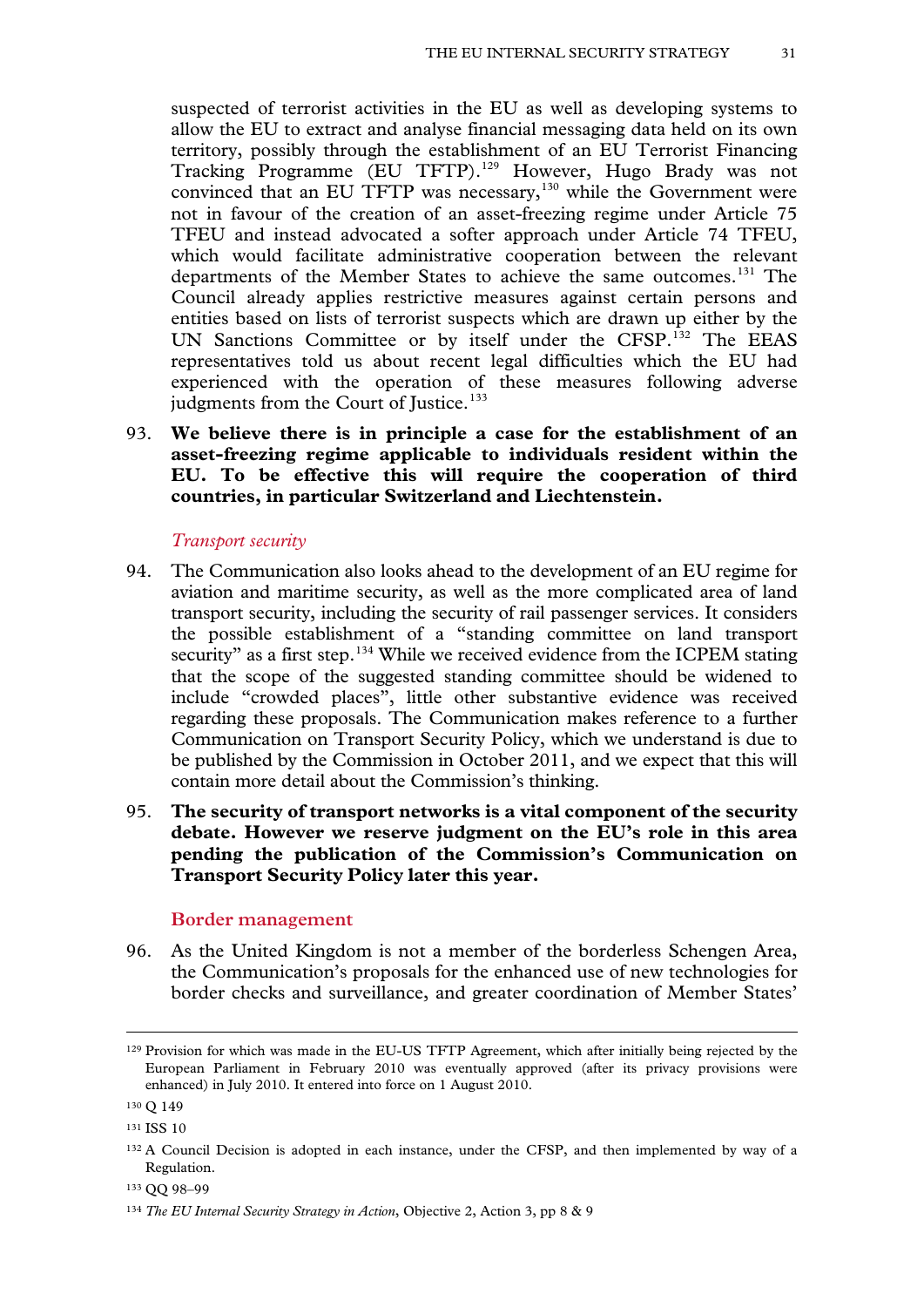#### 32 THE EU INTERNAL SECURITY STRATEGY

efforts through Frontex, will have limited direct impact on the United Kingdom. The creation of the Schengen Area has already necessitated enhanced law enforcement cooperation between the Member States and third countries concerned but while the United Kingdom participates in some of these mechanisms on a partial basis—Frontex, and once it has become operational, the Schengen Information System  $II^{135}$  $II^{135}$  $II^{135}$ —it does not participate in others at all, such as the Visa Information System. Despite this, the Government have in the past emphasised that they will monitor developments in this area so that synergies can be sought between EU policy developments and their own e-Borders programme. We consider this to be a wise approach as enhancing controls at the EU Schengen border is likely to have consequential benefits for the security of the UK borders.

- 97. This approach is especially appropriate in the light of recent developments, in particular those in third countries bordering the Mediterranean, which will inevitably mean that concerns over border management and frontier control remain high on the agenda of all Member States.<sup>[136](#page-31-0)</sup> These are matters which need to be handled in a manner consistent with an overall policy supporting an increase in democracy, human rights and the rule of law. The Commissioner told us about the deployment by Frontex of the first ever  $RABIT<sup>137</sup>$  $RABIT<sup>137</sup>$  $RABIT<sup>137</sup>$  operation to the Greek-Turkish border, following a request from the Greek authorities.<sup>[138](#page-31-2)</sup> Following increasing levels of irregular immigration resulting from political instability in north Africa, Frontex has also recently deployed another mission to Italy—Operation Hermes.<sup>[139](#page-31-3)</sup>
- 98. The Government are broadly supportive of the Communication's objectives in this area. However, while they believe that the EU can assist the efforts of individual Member States in the development of an integrated border management strategy to reduce illegal migration and tackle crime at the EU's borders, they have also registered their disappointment that the role of voluntary and forced returns in reducing illegal migration was not emphasised in the Communication, as they consider that "... the only true deterrent to illegal migration into the EU is an enhanced expectation of swift return to the migrant's country of origin."<sup>[140](#page-31-4)</sup>

<sup>135</sup> SIS II is a database system which will apply to the UK for law enforcement purposes but not for immigration.

<span id="page-31-0"></span><sup>136</sup> On 4 May 2011 the Commission issued a Communication on Migration, COM(2011)248, explaining how the events in north Africa, and in particular in Tunisia and Libya, were affecting the EU States of southern Europe, in particular Italy, Malta, Greece and Cyprus, and setting out measures for coping with this in both the short and the longer term.

<span id="page-31-5"></span><span id="page-31-1"></span><sup>137</sup> Rapid Border Intervention Teams. They can be deployed to assist Member States in dealing with "urgent and exceptional migratory pressures" and are only intended to provide short-term assistance. See Regulation (EC) No 863/2007 of the European Parliament and of the Council of 11 July 2007 establishing a mechanism for the creation of Rapid Border Intervention Teams and amending Council Regulation (EC) No 2007/2004 as regards that mechanism and regulating the tasks and powers of guest officers, OJ L 199 (31 July 2007) p 30

<span id="page-31-2"></span><sup>138</sup> QQ 33–36. The RABIT operation began on 2 November 2010 and involved more than 200 specialist border control personnel, some of whom were armed, from 26 Member States, conducting 24 hour surveillance in an effort to stem a heavy flow of irregular migration. The deployment of the RABIT operation saw a reduction in irregular crossings of approximately 75 per cent. After its mandate expired on 2 March 2011, it was succeeded by Operation Poseidon, which will provide more permanent support from the EU for the remainder of 2011.

<span id="page-31-4"></span><span id="page-31-3"></span><sup>139</sup> This operation began on 20 February 2011 and is designed to assist the Italian authorities in managing the inflow of migrants from north Africa, particularly arrivals from Tunisia, on the island of Lampedusa.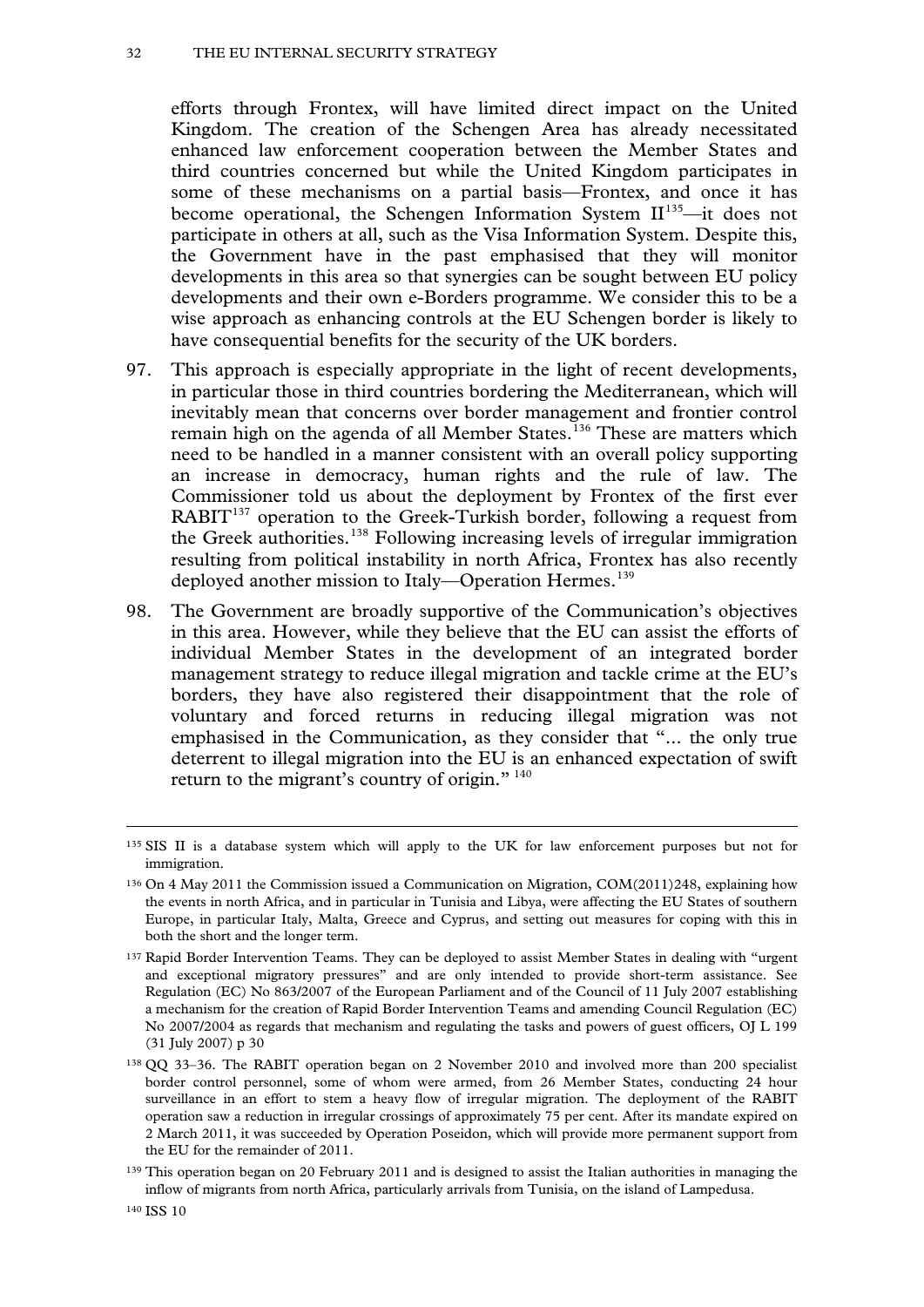#### *EUROSUR*

99. The Communication refers to a forthcoming legislative proposal for the establishment of a European Border Surveillance System  $(EUROSUR)$ ,<sup>[141](#page-31-5)</sup> which would adopt a technology-based approach to the surveillance of the Schengen border in order to reduce illegal migration, by helping Member States achieve full situational awareness at their external borders and enhancing the reaction capability of their law enforcement services. The establishment of EUROSUR was originally suggested by the Commission in  $2008<sup>142</sup>$  and in the first instance it is likely to concentrate on the southern EU: the Canaries, the Mediterranean and the Black Sea. Emma Gibbons, from the Home Office, anticipated that the United Kingdom's eventual involvement in EUROSUR would be on a similar basis to their engagement with Frontex.<sup>[143](#page-32-1)</sup> Christophe Prince, the Justice and Home Affairs Counsellor at UKREP[144](#page-32-2), provided a detailed overview of EUROSUR's current and future development, and confirmed that the United Kingdom would seek to exchange information and cooperate with EUROSUR as it develops, through the United Kingdom National Maritime Intelligence Centre, since the Government consider that it will ultimately benefit controls at the United Kingdom border.<sup>[145](#page-32-3)</sup>

#### *Frontex*

- 100. While both Frontex and Europol collect information about criminal activities during their operations, they are not currently permitted to exchange this information in any way, such as for risk analysis purposes or as the basis for joint operations. However, Frontex does make regular contributions to Europol's annual OCTA report. The Communication proposes to permit such exchanges albeit "... with a limited scope and in accordance with clearly defined personal data management rules."[146](#page-32-4) The attainment of this objective is already being pursued through the introduction of a new provision in an existing proposal for the amendment of the Frontex Regulation, which aims to enhance the agency's operational capabilities and its mandate.<sup>[147](#page-32-5)</sup> The Government support this extension of the agency's mandate on condition that it contains "stringent data protection safeguards;" they believe that it should cooperate with other EU agencies, including Eurojust, on the same basis. $148$
- 101. We noted with interest the inclusion in the Government's Strategic Defence and Security Review of a commitment to make an "effective contribution" to the future work of Frontex.[149](#page-32-7) Despite its non-participation in the legal

<sup>141</sup> *The EU Internal Security Strategy in Action*, Objective 4, Action 1, pp 11 & 12

<span id="page-32-0"></span><sup>142</sup> Examining the creation of a European border surveillance system (EUROSUR), COM (2008) 68 final, 13 February 2008

<span id="page-32-1"></span><sup>143</sup> Q 433

<span id="page-32-2"></span><sup>144</sup> The Brussels office of the United Kingdom Permanent Representative to the EU

<span id="page-32-3"></span><sup>145</sup> Q 240

<span id="page-32-4"></span><sup>146</sup> *The EU Internal Security Strategy in Action*, Objective 4, Action 2, p 12

<span id="page-32-8"></span><span id="page-32-5"></span><sup>147</sup> Proposal for a Regulation of the European Parliament and the Council amending Council Regulation (EC) No 2007/2004 establishing a European Agency for the Management of Operational Cooperation at the External Borders (FRONTEX), COM (2010) 61 final, 24 February 2010.

<span id="page-32-6"></span><sup>148</sup> ISS 10

<span id="page-32-7"></span><sup>149</sup> Securing Britain in an Age of Uncertainty: The Strategic Defence and Security Review, Cm 7948, October 2010, p 63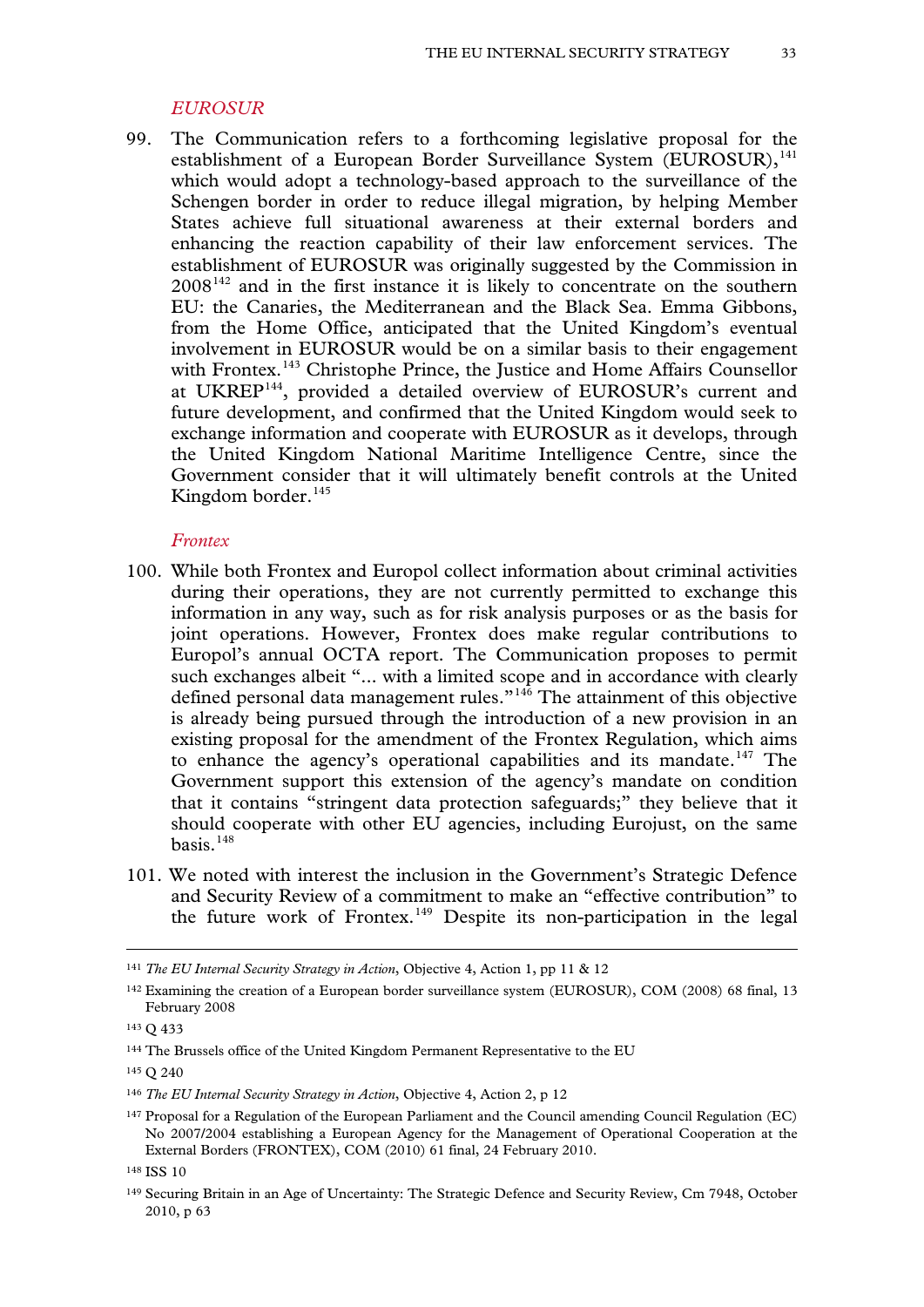measures underpinning Frontex, the United Kingdom already makes a financial contribution to its operations, and arrangements are in place for it to participate in the agency's management board.<sup>[150](#page-32-8)</sup> The Government have supported its work since its establishment in 2005 and intend to make a larger contribution to the agency's engagement with third countries and its operational activities in facilitating returns of migrants.<sup>[151](#page-33-0)</sup>

102. **We welcome the Government's commitment to make an effective contribution to the development of EUROSUR and the future work of Frontex. Despite the United Kingdom's inability to participate fully in EUROSUR and Frontex, we believe that their work will make a positive contribution to the protection of the United Kingdom and EU borders.**

#### **Civil protection and disaster relief**

- 103. The Communication calls for improvements in the efficiency and coherence of long-standing crisis and disaster management practices in responding to crosssectoral threats such as those associated with climate change, terrorist and cyber-attacks on critical infrastructure, hostile or accidental releases of disease agents and pathogens, sudden flu outbreaks and failures in infrastructure. The response to the eruption of the Icelandic volcano Eyjafjallajökull in April 2010 demonstrated the need for a more coordinated approach among Member States in the way that they respond to natural disasters.
- 104. We considered the operation of the EU Civil Protection Mechanism, the coordination of EU early warning mechanisms, the role of SitCen and other situation centres in crisis management, as well as NATO's work in this area, in our short report on *Civil Protection and Crisis Management in the European Union*, which was published in March 2009.<sup>[152](#page-33-1)</sup> We drew attention to the equivalence between the work of the EU and NATO Situation Centres, and also between the Commission's Monitoring and Information Centre (MIC) and the NATO Euro-Atlantic Disaster Response and Coordination Centre (EADRCC). The ICPEM considered that the Communication did not appear to take account of NATO's and Interpol's existing work in this area and cautioned against any efforts at EU level which would result in further duplication. They also cast doubt on the structure of the Strategy, stating that it appeared that civil protection matters had merely been "bolted" onto an existing security strategy by the Commission.<sup>[153](#page-33-2)</sup>

# *The role of the armed forces*

105. No reference is made in the Communication to the role of the armed forces in civil protection or disaster relief (or indeed in meeting any of the other objectives of the Strategy). The ICPEM considered this to be a serious omission. We also heard from Mr Wainwright that there was minimal engagement between Europol and the military community.[154](#page-33-3) Although Dr Cornish thought its exclusion illogical he considered that this was probably due to "... neurosis within the European Union about military matters." He

<sup>150</sup> Q 242. These arrangements were previously considered in our report on FRONTEX: the EU external borders agency (9th Report, Session 2007–08, HL Paper 60).

<span id="page-33-4"></span><span id="page-33-0"></span><sup>&</sup>lt;sup>151</sup> ISS 16

<span id="page-33-1"></span><sup>152</sup> 6th Report, Session 2008–09, HL Paper 43

<span id="page-33-2"></span><sup>153</sup> ISS 6

<span id="page-33-3"></span><sup>154</sup> Q 141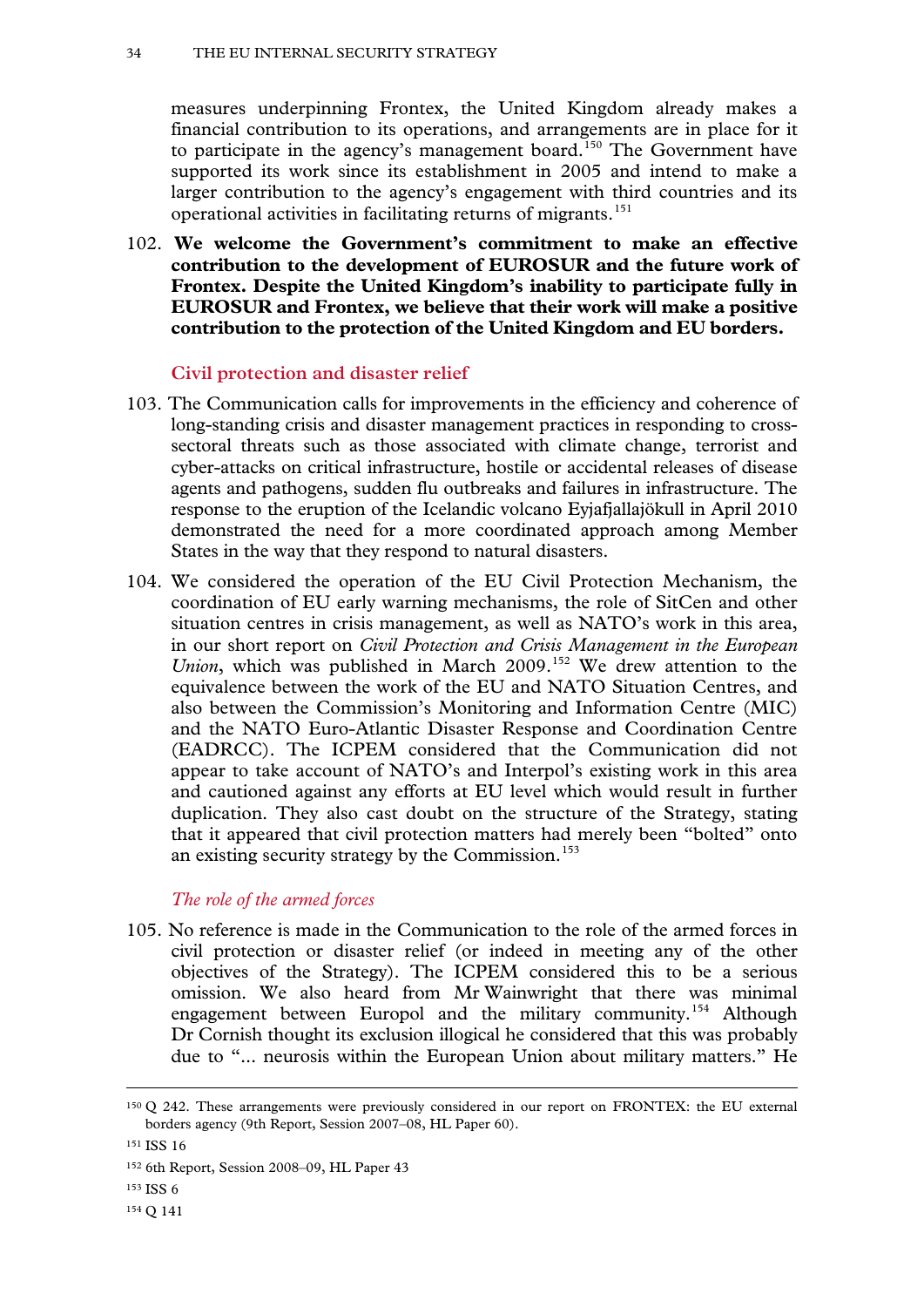hoped that this would change over time,  $155$  and this view was echoed by Sir Richard Mottram.[156](#page-34-0) Dr Simon Strickland, from the Civil Contingencies Secretariat in the Cabinet Office, stressed that the armed forces fell within the scope of the Solidarity Clause (discussed below) and that they had also played a key part in supporting external relief operations in Haiti after the earthquake. He suggested that the use of the armed forces would only be useful if there was no civilian alternative and that their deployment in a counter-terrorist role would be a matter solely for the Member State concerned.<sup>[157](#page-34-1)</sup> James Brokenshire MP echoed all of these points.<sup>[158](#page-34-2)</sup> The central role which over 100,000 Japanese military personnel, from the country's Self-Defence Forces, played in assisting with search and rescue operations following the earthquake and tsunami in March 2011, illustrates the importance of the contribution that the armed forces can make in such operations.

106. **We are surprised to find no reference to the armed forces in the Communication. They make a major contribution to civil protection and disaster relief, especially in the early stages. Their role must feature in the implementation of the strategy. We urge the EU institutions to give more thought to this.**

#### *The Solidarity Clause*

107. The entry into force of the Treaty of Lisbon in December 2009 saw the introduction of a new provision, Article 222 TFEU, which obliges the EU and the Member States to assist each other when a Member State is attacked by terrorists or experiences a natural or man-made disaster. The text of part of the article is reproduced in Box 7.

#### **BOX 7**

#### **The Solidarity Clause**

#### Article 222

- (1) The Union and its Member States shall act jointly in a spirit of solidarity if a Member State is the object of a terrorist attack or the victim of a natural or man-made disaster. The Union shall mobilise all the instruments at its disposal, including the military resources made available by the Member States, to:
	- (a) prevent the terrorist threat in the territory of the Member States;

protect democratic institutions and the civilian population from any terrorist attack;

assist a Member State in its territory, at the request of its political authorities, in the event of a terrorist attack;

- (b) assist a Member State in its territory, at the request of its political authorities, in the event of a natural or man-made disaster.
- <span id="page-34-3"></span>(2) Should a Member State be the object of a terrorist attack or the victim of a natural or man-made disaster, the other Member States shall assist it at the request of its political authorities. To that end, the Member States shall coordinate between themselves in the Council.

<sup>155</sup> QQ 200, 202 & 203

<span id="page-34-0"></span><sup>156</sup> Q 391

<span id="page-34-1"></span><sup>157</sup> Q 249

<span id="page-34-2"></span><sup>158</sup> QQ 421–423 & 440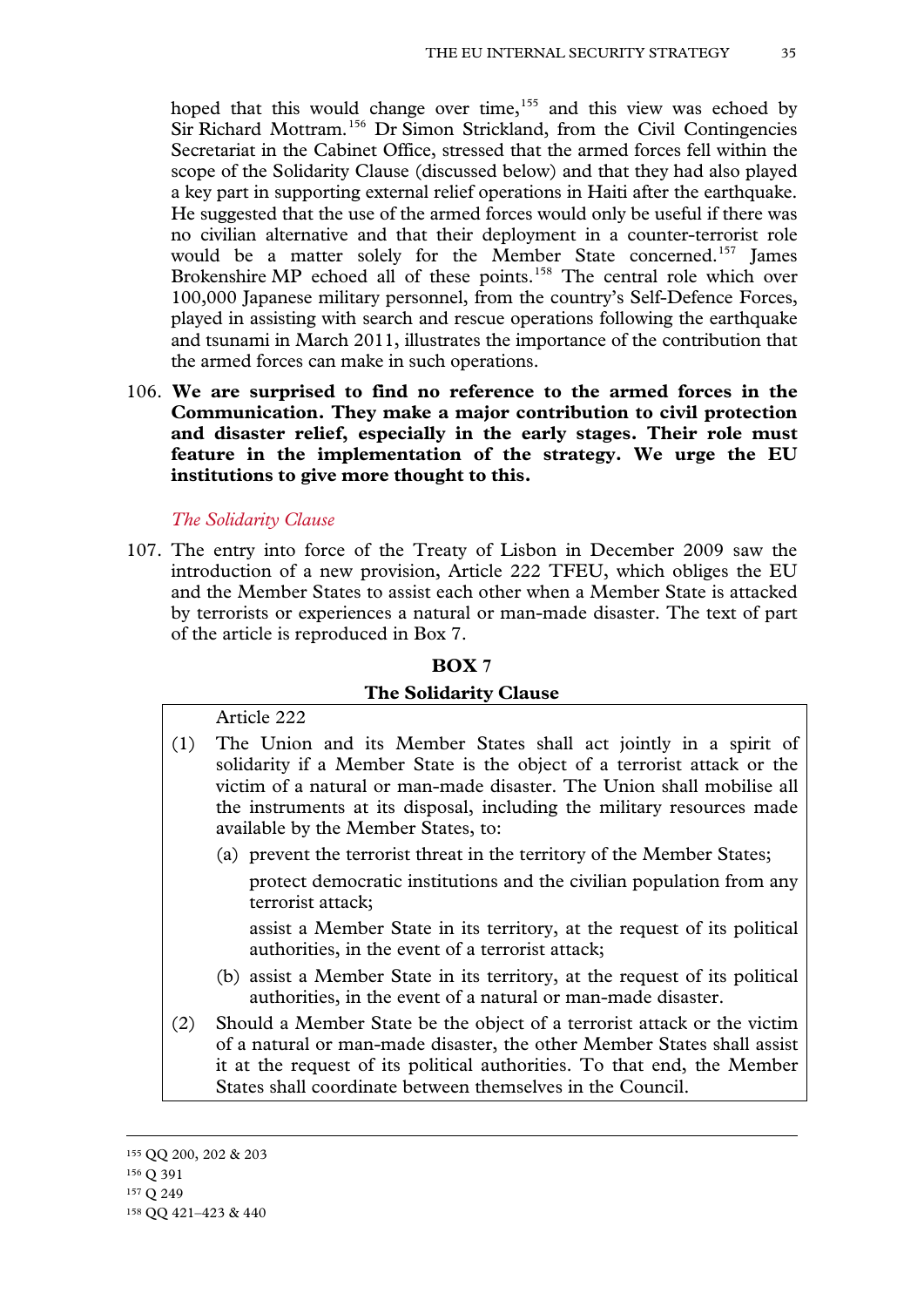108. The Communication makes reference to the implementation of the Solidarity Clause on the basis of a joint proposal from the Commission and the High Representative.<sup>[159](#page-34-3)</sup> However, the Government did not seem at all enthusiastic about this prospect, appearing to be unclear as to what effect its implementation would have on the relationship between civilian and armed forces resources,<sup>[160](#page-35-0)</sup> and considering that it would not necessarily alter Member States' current obligations in this area, legally or otherwise, to any significant degree.<sup>[161](#page-35-1)</sup> We stand by the conclusion in our report on the Treaty of Lisbon,<sup>[162](#page-35-2)</sup> where we said that **the Solidarity Clause does not seem to empower Member States to do anything which they could not do without it, or require them to do anything they would not otherwise be required to do. It does however serve to emphasise the political will of the Member States to stand together in the face of adversity.**

#### *Risk assessments and cooperation between Situation Centres*

- 109. The Communication commits the Commission to develop, with the Member States, a more coherent EU risk assessment policy by the end of 2010 for disaster management, covering all natural and man-made disasters.<sup>[163](#page-35-3)</sup> The Government were enthusiastic about adopting a meaningful all-hazards approach to threat and risk assessment and considered that it might enable appropriate future contingency planning to take place in relation to disasters within the EU.<sup>[164](#page-35-4)</sup> Other witnesses were also positive<sup>[165](#page-35-5)</sup> and only the ICPEM expressed doubts about the utility of such a venture. They considered that achieving such an approach among 27 Member States, each of which tended to focus on the immediate hazards in their territory, would be very challenging.<sup>[166](#page-35-6)</sup>
- 110. The Communication proposes better coordination between different Situation Centres' early warning systems and information-sharing arrangements, so that a more integrated approach can be adopted based upon common perceptions of a crisis situation. [167](#page-35-7) We have already emphasised the need for such an approach in our previous report, including the importance of a close working relationship between the EU and NATO.<sup>[168](#page-35-8)</sup> The Government would welcome moves to streamline what they consider to be a complex array of existing rapid alert and notification processes for crisis management, especially where this would result in the more efficient use of EU disaster management resources.

<sup>159</sup> *The EU Internal Security Strategy in Action*, Objective 5, Action 1, p 13

<span id="page-35-0"></span><sup>160</sup> Q 423

<span id="page-35-1"></span><sup>161</sup> Q 248. See also Declaration 37 annexed to the Treaty of Lisbon.

<span id="page-35-2"></span><sup>162</sup> *The Treaty of Lisbon: an impact assessment* (10th Report, Session 2007–08, HL Paper 62), paragraphs 6.346– 6.349

<span id="page-35-3"></span><sup>163</sup> *The EU Internal Security Strategy in Action*, Objective 5, Action 2, p 14. This has now been produced in the form of a Commission Staff Working Paper: Risk Assessment and Mapping Guidelines for Disaster Management, SEC (2010) 1626 final, 21 December 2010.

<span id="page-35-4"></span><sup>164</sup> ISS 10

<span id="page-35-5"></span><sup>&</sup>lt;sup>165</sup> Symantec, ISS 14

<span id="page-35-6"></span><sup>166</sup> ISS 6

<span id="page-35-7"></span><sup>167</sup> *The EU Internal Security Strategy in Action*, Objective 5, Action 3, p 14

<span id="page-35-8"></span><sup>168</sup> *Civil Protection and Crisis Management in the European Union*, pp 9–10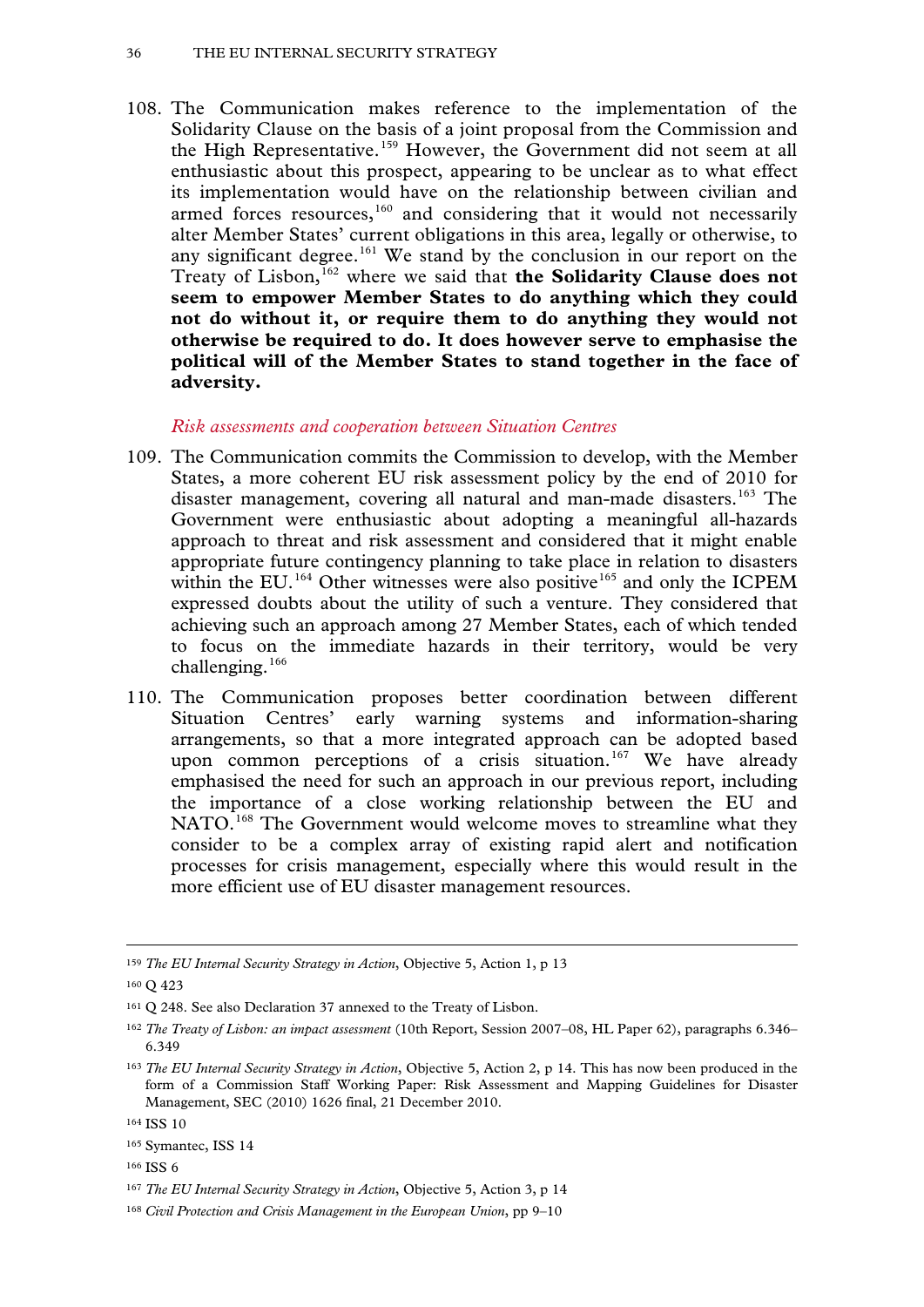111. **We support more coordination between different Situation Centres and repeat our call for a closer working relationship between the EU and NATO situation centres. We also support a reduction in the number of existing rapid alert and notification processes for crisis management.**

#### *The development of a European emergency response capacity*

- 112. The Communication proposes the creation of a European Emergency Response Capacity (EERC) for tackling disasters.<sup>[169](#page-35-0)</sup> It suggests that this will be based on pre-committed assets from Member States, which will be available on call for pre-agreed contingency plans and EU disaster relief operations internally as well as externally. A separate Communication dealing with its external response capacities was issued by the Commission a month before the ISS Communication.<sup>[170](#page-36-0)</sup> As a result, both the ICPEM and the Government questioned whether the different Directorates General in Brussels were working in unison in this policy area.<sup>[171](#page-36-1)</sup> While the Government supported a genuinely voluntary pool of pre-committed civil protection assets, they would "... resist moves to prioritise EU operations over national operations, or to introduce a legal presumption that Member States will precommit disaster response assets for EU deployment, or any move to limit the right of Member States to decide asset deployments domestically or internationally."[172](#page-36-2) At the domestic level, the Government commissioned Lord Ashdown of Norton-sub-Hamdon to conduct a review of how the United Kingdom should respond to humanitarian disasters and emergencies in future; his report was published on  $28$  March  $2011$ .<sup>[173](#page-36-3)</sup>
- 113. When we asked Dr Simon Strickland how crises should be defined as either national or EU, he considered that a national crisis may develop an EU dimension in the following circumstances: "...when the response capability of an affected Member State is overwhelmed to the extent that that State calls for assistance through the civil protection mechanism; secondly, perhaps when designated European critical infrastructure is affected under the terms of the European programme for critical infrastructure protection Directive; and thirdly, when an emergency affects a number of Member States or the whole of the EU to the extent that the EU-level crisis co-ordination arrangements are activated or placed on alert, or are used with a view to political co-ordination of the response."<sup>[174](#page-36-4)</sup>
- <span id="page-36-5"></span>114. **We have practical concerns about the operation of a European Emergency Response Capacity. We believe that any pre-commitment of assets should be on a voluntary basis, and that Member States should retain a discretion to decide how their assets are best deployed.**

<sup>169</sup> *The EU Internal Security Strategy in Action*, Objective 5, Action 4, p 15

<span id="page-36-0"></span><sup>170</sup> *Towards a stronger European disaster response: the role of civil protection and humanitarian assistance,* COM (2010) 600 final, 26 October 2010

<span id="page-36-1"></span><sup>171</sup> ISS 6 & ISS 10. DG Humanitarian Aid & Civil Protection was responsible for the former Communication, while DG Home Affairs was responsible for the latter.

<span id="page-36-2"></span><sup>172</sup> ISS 10

<span id="page-36-4"></span><span id="page-36-3"></span><sup>173</sup> The Humanitarian Emergency Response Review, which is available at: <http://www.dfid.gov.uk/Documents/publications1/HERR.pdf>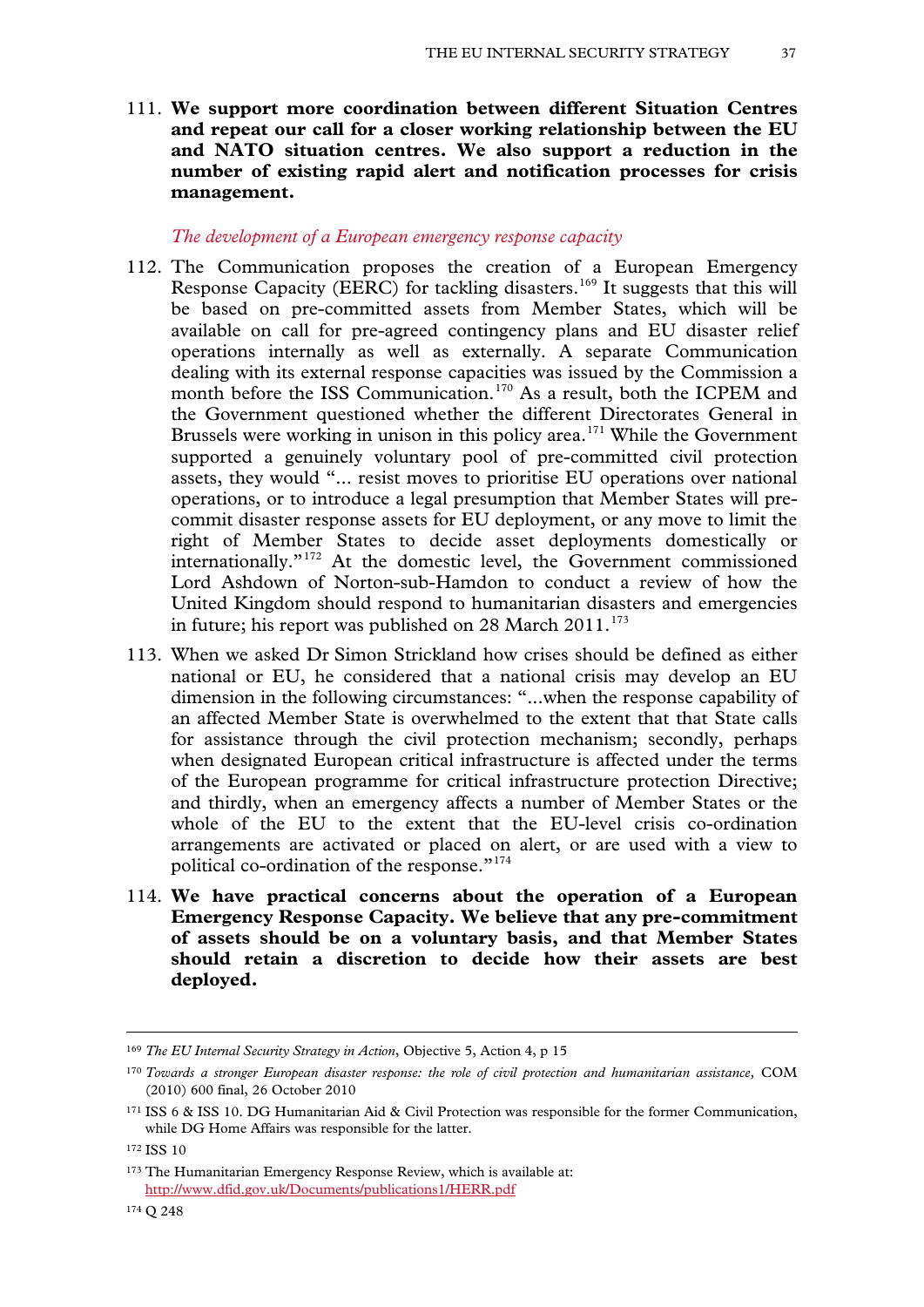### **CHAPTER 5: CYBER-SECURITY**

#### **The challenge**

- 115. Cyber-security is an issue of increasing concern to governments, businesses and individuals. The Government published the first Cyber Security Strategy for the United Kingdom in 2009,<sup>[175](#page-36-5)</sup> and in the 2010 revision of the National Security Strategy (NSS) "hostile attacks upon UK cyber space by other states and large scale cyber crime" were raised to a Tier One priority risk, second only to international terrorism.<sup>[176](#page-37-0)</sup> Professor Joseph Nye has categorised cyber attacks into four categories: (i) cybercrime; (ii) cyber espionage; (iii) cyber terrorism; and (iv) cyber warfare between States.<sup>[177](#page-37-1)</sup> We regard this as a useful distinction.
- 116. The Communication has as its third objective the "rais[ing of] levels of security in cyberspace"<sup>[178](#page-37-2)</sup> and the actions proposed bear primarily upon the first of Professor Nye's categories, though there are proposals also to improve capability for dealing with and responding to cyber attacks from any source. A recent report for the United Kingdom Office of Cyber Security and Information Assurance (OCSIA) estimated the cost of cybercrime to the United Kingdom on the most likely scenario to be  $\text{\emph{L}}27$  billion per annum.<sup>[179](#page-37-3)</sup> The Director of Europol noted that within the EU over the previous year "approximately  $\epsilon$ 100 billion of VAT fraud was committed by enterprising criminals on line, and that is just one aspect of it". "It [cybercrime] is a very good example of a transnational problem without a natural home."<sup>[180](#page-37-4)</sup>
- 117. All of our witnesses thought it right that the EU should pay greater attention to cyber threats. We agree, and are glad to see the emphasis placed on cybersecurity in the Communication.
- 118. The Commission had already published in April 2009 a Communication to the Council giving its views as to how the Member States might through the EU strengthen the security and resilience of their critical information infrastructures (CIIs) and develop their defences against cyber-attacks.<sup>[181](#page-37-5)</sup> This was the subject of an earlier inquiry of this Committee which led to our report *Protecting Europe against large-scale cyber-attacks.*[182](#page-37-6) In that report we

<sup>175</sup> June 2009, Cm 7590

<span id="page-37-0"></span><sup>176</sup> October 2010, Cm 7953, page 27

<span id="page-37-1"></span><sup>177</sup> In a speech at the Munich Security Conference, 5 February 2011

<span id="page-37-2"></span><sup>178</sup> *The EU Internal Security Strategy in Action*, Objective 3, p 10

<span id="page-37-3"></span><sup>179</sup> *The Cost of Cyber Crime:* A Detica report in partnership with the Office of Cyber Security and Information Assurance in the Cabinet Office, February 2011, [http://www.detica.com/uploads/resources/THE\\_COST\\_OF\\_CYBER\\_CRIME\\_SUMMARY\\_FINAL\\_14\\_F](http://www.detica.com/uploads/resources/THE_COST_OF_CYBER_CRIME_SUMMARY_FINAL_14_February_2011.pdf) [ebruary\\_2011.pdf](http://www.detica.com/uploads/resources/THE_COST_OF_CYBER_CRIME_SUMMARY_FINAL_14_February_2011.pdf) 

<span id="page-37-4"></span><sup>180</sup> Q 135

<span id="page-37-5"></span><sup>&</sup>lt;sup>181</sup> Communication from the Commission to the European Parliament, the Council, the European Economic and Social Committee and the Committee of the Regions on Critical Information Infrastructure Protection: "Protecting Europe from large-scale cyber-attacks and disruptions: enhancing preparedness, security and resilience" (COM(2009)149 final, Council document 8375/09).

<span id="page-37-7"></span>[http://register.consilium.europa.eu/pdf/en/09/st08/st08375.en09.pdf.](http://register.consilium.europa.eu/pdf/en/09/st08/st08375.en09.pdf) An assessment of the achievements to date was published on 1 April 2011: Communication from the Commission to the European Parliament, the Council, the European Parliament, the European Economic and Social Committee and the Committee of the Regions, on Critical Information Infrastructure Protection, "Achievements and next steps: towards global cyber-security" (COM(2011)163 final, Council document 8548/11).

<span id="page-37-6"></span><sup>182</sup> March 2010; 5th Report, Session 2009–10, HL Paper 68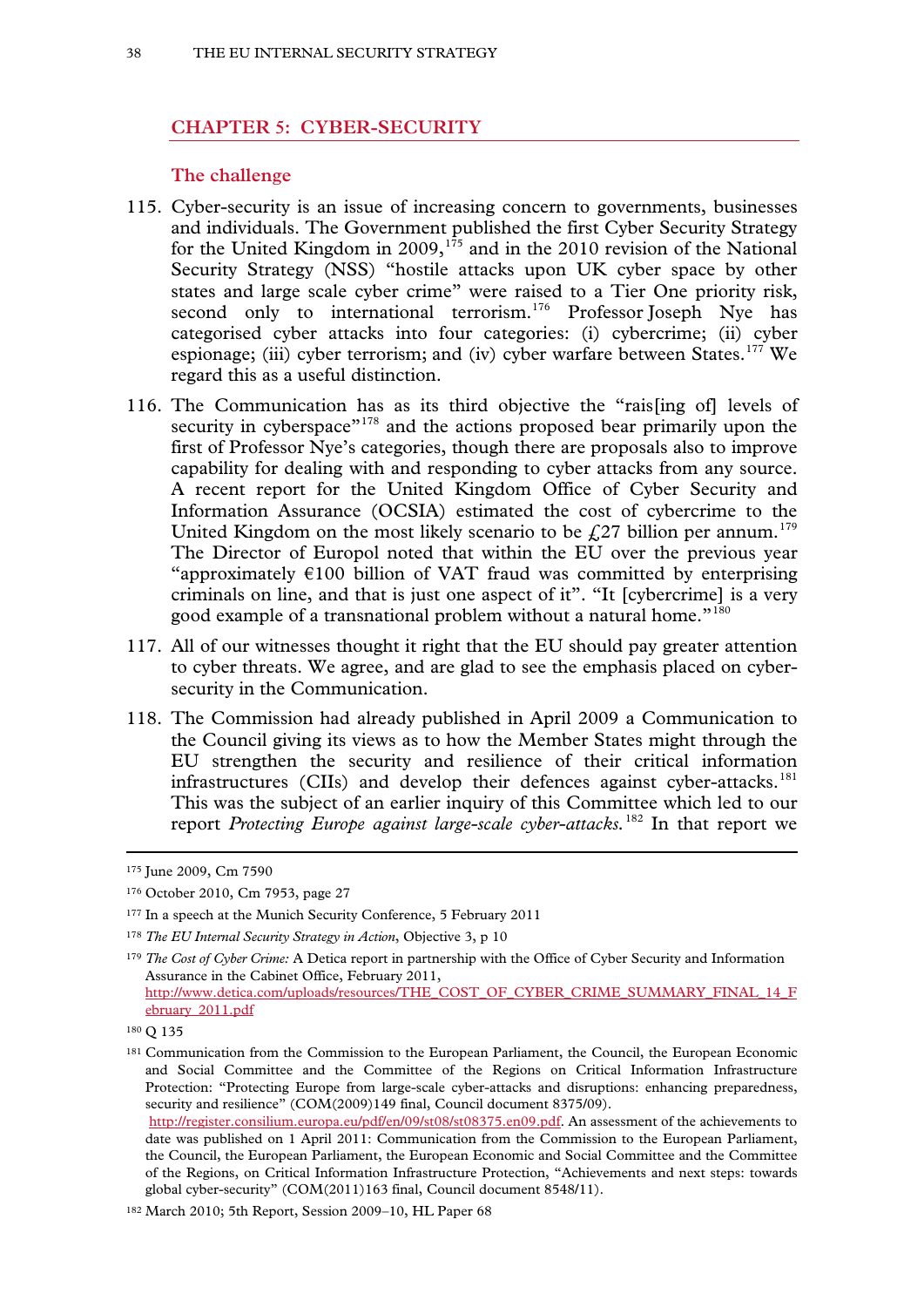gave the attacks on Estonia in April and May 2007 as well-known examples of the way even relatively minor attacks can cripple the infrastructure of a State which is ill-prepared for them. Since then Stuxnet has provided a further example of the use of hostile cyber-attack.

### **BOX 8**

#### **Stuxnet**

Stuxnet is a computer virus, first reported in June 2010, which is widely thought to have been designed by a major Western power, possibly together with Israel, specifically to disable, and possibly destroy, centrifuges at an Iranian uranium enrichment plant by greatly increasing their speed while disguising the fact that this was happening. President Ahmadinejad acknowledged at a news conference that "they succeeded in creating problems for a limited number of our centrifuges with the software they had installed in electronic parts."[183](#page-37-7)

- 119. A more recent example, closer to home, shows the inadequacy of security measures in some Member States, and how this can be an invitation to cybercrime on a grand scale. The EU Emissions Trading System (ETS) is the largest carbon-trading scheme in the world with a turnover of more than  $\epsilon$ 90bn in 2010. It is dealt with by the 30 national registries of the EEA States. After a number of security breaches in previous months in Austria, Greece, Poland and Estonia, a major cyber-attack on the Czech registry on 18 January 2011 led to the loss of some  $\epsilon$ 30m worth of carbon allowances. The following day the Commission suspended transactions at all national registries until they could provide proof of adequate security measures. The United Kingdom was among the first five States allowed to resume operations on 4 February 2011. But it was only on 20 April 2011, more than three months after the attack, that security in the last five States<sup>[184](#page-38-0)</sup> was thought adequate for them to be allowed to resume trading.
- 120. In 2012 the EU is to open its own registry for emissions trading, taking over from the national registries. This is likely to be a potential target for cybercriminals, and it surprises us that, as Sir Richard Mottram told us, the EU does not seem to have realised that it is itself an attractive target, and that it should focus more on the security of its own systems.<sup>[185](#page-38-1)</sup> Neil Thompson, the Director of the Office of Cyber Security and Information Assurance (OCSIA), stressed that EU institutions were not immune; that the EU could eliminate some of the weaknesses in its system by reducing the number of portals it operates; and that whoever had responsibility for the EU ETS had to take responsibility for its IT security. This, he said, was a matter of "basic computer hygiene".<sup>[186](#page-38-2)</sup>
- <span id="page-38-3"></span>121. When we took evidence from the European External Action Service (EEAS) Mr Lars-Gunnar Wigemark, the Head of Security Policy at the Directorate-General for External Relations at the Commission (DG RELEX, the precursor of the EEAS), emphasised the importance of cyber-security which, he said, was much broader than cybercrime and involved national security

<sup>183</sup> In evidence to us (ISS 14) Symantec explained some of the technicalities of Stuxnet, but without offering views as to the identity of the designers of the virus or its target.

<span id="page-38-0"></span><sup>184</sup> Cyprus, Hungary, Liechtenstein, Lithuania and Malta

<span id="page-38-1"></span><sup>185</sup> Q 376

<span id="page-38-2"></span><sup>186</sup> QQ 298–300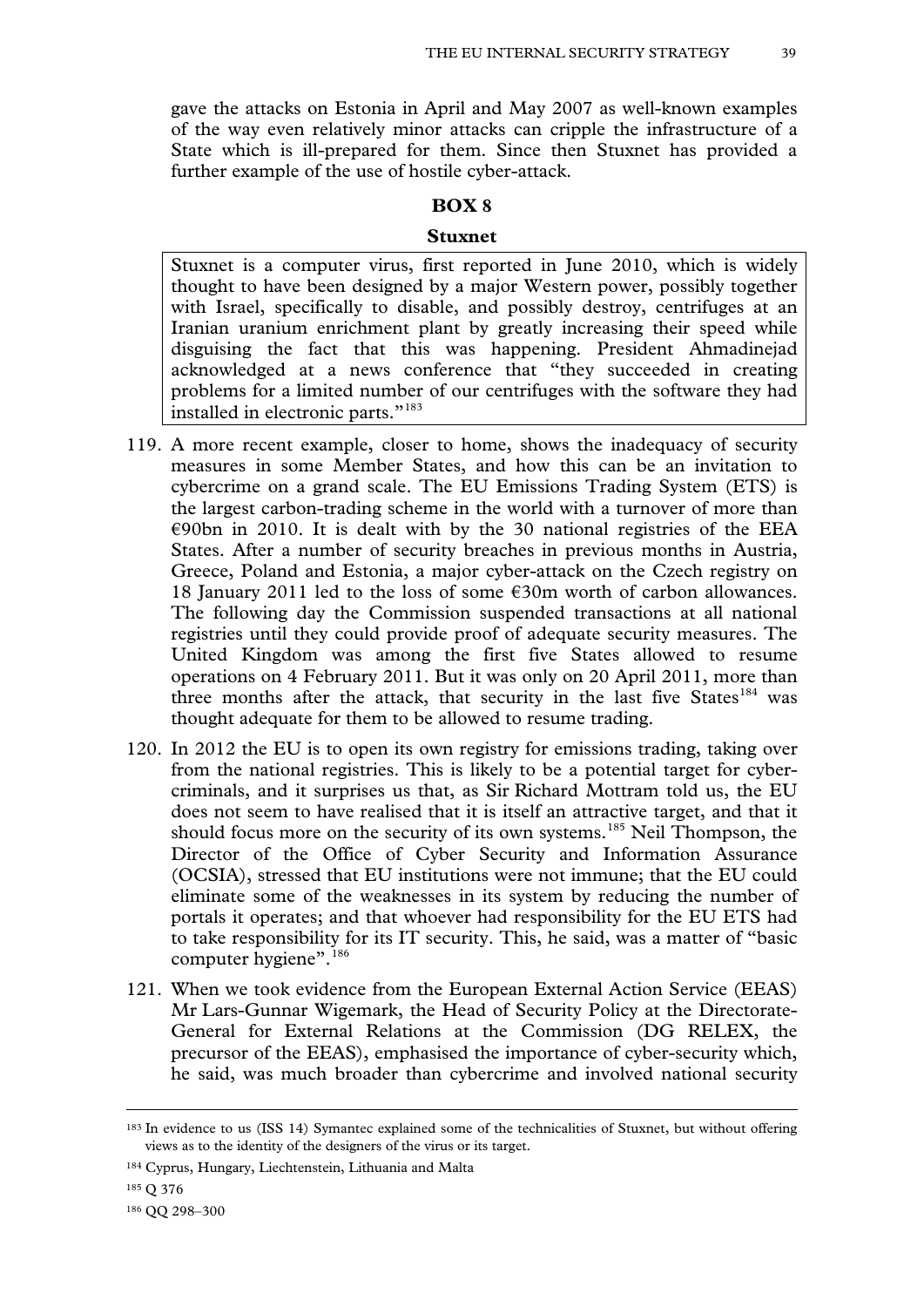interests. He thought that Member States had been reluctant to develop common positions, but he did not mention the security of the EU institutions.[187](#page-38-3) He might have done so if he had known that DG RELEX and the EEAS would on 23 March 2011 be hit by a major cyber-attack which forced them to shut down external access to emails and the institutions' intranet, and required all staff to change their passwords. This was followed by an attack on the European Parliament the next day which was still continuing a week later.

- 122. **We congratulate the Government on the priority they give to cybersecurity in the United Kingdom National Security Strategy. But there is no room for complacency. All Member States, individually and collectively, must devote greater resources and urgency to meeting this challenge, given that their overall security is only as strong as the weakest link.**
- 123. **The EU institutions should take the lead by ensuring the security of their own networks and agencies. They are a natural target for malicious and criminal attack; weaknesses have been and will be exploited. They must take responsibility for their own cyber-security; it is in the interests of the United Kingdom to help them to do so.**

# **The role of the EU**

- 124. A number of our witnesses gave their views about the challenges of creating greater security in cyber space. Dr Cornish thought that cyberspace was a largely unregulated no-man's land in which a criminal could work with relative impunity.<sup>[188](#page-39-0)</sup> Mr Thompson talked of the "scale, pace and complexity of the cyber-security challenge", creating what he called a policy lag.[189](#page-39-1) He also emphasised the importance of connecting with the private sector; $190$  in our earlier report we too stressed the need for a close working relationship between Governments and the private sector.<sup>[191](#page-39-3)</sup>
- 125. In that report we also stressed that cyber-security is a global matter to combat a global problem, and that the EU had an important role to play in coordinating the parts played by the Member States.<sup>[192](#page-39-4)</sup> Symantec, a worldwide leader in internet security, wrote: "It is important to remember however that different Member States will be at different stages of understanding, and perhaps experience, of cyber related threats. The ISS can therefore play an important role in creating a common European understanding and recognition of the threat from cyber criminals who are increasingly organised, coordinated and targeted in their operations …"[193](#page-39-5) The danger of a fragmented response by Member States with different legal regimes, different offences and different prosecution systems was explained by CEPS, which gave the Wikileaks affair as an example of the problems raised.<sup>[194](#page-39-6)</sup>

-

<span id="page-39-7"></span><span id="page-39-2"></span><sup>190</sup> Q 270

<sup>187</sup> Q 86

<span id="page-39-0"></span><sup>188</sup> Q 180

<span id="page-39-1"></span><sup>189</sup> QQ 270, 292.

<span id="page-39-3"></span><sup>191</sup> *Protecting Europe against large-scale cyber-attacks*, paragraphs 72–79

<span id="page-39-4"></span><sup>192</sup> *Ibid*, Chapter 3: Is there a role for the EU?

<span id="page-39-5"></span><sup>193</sup> ISS 14

<span id="page-39-6"></span><sup>194</sup> ISS 2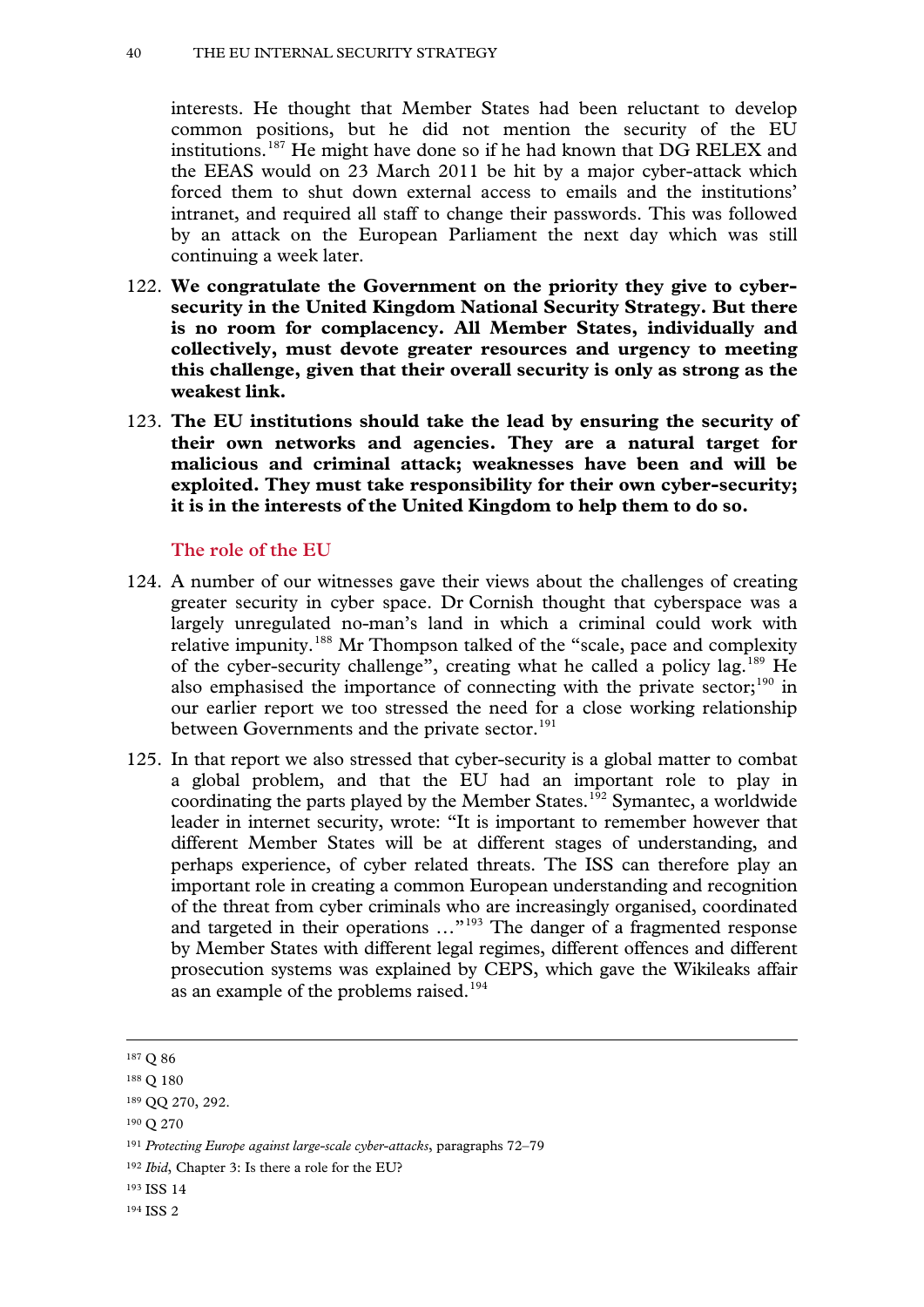- 126. **We strongly welcome the emphasis on cyber-security in the Communication and believe that this is an urgent and fast evolving challenge in which the EU can play an important part in raising standards and awareness in the Member States.**
- 127. The Commission had already proposed, in September 2010, a Cybercrime Directive to replace and bring up to date the 2005 Framework Decision on attacks against information systems.[195](#page-39-7) We recommended that the United Kingdom should opt in to this proposal, and the Minister wrote to say that the Government had done so.<sup>[196](#page-40-0)</sup> We welcome this.

### **The Budapest Convention**

- 128. The Council of Europe has also had a role to play. It is now nearly 10 years since the first international treaty on crimes committed via the internet and other computer networks was signed at Budapest, on 23 November 2001. Its main objective is to pursue a common policy aimed at the protection of society against cybercrime, especially by adopting appropriate legislation and fostering international co-operation. It deals in particular with infringements of copyright, computer-related fraud, child pornography and violations of network security. It also contains a series of powers and procedures such as the search of computer networks and interception.
- 129. The Budapest Convention entered into force on 1 July 2004, but not for the United Kingdom. Nearly 10 years after the Convention was opened for signature the United Kingdom has still not ratified it. It is in force in every other major Member State except Poland, and in most smaller States. The minister conceded that this "portrayed an indication, maybe wrongly, that this country was not serious on this", and he assured us that ratification would be "this year … we are literally in the final stages of dotting the i's and crossing the t's in relation to ratification".<sup>[197](#page-40-1)</sup>
- 130. In a speech to the Munich Security Conference on 4 February 2011 the Foreign Secretary, the Rt Hon William Hague MP, said: "We have a major opportunity to promote the Budapest Convention on Cyber Crime, which the UK will look to do when we chair the Council of Europe from November." If the United Kingdom is to promote the Convention, we hope that it will have deposited its instrument of ratification no later than the end of July, since the Convention will not otherwise be in force for the United Kingdom when it assumes the Chairmanship.

# 131. **We welcome the Government's commitment that the United Kingdom will ratify the Budapest Convention before the end of this year.**

#### **Cybercrime Centre**

<span id="page-40-2"></span>132. The Commission's first and most significant proposal for action under this chapter is to establish a Cybercrime Centre.

<sup>195</sup> Proposal for a Directive of the European Parliament and of the Council on attacks against information systems and replacing Council Framework Decision 2005/222/JHA (COM(2010)517, Council document 14436/10)

<span id="page-40-1"></span><span id="page-40-0"></span><sup>196</sup> Letter of 27 October 2010 from the Chairman to Mr James Brokenshire MP, Parliamentary Under-Secretary of State, Home Office, and reply of 31 January 2011.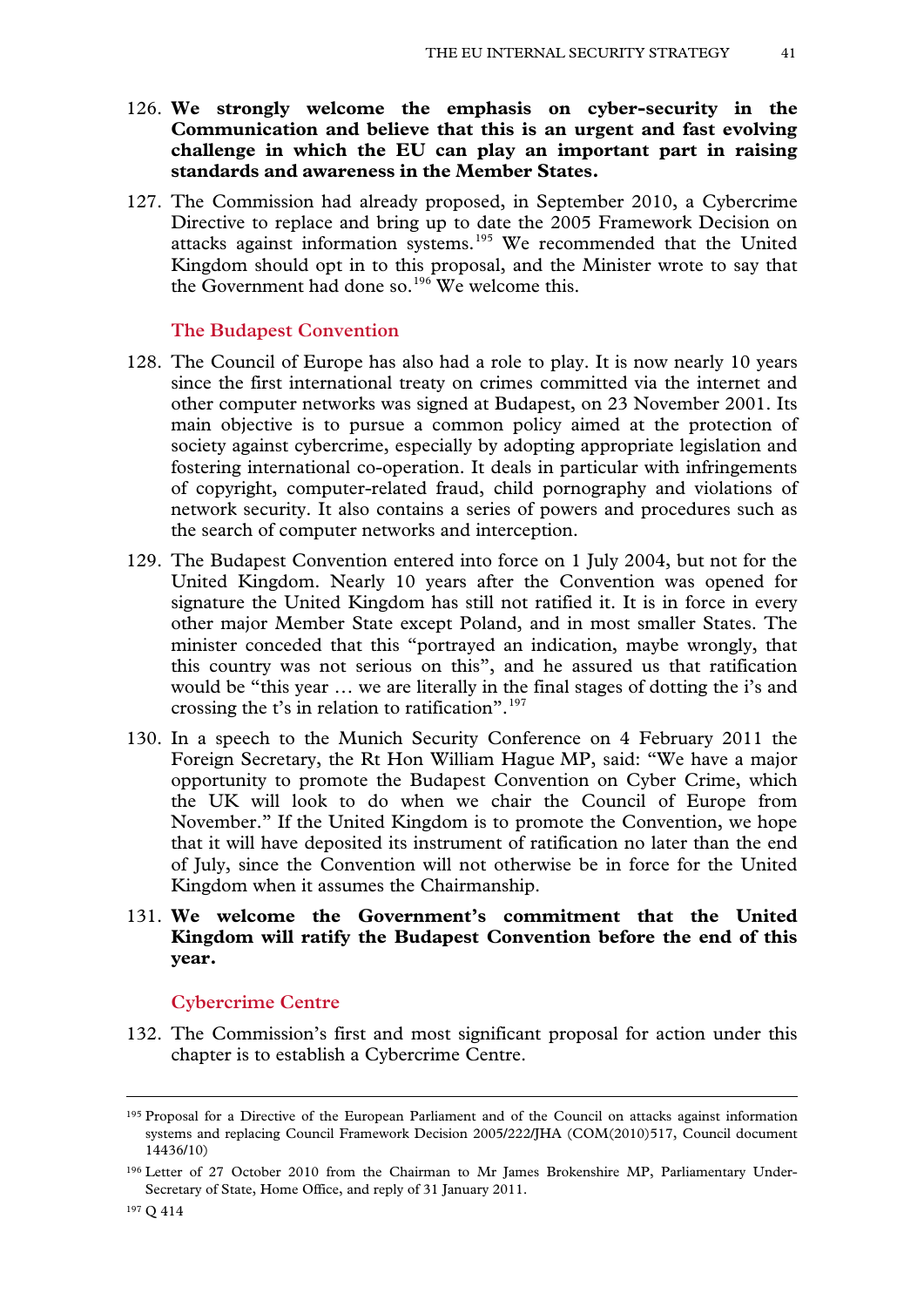#### **BOX 9**

#### **The Cybercrime Centre**

By 2013, the EU will establish, within existing structures, a cybercrime centre, through which Member States and EU institutions will be able to build operational and analytical capacity for investigations and cooperation with international partners. The centre will improve evaluation and monitoring of existing preventive and investigative measures, support the development of training and awareness-raising for law enforcement and judiciary, establish cooperation with the European Network and Information Security Agency (ENISA) and interface with a network of national/governmental Computer Emergency Response Teams (CERTs). The cybercrime centre should become the focal point in Europe's fight against cybercrime.<sup>[198](#page-40-2)</sup>

133. It is a matter for some regret that we received more evidence about where this Cybercrime Centre should be located than about whether it would be useful to set up such a body in the first place. However, Dr Cornish had reservations: "… the problem of cyber-security is still too young and too indistinct to be absolutely confident that what is needed right now or by 2012 is a cyber-crime Centre run within the European Union".<sup>[199](#page-41-0)</sup> The Government in its written evidence did not favour setting up such a centre, pointing out that "… the Communication is at variance with the ISS in suggesting the establishment of new EU structures and capacities for tackling cyber crime, including the development of an EU cyber crime centre. We believe that any action to tackle cyber crime arising out of the Commission's Communication should be undertaken within existing structures …"[200](#page-41-1)

### *Functions*

134. Symantec, while welcoming "in theory" the setting up of a Cybercrime Centre, thought it was not clear what role the Centre would in fact play; there should be further discussion on the aims and objectives of the Centre, and how its work might be structured. These discussions should include an input from industry: "public private partnerships have been shown around the world to play a key tool to addressing cyber-security issues and should be integral to the development of any cybercrime centre for Europe".<sup>[201](#page-41-2)</sup>Dr Cornish thought that, if such a Centre were set up, he would also like it "to focus very hard on the problem of cyber forensics and cyber attribution".<sup>[202](#page-41-3)</sup> JANET(UK), while welcoming the idea of a complementary body to gather and promote good practice in dealing with cybercrime, doubted that it should have a direct operational role, since this "would at best add an additional layer of organisational complexity and at worst disrupt existing bi- and multi-lateral working relationships between national cybercrime centres."[203](#page-41-4)

<span id="page-41-5"></span><sup>198</sup> *The EU Internal Security Strategy in Action*, Objective 3, Action 1, p 10

<span id="page-41-0"></span><sup>199</sup> Q 178

<span id="page-41-1"></span><sup>200</sup> ISS 10

<span id="page-41-2"></span><sup>201</sup> ISS 14

<span id="page-41-3"></span><sup>202</sup> Q 180

<span id="page-41-4"></span><sup>203</sup> ISS 4. JANET(UK) is the operator of JANET, the United Kingdom's National Research and Education Network, which connects universities, colleges, research organisations and regional schools networks to each other, to peer research networks in other countries and to the public Internet.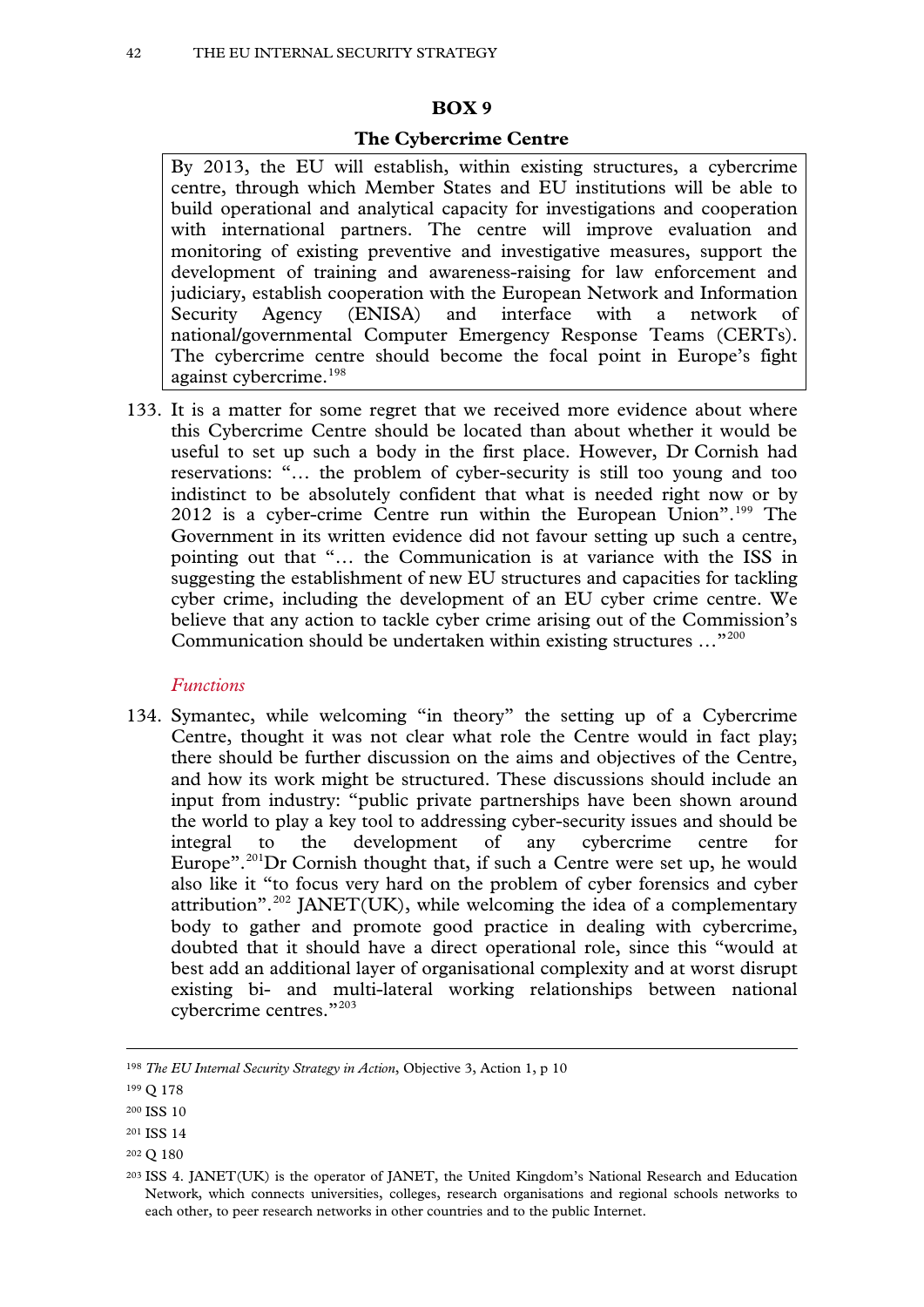135. Most of our other witnesses favoured setting up a Centre with the functions envisaged by the Commission, but thought it should be additional to and not in place of national capacity. Mr Thompson stressed that no Centre or agency could compensate for weak national capacity; the United Kingdom was looked at as one of the stronger European countries, but its own capacity was still weak. He did not think that creating an agency and expecting it to fix the problem was "quite aligned to the reality of where we are now".<sup>[204](#page-41-5)</sup>

#### *Location*

- 136. The Commission Communication did not say expressly where the Centre should be located, but if it is to be "within existing structures" only two already existing bodies are possible: Europol or ENISA, the European Network and Information Security Agency. Since the Commission envisages that the new Centre should "establish cooperation with ENISA" it seems that it must envisage a Centre located within Europol. This was confirmed by Commissioner Malmström: "The Cybercrime Centre would, as I see it, be set up at Europol and build on what already exists in Europol. I am not talking of having a new big agency but of pooling a few resources there, working closely with Member States. Europol already has some capacity and some knowledge on this and it will be natural to build on that and not create anything new … if we want to focus on the crime issue, it would be more natural to put it under Europol."<sup>[205](#page-42-0)</sup>
- 137. None of our witnesses, not even ENISA in its written evidence, suggested that ENISA would be an appropriate location for the Centre, and nor would we. Even if cybercrime fitted with ENISA's current task of promoting cooperation and best practice in the field of cyber-security, we would not recommend giving these duties to an agency located in Heraklion. In our earlier report we pointed to the many problems caused by the location of an EU agency in Crete, $206$  and we are not alone in this view. $207$
- 138. We remain concerned about the dispersal of EU agencies working in the field of cyber-security and cybercrime, most recently exacerbated by the decision that the new agency to manage the large-scale EU IT systems<sup>[208](#page-42-3)</sup> should be shared between Strasbourg, where the infrastructure remains, and Tallinn, where the management will be.<sup>[209](#page-42-4)</sup> We received no evidence suggesting that the Cybercrime Centre should be a new free-standing agency; all witnesses thought, like the Commissioner, that Europol would be the appropriate location. The most enthusiastic, perhaps not surprisingly, was Europol itself. In its written evidence it stated: "Taking into account Europol's experience in fighting cybercrime and the unique technical and analytical expertise built in this field, as well as the fact that the centre is supposed to facilitate operational cooperation, the Agency [i.e. Europol] could play a primary role in the establishment of the future entity. Dispersion of investigative and

<span id="page-42-5"></span><sup>204</sup> Q 278

<span id="page-42-0"></span><sup>205</sup> Q 19

<span id="page-42-1"></span><sup>206</sup> *Protecting Europe against large-scale cyber-attacks*, paragraphs 112–120

<span id="page-42-2"></span><sup>207</sup> This would remain our view even if more of ENISA's activities were moved to a centre in Athens, as is envisaged by the European Parliament.

<span id="page-42-3"></span><sup>208</sup> The Schengen Information Systems (SIS and SIS II), the Visa Information System (VIS), and Eurodac, the fingerprint database for the Dublin Regulation on jurisdiction to examine asylum applications.

<span id="page-42-4"></span><sup>209</sup> Agreed at the Justice and Home Affairs Council on 2 December 2010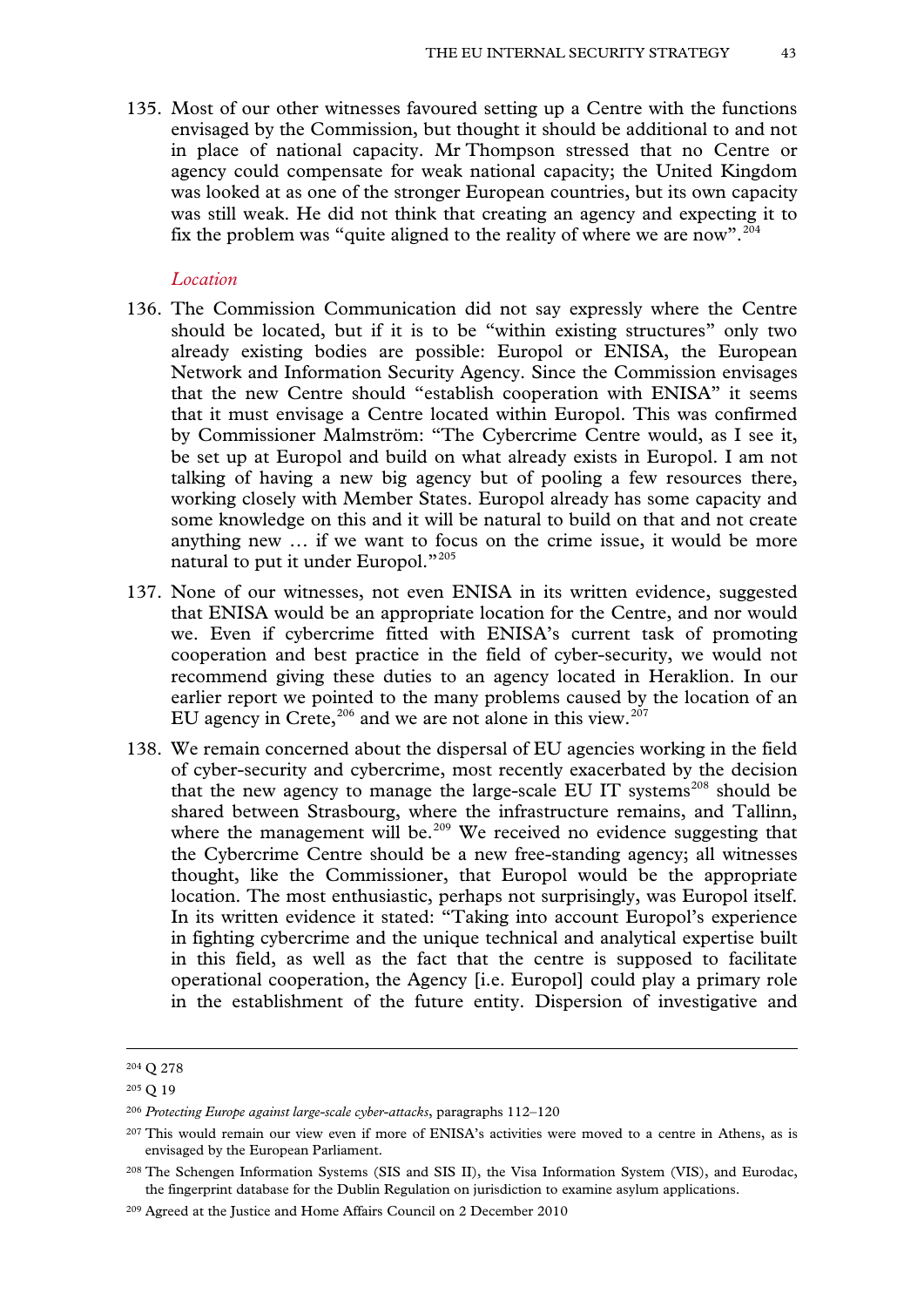analytical capacities in the fight against cybercrime should be avoided in order to safeguard the necessary coordination and cost-effectiveness."[210](#page-42-5)

- 139. In his oral evidence Mr Wainwright was equally emphatic: "We have forensic experts at Europol who can improve the capacity for domestic law enforcement to investigate cybercrime offences. As a package, although rather small-scale at the moment because of our resource limitations, it already holds a key to the future elaboration of the EU cybercrime centre and that is the model that we would like to take forward …"[211](#page-43-0) Finally, in a document dated 21 December 2010 addressed to the Commission but shown to the Committee, Europol put in what was in effect a formal bid for the Cybercrime Centre to be hosted by Europol.
- 140. The Minister, while not expressly supporting the creation of a Cybercrime Centre, told us that if such a Centre were set up, Europol would be the right place for it. He added: "I do not think there is any reason to question that Europol would have the skills and capabilities to develop a centre. The High Tech Crime Centre has been housed in Europol since I think around 2002, and provides valuable experience in this area that can be drawn upon. So I think in that sense it is the obvious place to put this." $212$
- 141. Cooperation between the new centre and ENISA is envisaged by the Commission in its Communication, and the Commissioner said: "We also want to enlarge the competences of ENISA".<sup>[213](#page-43-2)</sup> Negotiations are currently taking place on a Regulation increasing the scope of ENISA's activities.<sup>[214](#page-43-3)</sup> Our witnesses agreed that such a centre should work alongside ENISA, and Peter Storr supported the extension of ENISA's role to include law enforcement cooperation on cybercrime issues.<sup>[215](#page-43-4)</sup>

#### *Funding*

142. In October 2010 the Government announced: "The National Cyber Security Programme will be supported by  $f(650)$  million of new investment over the next four years".<sup>[216](#page-43-5)</sup> This commitment, which was welcomed on all sides, seems to us to be an express acknowledgement by the Government that, even in times of financial austerity, cyber threats cannot be combated without additional resources. Yet the Government told us in their written evidence that they believed that any action to tackle cyber crime arising out of the Commission's Communication, including the creation of a Cybercrime Centre, should be undertaken not only within existing structures, but also within existing budgets.<sup>[217](#page-43-6)</sup> The Director of Europol told us that some additional resources would be needed, though he did not put a figure on them $218$ 

-

<span id="page-43-4"></span><sup>215</sup> Q 255

<span id="page-43-7"></span><sup>218</sup> Q 136

<sup>210</sup> ISS 11

<span id="page-43-0"></span><sup>211</sup> Q 135

<span id="page-43-1"></span><sup>212</sup> Q 415

<span id="page-43-2"></span><sup>213</sup> Q 16

<span id="page-43-8"></span><span id="page-43-3"></span><sup>214</sup> Proposal for a Regulation of the European Parliament and of the Council concerning the European Network and Information Security Agency (ENISA) (Document No 14358/10)

<span id="page-43-5"></span><sup>216</sup> Strategic Defence and Security Review, Cm 7948, paragraph 4.C.3.

<span id="page-43-6"></span><sup>217</sup> ISS 10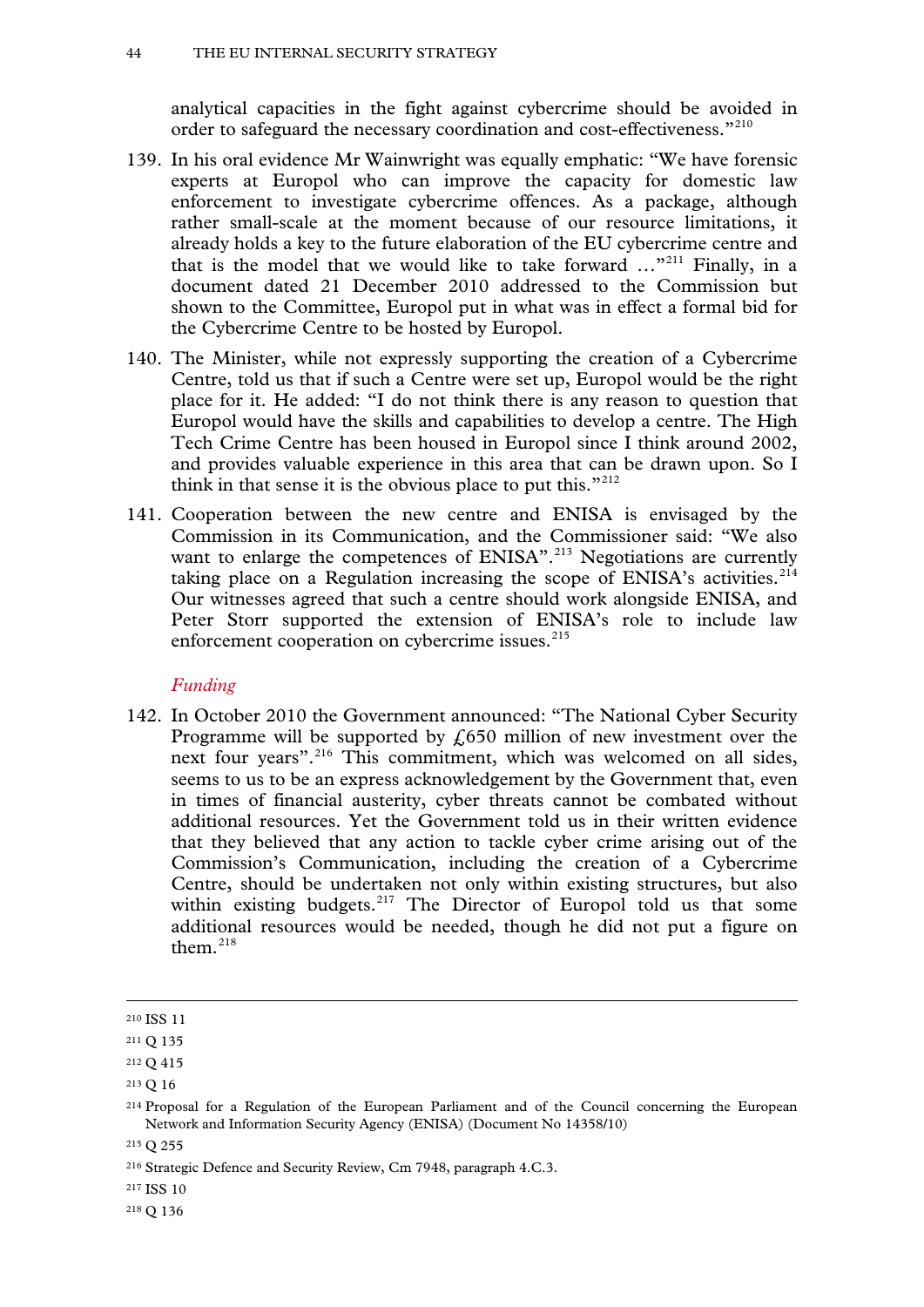- 143. Peter Storr told us: "we wouldn't accept that automatically when there is a new mandate it should be accompanied by an increase in resources."<sup>[219](#page-43-8)</sup> He subsequently qualified this: "I don't think I was suggesting that we would block or be opposed to an increase in the Europol budget to deal with cybersecurity as a sort of principle … what one would look to Europol to do, as one would look to other European bodies, is to make out a properly costed, well-argued business case ..."<sup>[220](#page-44-0)</sup> But the Minister was more explicit: "We think it [Europol] can do that within existing resources. $1221$  $1221$
- 144. Sir Richard Mottram, while conceding that this addition to Europol's work could "probably not" be done without additional resources, added that he was "always suspicious … of the argument that your highest priority, because it is new and difficult and needs to be tackled, calls for additional resources. It often calls for a reallocation of priorities."<sup>[222](#page-44-2)</sup>
- 145. We believe that additional resources are needed, but they need not be the "staggering sums" which Mr Thompson said the United States was investing in cyber-security.<sup>[223](#page-44-3)</sup> Mr Wainwright told us: "We [Europol] already have some experts in this field. I hope that we could supplement those with at least some others from national cybercrime centres, including one that will be established in the next year or so at SOCA here in London. Certainly, I will be making those overtures to national agencies like that in order to demonstrate to them that cybercrime investigations centred in the UK will, by their very nature, have a European, if not global, dimension, and that there are many strong reasons—even operational reasons—why they should invest in common European arrangements so that we can better support their work at the national level."<sup>[224](#page-44-4)</sup>
- 146. **The establishment of a Cybercrime Centre will enhance the EU's ability to contribute in this area. This is not an end in itself, but only one of many measures that must be deployed.**
- 147. **Europol would be best placed to host such a body. However, we believe that finding staff with the necessary expertise may not be easy. Additional staff and funding will be essential if the Cybercrime Centre, wherever it may be situated, is to achieve its key aims. The Government's view that this can be done within existing resources is unrealistic, and inconsistent with their making additional resources available for the United Kingdom's programme.**
- 148. **We believe that the Centre should form a close working relationship with ENISA, and we support the extension of that agency's role and mandate to cooperate with law enforcement agencies.**
- 149. **The dispersal of agencies dealing with cyber matters is especially unfortunate. In particular, we continue to have concerns about ENISA's ability to operate effectively from its geographical location. We endorse the European Parliament's proposal that the agency's operations could be "frontloaded" in Athens.**

- <span id="page-44-2"></span><sup>222</sup> Q 371
- <span id="page-44-3"></span><sup>223</sup> Q 317
- <span id="page-44-4"></span><sup>224</sup> Q 139

<span id="page-44-5"></span><sup>219</sup> Q 237

<span id="page-44-0"></span><sup>220</sup> Q 256

<span id="page-44-1"></span><sup>221</sup> Q 415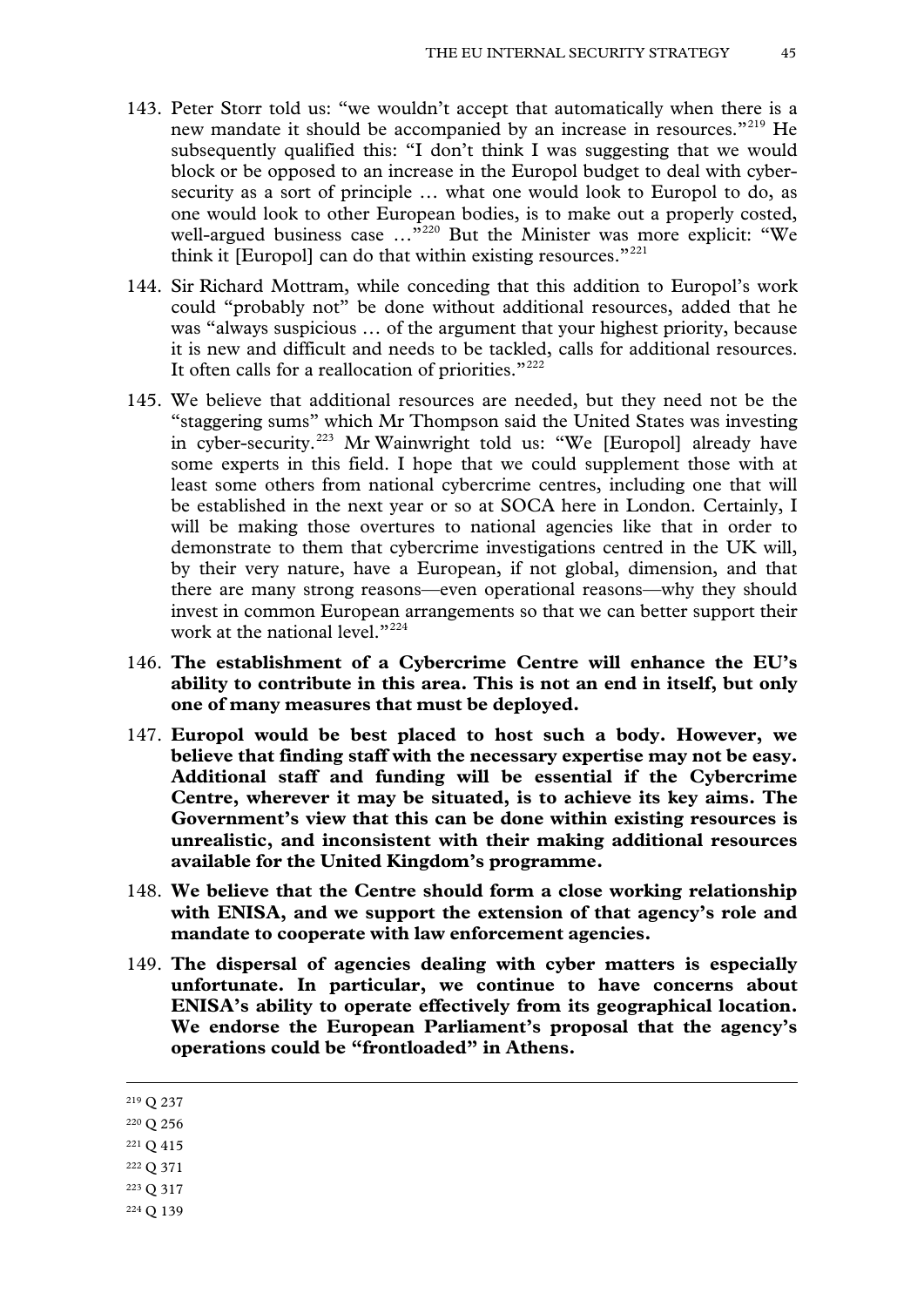## **Improving response capabilities**

- 150. Mr Thompson explained that one of the reasons cybercrime was a growing problem, both nationally and internationally, was that cyberspace gave criminals anonymity; it was very easy to conduct crime in that space, and not enough was done to deter criminals by building up the judicial and legal capacity to deal with criminals when they were detected. But he added that there was agreement that "you could not prosecute your way out of this problem"; States had to raise their cyber-security standards. $^{225}$  $^{225}$  $^{225}$
- 151. The Commission's proposals for raising standards centre on computer emergency response teams, or CERTs: "First, every Member State, and the EU institutions themselves, should have, by 2012, a well-functioning CERT".[226](#page-45-0) This is a repetition of the recommendation made by the Commission in its 2009 Communication on Protecting Europe against large-scale cyber attacks<sup>[227](#page-45-1)</sup> which was the subject of our earlier report. We discussed CERTs at some length in that report.<sup>[228](#page-45-2)</sup> Then too the Commission appeared to be recommending that each Member State should have a single CERT. We supported this suggestion in the case of those member States, mainly in Eastern Europe, which have inadequate CERTs, or even none at all. But there is no need for this in those Member States which have a welldeveloped system of CERTs. We explained that in the United Kingdom GovCertUK is the CERT for the public sector, but the majority of the CERTs are in the private sector, in large companies or in organisations with a common interest.
- 152. JANET(UK) said: "…we strongly support the recommendation to increase the proportion of the European Internet that is covered by a CSIRT by encouraging the creation of at least a national CSIRT in each Member State and a CSIRT for the European Institutions".<sup>[229](#page-45-3)</sup> We note the words "at least". Symantec, while supporting the proposal in the Communication, pointed out that "The CERT model is flexible to enable Member States to develop multiple CERTs, or different types of CERTs …"[230](#page-45-4)
- 153. Neither of these witnesses, nor any of those who gave evidence to our previous inquiry, suggested that the United Kingdom (or other States with a well-developed system of multiple CERTs) should abandon this in favour of a single national CERT. We urged the Commission to clarify its position. In its response to the report it stated: "It is not the intention of the European Commission to impose a 'one size fits all' model with regard [to] the organisation of such capability, which is left to the discretion and experience of Member States." We were glad to read this, but regret that this is still unclear in the ISS Communication.
- 154. As Mr Thompson emphasised, international cooperation is important in terms of sharing best practice and experience, as well as raising the standards in weaker States.<sup>[231](#page-45-5)</sup> This is one of the roles of ENISA, though it is very

<span id="page-45-6"></span><sup>225</sup> Q 273

<span id="page-45-0"></span><sup>226</sup> *The EU Internal Security Strategy in Action*, Objective 3, Action 3, p 11

<span id="page-45-1"></span><sup>227</sup> See paragraph 118 above

<span id="page-45-2"></span><sup>228</sup> Paragraphs 57–71

<span id="page-45-3"></span><sup>229</sup> ISS 4. CSIRT stands for Computer Security Incident Response Team, and is synonymous with CERT.

<span id="page-45-4"></span><sup>230</sup> ISS 14

<span id="page-45-5"></span><sup>231</sup> Q 283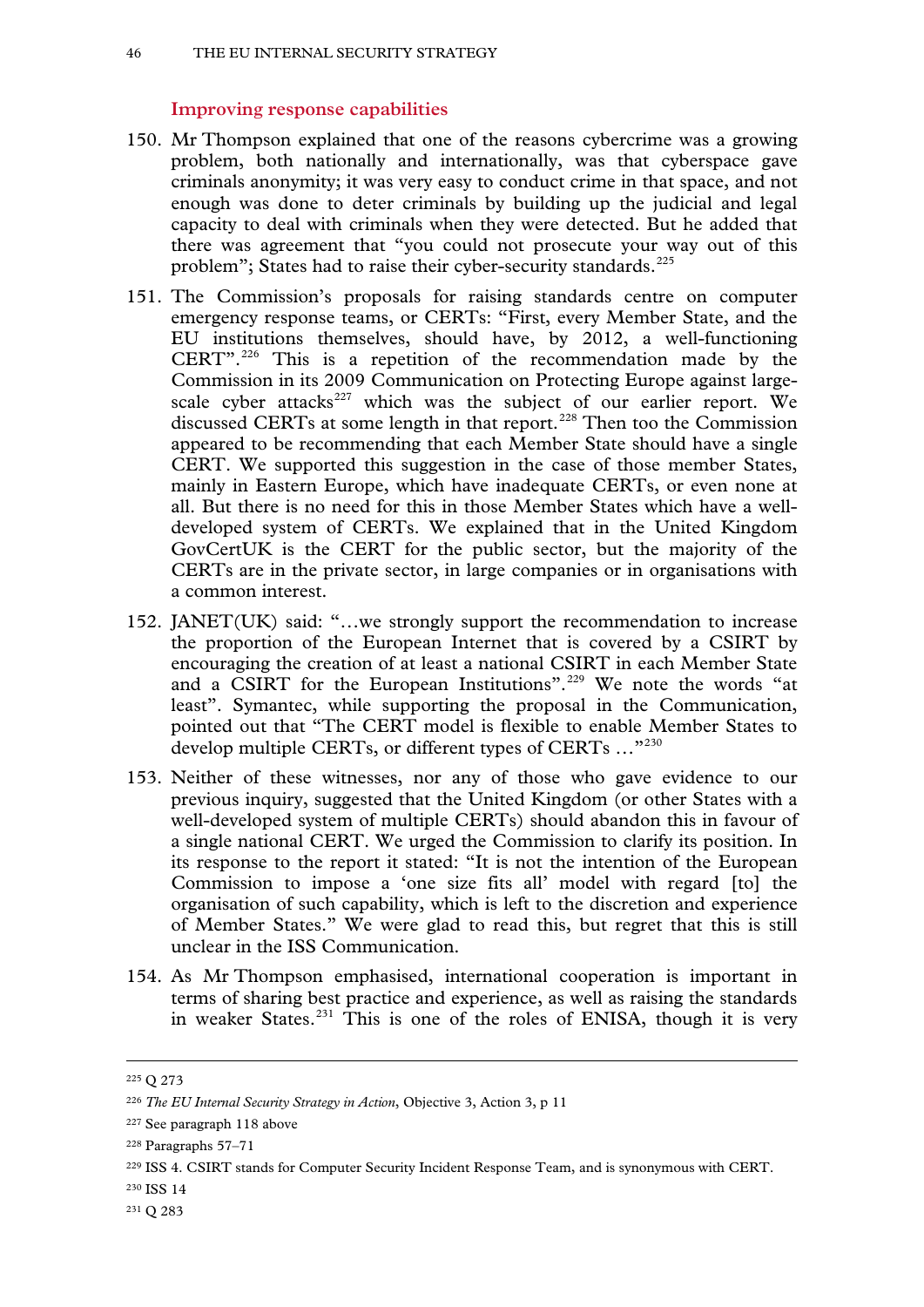conscious that its current role is to supplement the responses of Member States which "are best positioned to defend their own infrastructures".<sup>[232](#page-45-6)</sup> ENISA has already coordinated the first pan-European cyber-security exercise (Cyber Europe 2010). The Commission envisages that ENISA should continue to help Member States to develop national contingency plans and to undertake exercises in incident response and disaster recovery.

155. **Many Member States already have an adequate emergency response capacity and do not need to change their existing CERT structure. But it is essential that every Member State should have an adequate emergency response capacity, and this may need to take the form of a national CERT. Where this is lacking, it should be addressed as a matter of urgency. Individual weaknesses will undermine the collective security of the EU.**

### **Raising public awareness**

- 156. Many of our witnesses regretted the low level of awareness generally of vulnerability to cyber attacks and cybercrime. Dr Cornish considered that there was a very low level of "cyber consciousness" in the United Kingdom; that a lot of "soft" work needed to be done to raise awareness of the threat; that the threat developed so quickly that institutional responses could become obsolete; that a "culture change" was needed across the EU; and that there was a need for the formulation of a "common language and definitions".[233](#page-46-0) Mr Thompson considered that the United Kingdom had a "good track record" in addressing cyber-security across Government in cooperation with the private sector,  $^{234}$  $^{234}$  $^{234}$  but he thought that the EU could play an important role in raising awareness of the risks among citizens and businesses, $^{235}$  including the organisation of an "EU-wide public awareness campaign". $^{236}$  $^{236}$  $^{236}$
- 157. Other witnesses too thought that the EU had an important role to play. The Commission's proposal is headed "Work with industry to empower and protect citizens." Sir Richard Mottram emphasised the importance of bringing together government officials, senior industry figures and technical experts to develop a deep understanding of the problem.<sup>[237](#page-46-4)</sup> Mr Thompson mentioned that the EU had done this in the past—bringing together "consortia of academics and industry partners"—and more work in this area would be welcome.<sup>[238](#page-46-5)</sup> ENISA advocated improving cooperation between the public and private sectors as well as raising public awareness through the inclusion of "information security" lessons within the school curriculum. Symantec was one private sector organisation which said it was very willing to work with the public sector in this area. However ways still need to be found to harness private sector expertise effectively.
- 158. The Communication suggests that all Member States should make it easier for people to report cybercrime incidents, and should encourage them to do

- <span id="page-46-4"></span><sup>237</sup> Q 383
- <span id="page-46-5"></span><sup>238</sup> Q 289

<span id="page-46-6"></span><sup>232</sup> ISS 5

<span id="page-46-0"></span><sup>233</sup> QQ 176–177

<span id="page-46-1"></span><sup>234</sup> Q 270

<span id="page-46-2"></span><sup>235</sup> Q 275

<span id="page-46-3"></span><sup>236</sup> Q 285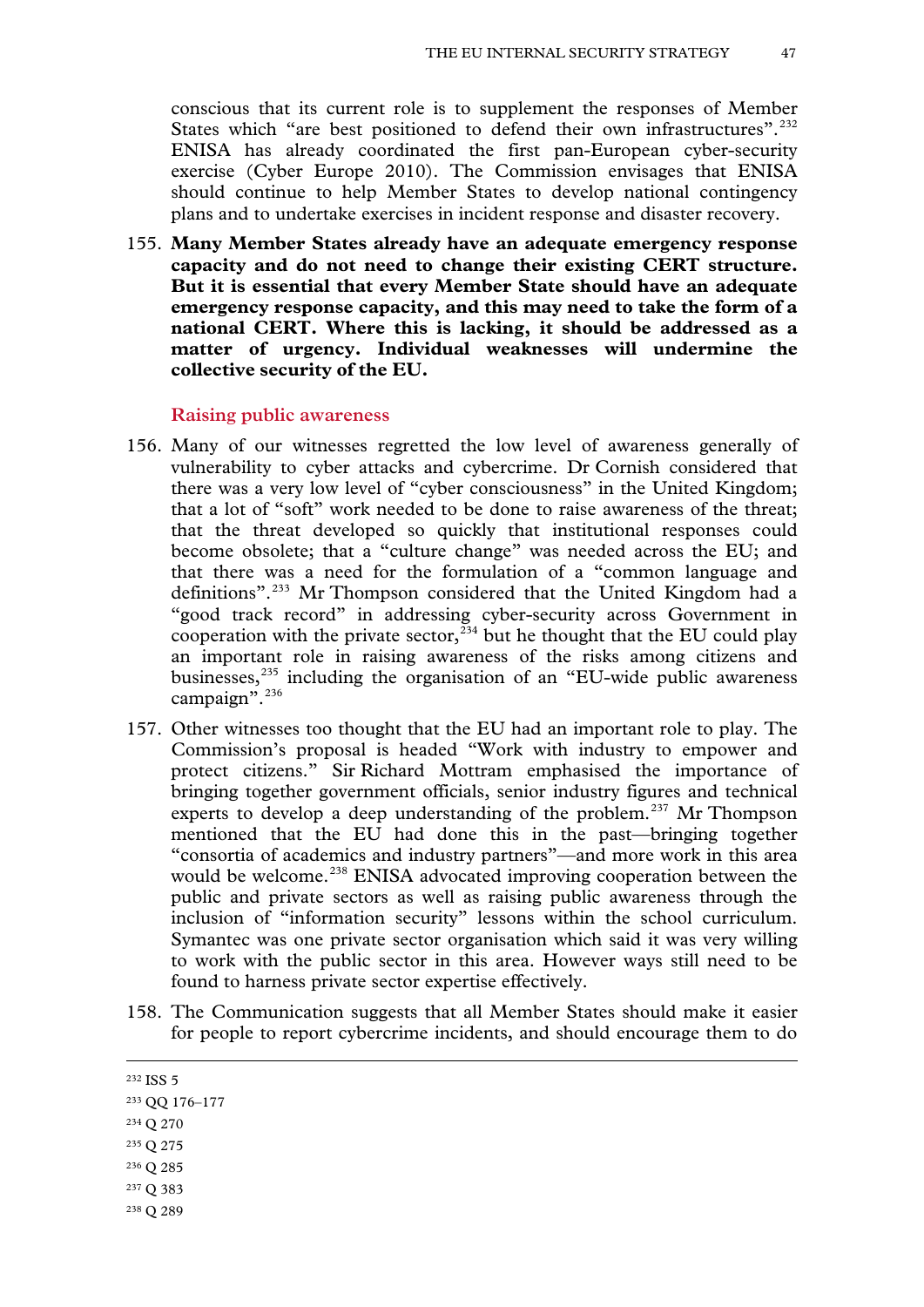so. The information, once evaluated, could then potentially feed in to a European cybercrime platform.[239](#page-46-6) The Commissioner has encouraged the private sector to report cyber incidents.<sup>[240](#page-47-0)</sup> This was supported by Mr Thompson, who said that it was already very much the approach of the United Kingdom and other Member States.<sup>[241](#page-47-1)</sup> We accept however that organisations may be reluctant to report such incidents because of concerns that this may reveal weaknesses, undermine public confidence and credence with regulatory authorities, and perhaps increase the likelihood of further attacks.

159. **A strong working relationship between the public and private sectors will be crucial in raising awareness of the threats from cyberspace. This needs to happen at both Member State and EU level through joint forums involving all of the key players. The EU can and should add value in this area by improving public awareness.**

## **International cooperation**

- 160. We have already explained in Chapter 3 the importance for security generally of improving relations with international organisations and with strategically important third countries. This is particularly true of cyber-security, which almost by definition is a global problem that requires a global response.
- 161. It was therefore a particular concern to us to hear the evidence of Dr Cornish. Two years previously he had written a report for the European Parliament in which he examined the level of collaboration among a set of organisations—European Union, NATO, OECD<sup>[242](#page-47-2)</sup> and UN—and his broad conclusion was that there was then "next to no collaboration, partly because they had no common understanding of what they were talking about. There was no common lexicon. There was no common doctrine. There was nothing common really. There were lots of good well-intentioned people in good organisations trying to do their best, but there was no coming together." The organisations did not all have to do everything, but the chances that any one institution could solve the problem within its own remit seemed to him to be slim.<sup>[243](#page-47-3)</sup>
- 162. Dr Cornish told us that the relationship between EU and NATO was "the big problem". His sense was that there was unlikely in the near future to be a good collaborative effort between the two organisations. NATO with its Emerging Security Challenges department was looking at the possibility of cyber-warfare or war, and how NATO would react to it: whether it would invoke Article 5<sup>[244](#page-47-4)</sup> which was clearly a NATO concern. But NATO did not look at cybercrime as a discrete problem, which the European Union clearly did. This unfortunate situation is no more than the specific application to cyber-security of the general relationship between the two organisations which we have considered in Chapter 3.<sup>[245](#page-47-5)</sup>

<sup>239</sup> *The EU Internal Security Strategy in Action*, Objective 3, Action 2, p 11

<span id="page-47-0"></span><sup>240</sup> Speech at an APCO lunch debate, 8 February 2011

<span id="page-47-1"></span><sup>241</sup> Q 281

<span id="page-47-2"></span><sup>242</sup> Organisation for Economic Cooperation and Development

<span id="page-47-3"></span><sup>243</sup> Q 183

<span id="page-47-6"></span><span id="page-47-4"></span><sup>244</sup> Under Article 5 of the North Atlantic Treaty each State undertakes to treat an armed attack on one of them as an attack on all of them.

<span id="page-47-5"></span><sup>245</sup> Paragraphs 53–57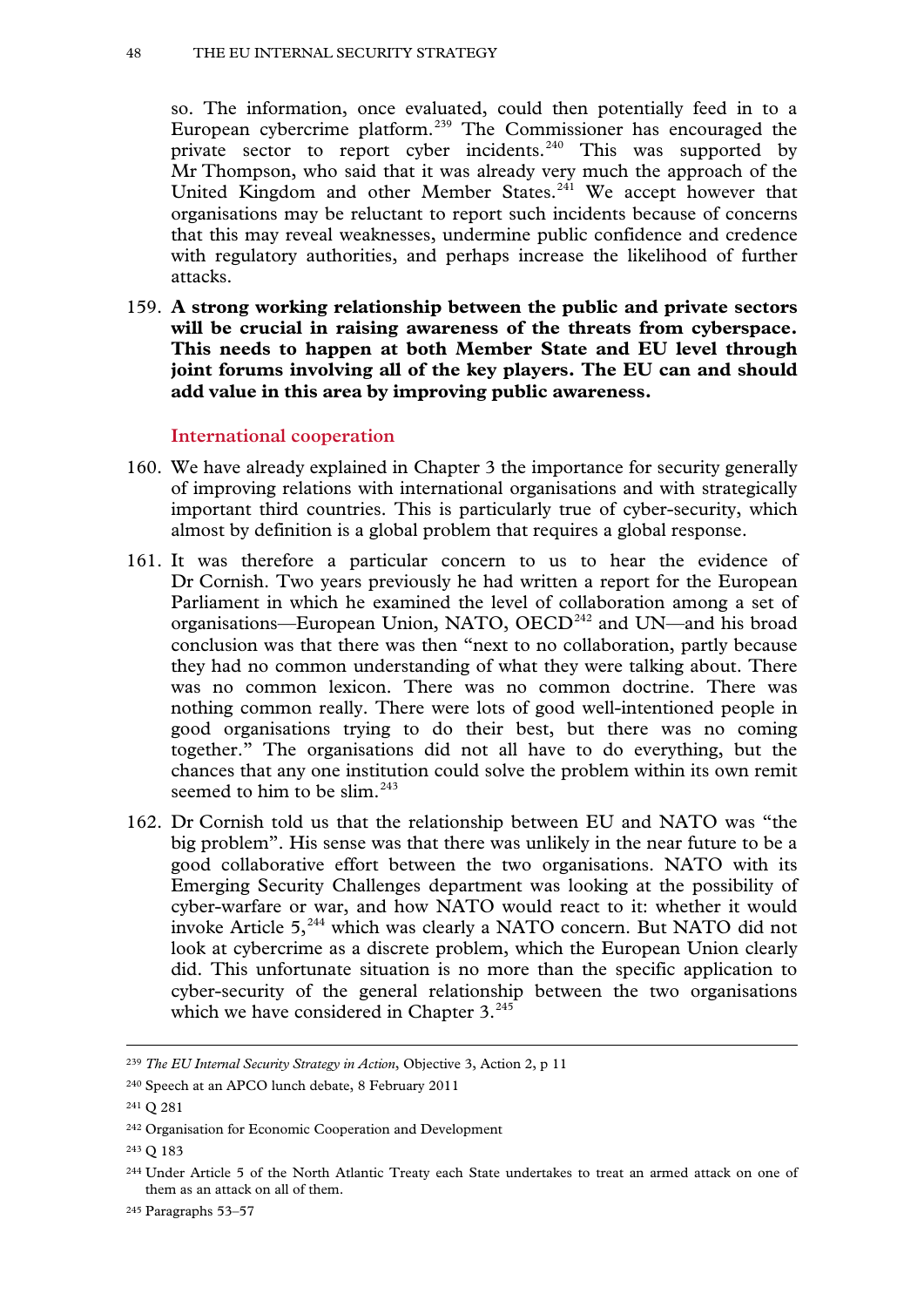- 163. Cooperation with others seems to be better. As far as the US and the European Union are concerned, Dr Cornish told us that there was a working group on cyber-security running which was to report later this year; he thought this would be "a very high level and a very serious effort."<sup>[246](#page-47-6)</sup> Dr Steve Marsh, deputy director of the Office of Cyber Security and Information Assurance, pointed out that there were other international institutions operating in the area, in particular the International Telecommunications Union and the Internet Governance Forum. Mr Thompson added that the Foreign Office was building additional capacity to deal with these fora.<sup>[247](#page-48-0)</sup>
- 164. **The global nature of the cyber threat requires an international response. Proactive collaboration within the international community, including the EU, UN and NATO, will be indispensable if agreement is to be reached on the nature of the threat, and on whether it can realistically be addressed.**
- 165. In his Munich speech to which we have referred in paragraph 127, the Foreign Secretary set out the benefits which the internet could provide, but explained how our reliance on it opened up new channels for hostile governments, enabled terrorist networks to plan atrocities, and provided rich pickings for criminals. He added: "Cyber-security is on the agendas of some thirty multilateral organisations, from the UN to the OSCE and the G8 … But much of this debate is fragmented and lacks focus. We believe there is a need for a more comprehensive, structured dialogue to begin to build consensus among like-minded countries and to lay the basis for agreement on a set of standards on how countries should act in cyberspace … the UK is prepared to host an international conference later this year to discuss norms of acceptable behaviour in cyber-space, bringing countries together to explore mechanisms for giving such standards real political and diplomatic weight." Mr Brokenshire confirmed that the international conference would be held in the autumn of this year, with attendance by invitation only to governments with a "major stake" in the matter as well as international organisations and representatives from the private sector and academia. But he did not want to pre-empt the results of that process by speculating as to whether an agreement would be reached.<sup>[248](#page-48-1)</sup>
- <span id="page-48-2"></span><span id="page-48-1"></span><span id="page-48-0"></span>166. **We commend the United Kingdom initiative to host an international conference on cyber-security, and hope that a wide range of countries and organisations with a legitimate interest will be invited. We look forward to considering the outcome and the effect it may have on the EU.**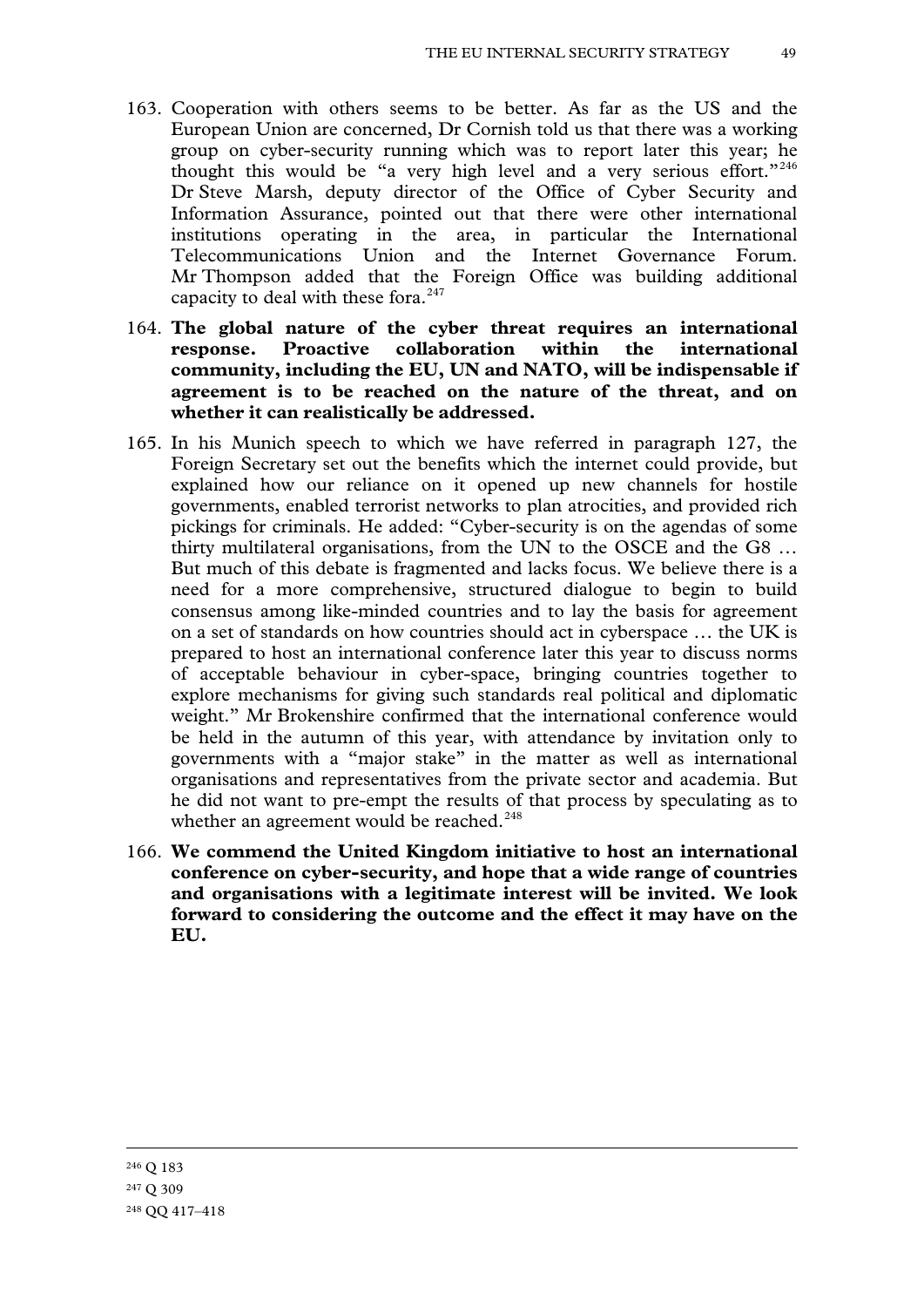# **CHAPTER 6: IMPLEMENTING THE STRATEGY**

- 167. The Communication states that the responsibility for the implementation of the strategy will be shared between the EU institutions (including the European External Action Service), EU agencies and the Member States.
- 168. There did not seem to be any appetite among our witnesses for the creation of any new bodies or agencies in this area, as illustrated by the consensus that the cybercrime centre should be established within Europol. The Government's evidence also emphasised that the Strategy's implementation should focus on reinforcing existing structures rather than creating new ones, while adopting a practical rather than a legislative approach.<sup>[249](#page-48-2)</sup> This is consistent with their stance on the Stockholm Programme, which we have considered in a separate report.<sup>[250](#page-49-0)</sup>
- 169. **We note the Government's emphasis on practical cooperation, but do not believe that this should exclude further EU legislation if that should prove necessary. We reiterate the importance of adopting a flexible approach in order to respond in an effective manner to unforeseen events raising issues of internal security.**

### **Council and Commission structures**

- 170. The Government's preference is that no new bodies should be created. During our inquiry we became concerned about the number of existing working groups, working parties and other bodies which have a role in EU internal security, and the potentially detrimental impact that this structure may have on the EU's and the Member States' ability to implement the Strategy effectively. Certainly in the past the reaction to a problem seems all too frequently to have been to set up a new body to consider it. **A fundamental culture change within the EU institutions is needed to achieve a more effective approach, including in particular more integrated working and investment in the necessary training**.
- 171. Professor Mitsilegas considered that there was a "... considerable lack of clarity regarding the mandate, functions and accountability of EU bodies working in the field of internal security"<sup>[251](#page-49-1)</sup> and Hugo Brady talked of the "... plethora of DGs, agencies and bodies dealing with internal security matters" which he considered often failed to work together properly and were suspicious of each other. With regard to the Commission, he considered the lack of coordination between the different Directorates-General to be problematic, stating that DG Enterprise and Industry's control over the security research budget paid little regard to the policy priorities of DG Home Affairs, while the latter DG had only met with DG Transport once to discuss recent concerns over the safety of air cargo controls. He concluded that there was a need for "... radical thinking on how best to coordinate the various pieces of the EU bureaucracy involved in security matters."<sup>[252](#page-49-2)[253](#page-49-3)</sup>

<sup>249</sup> ISS 10

<span id="page-49-0"></span><sup>250</sup> *Implementing the Stockholm Programme: home affairs* (9th Report, Session 2010–11, HL Paper 90)

<span id="page-49-1"></span><sup>251</sup> ISS 15

<span id="page-49-2"></span><sup>252</sup> ISS 12

<span id="page-49-4"></span><span id="page-49-3"></span><sup>253</sup> The Communication refers to "the recently published Digital Agenda for Europe which addresses issues related to cybercrime, cyber security, safer internet and privacy…". This was prepared, not by DG HOME under the responsibility of Commissioner Malmström, but by DG INFSO (Information Society) under the responsibility of Vice-President Neelie Kroes, the Commissioner responsible for the Digital Agenda.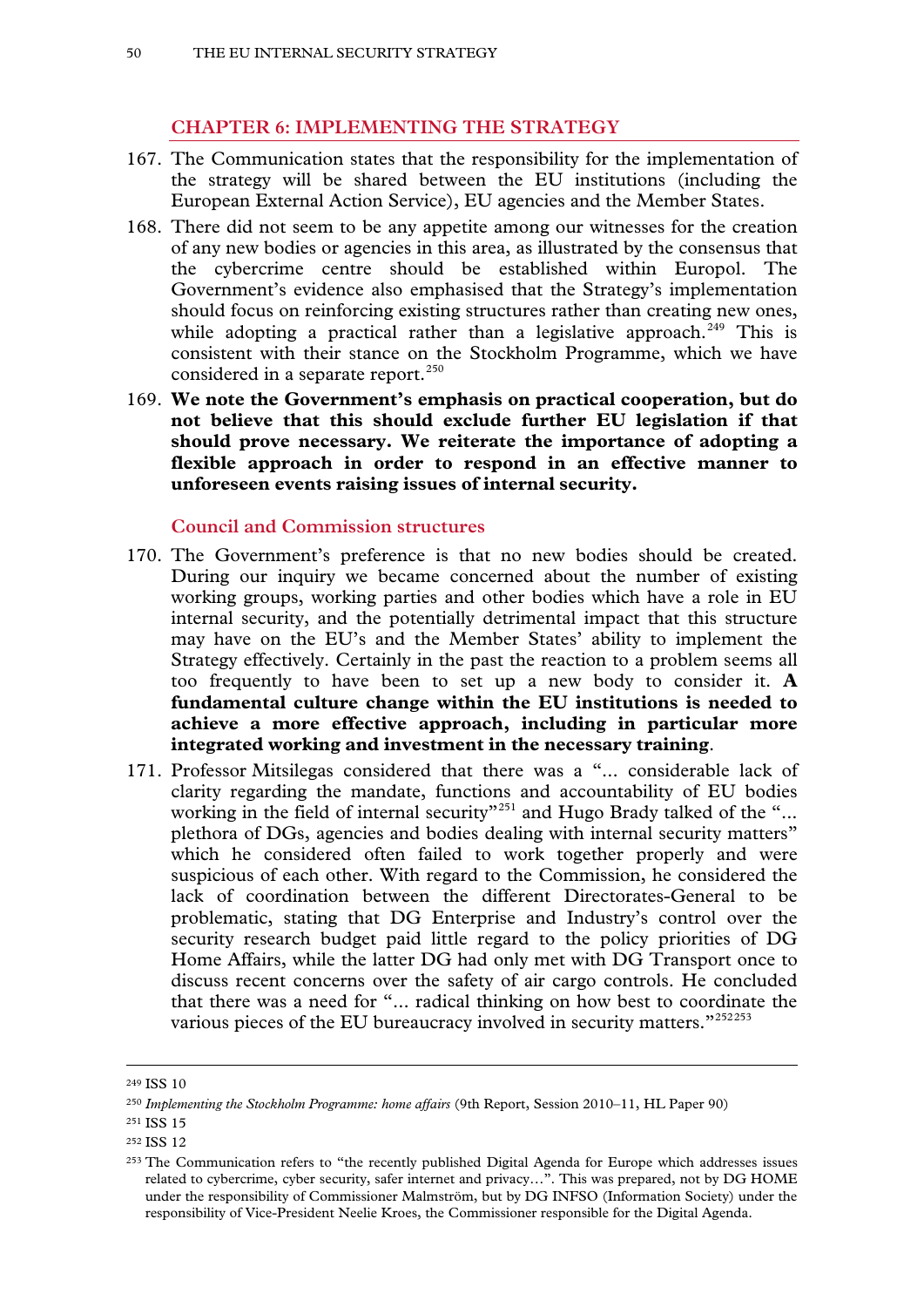172. The creation of the new Standing Committee on Operational Cooperation on Internal Security (COSI) was intended to reduce, or at least rationalise, the number of Council bodies with a role in internal security. According to the Home Office some limited rationalisation has already taken place following a review of JHA working structures which took place after the entry into force of the Treaty of Lisbon and which was designed to make the Council structures more efficient.<sup>[254](#page-49-4)</sup> However this seems to have resulted only in the merger of the Police Cooperation Working Group and the Europol Working Party into the Law Enforcement Working Party, and in the absorption of the European Police Chiefs Task Force into COSI. While it is not completely clear which bodies continue to exist and which have been subsumed into new arrangements, it appears that a number of other bodies continue to exist. A selection of these bodies which all operate under the aegis of the Justice and Home Affairs Council, as well as those operating outside of the EU structures, are summarised in Box 10. These bodies sometimes meet in "Mixed Committees" with non-EU States. These are usually Iceland, Liechtenstein, Norway and Switzerland.

## **BOX 10**

### **Council working groups, parties, committees and other bodies**

**Article 36 Committee (CATS: Comité de l'article trente-six)** was established under Article 36, TEU, following the treaty of Amsterdam, and has a coordinating role regarding police and judicial cooperation in criminal matters. Despite the repeal of its treaty base by the Treaty of Lisbon, it will continue to operate as a Council working party until 1 January 2012 at which point its utility will be evaluated by COREPER.

**Counter Terrorism Group (CTG)** was established in 2001 and is composed of the heads of all Member States' security and intelligence services, as well as their counterparts in Norway and Switzerland. It composes terrorism threat assessments and radicalisation analysis, as well as assisting with the coordination of operational activities. It sits outside EU structures but its chair rotates in accordance with the changing EU Presidency.

**Customs Cooperation Working Party (CCWP)** was established in 2003 and is responsible for improving cooperation between Member States' customs authorities in order to improve the fight against customs infringements and the control of the movement of goods over the EU's external borders. It occasionally holds joint meetings with the LEWP.

**European Police Chiefs Task Force (EPCTF)** was established in 2000 as an informal body and consists of national chief police officers. It sat outside of EU structures, with a rotating chair in accordance with the EU Presidency. Its role has now been assumed by COSI, including its work on the Comprehensive Operational Strategic Plan for Police (COSPOL).

**Justice and Home Affairs External Working Group (JAIEX)** is an information and cooperation group to strengthen relations between the JHA Council and Commission DG RELEX at all levels. It prepares matters to be dealt with in other Council working parties such as the Article 36 Committee and the Committee on Civil Law Matters.

<span id="page-50-0"></span><sup>254</sup> ISS 10 (supplementary memorandum). See also *Implications of the Treaty of Lisbon provisions for the JHA working structures*, Council Document 17653/09, 16 December 2009.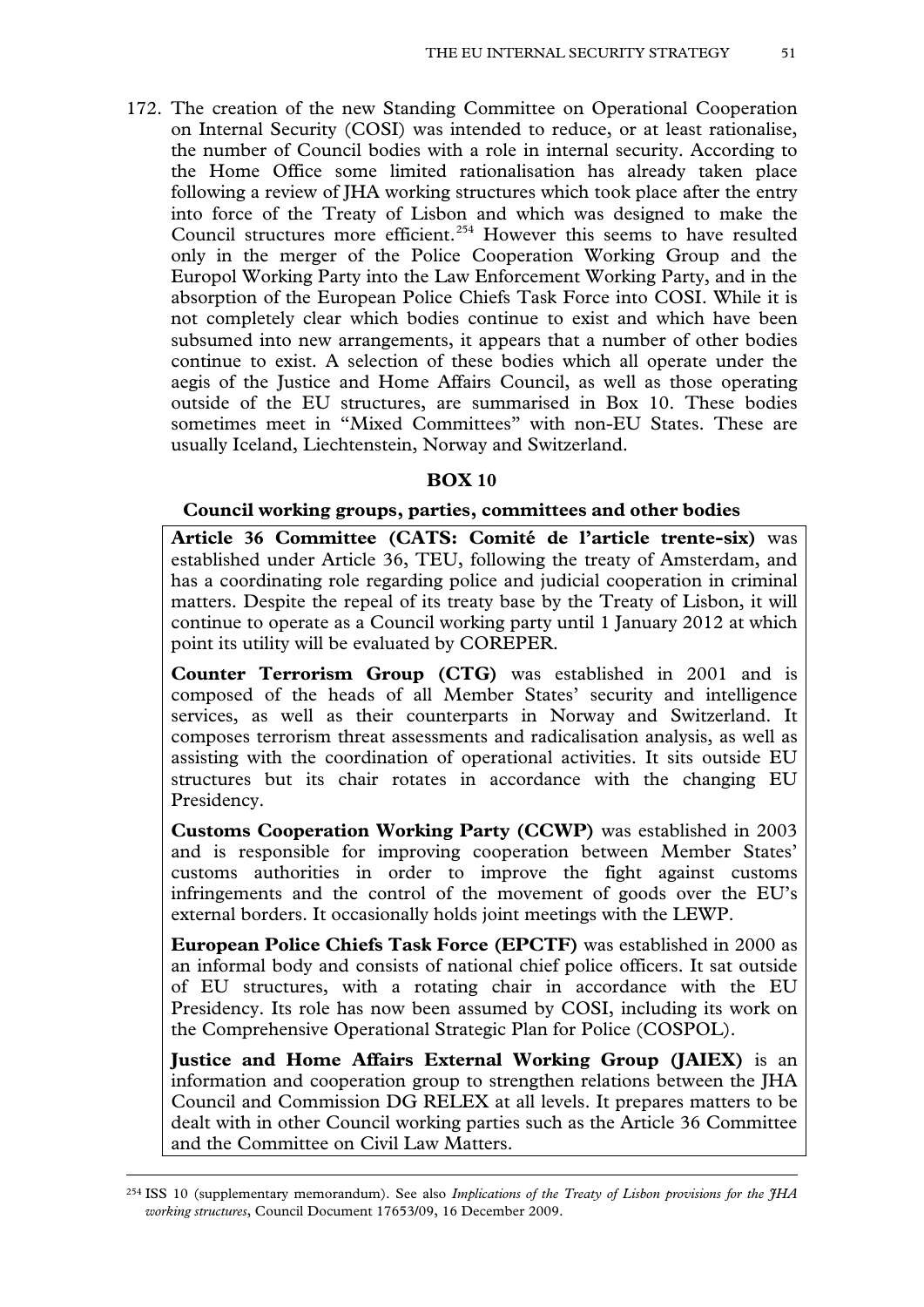**Law Enforcement Working Party (LEWP**) was established in 2010, as a result of the JHA working structures review, and is a merger of the Police Cooperation Working Group (PCWG) and the Europol Working Party (EWP). It deals with general issues of police cooperation and law enforcement.

**Police Working Group on Terrorism (PWGT)** was established in 1979 as an informal body and consists of members of Member States' antiterrorism units, as well as their counterparts in Norway and Switzerland. Its main tasks are information exchange, intelligence gathering and operational cooperation. It is not a formal Council working group and also sits outside EU structures.

**Strategic Committee on Immigration, Frontiers and Asylum (SCFIA)** was established in 2000, following the Treaty of Amsterdam, and coordinates the work of the various working groups, including guidelines, in the field of migration, visa, borders and asylum and also has responsibility for the development of a common European asylum and immigration policy. Like CATS, its continuing existence will also be evaluated in 2012.

**Terrorism Working Group (TWG)** was established following the Treaty of Maastricht, under the old JHA pillar, and consists of representatives from Member States' interior ministries. It focuses on internal security threats and only considers law enforcement cooperation aspects. It occasionally has joint meetings with COTER so that the internal and external threats can be considered in unison.

**Working Party on the application of specific measures to combat terrorism (CP 931)** was established in 2001 and is responsible for examining proposals for the listing and de-listing of persons, groups and entities on 'terrorism lists'. It is composed of delegates from the interior and foreign ministries of each Member State.

**Working Party on Cooperation in Criminal Matters** was established in 1992 and is mainly concerned with the mutual recognition of criminal acts and judgments. In this respect it has responsibility for matters concerning the European Arrest Warrant (EAW).

**Working Party on General Matters, including Evaluations** was reformulated in 2010 as a result of the JHA working structures review and was formerly called the Multidisciplinary Group on Organised Crime (MDG). It has a coordinating role and deals with organised crime matters, excluding terrorism, that are not covered by COSI or other working parties as well as all evaluation mechanisms that will be set up under Article 70 TFEU.

**Working Party on Integration, Migration and Expulsion** deals with questions relating to third country nationals' entry into, residence in and removal from the territory of Member States. It was previously called the Working Party on Migration and Expulsion and was renamed in 2010.

**Working Party on Terrorism (COTER)** was established following the Treaty of Maastricht under the CFSP pillar and is composed of officials for Member States' foreign ministries. It focuses on external security threats and also has responsibility for the implementation of UN Conventions, the EU Counter-Terrorism Strategy and the Strategy for Combating Radicalisation and Recruitment to Terrorism.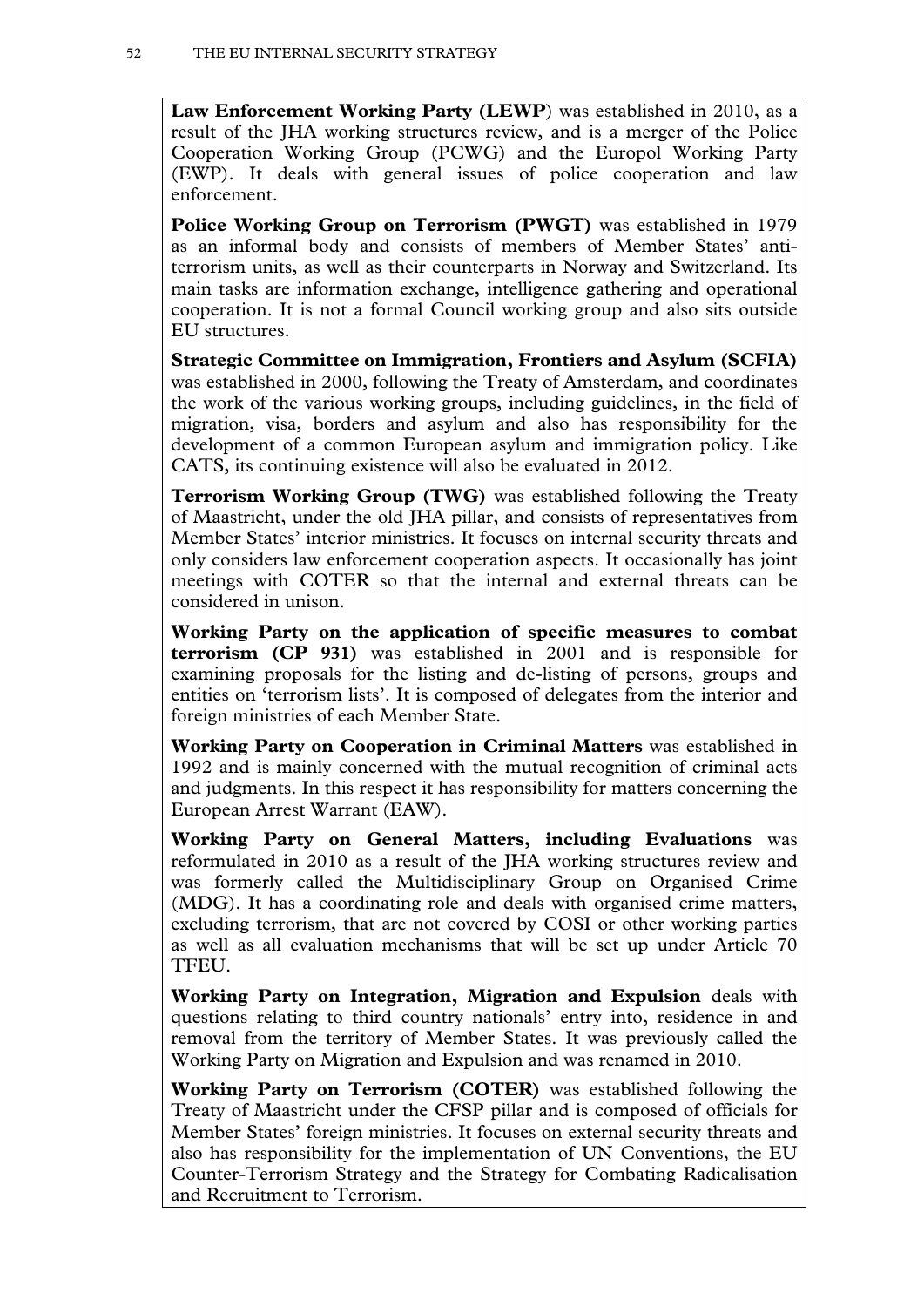- 173. By contrast, other witnesses emphasised the flexibility of the existing system. While William Shapcott referred to an "alphabet soup" of different bodies, he clarified that some were concerned with policy formulation and others with operational coordination, and concluded that it was "... essentially a permissive environment in which Member States can cooperate, liberally and bilaterally, and use these European instruments when they want to."[255](#page-50-0) Mr Wainwright on behalf of Europol agreed but did not seem to be aware of the demise of certain bodies, maintaining that the European Police Chiefs Task Force and the Police Cooperation Working Group would continue to work best if they sat outside the formal institutional architecture.<sup>[256](#page-52-0)</sup>
- 174. The Council's conduct and discharge of its business, including the configuration of different working groups, is the preserve of the Member States. The Home Affairs Commissioner was accordingly reluctant to make representations to the Council, regarding it as a "sensitive" issue.<sup>[257](#page-52-1)</sup>
- 175. Following the limited review of the Council structures which took place after the entry into force of the Treaty of Lisbon, it continues to be unclear how many bodies are still in existence, what their remits are and how they interrelate with each other. **The work of Council groups involved in internal security should be further streamlined, with a reduction in their number as an overall objective. We also urge the different parts of the Commission to coordinate their work more closely.**

**The Standing Committee on Operational Cooperation on Internal Security (COSI)**

176. Article 71 TFEU provides for the establishment of a Council standing committee in order to ensure that operational cooperation on internal security is promoted and strengthened within the EU. A Council Decision to establish COSI was duly adopted on 25 February  $2010^{258}$  $2010^{258}$  $2010^{258}$  and excerpts from that Decision concerning COSI's functions are reproduced in Box 11.

# **BOX 11**

#### **COSI**

*Article 2*

The Standing Committee shall facilitate, promote and strengthen coordination of operational actions of the authorities of the Member States competent in the field of internal security.

*Article 3*

1. Without prejudice to the mandates of the bodies referred to in Article 5, the Standing Committee shall facilitate and ensure effective operational cooperation and coordination under Title V of Part Three of the Treaty, including in areas covered by police and customs cooperation and by authorities responsible for the control and protection of external borders. It shall also cover, where appropriate, judicial cooperation in criminal matters relevant to operational cooperation in the field of internal security.

<span id="page-52-3"></span><sup>255</sup> QQ 42 & 45

<span id="page-52-0"></span><sup>256</sup> Q 147

<span id="page-52-1"></span><sup>257</sup> QQ 27 & 28

<span id="page-52-2"></span><sup>258</sup> Council Decision of 25 February 2010 on setting up the Standing Committee on operational cooperation on internal security, OJ L52 (3 March 2010) p 50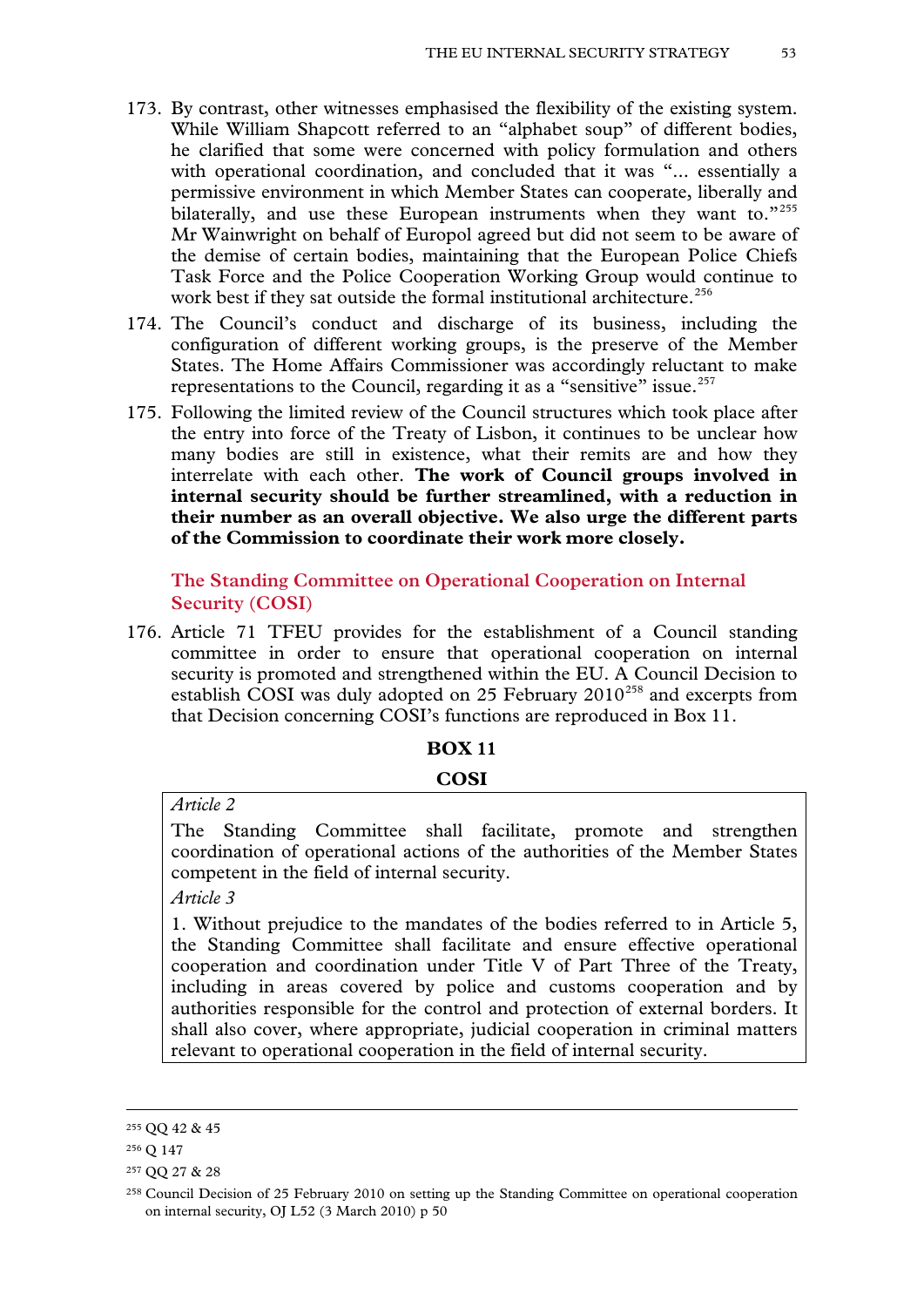2. The Standing Committee shall also evaluate the general direction and efficiency of operational cooperation; it shall identify possible shortcomings or failures and adopt appropriate concrete recommendations to address them.

3. The Standing Committee shall assist the Council in accordance with the provisions of Article 222 of the Treaty [*the Solidarity Clause*].

*Article 4*

1. The Standing Committee shall not be involved in conducting operations, which shall remain the task of the Member States.

2. The Standing Committee shall not be involved in preparing legislative acts.

*Article 5*

1. When appropriate, representatives from Eurojust, Europol, the European Agency for the Management of Operational Cooperation at the External Borders of the EU Member States (Frontex) and other relevant bodies shall be invited to attend, as observers, the meetings of the Standing Committee.

2. The Standing Committee will help ensure consistency of action by those bodies.

*Article 6*

<span id="page-53-2"></span>-

1. The Standing Committee shall regularly submit a report to the Council on its activities.

2. The Council shall keep informed the European Parliament and the national Parliaments of the proceedings of the Standing Committee.

*Preliminary steps*

- 177. COSI's first meeting was held on 11 March 2010, and it has met regularly since.<sup>[259](#page-52-3)</sup> At this point, beyond draft agendas, very little has been published about its activities.<sup>[260](#page-53-0)</sup> Its main role is to coordinate the actions of Member States and EU agencies, as well as acting as the guardian of the Strategy and its implementation, monitoring progress through the publication of annual reports to the European Parliament and Council. Its creation was also intended to avoid duplication and unnecessary overlap between the numerous Council working groups and also to ensure more effective coordination between different EU agencies. However, as we have already seen, while it has assumed the operative role of the European Police Chiefs Task Force, a plethora of other Council bodies continue to exist, and the rationalisation that was foreseen before its creation has yet to be achieved. In the short term it seems that the establishment of COSI has simply added a new layer to an already crowded network.
- 178. Many witnesses commented on the slow start which COSI had made since its establishment.<sup>[261](#page-53-1)</sup> This may, in part, be explained by the fact that it is a

<sup>259</sup> Subsequent meetings have been held on 30 April, 25 June, 7 September, 5 October, 24 November 2010 and 9 February 2011.

<span id="page-53-0"></span><sup>260</sup> The draft agendas and some other Council documents are available through CONSILIUM at: <http://www.consilium.europa.eu/>

<span id="page-53-1"></span><sup>261</sup> E.g. Dr Claudia Hillebrand (ISS 9), William Shapcott (Q 42), Sir Ian Andrews (Q 347), James Brokenshire MP (Q 424).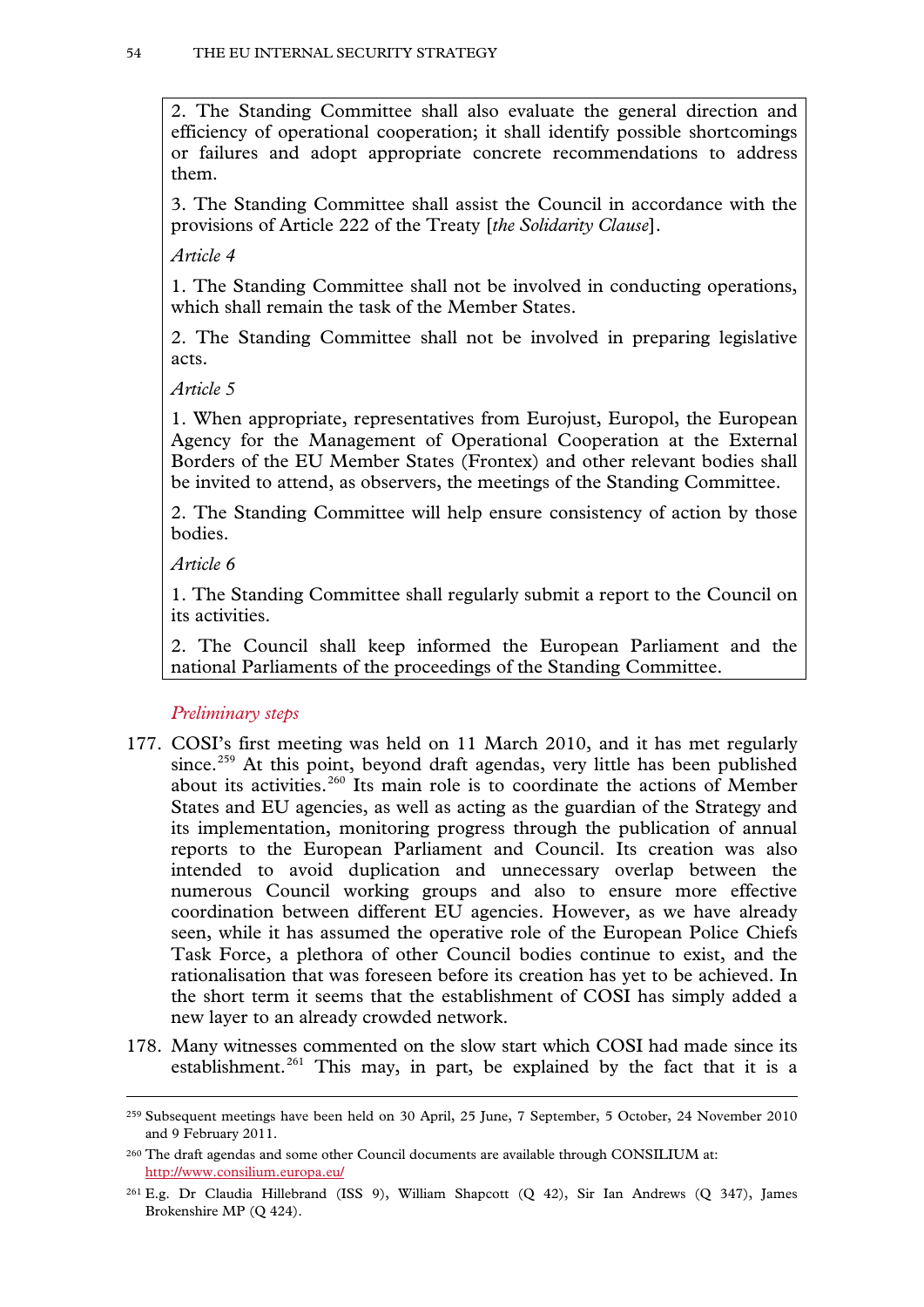relatively new body which is still finding its place within the Council apparatus. However, more specifically, William Shapcott suggested that COSI may be being held back and undermined by the continuing existence of its predecessor—the Article 36 Committee (CATS). For this reason he hoped that CATS would "fizzle out" eventually<sup>[262](#page-53-2)</sup> but it seems that the Council will only review its continuing existence by early  $2012$  at the earliest.<sup>[263](#page-54-0)</sup> CATS was established as a working group by virtue of Article 36 TEU to coordinate activity in a narrower area than that for which COSI now has responsibility: essentially this comprised matters which fell under the old third pillar (police and judicial cooperation in criminal matters). Its treaty base has disappeared following the entry into force of the Treaty of Lisbon, and (unlike COSI) no implementing legislation was adopted in relation to its operation, so it is questionable why this body continues to exist. Mr Wainwright expressed the hope that COSI would "... survive in the institutional treacle of Brussels that is often a problem", while also considering that it suffered from a lack of identity as a result.<sup>[264](#page-54-1)</sup> Peter Storr thought that, in the long term, COSI should emerge as the "only show in town."[265](#page-54-2)

# 179. **We trust that over time COSI will emerge as the lead organisation in all matters of EU internal security, and that this will provide the opportunity for other groups and bodies to be rationalised and their number reduced.**

#### *Membership*

- 180. With regard to COSI's membership, Mr Wainwright remarked that it was currently composed of a mix of senior police officers, interior ministry officials and "even lawyers" which gave it a sometimes complex character that could inhibit the right kind of dialogue from taking place. His preference was for more senior law enforcement officials and police chiefs to attend future meetings rather than interior ministry officials, $266$  and SOCA echoed this view.[267](#page-54-4) Peter Storr confirmed that the United Kingdom representatives have, in the past, included a senior director of SOCA, and himself as International Director at the Home Office. He also considered that a greater number of law enforcement officials at future meetings would be desirable.<sup>[268](#page-54-5)</sup> We understand that representatives of EU agencies such as Frontex and Europol may also attend COSI meetings, but the Commissioner informed us that she had not yet been invited.<sup>[269](#page-54-6)</sup>
- 181. **We believe that COSI would benefit from having greater consistency and continuity in its membership. The Home Affairs Commissioner should also be invited to attend each meeting of COSI as a matter of course.**

#### *Chairing arrangements*

182. The chair of COSI changes every six months in line with the rotating EU Presidency. We were concerned that this might have a detrimental impact on

<span id="page-54-1"></span><sup>264</sup> Q 143

- <span id="page-54-3"></span><sup>266</sup> Q 145
- <span id="page-54-4"></span><sup>267</sup> Q 345
- <span id="page-54-5"></span><sup>268</sup> Q 227
- <span id="page-54-6"></span><sup>269</sup> Q 30

<span id="page-54-7"></span><sup>262</sup> QQ 62–65

<span id="page-54-0"></span><sup>263</sup> [http://www.consilium.europa.eu/uedocs/cms\\_data/docs/pressdata/en/ec/111615.pdf](http://www.consilium.europa.eu/uedocs/cms_data/docs/pressdata/en/ec/111615.pdf) 

<span id="page-54-2"></span><sup>265</sup> Q 234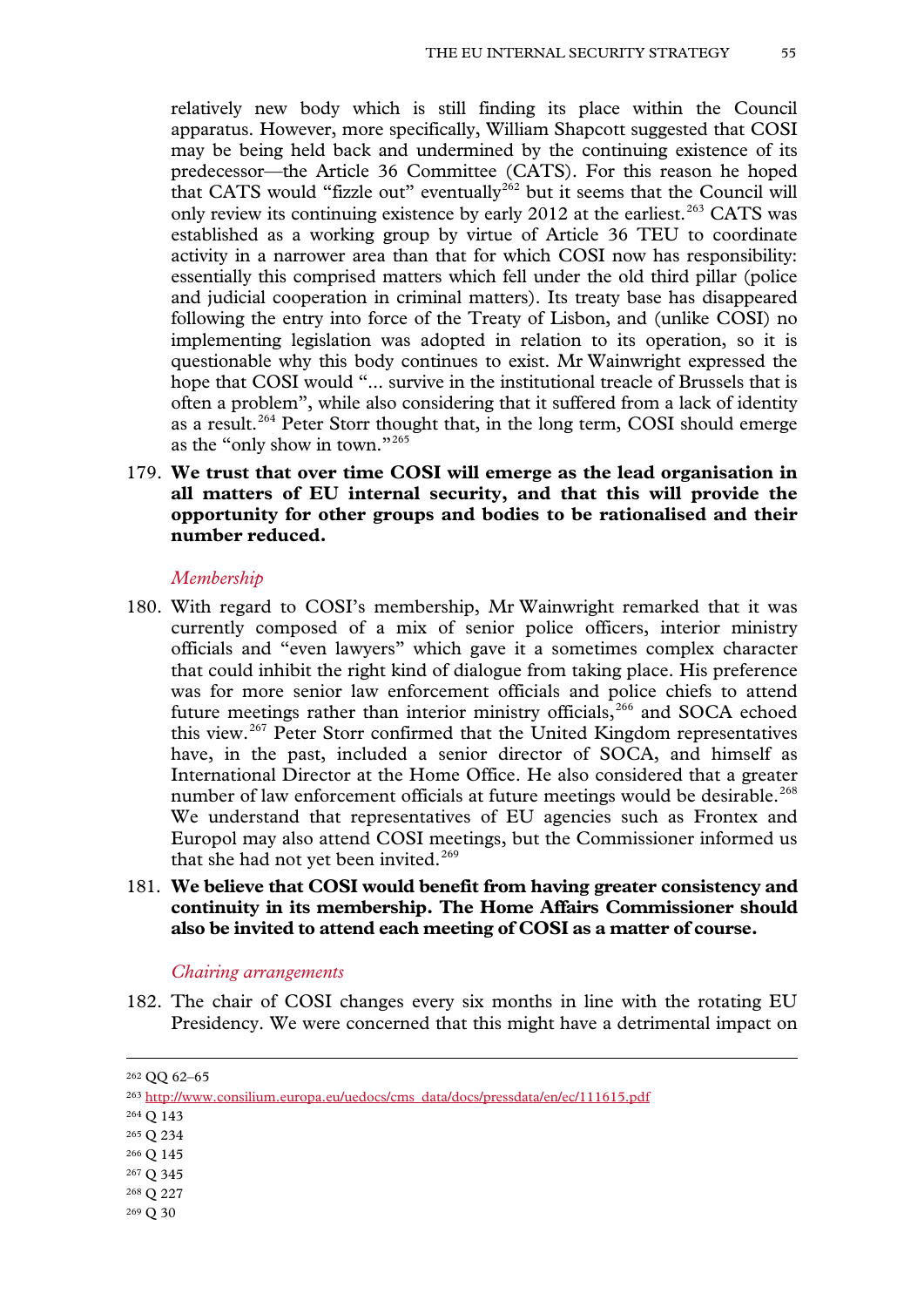its effectiveness and continuity. Peter Storr suggested that this problem was partially solved by the new "trio" approach which the successive EU Presidencies now adopt.<sup>[270](#page-54-7)</sup> We nevertheless considered that there would be benefit in having a more permanent chairmanship. We have considered a similar situation with regard to the chairmanship of Europol Management Board in a separate report.<sup>[271](#page-55-0)</sup>

183. **COSI would benefit from less frequent changes in its chairmanship. It is a less political body than the Council, so there is no conceivable logical connection between the nationality of the person best qualified to chair COSI and the identity of the Member State holding the Presidency. We believe that a suitably qualified chairman of COSI should be appointed for a minimum period of two years, renewable once.**

*Transparency and parliamentary oversight*

184. Dr Hillebrand from the Department of War Studies at King's College London expressed concern about the lack of transparency surrounding COSI's role and mandate, as well as the lack of public information which was available regarding its work, which she considered undermined its public accountability.<sup>[272](#page-55-1)</sup> Peter Storr conceded that more needed to be done to increase people's understanding of its role<sup> $273$ </sup> and SOCA considered that it should be as "visible and transparent" as any other EU body.<sup>[274](#page-55-3)</sup> In order to boost its profile, Hugo Brady considered that COSI should make public a "list of priorities" as well as maintaining an "EU most wanted list."<sup>[275](#page-55-4)</sup>

# 185. **There should be greater openness about COSI's activities so that it does not appear to be secretive and lacking in transparency.**

186. Dr Hillebrand also considered that the limited ability of the European Parliament and national parliaments to scrutinise COSI's activities in detail was a serious shortcoming.<sup>[276](#page-55-5)</sup> The Treaty of Lisbon introduced a new provision<sup>[277](#page-55-6)</sup> for the scrutiny of Europol's activities by the European Parliament and national Parliaments, and we have already discussed our preferred mechanisms for such oversight in separate correspondence with the Government and the European Parliament. **We have recommended that inter-parliamentary oversight of the work of Europol could be by bi-annual meetings of the Chairmen of the home affairs committees of national parliaments and the LIBE Committee of the European Parliament. We believe that such meetings could also consider the work of COSI.**

# **EU agencies**

<span id="page-55-7"></span>187. COSI has an important role in coordinating and ensuring effective operational cooperation amongst EU agencies which have a role in internal

- <span id="page-55-3"></span><sup>274</sup> Q 347
- <span id="page-55-4"></span><sup>275</sup> Q 164
- <span id="page-55-5"></span><sup>276</sup> ISS 9

<sup>270</sup> Q 229

<span id="page-55-0"></span><sup>271</sup> *EUROPOL: Coordinating the fight against serious and organised crime* (29th Report of Session 2007–08, HL Paper 183), paragraphs 124 to 137

<span id="page-55-1"></span><sup>272</sup> ISS 9

<span id="page-55-2"></span><sup>273</sup> Q 257

<span id="page-55-6"></span><sup>277</sup> Article 88 TFEU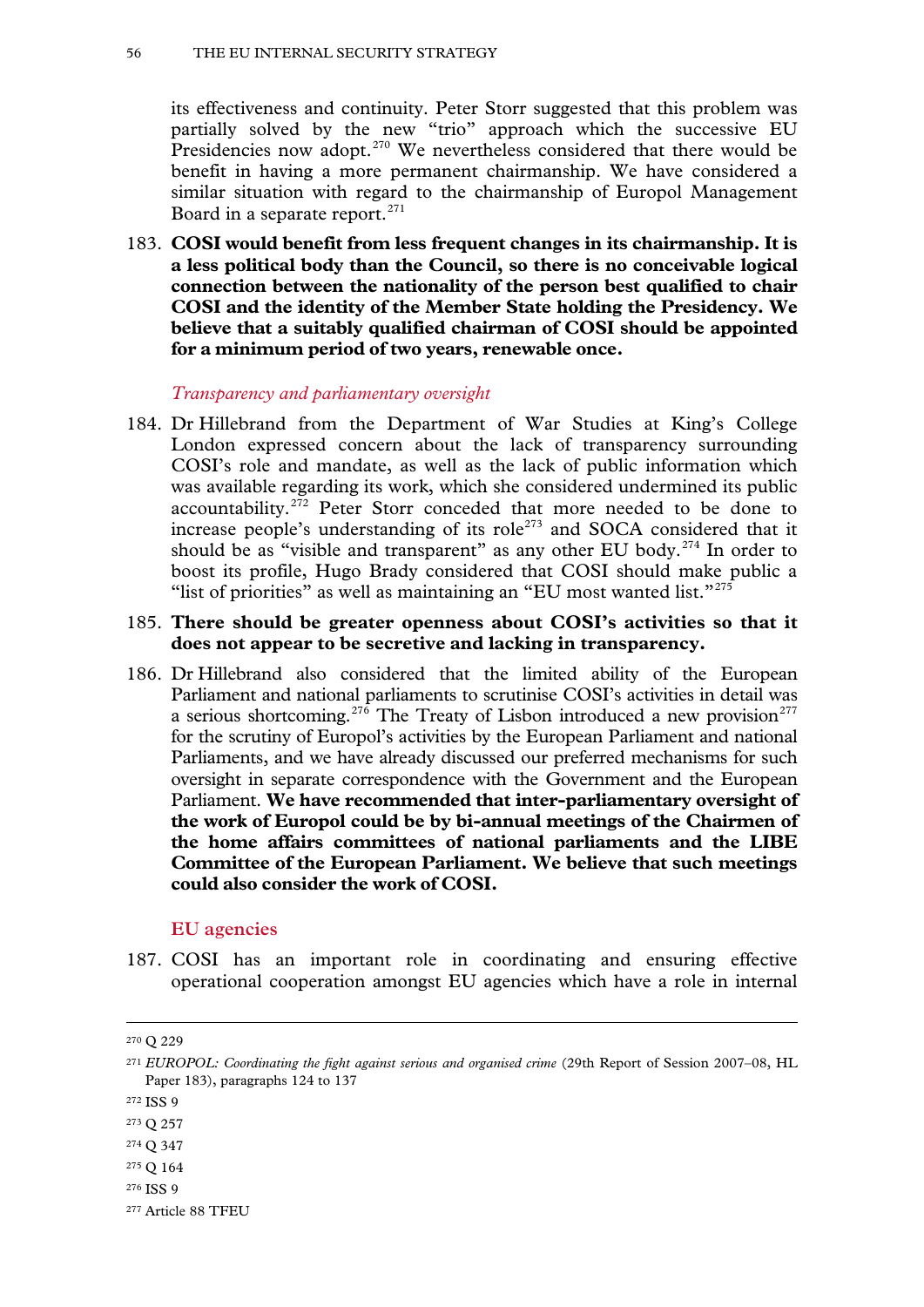security. In this respect, William Shapcott considered that Europol, Frontex and SitCen were "underexploited instruments",<sup>[278](#page-55-7)</sup> while Hugo Brady did not think that they needed any new powers at present, and instead should be allowed time to mature.<sup> $279$ </sup> He observed that despite the existence of cooperation agreements between the agencies, their cooperation was still "sub-optimal, not good, and based on a sense of competition over prerogatives and future ideas coming down the line."<sup>[280](#page-56-1)</sup>

- 188. It seems that some progress has already been made in this area. Mr Wainwright told us that he had recently chaired an inter-agency meeting between the four principal agencies in this field—Europol, Frontex, Eurojust and CEPOL<sup>281</sup>—in order to improve their operational cooperation regarding internal security.[282](#page-56-3)
- 189. We have already discussed and endorsed the proposed changes to Frontex's mandate to allow it to work more closely with Europol. The Commissioner considered that SitCen should also cooperate more with other EU agencies and bodies.<sup>[283](#page-56-4)</sup> Europol agreed, and suggested that it could cooperate more with SitCen regarding information sharing and the production of joint threat assessments.<sup>[284](#page-56-5)</sup> Peter Storr considered that Europol did not require any additional powers and should instead concentrate on performing its current mandate well.<sup>[285](#page-56-6)</sup>
- 190. **We welcome the moves already being made for better coordination and cooperation between EU agencies, and hope that the Government will press for further action on this front.**

### **The Internal Security Fund and security research**

191. The proportion of the EU budget spent on home affairs policies currently constitutes only 0.77 per cent of the total spend ( $\epsilon$ 6,449 million) for the period 2007–2013 (see Box 12). We considered this matter in our report on the next multi-annual financial framework (MFF) beginning in 2014, which makes recommendations on funding for the Area of Freedom, Security and Justice (AFSJ) under the next perspective.<sup>[286](#page-56-7)</sup> The Stockholm Programme will expire at the end of 2014, just one year into the period of the next MFF.

## *Funding*

192. In the Communication, the Commission is committed to ensuring that security-related activities, including security research and projects under EU internal security related funding programmes, are coherent with the strategic objectives.[287](#page-56-8) The Communication advocates the possible establishment of an

<sup>278</sup> Q 40

<span id="page-56-0"></span><sup>279</sup> Q 163

<span id="page-56-1"></span><sup>280</sup> QQ 157–160

<span id="page-56-9"></span><span id="page-56-2"></span><sup>281</sup> The European Police College, which is located in Bramshill.

<span id="page-56-3"></span><sup>282</sup> Q 130

<span id="page-56-4"></span><sup>283</sup> Q 11

<span id="page-56-5"></span><sup>284</sup> Q 127

<span id="page-56-6"></span><sup>285</sup> QQ 235 & 236

<span id="page-56-7"></span><sup>286</sup> *EU Financial Framework from 2014* (13th Report, Session 2010–2011, HL Paper 125), paragraph 134

<span id="page-56-8"></span><sup>&</sup>lt;sup>287</sup> The EU Internal Security Strategy in Action: Five steps towards a more secure Europe, COM (2010) 673 final, 22 November 2010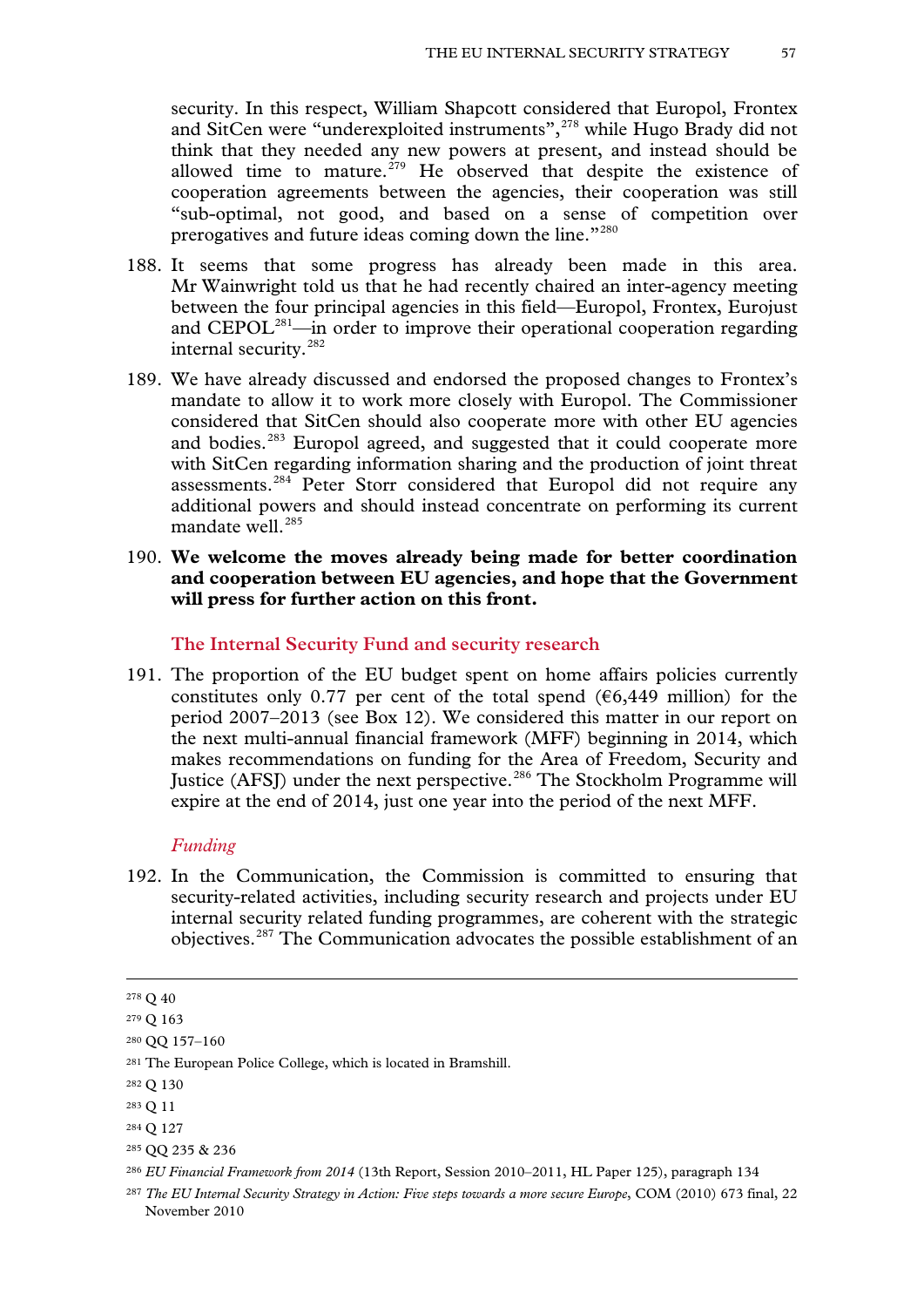Internal Security Fund (ISF), which was mentioned in the Stockholm Programme "... to promote the implementation of the Internal Security Strategy so that it becomes an operational reality."[288](#page-56-9) This will be considered in the context of negotiations on the next MFF when the Commission publishes a legislative proposal in the middle of 2011.

## **BOX 12**

### **Current internal security funding**

The total spend on home affairs policies for the period 2007–2013 falls under Heading 3a of the current MFF entitled "Freedom, Security and Justice". This covers two general framework programmes—"Security and Safeguarding Liberties" and "Solidarity and Management of Migration Flows"—and includes four Funds (the European Fund for the Integration of Third Country Nationals; the European Refugee Fund; the External Borders Fund; and the European Return Fund) as well as funding for the EU agencies falling under the aegis of  $DG$  HOME.<sup>[289](#page-57-0)</sup> Each aspect of these funding arrangements has relevance for internal security.

On 12 February 2007, the Council adopted two specific funding programmes under the "Security and Safeguarding Liberties" general programme:

**The Prevention of and Fight against Crime (ISEC)** programme has a budget of approximately  $\epsilon$ 600 million and its general objective is to fund activities including the fight against terrorism, trafficking in persons and offences against children, illicit drug trafficking and illicit arms trafficking, corruption and fraud.

**The Prevention, Preparedness and Consequence Management of Terrorism and other Security-related Risks (CIPS)** programme has a budget of approximately  $E(140)$  million and its general objective is to support Member States' efforts to prevent, prepare for, and to protect people and critical infrastructure against terrorist attacks and other security related incidents.

- 193. Hugo Brady considered that the proposal for an ISF was one of the strongest ideas in the Communication which could legitimise COSI's actions and increase its credibility.<sup>[290](#page-57-1)</sup> The Government support the amalgamation of the existing ISEC and CIPS funds to create the ISF with the sum of their current funding levels acting as a ceiling for future allocations to the  $ISF<sup>291</sup>$  $ISF<sup>291</sup>$  $ISF<sup>291</sup>$  We have already suggested that additional funding will be required if the proposed Cybercrime Centre is to achieve its key aims.<sup>[292](#page-57-3)</sup>
- 194. When we took evidence from the EEAS representatives they emphasised the role of the Instrument for Stability (IfS) in funding strategically important

<span id="page-57-4"></span><sup>288</sup> *The Stockholm Programme—An open and secure Europe serving and protecting citizens*, OJ C115 (4 May 2010) p 18

<span id="page-57-0"></span><sup>289</sup> These are: the European Police College (CEPOL); the European Police Office (Europol); the European Agency for the Management of Operational Cooperation at the External Borders (FRONTEX); the European Asylum Support Office (EASO); and the European Monitoring Centre for Drugs and Drug Addiction (EMCDDA).

<span id="page-57-1"></span><sup>290</sup> ISS 12

<span id="page-57-2"></span><sup>291</sup> ISS 10

<span id="page-57-3"></span><sup>292</sup> See Chapter 5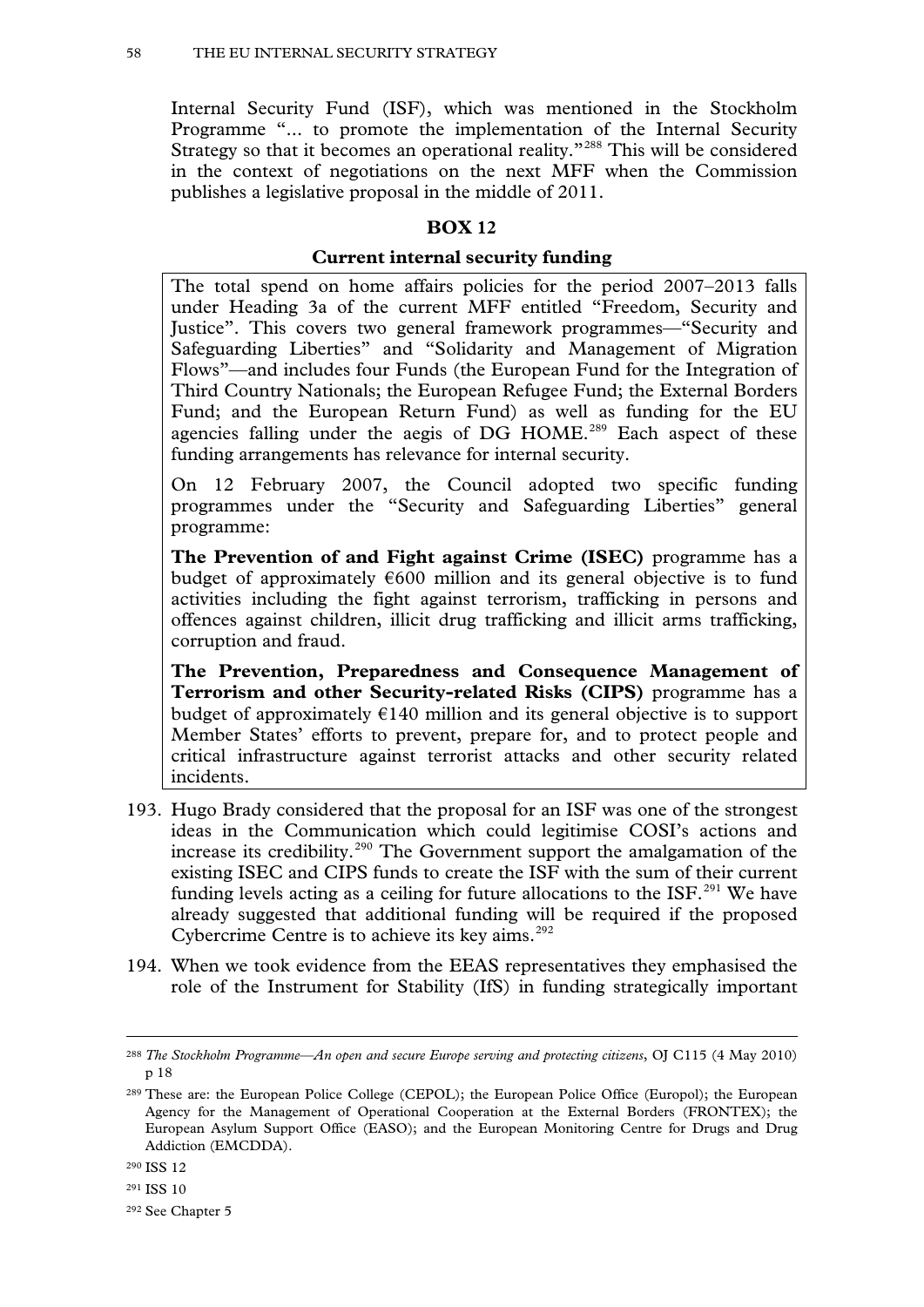projects in third countries. They explained that approximately two-thirds of IfS funding was spent on crisis response, spread across the continents, with the remaining third being spent on longer-term threats. With respect to the latter spend, they had recently requested an increase in the budgetary envelope allocated to "trans-regional threats", such as trafficking in drugs, small arms and human beings, as well as organised crime and counter-terrorism, ahead of the negotiations on the next financial perspective.<sup>[293](#page-57-4)</sup> However David O'Sullivan doubted that any increase in funding was likely in the current financial climate. Christophe Prince from UKREP also considered the IfS to be a useful tool for funding counter-terrorism initiatives in third countries, $294$  but emphasised that these projects were still at an early stage of development. He stressed that other funds, including development and neighbourhood instruments, were also available which could complement existing initiatives in this area. $295$ 

195. **We welcome the proposal for the creation of an Internal Security Fund and endorse the proposed amalgamation of the ISEC and CIPS funding streams. We believe that a case may be made for increasing the level of funding for the Internal Security Fund under the next Multi-annual Financial Framework, contingent upon reductions being made in other budget headings.**

#### *Research*

- 196. With regard to security-related research, CEPS was critical of what was perceived to be the lack of evidential base underpinning many of the proposals in the Communication. CEPS suggested that these "knowledge gaps" could be plugged with targeted research funding from the EU to universities and research institutes. William Shapcott emphasised the need for more investment in security research and the importance of committing funds to the right areas based upon an assessment of current and future threats.[296](#page-58-2) Sir Richard Mottram emphasised the role of EU research budgets and the importance of identifying research proposals which would add value. He suggested that more coordination was needed between what was being done at Member State, EU and international level.<sup>[297](#page-58-3)</sup> Dr Marsh agreed and stated that more research was needed in order to come up with "innovative solutions" to "some very deep problems." He added that his Office was currently pushing this approach in the negotiations regarding the next framework programme for research and development.<sup>[298](#page-58-4)</sup>
- 197. This Committee considered this matter in its report on the next MFF, in which we recommended that internal security research should receive a

<sup>293</sup> Q 90

<span id="page-58-0"></span><sup>294</sup> Q 87

<span id="page-58-1"></span><sup>&</sup>lt;sup>295</sup> He stated that so far the Instrument for Stability had funded a €15 million project in Pakistan, a €15 million project in Yemen and a  $\epsilon$ 5 million project in the Sahel.

<span id="page-58-2"></span><sup>296</sup> Q 51

<span id="page-58-3"></span><sup>297</sup> Q 387

<span id="page-58-5"></span><span id="page-58-4"></span> $298$  QQ 288 & 290. The Commission has presented its proposals for the structure of the next framework programme in a Green Paper: *From Challenges to Opportunities: Towards a Common Strategic Framework for EU Research and Innovation funding*, COM (2011) 48, 9 February 2011. A legislative proposal will follow by the end of 2011.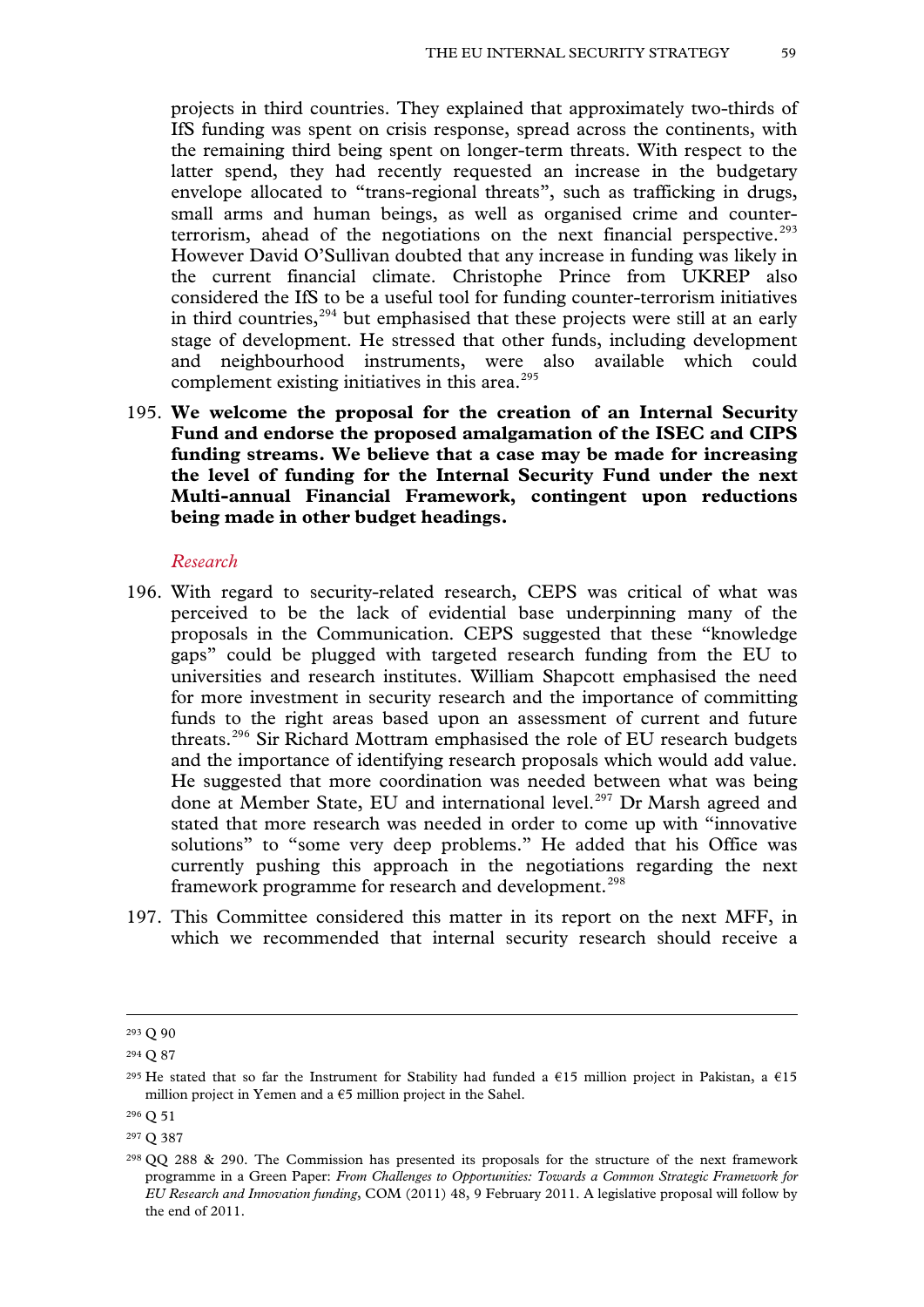larger share of funding under the next framework programme on research and development.<sup>[299](#page-58-5)</sup>

- 198. **EU-funded research projects will continue to play an important role in underpinning future EU internal security action and initiatives. Future funding allocations should be informed by the threat assessments and should also be more closely aligned with the priorities of the relevant Commission Directorates General and EU agencies.**
- 199. **Priority research areas should include cyber-security and the behavioural aspects and technology involved, as well as the ideological foundations of terrorism.**

### **Conclusion**

-

200. It will be seen that, overall, we believe that the Commission has chosen the right priorities for an internal security strategy and has suggested sensible ways of achieving the EU's objectives. But ultimately all will depend on effective and sensitive implementation. **We believe these priorities for the Strategy deserve support.**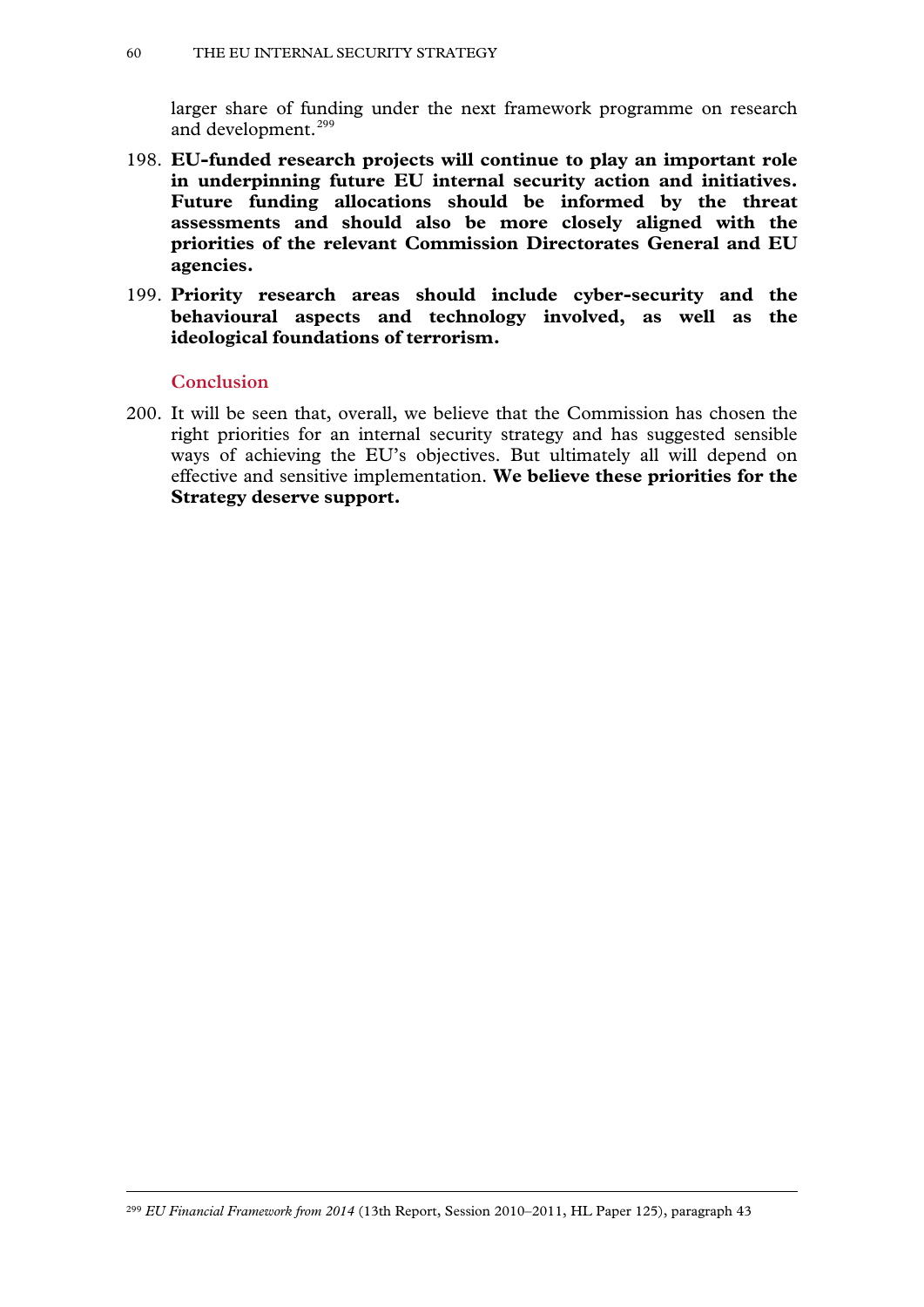# **CHAPTER 7: SUMMARY OF CONCLUSIONS AND RECOMMENDATIONS**

### **The EU's role in Internal Security**

- 201. For the purposes of this report we are treating internal security as the ground covered by the Commission Communication, and believe this provides reasonable and pragmatic boundaries for a strategy and for its implementation. (paragraph 16)
- 202. The security of the United Kingdom does not begin or end at the water's edge, and cannot be defended independently of the security of other States. (paragraph 17)
- 203. Member States' national security and the EU's internal security are inextricably linked. We do not believe that these proposals intrude upon or threaten Member States' primary responsibility for national security. (paragraph 22)
- 204. We welcome the Communication as the first pragmatic attempt to articulate a comprehensive approach to the EU's internal security. (paragraph 23)
- 205. The five objectives proposed in the Communication, while broad and demanding, are sensible, practical and achievable, with the potential to raise standards among Member States and therefore to enhance the EU's security as a whole. All future proposals in this area should be developed on a sound evidential base, with priority given to tackling identifiable threats, and with full impact assessments and cost-benefit analyses. (paragraph 24)
- 206. We believe that it is shortsighted of the Government to criticise some Commission proposals solely on the ground that they go beyond what was agreed in the Stockholm Programme or the Internal Security Strategy itself. Achieving internal security is a moving target; over the five years covered by this Communication it may well require action beyond what is envisaged in the Stockholm Programme. Each proposal should be assessed on its merits. (paragraph 26)

### **Fundamental rights**

- 207. Enhancing security while at the same time safeguarding fundamental rights is best done by careful scrutiny of the individual legislative proposals as they are brought forward, to see whether too much freedom is being sacrificed to achieve a high a degree of security. The European and national Parliaments have an important role to play. (paragraph 37)
- 208. We look forward to considering the Commission's proposal for a comprehensive data protection framework when it is published later this year. However there is already some risk that the Council and the Government will pursue a line which could result in different principles governing different measures. (paragraph 40)

### **European External Action Service**

209. We urge the Commissioner for Home Affairs and the High Representative for Foreign Affairs and Security Policy to work closely together to ensure the close alignment of internal and external security. We believe that structures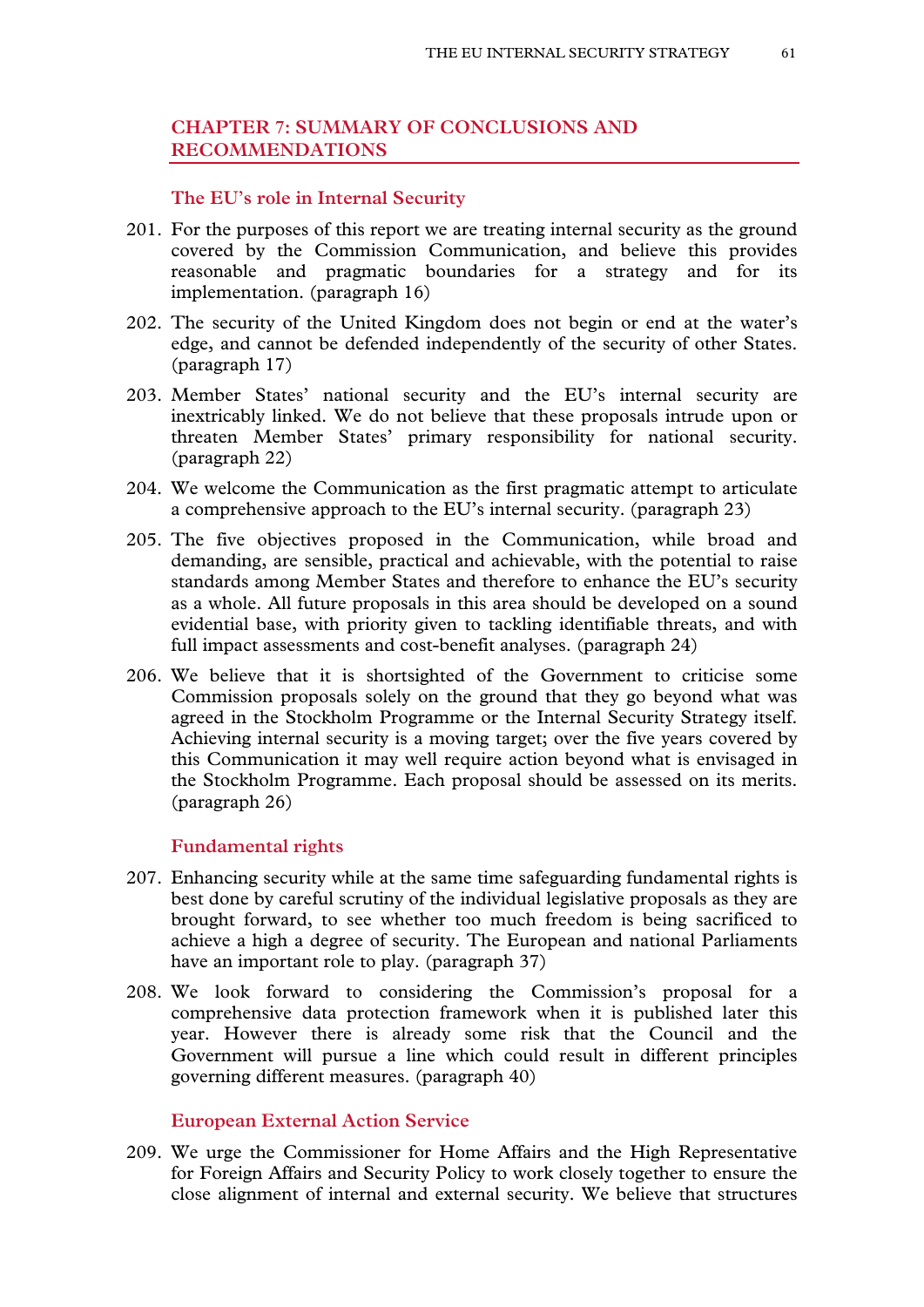to ensure that alignment is made a practical reality should be established urgently. (paragraph 49)

- 210. COSI and the Political and Security Committee should hold regular joint meetings on a similar basis. (paragraph 50)
- 211. We welcome the appointment of JHA staff to work in some overseas EU missions, and hope that this will be extended so that the EEAS may become an effective means of achieving good cooperation between those responsible for the EU's internal and external security. (paragraph 51)
- 212. We welcome the recent appointment of the new director of SitCen. We hope that it will continue to develop a wider security assessment role within the new EEAS structure, and will make an effective input to internal security threat assessments. (paragraph 52)

## **Relations with the United Nations and NATO**

- 213. Vigorous engagement by the EU with the international community on security matters is crucial in order to tackle new and developing security threats. The EU should use its negotiating weight to influence the agenda accordingly. (paragraph 56)
- 214. We have repeatedly urged that relations between the EU and NATO should be improved and developed. The current situation should not be allowed to continue. The Government, as a major actor in NATO, must take urgent steps to improve cooperation. (paragraph 57)

## **Relations with strategically important third countries**

- 215. We note the continuing importance of EU-US cooperation on security matters, but believe that the EU should also step up its cooperation, however challenging this may be, with other strategically important third countries such as Russia, China, Turkey and Pakistan in order to mitigate the external risks to the EU's internal security. (paragraph 64)
- 216. We welcome the endorsement by the Council of a readmission agreement with Turkey, but regret the delay in its implementation. We also regret that the Government have decided not to participate in the Decision authorising negotiation of a readmission agreement with Belarus. (paragraph 65)

## **Serious and organised crime**

217. We welcome the establishment of the organised crime "policy cycle" by the Council and commend SOCA's positive engagement with COSI on organised crime matters. (paragraph 70)

*Passenger Name Record (PNR) data*

218. We welcome the Government's decision to opt in to the draft Directive, and support their intention to continue to argue that the Directive should apply to intra-EU flights. (paragraph 72)

### *Money laundering*

219. The Government's continuing failure to ratify the Warsaw Convention on Money Laundering and Terrorist Financing is inexcusable. We repeat our view that this prevarication sends out a negative message about the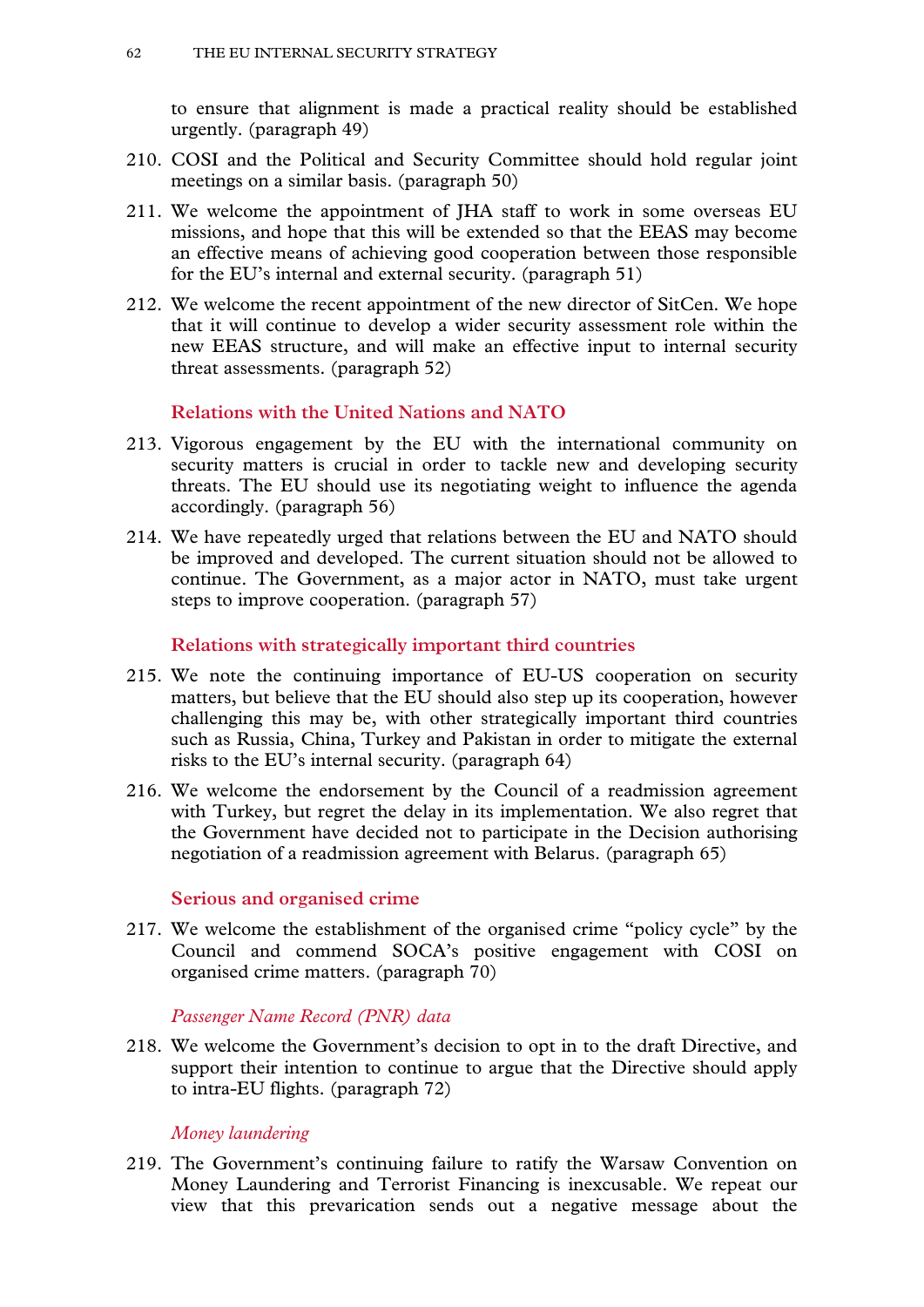Government's commitment to this important matter. We again urge the Government to sign and ratify the Warsaw Convention without further delay. (paragraph 74)

*Confiscation of criminal assets*

220. The establishment of functioning Asset Recovery Offices in each Member State should be given a higher priority before the conferral of additional functions is considered. (paragraph 76)

*Joint Investigation Teams (JITs)*

221. We share the Government's enthusiasm for the work of Joint Investigation Teams and support the greater use of this tool in the fight against crossborder organised crime. (paragraph 79)

### **Counter-terrorism**

222. We commend the work of the Counter-Terrorism Coordinator but believe that his role needs to be clarified and reviewed following the entry into force of the Treaty of Lisbon. In the meantime, we believe that he could play a useful role as a bridge between the internal and external aspects of terrorism. (paragraph 84)

### *Radicalisation and recruitment*

223. The proposal to establish an EU radicalisation-awareness network will be a positive step if its functions are clear and well-defined. However we believe that Member States should continue to have the primary role in this area. We are less convinced that production by the Commission of a "handbook of actions and experiences" would either be practical or add value. (paragraph 90)

### *Preventing terrorists' access to materials and funding*

224. We believe there is in principle a case for the establishment of an assetfreezing regime applicable to individuals resident within the EU. To be effective this will require the cooperation of third countries, in particular Switzerland and Liechtenstein. (paragraph 93)

### *Transport security*

225. The security of transport networks is a vital component of the security debate. However we reserve judgment on the EU's role in this area pending the publication of the Commission's Communication on Transport Security Policy later this year. (paragraph 95)

### **Border management**

### *EUROSUR*

226. We welcome the Government's commitment to make an effective contribution to the development of EUROSUR and the future work of Frontex. Despite the United Kingdom's inability to participate fully in EUROSUR and Frontex, we believe that their work will make a positive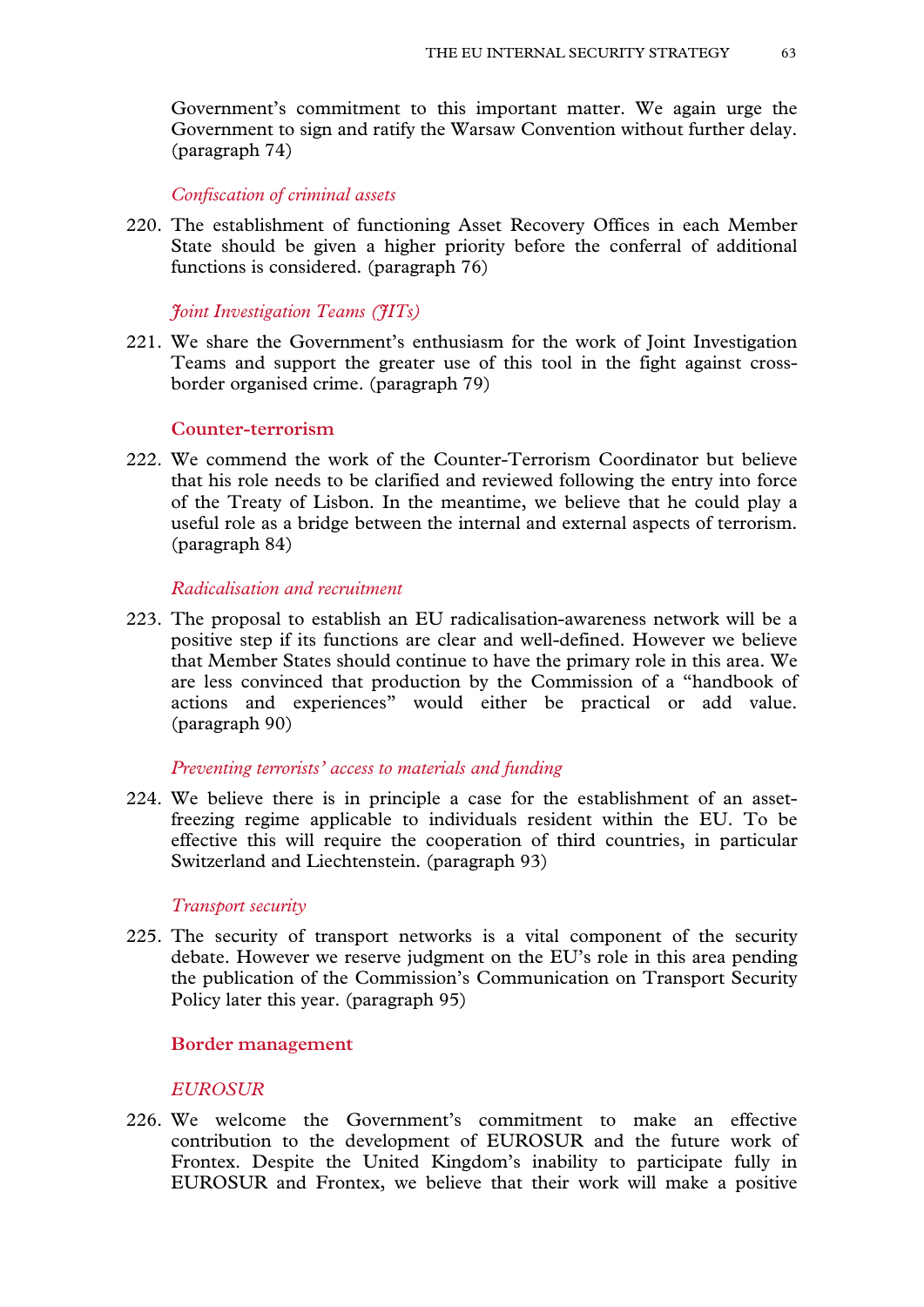contribution to the protection of the United Kingdom and EU borders. (paragraph 102)

**Civil protection and disaster relief**

*The role of the armed forces*

227. We are surprised to find no reference to the armed forces in the Communication. They make a major contribution to civil protection and disaster relief, especially in the early stages. Their role must feature in the implementation of the strategy. We urge the EU institutions to give more thought to this. (paragraph 106)

# *The Solidarity Clause*

228. The Solidarity Clause does not seem to empower Member States to do anything which they could not do without it, or require them to do anything they would not otherwise be required to do. It does however serve to emphasise the political will of the Member States to stand together in the face of adversity. (paragraph 108)

### *Risk assessments and cooperation between Situation Centres*

229. We support more coordination between different Situation Centres and repeat our call for a closer working relationship between the EU and NATO Situation Centres. We also support a reduction in the number of existing rapid alert and notification processes for crisis management. (paragraph 111)

### *The development of a European emergency response capacity*

230. We have practical concerns about the operation of a European Emergency Response Capacity. We believe that any pre-commitment of assets should be on a voluntary basis, and that Member States should retain a discretion to decide how their assets are best deployed. (paragraph 114)

# **Cyber-security: the challenge**

- 231. We congratulate the Government on the priority they give to cyber-security in the United Kingdom National Security Strategy. But there is no room for complacency. All Member States, individually and collectively, must devote greater resources and urgency to meeting this challenge, given that their overall security is only as strong as the weakest link. (paragraph 122)
- 232. The EU institutions should take the lead by ensuring the security of their own networks and agencies. They are a natural target for malicious and criminal attack; weaknesses have been and will be exploited. They must take responsibility for their own cyber-security; it is in the interests of the United Kingdom to help them to do so. (paragraph 123)

# **Cyber-security: the role of the EU**

233. We strongly welcome the emphasis on cyber-security in the Communication and believe that this is an urgent and fast evolving challenge in which the EU can play an important part in raising standards and awareness in the Member States. (paragraph 126)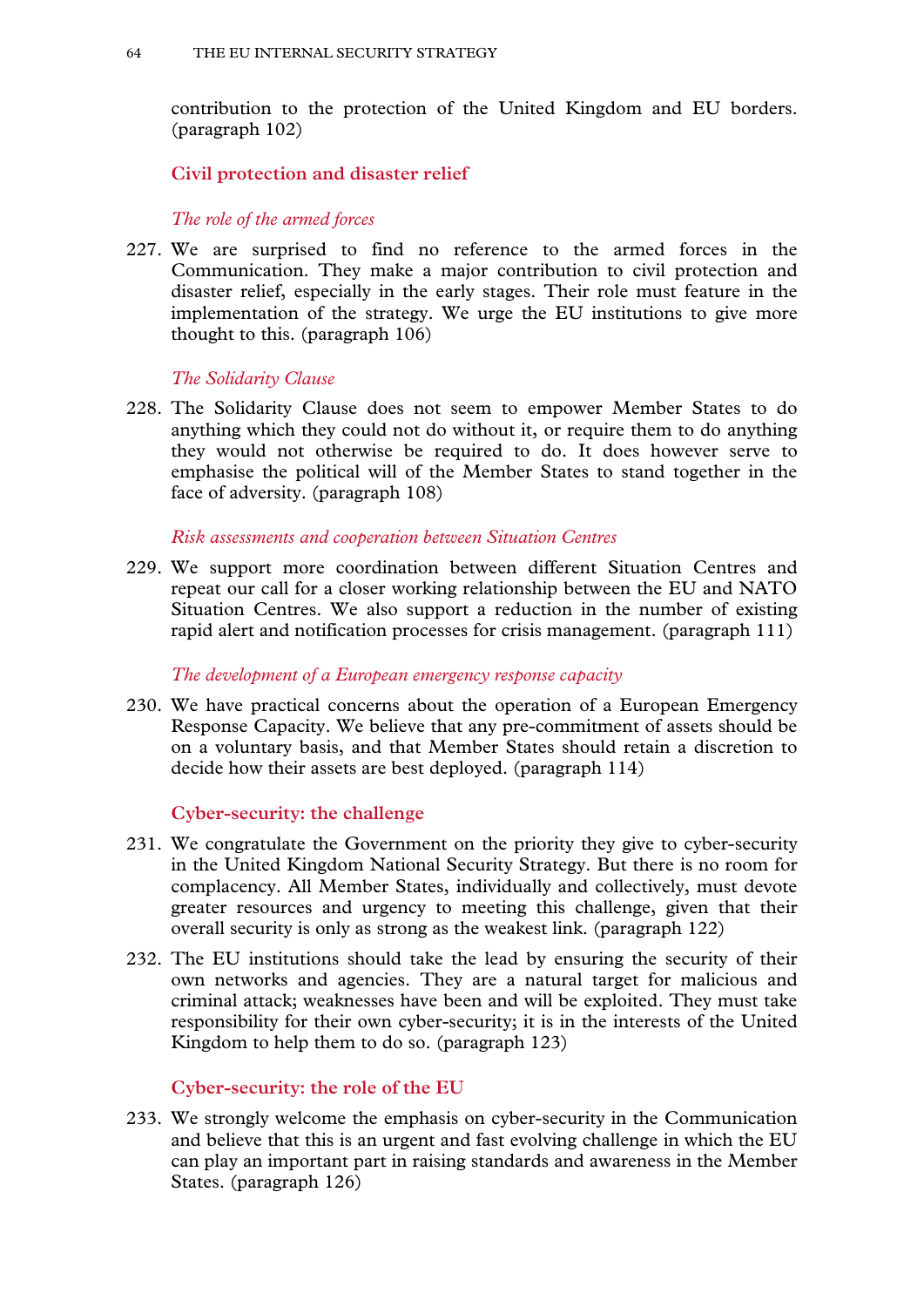#### **The Budapest Convention**

234. We welcome the Government's commitment that the United Kingdom will ratify the Budapest Convention on Cybercrime before the end of this year. (paragraph 131)

#### **Cybercrime Centre**

- 235. The establishment of a Cybercrime Centre will enhance the EU's ability to contribute in this area. This is not an end in itself, but only one of many measures that must be deployed. (paragraph 146)
- 236. Europol would be best placed to host such a body. However, we believe that finding staff with the necessary expertise may not be easy. Additional staff and funding will be essential if the Cybercrime Centre, wherever it may be situated, is to achieve its key aims. The Government's view that this can be done within existing resources is unrealistic, and inconsistent with their making additional resources available for the United Kingdom's programme. (paragraph 147)
- 237. We believe that the Centre should form a close working relationship with ENISA, and we support the extension of that agency's role and mandate to cooperate with law enforcement agencies. (paragraph 148)
- 238. The dispersal of agencies dealing with cyber matters is especially unfortunate. In particular, we continue to have concerns about ENISA's ability to operate effectively from its geographical location. We endorse the European Parliament's proposal that the agency's operations could be "frontloaded" in Athens. (paragraph 149)

### **Improving response capabilities**

239. Many Member States already have an adequate emergency response capacity and do not need to change their existing CERT structure. But it is essential that every Member State should have an adequate emergency response capacity, and this may need to take the form of a national CERT. Where this is lacking, it should be addressed as a matter of urgency. Individual weaknesses will undermine the collective security of the EU. (paragraph 155)

#### **Raising public awareness**

240. A strong working relationship between the public and private sectors will be crucial in raising awareness of the threats from cyberspace. This needs to happen at both Member State and EU level through joint forums involving all of the key players. The EU can and should add value in this area by improving public awareness. (paragraph 159)

### **International cooperation**

- 241. The global nature of the cyber threat requires an international response. Proactive collaboration within the international community, including the EU, UN and NATO, will be indispensable if agreement is to be reached on the nature of the threat, and on whether it can realistically be addressed. (paragraph 164)
- 242. We commend the United Kingdom initiative to host an international conference on cyber-security, and hope that a wide range of countries and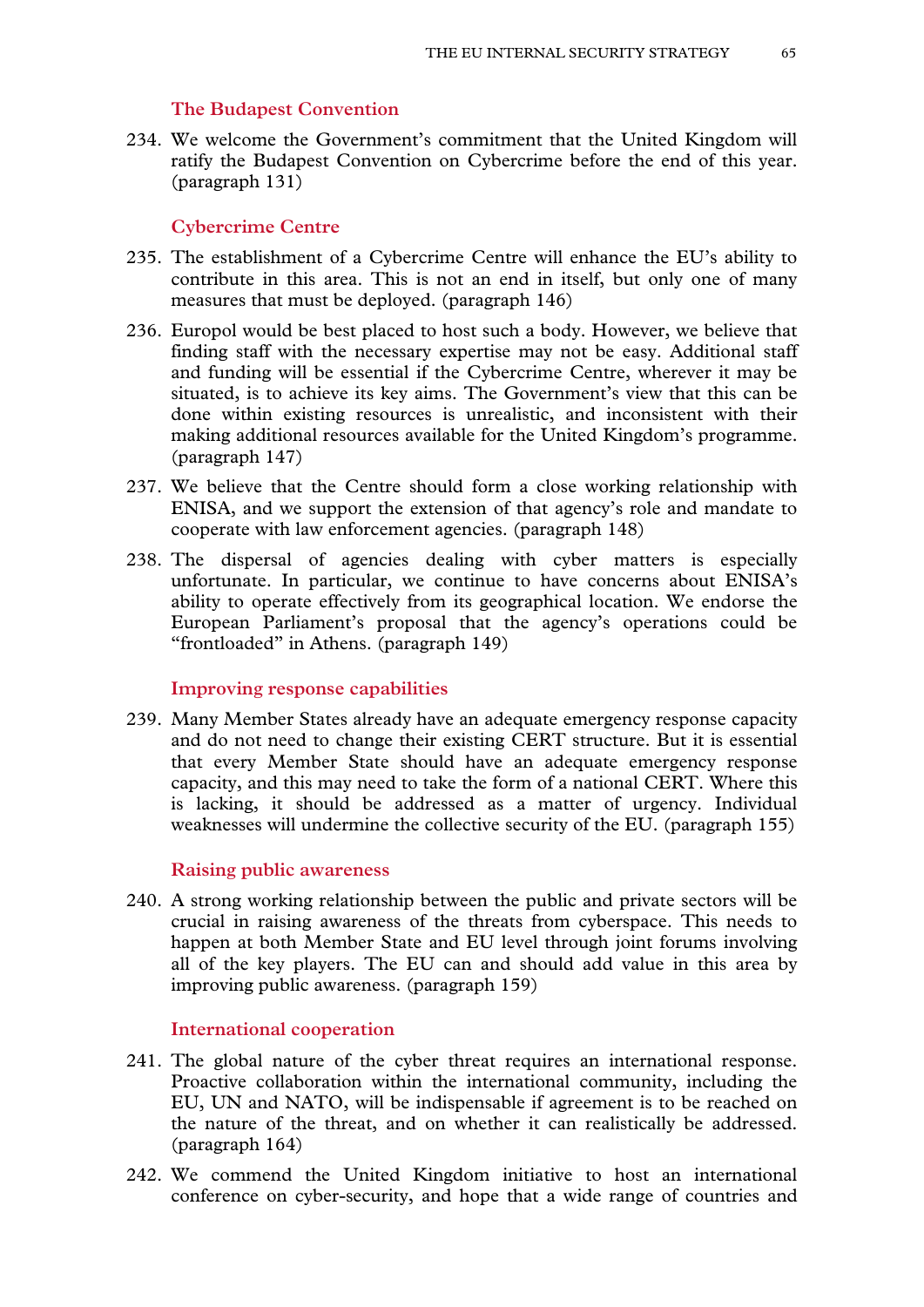organisations with a legitimate interest will be invited. We look forward to considering the outcome and the effect it may have on the EU. (paragraph 166)

## **Implementing the Strategy**

243. We note the Government's emphasis on practical cooperation, but do not believe that this should exclude further EU legislation if that should prove necessary. We reiterate the importance of adopting a flexible approach in order to respond in an effective manner to unforeseen events raising issues of internal security. (paragraph 169)

## **Council and Commission structures**

- 244. A fundamental culture change within the EU institutions is needed to achieve a more effective approach to working practices, including in particular more integrated working and investment in the necessary training. (paragraph 170)
- 245. The work of Council groups involved in internal security should be further streamlined, with a reduction in their number as an overall objective. We also urge the different parts of the Commission to coordinate their work more closely. (paragraph 175)

# **The Standing Committee on Operational Cooperation on Internal Security (COSI)**

246. We trust that over time COSI will emerge as the lead organisation in all matters of EU internal security, and that this will provide the opportunity for other groups and bodies to be rationalised and their number reduced. (paragraph 179)

### *Membership*

247. We believe that COSI would benefit from having greater consistency and continuity in its membership. The Home Affairs Commissioner should be invited to attend each meeting of COSI as a matter of course. (paragraph 181)

### *Chairing arrangements*

248. COSI would benefit from less frequent changes in its chairmanship. It is a less political body than the Council, so there is no conceivable logical connection between the nationality of the person best qualified to chair COSI and the identity of the Member State holding the Presidency. We believe that a suitably qualified chairman of COSI should be appointed for a minimum period of two years, renewable once. (paragraph 183)

# *Transparency and parliamentary oversight*

- 249. There should be greater openness about COSI's activities so that it does not appear to be secretive and lacking in transparency. (paragraph 185)
- 250. We have recommended that inter-parliamentary oversight of the work of Europol could be by bi-annual meetings of the Chairmen of the home affairs committees of national parliaments and the LIBE Committee of the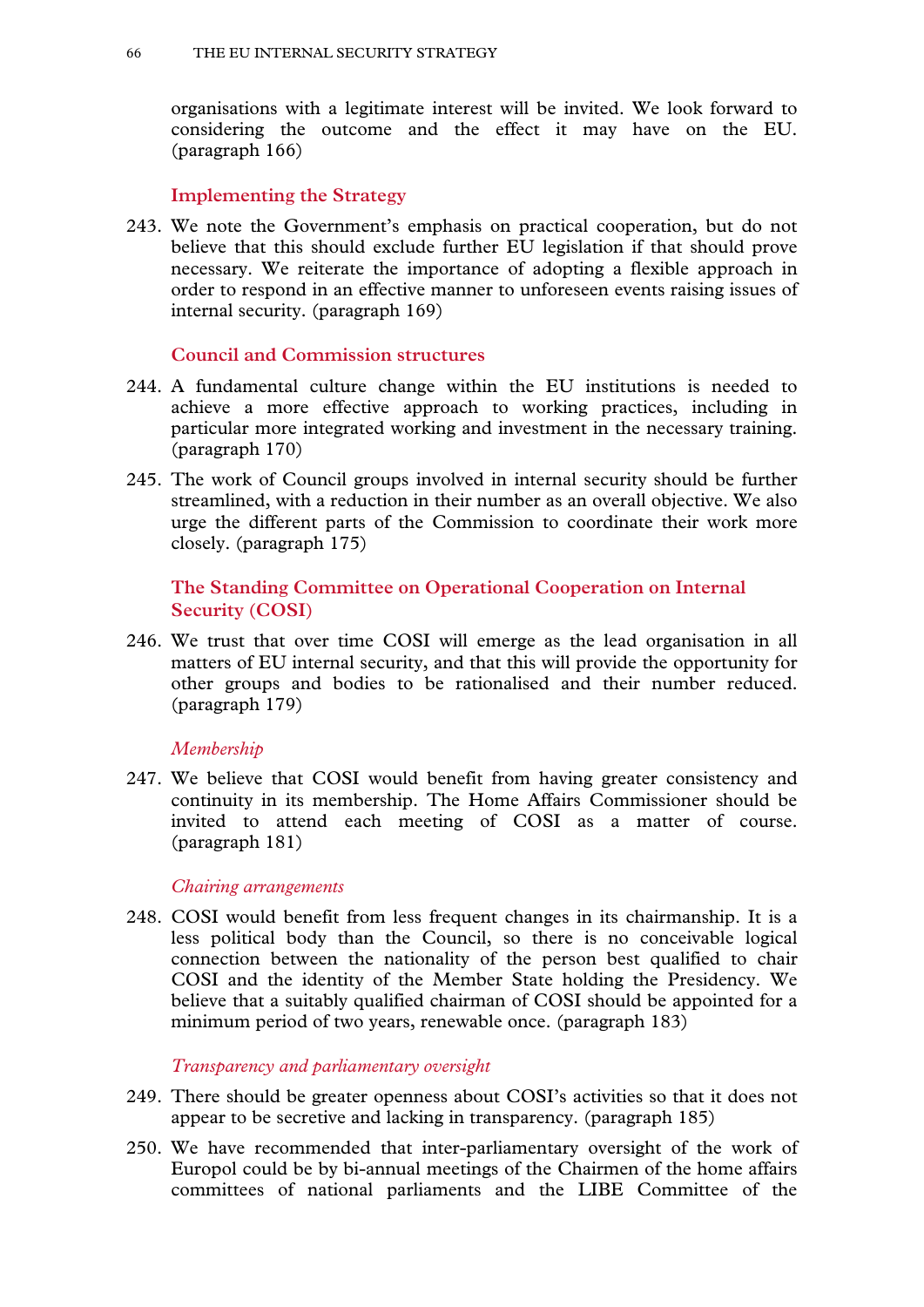European Parliament. We believe that such meetings could also consider the work of COSI. (paragraph 186)

#### **EU agencies**

251. We welcome the moves already being made for better coordination and cooperation between EU agencies, and hope that the Government will press for further action on this front. (paragraph 190)

### **The Internal Security Fund and security research**

#### *Funding*

252. We welcome the proposal for the creation of an Internal Security Fund and endorse the proposed amalgamation of the ISEC and CIPS funding streams. We believe that a case may be made for increasing the level of funding for the Internal Security Fund under the next Multi-annual Financial Framework, contingent upon reductions being made in other budget headings. (paragraph 195)

### *Research*

- 253. EU-funded research projects will continue to play an important role in underpinning future EU internal security action and initiatives. Future funding allocations should be informed by the threat assessments and should also be more closely aligned with the priorities of the relevant Commission Directorates General and EU agencies. (paragraph 198)
- 254. Priority research areas should include cyber-security and the behavioural aspects and technology involved, as well as the ideological foundations of terrorism. (paragraph 199)

### **Conclusion**

- 255. We believe the Commission has chosen the right priorities for an internal security strategy, and that these deserve support. (paragraph 200)
- 256. We recommend this report for debate. (paragraph 13)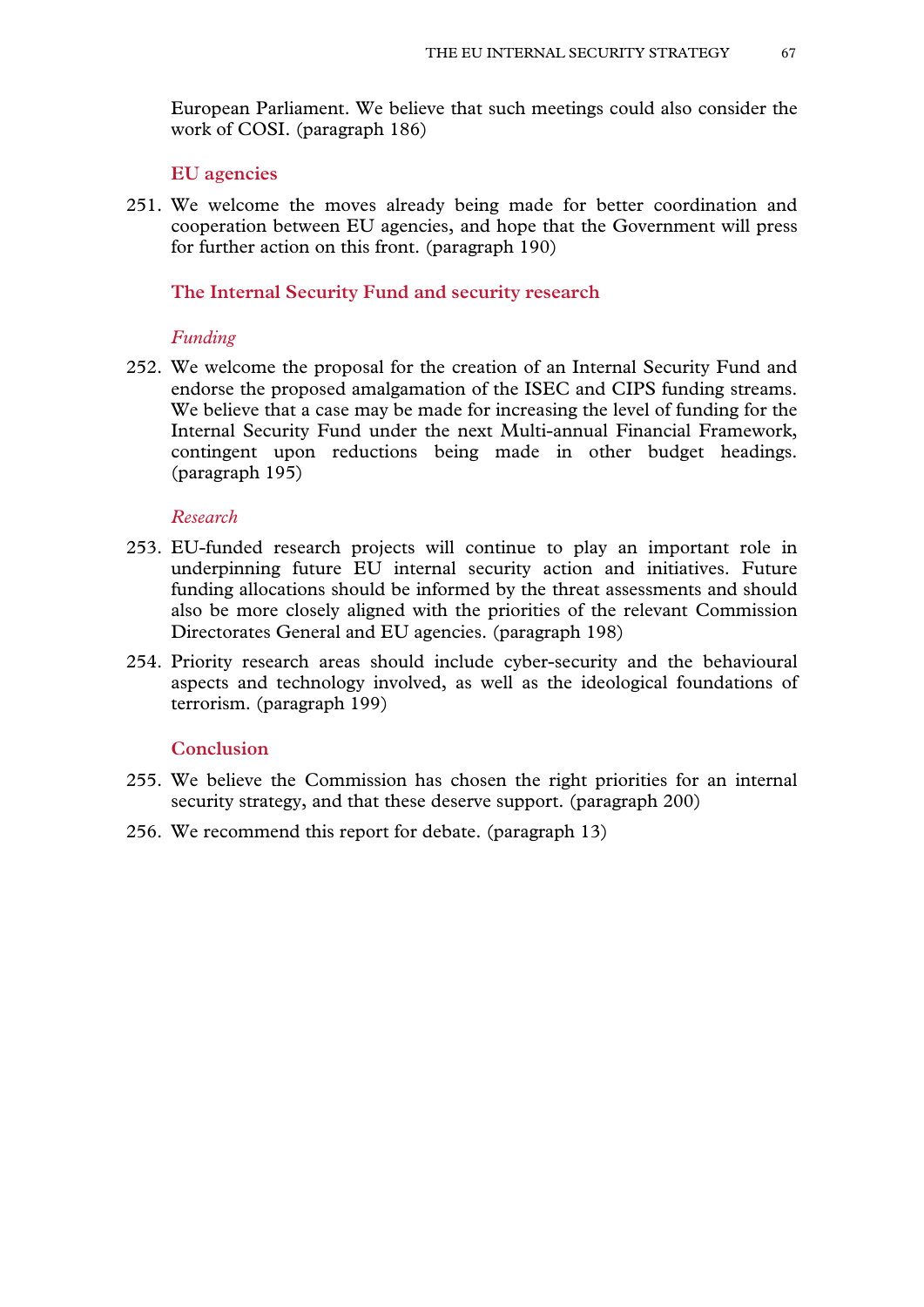# **APPENDIX 1: SUB-COMMITTEE F (HOME AFFAIRS)**

The members of the Sub-Committee that conducted this inquiry were:

Lord Avebury Lord Blencathra (from 29 March 2011) Lord Dear Baroness Eccles of Moulton Lord Hannay of Chiswick (Chairman) Lord Hodgson of Astley Abbotts Lord Judd Lord Mackenzie of Framwellgate Lord Mawson Lord Richard Lord Tomlinson Lord Tope

Stephen Hawker CB of SHD Consulting was appointed Specialist Adviser for the inquiry.

# **Declarations of Interests:**

A full list of Members' interests can be found in the Register of Lords Interests:

[http://www.parliament.uk/mps-lords-and-offices/standards-and-interests/register](http://www.parliament.uk/mps-lords-and-offices/standards-and-interests/register-of-lords-interests)[of-lords-interests](http://www.parliament.uk/mps-lords-and-offices/standards-and-interests/register-of-lords-interests)

# **Interests declared by Members relevant to the inquiry:**

| Lord Dear                                                                              |
|----------------------------------------------------------------------------------------|
| Chairman, Blue Star Capital plc (investment company specialising in                    |
| homeland security solutions)                                                           |
| Chairman, OmniPerception Ltd (high tech recognition systems)                           |
| Lord Hannay of Chiswick                                                                |
| Member, Advisory Board, Centre for European Reform                                     |
| Governor, Ditchley Foundation                                                          |
| Lord Hodgson of Astley Abbotts                                                         |
| Trustee, Fair Trials International                                                     |
| Lord Judd                                                                              |
| Member, Advisory Board, Centre for Study of Human Rights at LSE<br>Trustee, Saferworld |
| Lord Mackenzie of Framwellgate                                                         |
| Patron, Association of Security Consultants (ASC)                                      |
| Lord Mawson                                                                            |
| Director, Olympic Park Legacy Company Board                                            |
| Lord Tope                                                                              |
| Member, (EU) Committee of the Regions (allowances)                                     |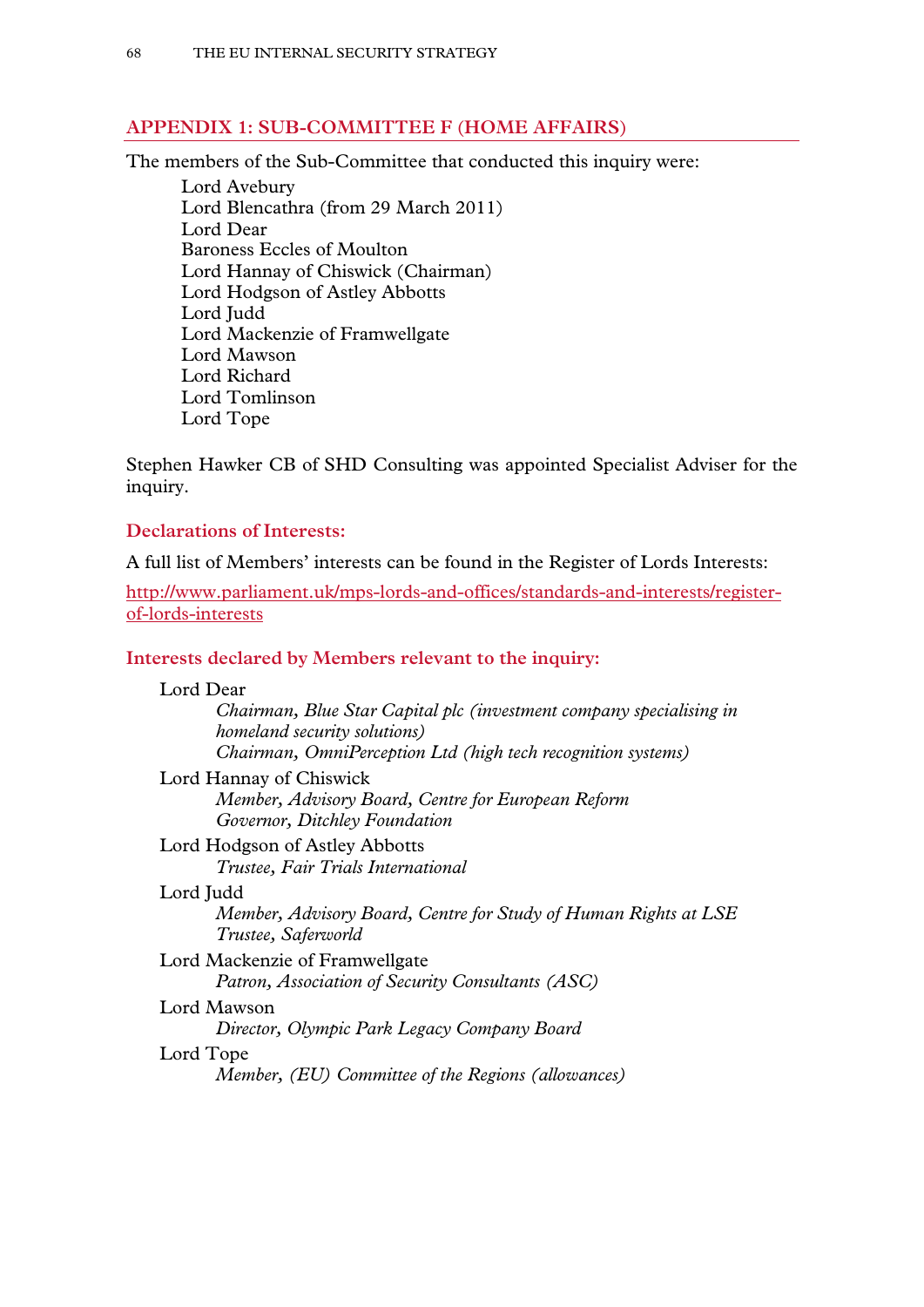# **APPENDIX 2: LIST OF WITNESSES**

Evidence is published online at [www.parliament.uk/hleuf](http://www.parliament.uk/hleuf) and available for inspection at the Parliamentary Archives (020 7219 5314)

Evidence received by the Committee is listed below in order of receipt and in alphabetical order. Witnesses marked with  $\star$  also gave oral evidence. Witnesses marked with \*\* gave oral evidence and did not submit any written evidence.

## **Order of receipt**

- (ISS 1) Professor Paul Wilkinson
- (ISS 2) Centre for European Policy Studies (CEPS)
- (ISS 3) Foundation for Information Policy Research (FIPR)
- (ISS 4) JANET UK
- (ISS 5) European Network and Security Agency (ENISA)
- (ISS 6) Institute of Civil Protection and Emergency Management (ICPEM)
- (ISS 7) Professor Didier Bigo
- (ISS 8) Association of Chief Police Officers (ACPO)
- (ISS 9) Dr Claudia Hillebrand
- \* (ISS 10) Home Office
	- (ISS 11) Europol
- \* (ISS 12) Hugo Brady, Senior Research Fellow, Centre for European Reform
	- (ISS 13) Professor Wyn Rees
	- (ISS 14) Symantec
	- (ISS 15) Professor Valsamis Mitsilegas
- \* (ISS 16) Supplementary memorandum by the Home Office
- \* (ISS 17) Supplementary memorandum by the Serious Organised Crime Agency (SOCA)
- \* (ISS 18) Supplementary memorandum by James Brokenshire MP, Parliamentary Under-Secretary of State for Crime Prevention, Home Office
- \* (ISS 19) Further supplementary memorandum by the Home Office

## **Alphabetical**

- Association of Chief Police Officers (ACPO) (ISS 8)
- Professor Didier Bigo (ISS 7)
- \* Hugo Brady, Senior Research Fellow, Centre for European Reform (ISS 12)
- \* James Brokenshire MP, Parliamentary Under-Secretary of State for Crime Prevention, Home Office (ISS 18)
- \*\* Civil Contingencies Secretariat, Cabinet Office
- \*\* Office of Cyber Security and Information Assurance, Cabinet Office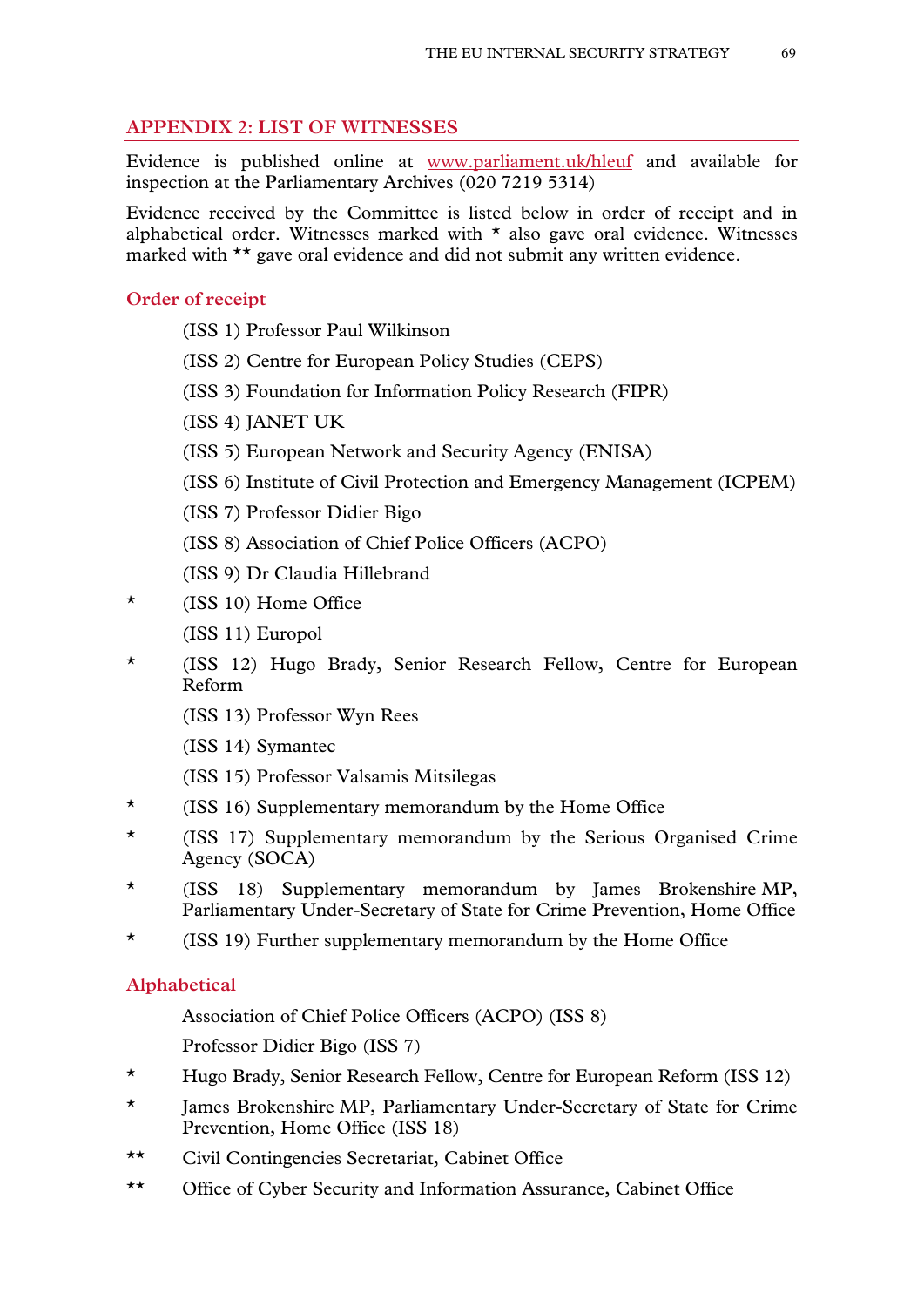Centre for European Policy Studies (CEPS) (ISS 2)

\*\* Dr Paul Cornish, Carrington Professor of International Security, Chatham House

European Commission

- \*\* Cecilia Malmström, Home Affairs Commissioner
- \*\* European External Action Service (EEAS) European Network and Security Agency (ENISA) (ISS 5) Europol (ISS 11)
- \*\* Rob Wainwright, Director, Europol Foundation for Information Policy Research (FIPR) (ISS 3) Dr Claudia Hillebrand (ISS 9)
- \* Home Office (ISS 10)
- \* Supplementary memorandum by the Home Office (ISS 16)
- \* Further supplementary memorandum by the Home Office (ISS 19) Institute of Civil Protection and Emergency Management (ICPEM) (ISS 6) JANET UK (ISS 4)

Professor Valsamis Mitsilegas (ISS 15)

- \*\* Sir Richard Mottram
- \* Supplementary memorandum by the Serious Organised Crime Agency (SOCA) (ISS 17)

Professor Wyn Rees (ISS 13)

\*\* William Shapcott, Former director of the Council Joint Situation Centre (SitCen)

Symantec (ISS 14)

Professor Paul Wilkinson (ISS 1)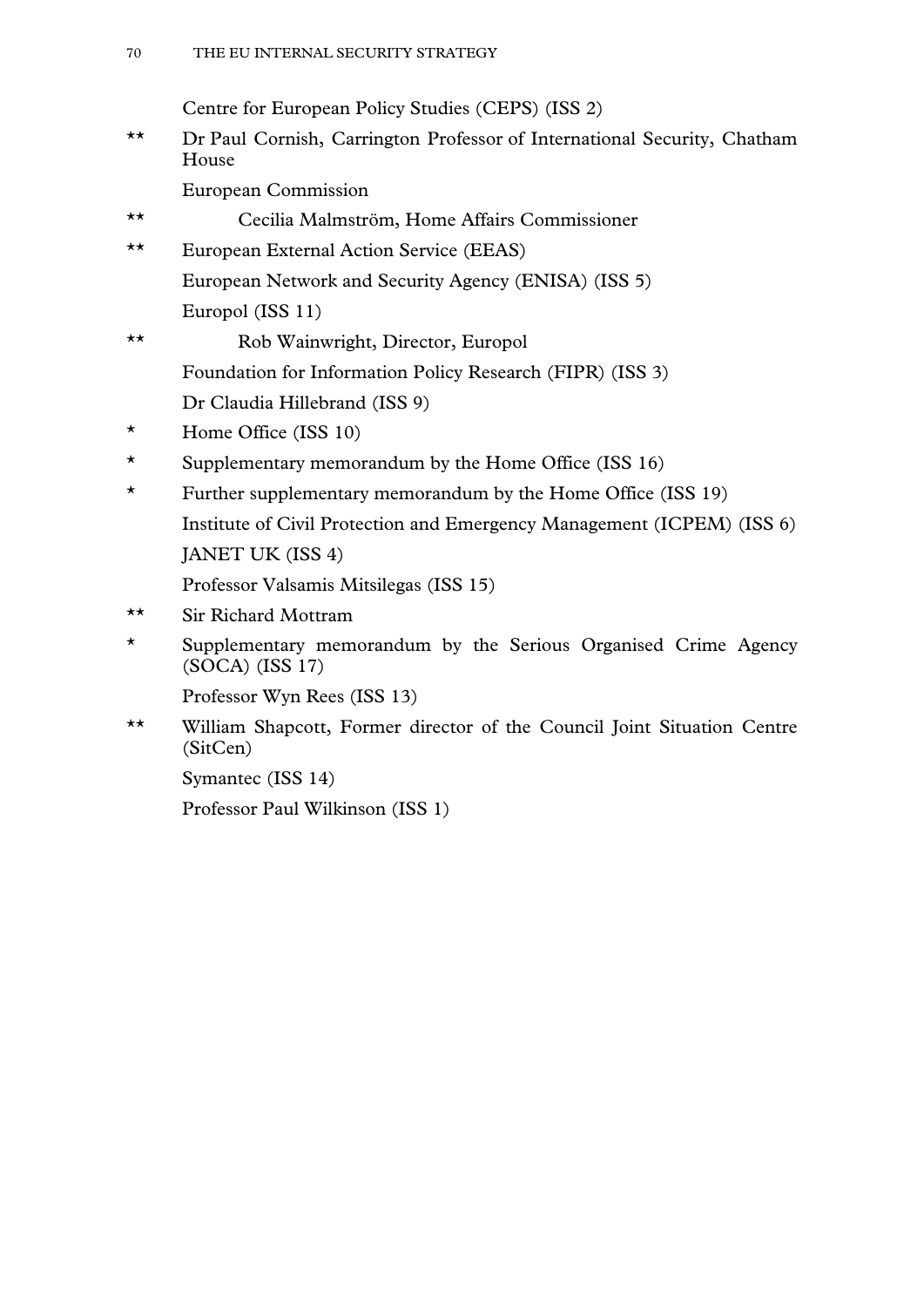# **APPENDIX 3: CALL FOR EVIDENCE**

The Home Affairs Sub-Committee of the House of Lords Select Committee on the European Union, chaired by Lord Hannay of Chiswick, is conducting an inquiry into the EU's approach to internal security. The Committee seeks evidence from anyone with an interest.

Written evidence is sought by 22 December 2010. Public hearings will be held in December 2010 and January and February 2011. The Committee aims to report to the House, with recommendations, in April 2011. The report will receive a response from the Government, and may be debated in the House.

The inquiry will focus on two documents:

- the Internal Security Strategy for the European Union which was approved by the Council on 26 February 2010 and endorsed by the European Council on 26 March 2010 (Council doc. 7120/10); and
- the Communication from the Commission: The EU Internal Security Strategy in Action: Five steps towards a more secure Europe (COM(2010)673 final, 22 November 2010)

The Internal Security Strategy (ISS) lays out a European security model to integrate action on law enforcement and judicial cooperation, border management and civil protection. Its declared objectives are:

- to raise public awareness of the role and value added by the EU in internal security
- to further develop common tools and policies addressing causes of insecurity as well as effects
- to strengthen law enforcement and judicial cooperation, border management, civil protection and disaster management.

The Commission Communication describes a range of proposed actions intended to:

- disrupt international crime networks
- prevent terrorism and address radicalisation and recruitment
- raise levels of security for citizens and businesses in cyberspace
- strengthen security through border management
- increase Europe's resilience to crises and disasters.

This inquiry will concentrate on:

- EU and Member State responsibilities for internal security including the role of COSI (the Committee set up under art. 71 TFEU)
- the scope, scale, priorities and intent of the ISS
- prospects and plans for implementation of the ISS
- the relationship between the ISS and global security initiatives, especially those of the United States
- the relationship between the ISS and other EU strategies, policies and plans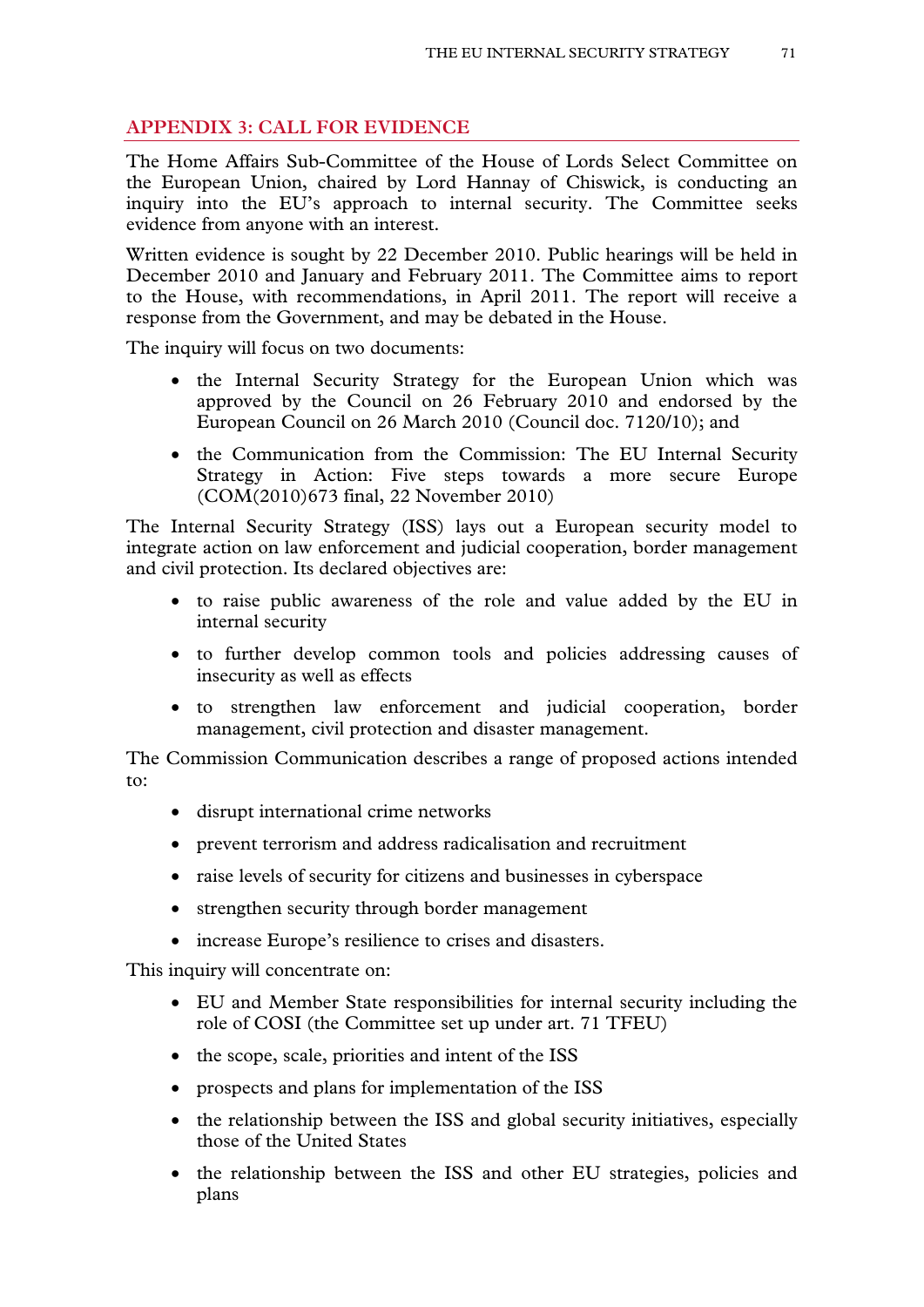• the balance between better security and greater intrusion into individual privacy.

The Sub-Committee would welcome evidence on any aspect of ISS and its development and its proposed implementation. We would particularly welcome comments on:

# **Scope, scale and range**

The scope of the ISS; whether it covers the appropriate range of threats, issues and problems; any gaps and omissions (or inappropriate inclusions); the proportionality and ambition of the approach in relation to the threats and issues identified; the practicability and appropriateness of the proposed European Security Model; priorities for the ISS and its likely impact. How should success be judged?

# **Roles and responsibilities**

Clarity of roles and responsibilities between national authorities and the Union; the role of COSI; relationships and interdependencies between the ISS and other strategies and policies, including the external dimension.

# **Prevention and anticipation**

The systems, mechanisms and processes needed to improve confidence in early warning of threats and problems; the scope for greater cooperation with nongovernment actors, including the private and education sectors, and civil society organisations; ways to counter radicalisation and reduce vulnerability and risk.

# **Information exchange**

Practical measures to build trust and encourage timely exchange and appropriate access to data whilst maintaining the right to privacy and the requirements of data protection.

# **Operational cooperation**

The effectiveness of cooperation between EU agencies and bodies involved in EU internal security including Europol, Frontex, Eurojust, Cepol and SitCen, and measures for the improvement of cooperation; cooperation and support for major and mass international events.

# **Integrated border management**

The need to reinforce border management mechanisms and share best practice; the case for a European system of border guards; the scope for greater use of technology to facilitate border crossing by citizens whilst maintaining or improving security.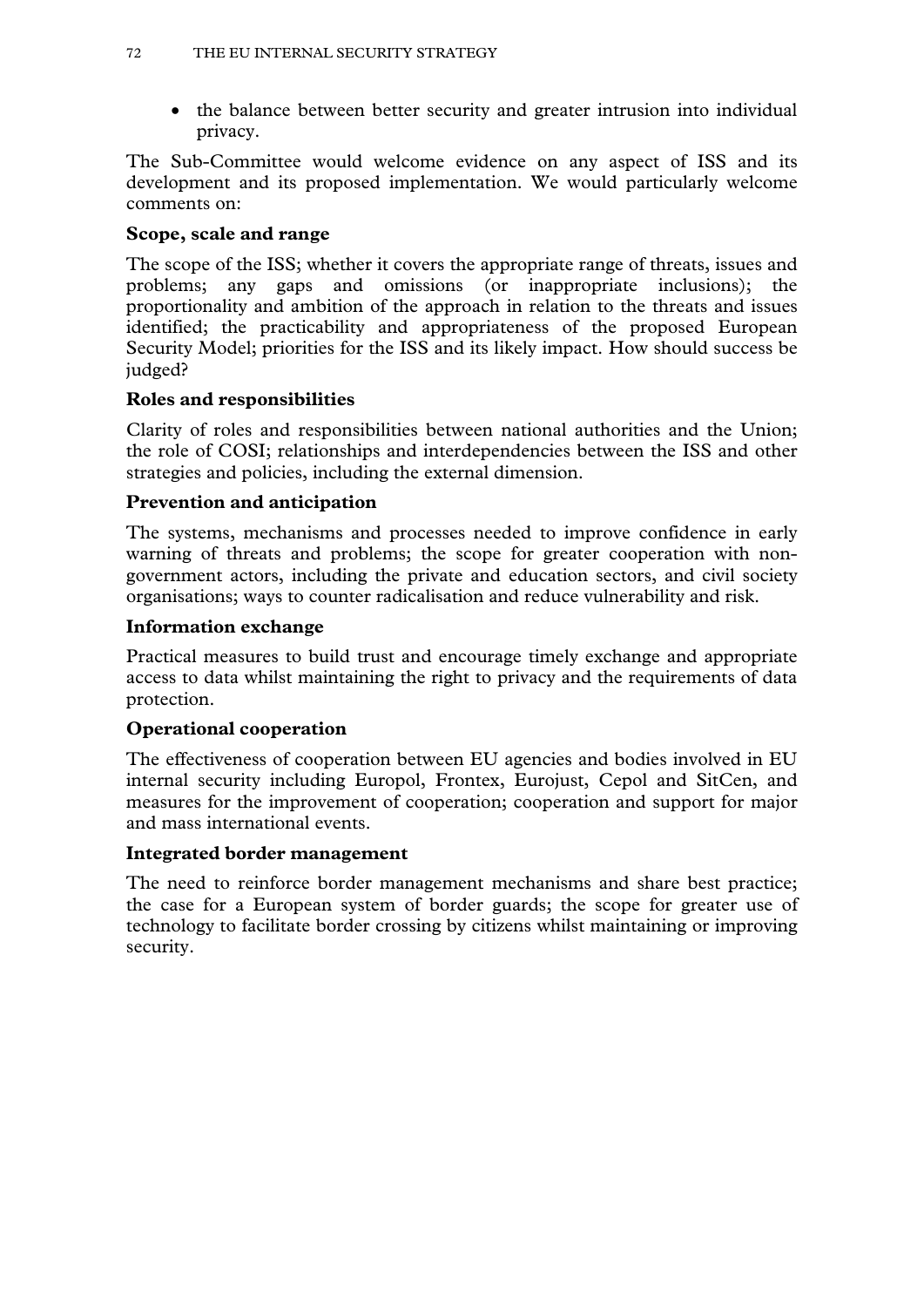### **APPENDIX 4: THE COMMISSION COMMUNICATION**

## **The EU Internal Security Strategy in Action: Five steps towards a more secure Europe**

## **1. The European Security Model: Working together for a more secure Europe**

Most Europeans are able to go about their daily lives in relative safety. At the same time, our societies are facing serious security threats that are growing in scale and sophistication. Many of today's security challenges are cross-border and crosssectoral in nature. No single Member State is able to respond to these threats on its own. This is something that worries our citizens and businesses. Four out of five Europeans want more action at EU level against organised crime and terrorism $3\overline{0}0$ 

Much has been achieved to respond to those emerging threats and to increase Europe's security. With the Lisbon Treaty<sup>[301](#page-72-0)</sup> in force, and with the guidance provided by the Stockholm Programme and its Action Plan<sup>302</sup>, the EU now has the opportunity to take further determined action. The Internal Security Strategy, adopted in early 2010 under the Spanish Presidency<sup>[303](#page-72-2)</sup>, set out the challenges, principles and guidelines for how to deal with these issues within the EU and called on the Commission to propose actions for implementing the strategy. This communication—the EU Internal Security Strategy in Action—therefore builds on what Member States and EU institutions have already agreed, and proposes how we over the next four years can work together to be more effective in fighting and preventing **serious and organised crime**, **terrorism** and **cybercrime**, in strengthening the **management of our external borders** and in building **resilience to natural and man-made disasters**.

#### *A shared agenda for common challenges*

The EU's role in our internal security consists of common policies, legislation and practical cooperation in the areas of police and judicial cooperation, border management, and crisis management. In striving to reach our security objectives, the contribution from both EU internal and external policies is crucial.

The EU Internal Security Strategy in Action therefore puts forward a shared agenda for Member States, the European Parliament, the Commission, the Council and agencies and others, including civil society and local authorities. This agenda should be supported by a solid EU security industry in which manufacturers and service providers work closely together with end-users. Our common efforts to deliver responses to the security challenges of our time will also contribute to strengthening and developing the European model of a social market economy put forward in the Europe 2020 strategy.

<sup>300</sup> Standard Eurobarometer 71.

<span id="page-72-0"></span><sup>301</sup> Treaty on the Functioning of the European Union (TFEU).

<span id="page-72-3"></span><span id="page-72-1"></span><sup>302</sup> The Stockholm Programme: An Open and Secure Europe Serving and Protecting the Citizens (Council Document 17024/09); Delivering an area of freedom, security and justice: Action plan implementing the Stockholm Programme—COM(2010) 171. The Stockholm Programme is the EU's programme for justice and home affairs for the period 2010–14.

<span id="page-72-2"></span><sup>303</sup> Council Document, 5842/2/2010, Internal Security Strategy for the European Union: Towards a European Security Model.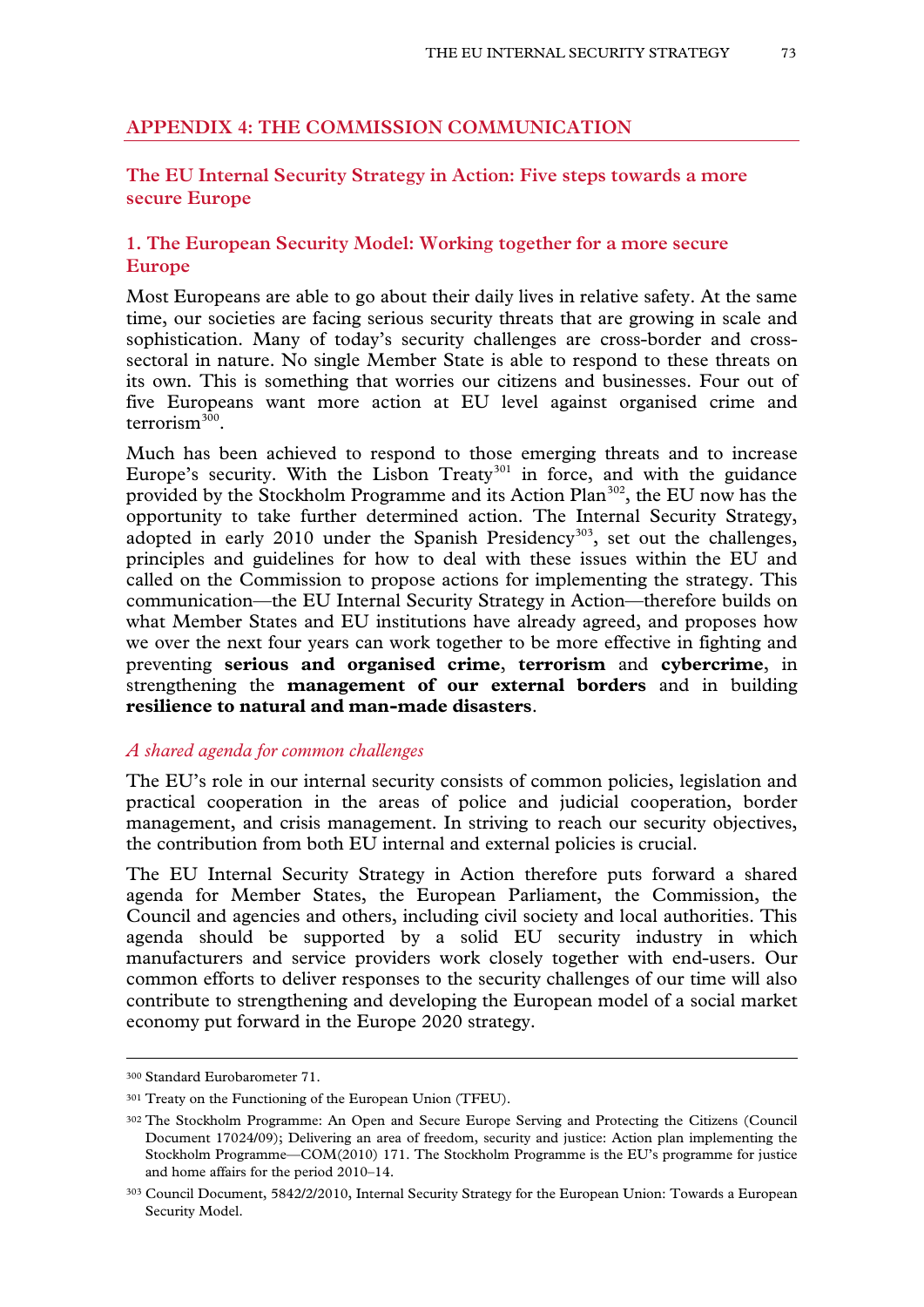#### *Security policies based on common values*

The Internal Security Strategy in Action, and the tools and actions for implementing it must be based on common values including the rule of law and respect for fundamental rights as laid down in the **EU Charter of Fundamental Rights**[304.](#page-72-3) Solidarity must characterise our approach to crisis management. Our counter terrorism policies should be proportionate to the scale of the challenges and focus on preventing future attacks. Where efficient law enforcement in the EU is facilitated through information exchange, we must also protect the privacy of individuals and their fundamental right to protection of personal data.

## *Internal security with a global perspective*

Internal security cannot be achieved in isolation from the rest of the world, and it is therefore important to ensure coherence and complementarity between the internal and external aspects of EU security. The values and priorities in the Internal Security Strategy, including our commitment to promoting human rights, democracy, peace and stability in our neighbourhood and beyond, are an integral component of the approach laid down in the European Security Strategy<sup>305</sup>. As that Strategy recognises, relationships with our partners, in particular the United States, are of fundamental importance in the fight against serious and organised crime and terrorism.

Security should be integrated in relevant strategic partnerships, and taken into account in the dialogue with our partners when programming EU funding in partnership agreements. In particular, internal security-related priorities should feature in political dialogues with third countries and regional organisations where appropriate and relevant for combating multiple threats, such as trafficking in human beings, drugs trafficking and terrorism. The EU will moreover pay special attention to third countries and regions which may require EU and Member State support and expertise in the interests of not only the external but also internal security. With the European External Action Service it will be possible to integrate further action and expertise using the skills and knowledge of Member States, the Council and the Commission. Security expertise should be deployed to EU Delegations, particularly in priority countries, including Europol liaison officers and liaison magistrates<sup>[306](#page-73-1)</sup>. Appropriate responsibilities and functions for these experts will be defined by the Commission and the European External Action Service.

## **2. Five strategic objectives for internal security**

-

This communication identifies the most urgent challenges to EU security in the years to come. It proposes five strategic objectives and specific actions for 2011– 2014 which, alongside ongoing efforts and initiatives, will help make the EU more secure.

Serious and organised crime takes a variety of forms: trafficking in human beings, drugs and firearms trafficking, money laundering and the illegal shipment and dumping of waste inside and outside Europe. Even seemingly petty crimes such as

<sup>304 &#</sup>x27;Strategy for the effective implementation of the Charter of Fundamental Rights by the European Union'— COM(2010) 573.

<span id="page-73-2"></span><span id="page-73-0"></span><sup>305 &#</sup>x27;European Security Strategy: A Secure Europe in a Better World' was adopted in 2003 and reviewed in 2008.

<span id="page-73-1"></span><sup>306</sup> In accordance with Council Decision on Eurojust 2009/426/JHA, to be transposed by June 2011.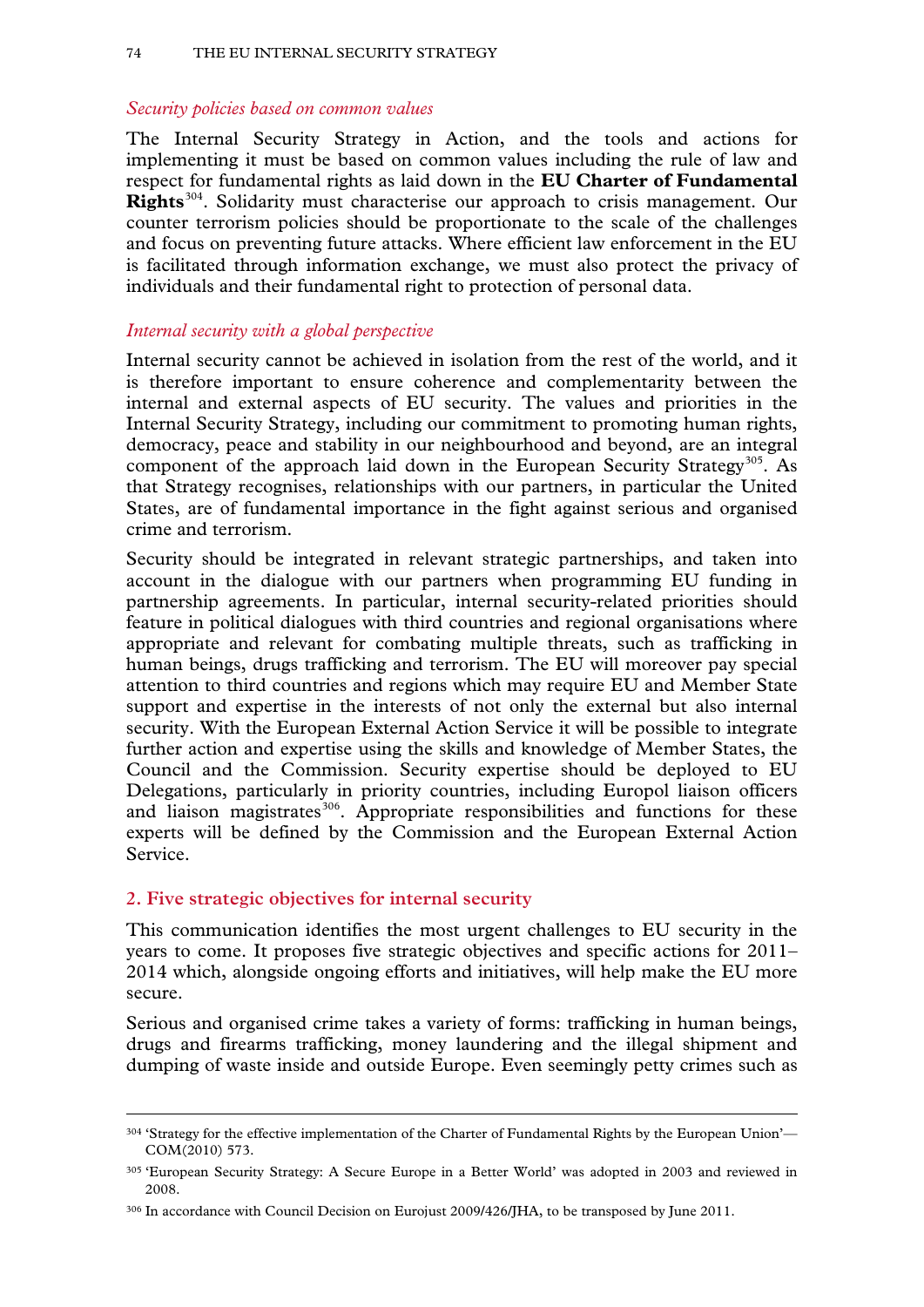burglary and car theft, sale of counterfeit and dangerous goods and the actions of itinerant gangs are often local manifestations of global criminal networks. These crimes require concerted European action. Likewise with terrorism: our societies remain vulnerable to the sorts of attacks suffered with the bombings of public transport in Madrid in 2004 and in London in 2005. We must work harder and more closely to prevent new attacks recurring.

Another growing threat is **cybercrime**. Europe is a key target for cybercrime because of its advanced Internet infrastructure, the high number of users, and its internet-mediated economies and payment systems. Citizens, businesses, governments and critical infrastructure must be better protected from criminals who take advantage of modern technologies. **Border security** also requires more coherent action. With common external borders, smuggling and other crossborder illegal activity must be targeted at European level. Efficient control of the EU's external borders is thus crucial for the area of free movement.

Furthermore, in recent years we have seen an increase in the frequency and scale of natural and man-made **disasters** in Europe and in its immediate neighbourhood. This has demonstrated the need for a stronger, more coherent and better integrated European crisis and disaster response capacity as well as for the implementation of existing disaster prevention policies and legislation.

## **OBJECTIVE 1: Disrupt international crime networks**

Despite growing cooperation between law enforcement authorities and the judiciary within as well as between Member States, international crime networks remain highly active, creating vast criminal profits. Alongside corruption and intimidation of local populations and authorities these profits are often used to penetrate the economy and undermine public trust.

To prevent crime it is therefore essential to disrupt criminal networks and combat the financial incentive which drives them. To that end, practical law enforcement cooperation should be strengthened. Authorities across all sectors and at different levels should work together to protect the economy, and criminal profits should be effectively traced and confiscated. We also need to overcome the, obstacles posed by divergent national approaches, where necessary through legislation on judicial cooperation to strengthen mutual recognition and common definitions of criminal offences and minimum levels of criminal sanctions $307$ .

#### *Action 1: Identify and dismantle criminal networks*

-

To identify and disrupt criminal networks, it is essential to understand their members' methods of operating and their financing.

The Commission will therefore propose in 2011 EU legislation on the collection of Passenger Name Records of passengers on flights entering or leaving the territory of the EU. These data will be analysed by the authorities in Member States to prevent and prosecute terrorist offences and serious crimes.

Understanding the criminal source of finances and their movements depends on information about the owner of the companies, as well as the trusts that those finances pass through. In practice, law enforcement and judicial authorities,

<span id="page-74-0"></span><sup>307</sup> Recent proposals for Directives on trafficking in human beings, sexual exploitation of children and cybercrime represent an important first step in this direction. Article 83(1) TFEU lists the following other serious crimes: terrorism, illicit drug trafficking, illicit arms trafficking, money laundering, corruption, counterfeiting of means of payment and organised crime.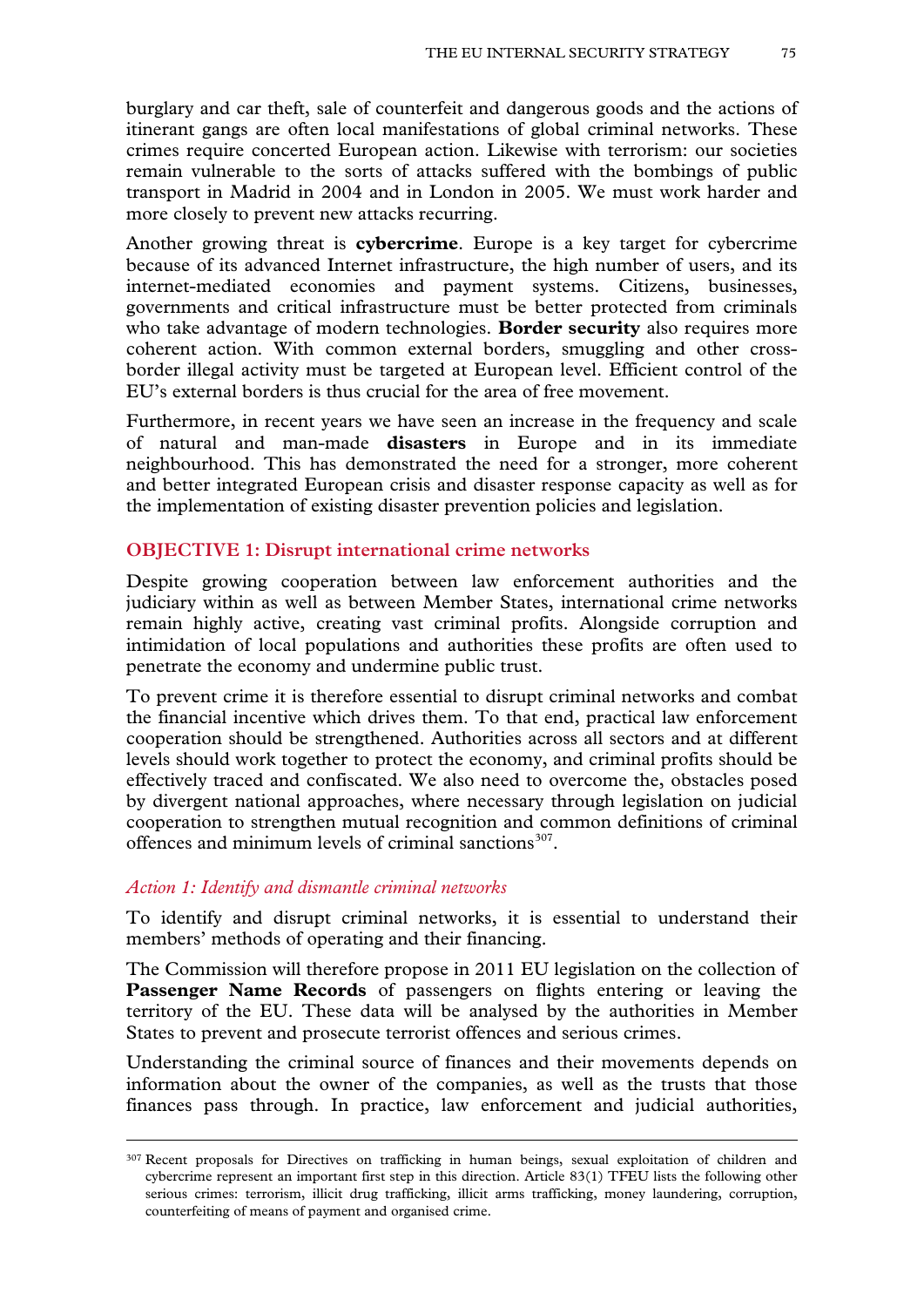administrative investigative bodies such as OLAF and private sector professionals have difficulty obtaining such information. The EU should therefore consider by 2013, in the light of discussions with its international partners in the Financial Action Task Force, revising the **EU Anti-Money Laundering legislation** to enhance the transparency of legal persons and legal arrangements. To help trace the movement of criminal finances, some Member States have set up a central register of bank accounts. To maximise the usefulness of such registers for law enforcement purposes, the Commission will in 2012 develop guidelines. In order to investigate effectively criminal financial transactions, law enforcement and judicial authorities should be equipped and trained to collect, analyse and, where appropriate, share information making full use of national centres of excellence for criminal financial investigation and the European Police College (CEPOL) training programmes. The Commission will propose a strategy in this area in 2012.

Additionally, the international nature of criminal networks calls for more **joint operations** involving police, customs, border guards and judicial authorities in different Member States working alongside Eurojust, Europol and OLAF. Such operations, including **Joint Investigation Teams**[308,](#page-74-0) should be set up—where necessary at short notice—with the full support of the Commission in line with the priorities, strategic goals and plans established by the Council on the basis of relevant threat analyses $309$ .

Moreover, the Commission and Member States should continue to ensure effective implementation of and to report on the **European Arrest Warrant**, including its effects on fundamental rights.

## *Action 2: Protect the economy against criminal infiltration*

-

Criminal networks rely on corruption to invest their profits in the lawful economy, eroding trust in public institutions and the economic system. Sustaining political will to combat corruption is of key importance. Action at EU level and sharing of best practices is therefore necessary, and the Commission will table a proposal in 2011 on how to monitor and assist **Member States' anti-corruption efforts**.

Policies to engage governmental and regulatory bodies responsible for granting licences, authorisations, procurement contracts or subsidies should be developed (the **'administrative approach'**) to protect the economy against infiltration by criminal networks. The Commission will give practical support to Member States by establishing in 2011 a network of national contact points to develop best practices, and by sponsoring pilot projects on practical issues**.**

<span id="page-75-1"></span>Counterfeit goods generate large profits for organised crime groups, distort the single market's trade patterns, undermine European industry and put the health and safety of European citizens at risk. The Commission will therefore, in the context of its forthcoming action plan against counterfeiting and piracy, take all appropriate initiatives to foster more effective **enforcement of intellectual property rights**. Meanwhile, to combat the sale of counterfeit goods on the internet, Member States' customs administrations and the Commission should adapt laws where necessary, establish contact points in national customs and exchange best practices.

<sup>308</sup> Article 88(2)(b) of the TFEU and Council Decision 2008/615/JHA on the stepping up of cross-border cooperation, particularly in combating terrorism and cross-border crime.

<span id="page-75-0"></span><sup>&</sup>lt;sup>309</sup> Council Conclusions [15358/10](http://www.cc.cec/home/dgserv/sg/sgvista/i/sgv2/repo/repo.cfm?institution=CONS&doc_to_browse=CSST/2010/15358&refresh_session=YES) on the creation and implementation of a EU policy cycle for organised and serious international crime.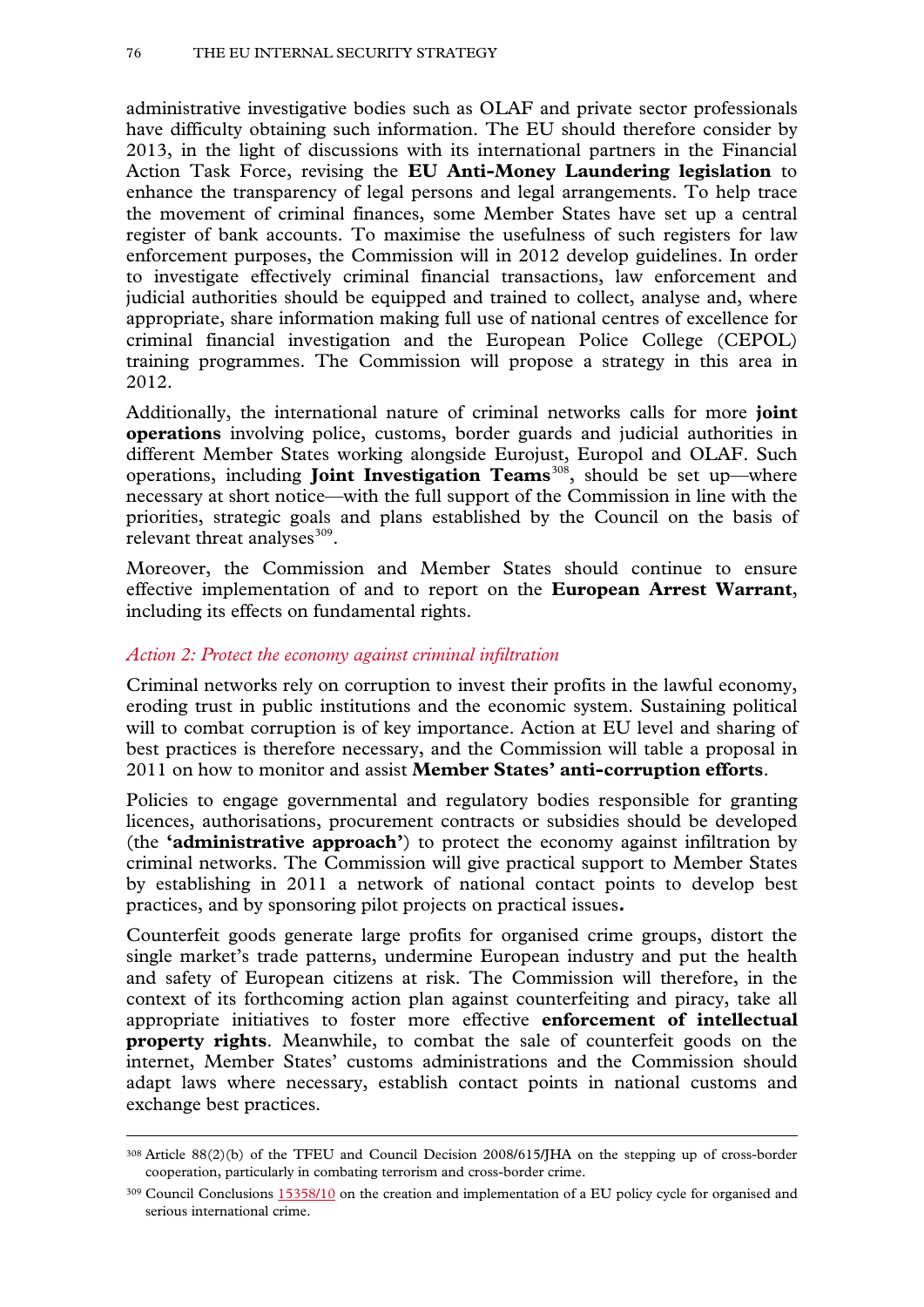#### *Action 3: Confiscate criminal assets*

To combat the financial incentive of criminal networks Member States must do all they can to seize, freeze, manage and confiscate criminal assets, and ensure that they do not return to criminal hands.

To this end the Commission will propose **legislation** in 2011 to strengthen the EU legal framework[310](#page-75-1) on **confiscation**, in particular to allow more third-party confiscation<sup>[311](#page-76-0)</sup> and extended confiscation<sup>[312](#page-76-1)</sup> and to facilitate mutual recognition of non-conviction-based<sup>[313](#page-76-2)</sup> confiscation orders between Member States.

Member States must<sup>[314](#page-76-3)</sup> by 2014 **establish Asset Recovery Offices** equipped with the necessary resources, powers and training, and the ability to exchange information. The Commission will develop common indicators by 2013, against which Member States should evaluate the performance of these offices. Moreover, Member States should also by 2014 make the necessary institutional arrangements, for example by creating asset management offices, to ensure that frozen assets do not loose their value before they are eventually confiscated. In parallel, the Commission will in 2013 provide best practice guidance on how to prevent criminal groups from reacquiring confiscated assets.

### **OBJECTIVE 2: Prevent terrorism and address radicalisation and recruitment**

The threat from terrorism remains significant and is constantly evolving $315$ . Terrorist organisations adapt and innovate, as demonstrated by the 2008 Mumbai attacks, the attempted attack on a flight from Amsterdam to Detroit on Christmas Day 2009 and plots uncovered recently affecting several Member States. Threats now come both from organised terrorists and from so-called 'lone wolves', who may have developed their radical beliefs on the basis of extremist propaganda and found training materials on the internet. Our efforts to combat terrorism need to evolve to stay ahead of the threat with a coherent European approach including preventive action<sup>316</sup>. Furthermore, the EU should continue to designate critical infrastructure and put in place plans to protect those assets, including transport services and energy generation and transmission, which are essential to the functioning of society and the economy. $317$ 

Member States have the primary role in delivering on this objective through coordinated and effective efforts, with the full support of the Commission, and assisted by the EU Counter-Terrorism Coordinator.

<sup>310</sup> Framework Decision 2001/500/JHA on money laundering and confiscation.

<span id="page-76-0"></span><sup>&</sup>lt;sup>311</sup> Third party confiscation involves the confiscation of assets that have been transferred by an investigated or convicted person to third parties.

<span id="page-76-1"></span><sup>&</sup>lt;sup>312</sup> Extended confiscation is the ability to confiscate assets which go beyond the direct proceeds of a crime so that there is no need to establish a connection between suspected criminal assets and a specific criminal conduct.

<span id="page-76-2"></span><sup>313</sup> Non-conviction based procedures allow to freeze and confiscate asset irrespective of a prior conviction of the owner in a criminal court.

<span id="page-76-3"></span><sup>314</sup> Council Decision 2007/845/JHA requires each Member State to set up at least one Asset Recovery Office on its territory.

<span id="page-76-4"></span><sup>315</sup> For the latest figures, see Europol's 2010 Terrorism Situation and Trend (TESAT) Report.

<span id="page-76-7"></span><span id="page-76-5"></span><sup>316</sup> EU Counter-Terrorism Strategy Doc. 14469/4/05 of November 2005 sets out a four-fold approach consisting of Prevent, Protect, Pursue and Respond. For a more detailed discussion, see 'The EU Counter-Terrorism Policy: main achievements and future challenges'—COM(2010) 386.

<span id="page-76-6"></span><sup>317</sup> Directive on European Critical Infrastructures (2008/114/EC), part of the wider European Programme for Critical Infrastructure Protection, whose scope extends beyond protection against terrorist threats.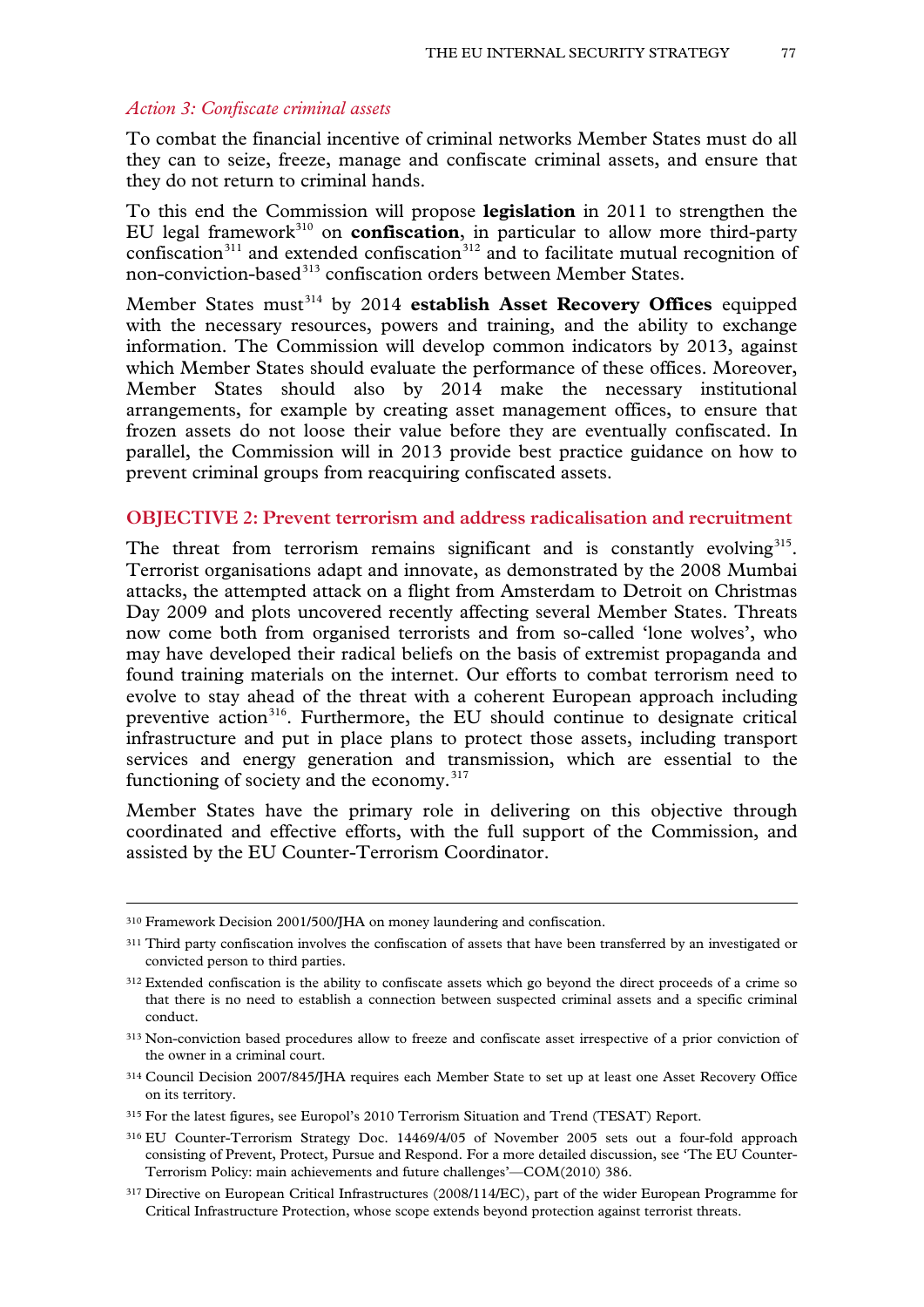## *Action 1: Empower communities to prevent radicalisation and recruitment*

Radicalisation which can lead to acts of terrorism is best contained at a level closest to the most susceptible individuals in the most affected communities. It requires close cooperation with local authorities and civil society and empowering key groups in vulnerable communities. The core of the action on radicalisation and recruitment is—and should remain—at national level.

Several Member States are developing work streams in this area, and certain cities within the EU have developed local community-based approaches and prevention policies. These initiatives have often been successful and the Commission will continue to assist in facilitating the sharing of such experiences  $218$ .

Firstly, by 2011, and in partnership with the Committee of the Regions, the Commission will promote the creation of an **EU radicalisation-awareness network**, supported by an online forum and EU-wide conferences, to pool experiences, knowledge and good practices to enhance awareness of radicalisation and communication techniques for challenging terrorist narratives. This network will consist of policy makers, law enforcement and security officials, prosecutors, local authorities, academics, field experts and civil society organisations, including victims groups. Member States should use ideas generated through the network to create physical and virtual community spaces for open debates which encourage credible role models and opinion leaders to voice positive messages offering alternatives to terrorist narratives. The Commission will also support the work of civil society organisations which expose, translate and challenge violent extremist propaganda on the internet.

Secondly, the Commission will in 2012 organise **a ministerial conference** on the prevention of radicalisation and recruitment at which Member States will have the opportunity to present examples of successful action to counter extremist ideology.

Thirdly, in the light of these initiatives and discussions, the Commission will develop a **handbook of actions and experiences** to support Member States' efforts, from upstream prevention of radicalisation to disrupting recruitment and how to enable disengagement and rehabilitation.

## *Action 2: Cut off terrorists' access to funding and materials and follow their transactions*

The Commission will in 2011 consider devising a framework for administrative measures under Article 75 of the Treaty as regards freezing of assets to prevent and combat terrorism and related activities. The EU action plans for preventing access to explosives (2008) and Chemical, Biological, Radiological and Nuclear (CBRN) substances (2009) need to be implemented as a priority, by way of both legislative and non legislative action. This includes the adoption of a regulation, proposed by the Commission in 2010, limiting general access to chemical precursors used to make explosives. It also means setting up a European network of specialised CBRN law enforcement units, ensuring that Member States take CBRN risks into consideration in their national planning. Another measure is to establish a law enforcement Early Warning System at Europol for incidents related to CBRN materials. These actions require close coordination with Member States, and should involve public private partnerships, where appropriate. To minimise

<span id="page-77-0"></span><sup>318</sup> As part of the EU strategy for combating radicalisation and recruitment to terrorism (CS/2008/15175) the Commission has supported research and the establishment of the European Network of Experts on Radicalisation to study the phenomenon of radicalisation and recruitment, Member State-led projects on for example community policing, communication and radicalisation in prisons, and provided around  $\epsilon$  5m for projects on behalf of victims and supports the network of associations of victims of terrorism.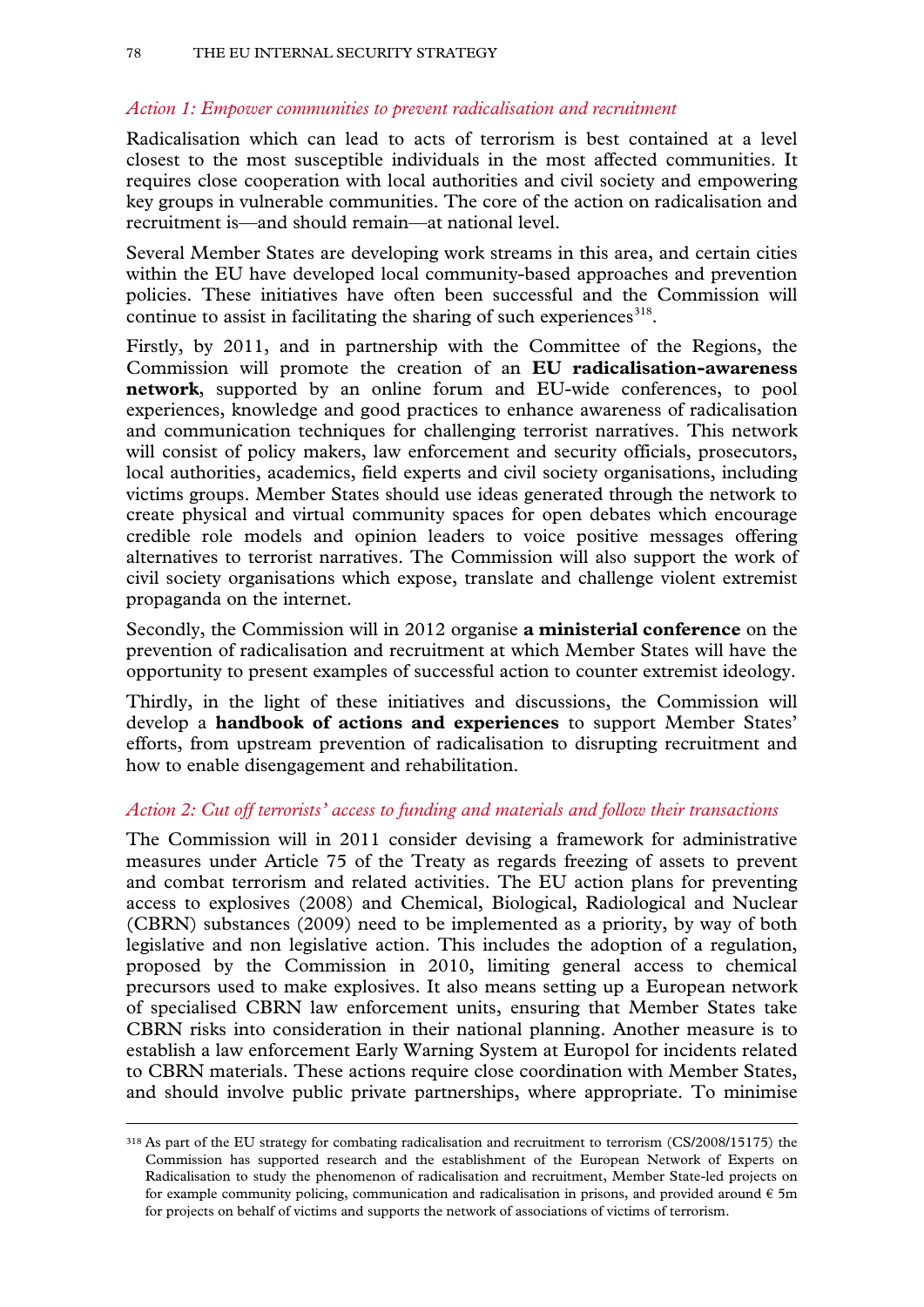the risk of terrorist organisations and state actors getting access to those items which could be used to make explosives and weapons of mass destruction (biological, chemical or nuclear), the EU should strengthen the dual-use export control system and its enforcement at EU borders and internationally.

Following the signature of the Terrorist Financing Tracking Programme agreement with the United States, the Commission will in 2011 **develop a policy for the EU to extract and analyse financial messaging data** held on its own territory.

#### *Action 3: Protect transport*

The Commission will further develop the EU regime for aviation and maritime security, based on continuous assessment of threats and risks. It will take into account progress in security research techniques and technology, by making use of EU programmes such as Galileo and the  $GMES<sup>319</sup>$  $GMES<sup>319</sup>$  $GMES<sup>319</sup>$  initiative on European earth observation. It will work to ensure public acceptance by seeking an ever better balance between the highest possible level of security and travel comfort, cost control, and the protection of privacy and health; and it will emphasise continued strengthening of the inspections and enforcement regime, including the monitoring of cargo operations. International cooperation is essential and can help to promote improved security standards worldwide, while ensuring efficient use of resources and limiting unnecessary duplication of security checks.

There is scope, and justification, for a more active European approach to the broad and complex area of **land transport security**, and in particular to the security of passenger transport<sup>[320](#page-78-0)</sup>. The Commission intends to extend existing work on urban transport security to cover (a) local and regional rail and (b) highspeed rail, including related infrastructure. To date, EU level activity has been limited to exchanging information and best practice, reflecting subsidiarity concerns and the absence of an international organisation comparable to the International Maritime Organisation or International Civil Aviation Organisation requiring a co-ordinated European approach. The Commission considers that as a first step towards further action, it would be useful to explore the establishment of a standing committee on land transport security, chaired by the Commission and involving experts in transport and in law enforcement, and of a forum for exchanging views with public and private stakeholders, taking account of previous experience in aviation and maritime transport security. Ongoing work to refine and strengthen procedures for monitoring air cargo in transit from third countries has been accelerated in the light of recent events.

Transport security issues will be addressed in detail in a communication on Transport Security Policy to be issued in 2011.

# **OBJECTIVE 3: Raise levels of security for citizens and businesses in cyberspace**

Security of IT networks is one essential factor for a well-functioning information society. This is recognised in the recently published Digital Agenda for Europe<sup>[321](#page-78-1)</sup> which addresses issues related to cybercrime, cyber security, safer internet and privacy as the main components in building trust and security for network users.

<span id="page-78-1"></span><sup>321</sup> COM(2010) 245.

<sup>319</sup> GMES stands for Global Monitoring for Environment and Security.

<span id="page-78-0"></span><sup>320</sup> European Council, March 2004, Declaration on Combating Terrorism.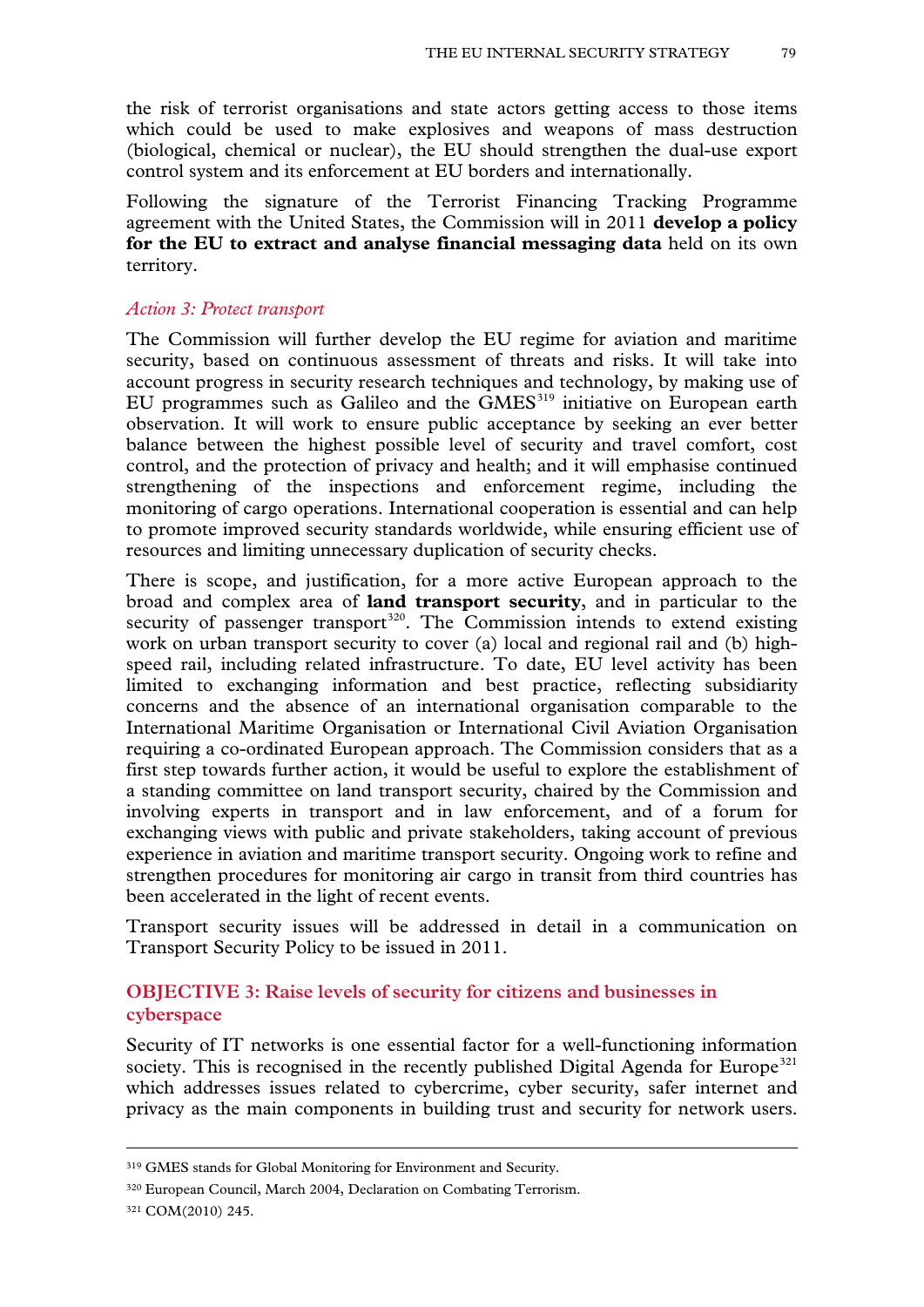The rapid development and application of new information technologies has also created new forms of criminal activity. Cybercrime is a global phenomenon causing significant damage to the EU internal market. While the very structure of the internet knows no boundaries, jurisdiction for prosecuting cybercrime still stops at national borders. Member States need to pool their efforts at EU level. The High Tech Crime Centre at Europol already plays an important coordinating role for law enforcement, but further action is needed.

## *Action 1: Build capacity in law enforcement and the judiciary*

By 2013, the EU will establish, within existing structures, **a cybercrime centre**, through which Member States and EU institutions will be able to build operational and analytical capacity for investigations and cooperation with international partners<sup>[322](#page-78-1)</sup>. The centre will improve evaluation and monitoring of existing preventive and investigative measures, support the development of training and awareness-raising for law enforcement and judiciary, establish cooperation with the European Network and Information Security Agency (ENISA) and interface with a network of national/governmental Computer Emergency Response Teams (CERTs). The cybercrime centre should become the focal point in Europe's fight against cybercrime.

At national level, Member States should ensure common standards among police, judges, prosecutors and forensic investigators in investigating and prosecuting cybercrime offences. In liaison with Eurojust, CEPOL and Europol, Member States are encouraged by 2013 to develop their national cybercrime awareness and training capabilities, and set up centres of excellence at national level or in partnership with other Member States. These centres should work closely with academia and industry.

## *Action 2: Work with industry to empower and protect citizens*

All Member States should ensure that people can easily **report cybercrime incidents**. This information, once evaluated, would feed into national and, if appropriate, the European cybercrime alert platform. Building on the valuable work under the Safer Internet Programme, Member States should also ensure that citizens have easy access to guidance on cyber threats and the basic precautions that need to be taken. This guidance should include how people can protect their privacy online, detect and report grooming, equip their computers with basic antivirus software and firewalls, manage passwords, and detect phishing, pharming, or other attacks. The Commission will in 2013 set up a real-time central pool of shared resources and best practices among Member States and the industry.

Cooperation between the public and private sector must also be strengthened on a European level through the European Public-Private Partnership for Resilience (EP3R). It should further develop innovative measures and instruments to improve security, including that of critical infrastructure, and resilience of network and information infrastructure. EP3R should also engage with international partners to strengthen the global risk management of IT networks.

<span id="page-79-0"></span>The handling of illegal internet content—including incitement to terrorism should be tackled through guidelines on cooperation, based on authorised notice and take-down procedures, which the Commission intends to develop with internet service providers, law enforcement authorities and non-profit

<sup>322</sup> The Commission will complete a feasibility study for the centre in 2011.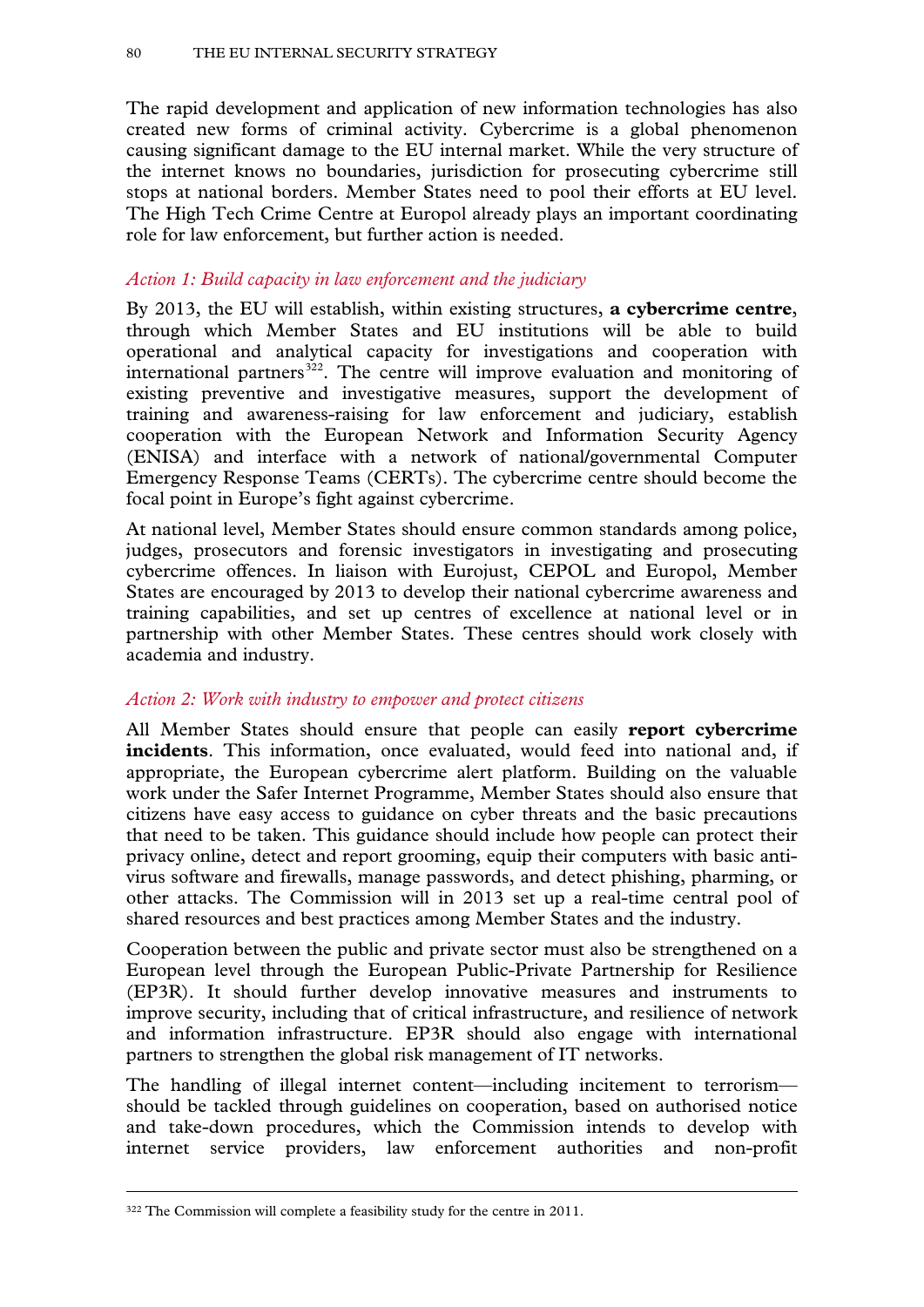organisations by 2011. To encourage contact and interaction between these stakeholders, the Commission will promote the use of an internet based platform called the Contact Initiative against Cybercrime for Industry and Law Enforcement.

### *Action 3: Improve capability for dealing with cyber attacks*

A number of steps must be taken to improve prevention, detection and fast reaction in the event of cyber attacks or cyber disruption. Firstly, every Member State, and the EU institutions themselves should have, by 2012, a well-functioning **CERT**. It is important that, once they are set up, all CERTs and law enforcement authorities cooperate in prevention and response. Secondly, Member States should network together their national/governmental CERTs by 2012 to enhance Europe's preparedness. This activity will also be instrumental in developing, with the support of the Commission and ENISA, a European Information Sharing and Alert System (EISAS) to the wider public by 2013 and in establishing a network of contact points between relevant bodies and Member States. Thirdly, Member States together with ENISA should develop national contingency plans and undertake regular national and European exercises in incident response and disaster recovery. Overall, ENISA will provide support to these actions with the aim of raising standards of CERTs in Europe.

## **OBJECTIVE 4: Strengthen security through border management**

With the Lisbon Treaty in force the EU is better placed to exploit synergies between border management policies on persons and goods, in a spirit of solidarity and sharing of responsibility<sup>323</sup>. In relation to movement of persons, the EU can treat migration management and the fight against crime as twin objectives of the integrated border management strategy. It is based on three strategic strands.

An enhanced use of new technology for border checks (the second generation of the Schengen Information System (SIS II), the Visa Information System (VIS), the entry/exit system and the registered traveller programme);

an enhanced use of new technology for border surveillance (the European Border Surveillance System, EUROSUR) with the support of GMES security services, and the gradual creation of a common information sharing environment for the EU maritime domain $324$ ; and

an enhanced coordination of Member States through Frontex.

In relation to the movement of goods, the 2005 'security amendment' of the Community Customs Code<sup>[325](#page-80-1)</sup> laid down a basis for the border to become safer and yet more open for trade of trusted goods. All cargo entering the EU is subject to risk analysis for security and safety purposes based on common risk criteria and standards. Use of resources is more efficient as they focus more on potentially risky cargos. The system relies on advance information of trade movements from economic operators, the establishment of a common risk management framework, as well as an Authorised Economic Operators scheme to be applied to all goods entering or leaving the EU. These instruments are complementary and create a

<span id="page-80-2"></span><sup>323</sup> Article 80 of the TFEU.

<span id="page-80-0"></span><sup>324</sup> Commission communication, 'Towards the integration of maritime surveillance: A Common information environment for the EU maritime domain', COM (2009) 538

<span id="page-80-1"></span><sup>325</sup> Council Regulation (EC) No 648/2005 amending Council Regulation (EC) No 2913/92 establishing the Community Customs Code.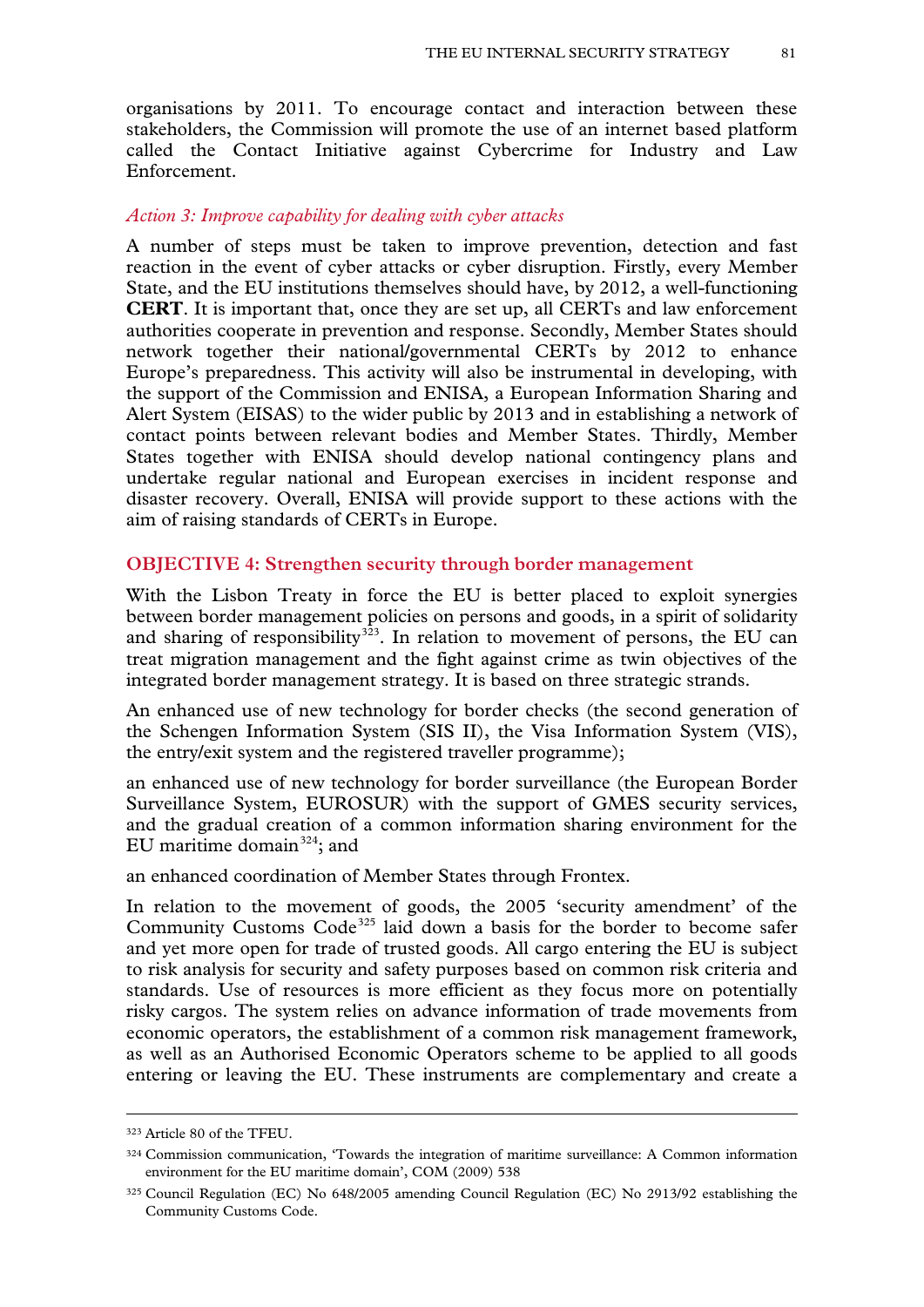comprehensive architecture, which is being further developed to cope with the increasingly sophisticated criminal organisations that Member States cannot tackle on their own.

## *Action 1: Exploit the full potential of EUROSUR*

The Commission will present a legislative proposal to **set up EUROSUR** in 2011 to contribute to internal security and the fight against crime. EUROSUR will establish a mechanism for Member States' authorities to share operational information related to border surveillance and for cooperation with each other and with Frontex at tactical, operational and strategic level<sup>[326](#page-80-2)</sup>. EUROSUR will make use of new technologies developed through EU funded research projects and activities, such as satellite imagery to detect and track targets at the maritime border, e.g. tracing fast vessels transporting drugs to the EU.

In recent years, two major initiatives on operational cooperation at the maritime borders have been launched—one on human trafficking and human smuggling under the umbrella of Frontex and the second on drugs smuggling in the framework of MAOC- $N^{327}$  $N^{327}$  $N^{327}$  and CeCLAD- $M^{328}$ . As part of the development of integrated and operational action at the EU's maritime border, the EU will launch in 2011 a pilot project at its southern or south-western border, involving those two centres, the Commission, Frontex and Europol. This pilot project will explore synergies on risk analysis and surveillance data in common areas of interest concerning different types of threats, such as drugs and people smuggling<sup>[329](#page-81-2)</sup>.

## *Action 2: Enhancing the contribution of Frontex at the external borders*

During its operations, Frontex comes across key information on criminals involved in trafficking networks. Currently, however, this information cannot be further used for risk analyses or to better target future joint operations. Moreover, relevant data on suspected criminals do not reach the competent national authorities or Europol for further investigation. Likewise, Europol cannot share information from its analytical work files. Based on experience and in the context of the EU's overall approach to information management<sup>[330](#page-81-3)</sup>, the Commission considers that enabling Frontex to process and use this information, with a limited scope and in accordance with clearly defined personal data management rules, will make a significant contribution to dismantling criminal organisations. However, this should not create any duplication of tasks between Frontex and Europol.

From 2011 onwards, the Commission, with joint input from Frontex and Europol, will present a report by the end of each year on specific cross-border crimes such as human trafficking, human smuggling and smuggling of illicit goods. This annual report will serve as a basis for assessing the need for Frontex and its joint

<sup>326</sup> Commission proposals for the development of the EUROSUR system and for the development of a common information sharing environment (CISE) for the EU maritime domain are set out in COM (2008) 68 and COM(2009) 538 respectively. A six step road map for establishing the CISE was recently adopted—COM(2010) 584.

<span id="page-81-0"></span><sup>327</sup> MAOC-N—Maritime Analysis and Operations Centre—Narcotics.

<span id="page-81-1"></span><sup>328</sup> CeCLAD-M—Centre de Coordination pour la lutte antidrogue en Méditerranée.

<span id="page-81-4"></span><span id="page-81-2"></span><sup>&</sup>lt;sup>329</sup> This project will complement the other integrated maritime surveillance projects such as BlueMassMed and Marsuno, which aim to optimise the efficiency of maritime surveillance in the Mediterranean Sea, Atlantic and the northern European sea basins.

<span id="page-81-3"></span><sup>330</sup> Overview in the area of information management in the area of freedom, security and justice—COM(2010) 385.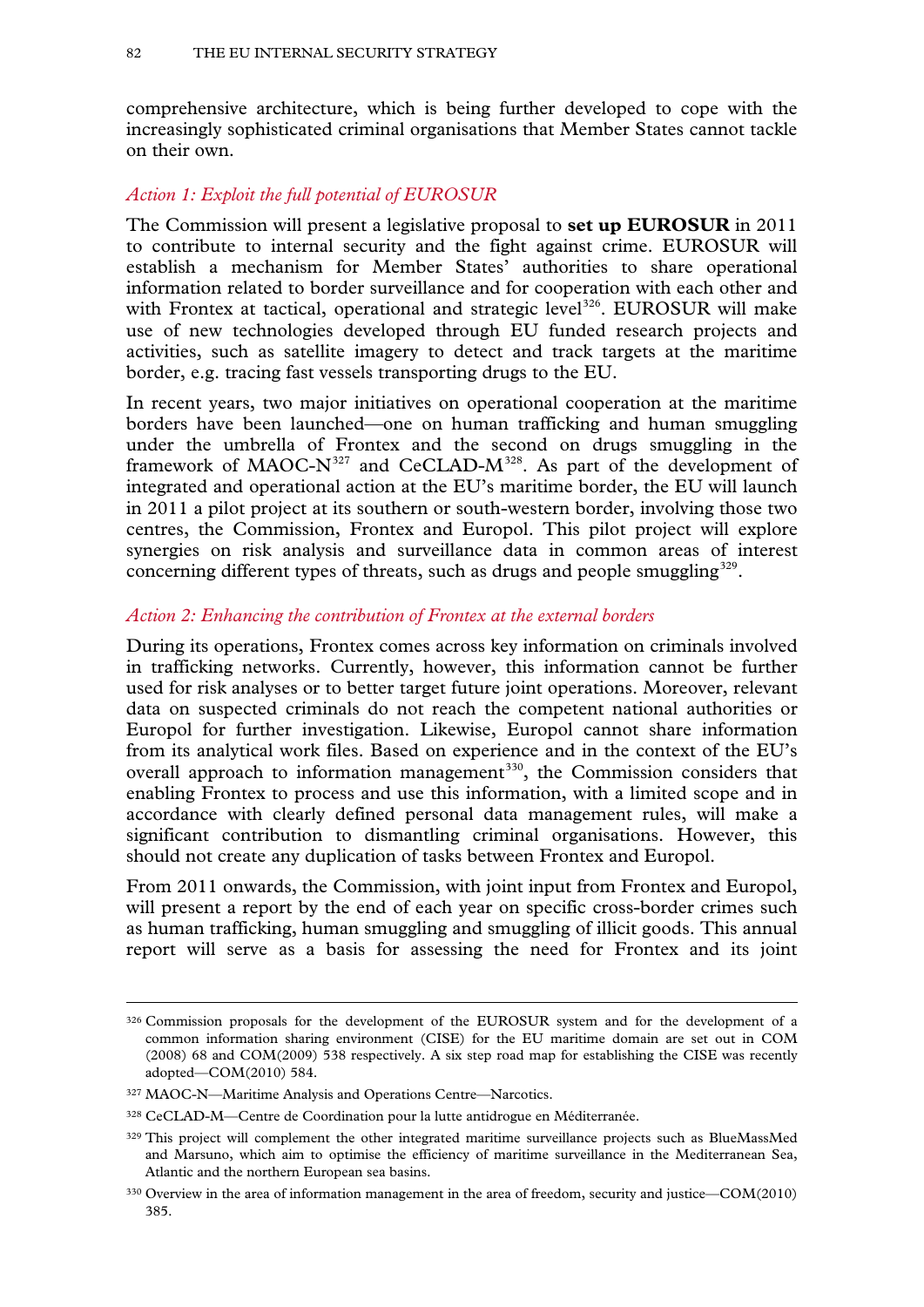operations and joint operations between police, customs and other specialised law enforcement authorities to be carried out from 2012 onwards.

## *Action 3: Common risk management for movement of goods across external borders*

Significant legal and structural developments have taken place in recent years to improve the security and safety of international supply chains and movement of goods crossing the EU border. The Common Risk Management Framework (CRMF), implemented by customs authorities, entails continuous screening of electronic pre-arrival (and pre-departure) trade data to identify the risk of security and safety threats to the EU and its inhabitants, as well as dealing with these risks appropriately. The CRMF also provides for application of more intensive controls targeting identified priority areas, including trade policy and financial risks. It also requires systematic exchange of risk information at EU level.

A challenge in the coming years is to ensure uniform, high-quality performance of risk management, associated risk analysis, and risk-based controls in all Member States. In addition to the annual report on the smuggling of illicit goods referred to above, the Commission will develop EU level customs assessments to address common risks. Pooling information at EU-level should be used to reinforce border security. In order to strengthen customs security to the required level at external borders, the Commission will work in 2011 on options to **improve EU level capabilities for risk analysis and targeting** and come forward with proposals as appropriate.

## *Action 4: Improve interagency cooperation at national level*

Member States should by the end of 2011 start developing **common risk analyses**. This should involve all relevant authorities with a security role, including police, border guards and customs authorities who identify hot spots and multiple and cross-cutting threats at external borders, for example repeated smuggling of people and drugs from the same region at the same border crossing points. These analyses should complement the yearly report by the Commission on cross-border crimes with joint contributions from Frontex and Europol. By the end of 2010 the Commission will finalise a study to identify best practices on cooperation between border guards and customs administrations working at EU external borders and consider the best way to disseminate them. In 2012, the Commission will make suggestions on how to **improve coordination of border checks** carried out by different national authorities (police, border guards, and customs). Further to that, by 2014 the Commission will develop, together with Frontex, Europol and the European Asylum Support Office, minimum standards and best practices for interagency cooperation. These shall particularly be applied to joint risk analysis, joint investigations, joint operations and exchanging intelligence.

## **OBJECTIVE 5: Increase Europe's resilience to crises and disasters**

The EU is exposed to an array of potential crises and disasters, such as those associated with climate change and those caused by terrorist and cyber attacks on critical infrastructure, hostile or accidental releases of disease agents and pathogens, sudden flu outbreaks and failures in infrastructure. These crosssectoral threats call for improvements to long-standing crisis and disaster management practices in terms of efficiency and coherence. They require both solidarity in response, and responsibility in prevention and preparedness with an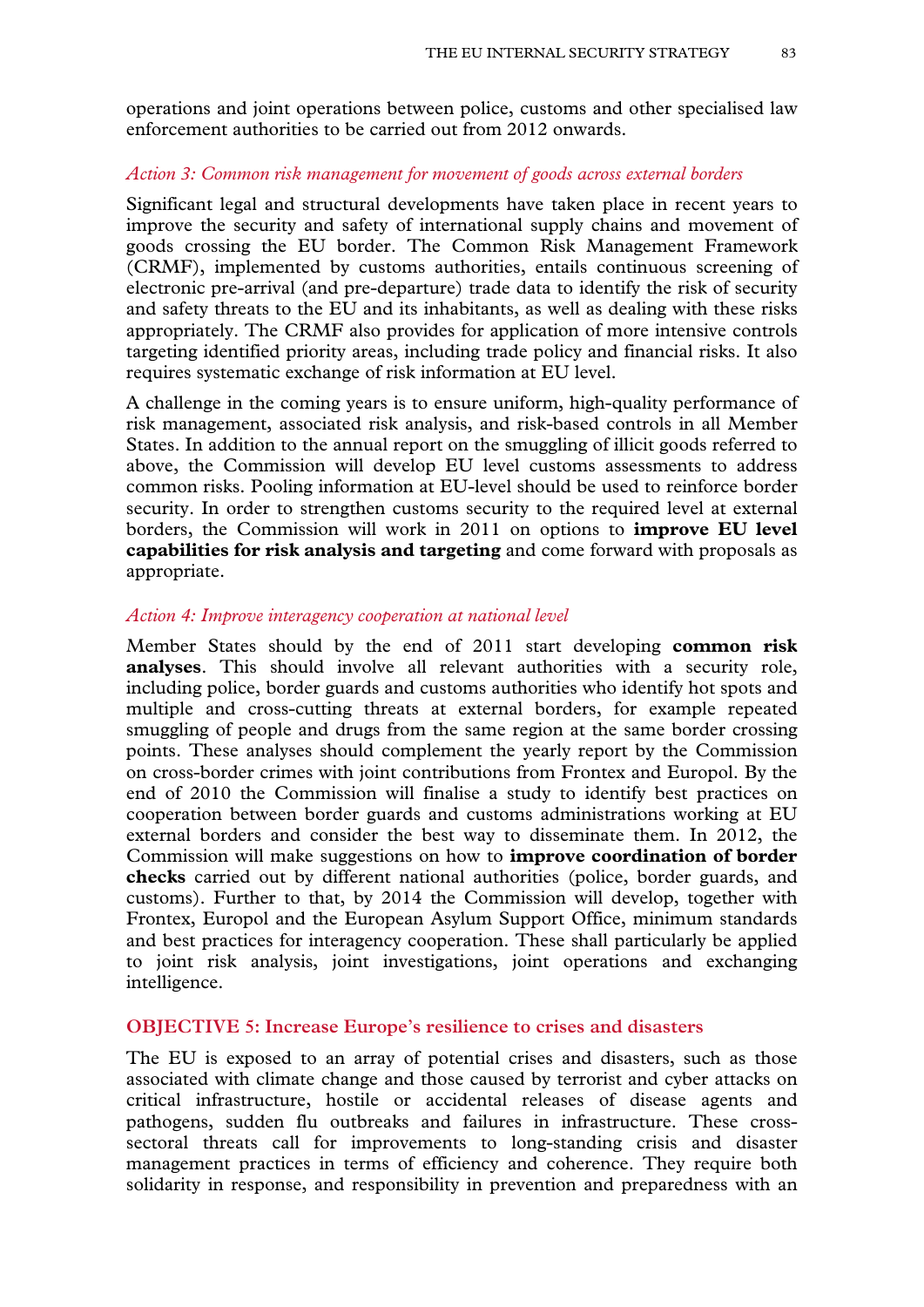emphasis on better risk assessment and risk management at EU level of all potential hazards.

## *Action 1: Make full use of the solidarity clause*

The solidarity clause in the Lisbon Treaty<sup>[331](#page-81-4)</sup> introduces a legal obligation on the EU and its Member States to assist each other when a Member State is the object of a terrorist attack or a natural or man-made disaster. Through the implementation of this clause the EU aims to be better organised and more efficient in managing crises, in terms of both prevention and response. On the basis of a cross cutting proposal by the Commission and the High Representative—to be presented in 2011—the EU's collective task will be to **put the solidarity clause into practice**.

## *Action 2: An all-hazards approach to threat and risk assessment*

By the end of 2010 the Commission will develop, together with Member States, EU **risk assessment** and mapping guidelines for disaster management, based on a multi-hazard and multi-risk approach, covering in principle all natural and manmade disasters. By the end of 2011, Member States should develop national approaches to risk management, including risk analyses. On this basis, the Commission will prepare, by the end of 2012, a cross-sectoral overview of the major natural and man-made risks that the EU may face in the future<sup>[332](#page-83-0)</sup>. Furthermore the Commission initiative on health security planned for 2011 will seek to reinforce the coordination of the EU risk management and will strengthen the existing structures and mechanisms in the public health area.

On **threat assessment**, the Commission will support efforts to improve mutual understanding of the various definitions of threat levels and to improve communication when these levels are subject to change. In 2012, Member States are invited to produce their own threat assessments on terrorism and other malicious threats. From 2013 the Commission will, in liaison with the EU Counter-Terrorism Coordinator and Member States prepare regular overviews of current threats, based on national assessments.

The EU should establish by 2014 a coherent **risk management policy** linking threat and risk assessments to decision making.

## *Action 3: Link up the different situation awareness centres*

An effective and coordinated response to crises depends on being able to quickly pull together a comprehensive and accurate overview of the situation. Information on a situation inside or outside the EU must be drawn from all relevant sources, analysed, assessed and shared with Member States and the operational and policy branches in EU institutions. With fully networked secure facilities, the right equipment and properly trained staff, the EU can **develop an integrated approach based on a common and shared appreciation in a crisis situation**.

Based on existing capabilities and expertise, the Commission will, by 2012, reinforce the links between sector-specific early warning and crisis cooperation functions<sup>333</sup>, including those for health, civil protection, nuclear risk monitoring

<span id="page-83-2"></span><sup>331</sup> Article 222 TFEU.

<span id="page-83-0"></span><sup>332</sup> Council Conclusions on a Community framework on disaster prevention within the EU, November 2009.

<span id="page-83-1"></span><sup>333</sup> The Commission will continue to use and further develop ARGUS—see COM(2005) 662—and related procedures for cross-hazard multi-sectoral crises as well as for coordination across all Commission services.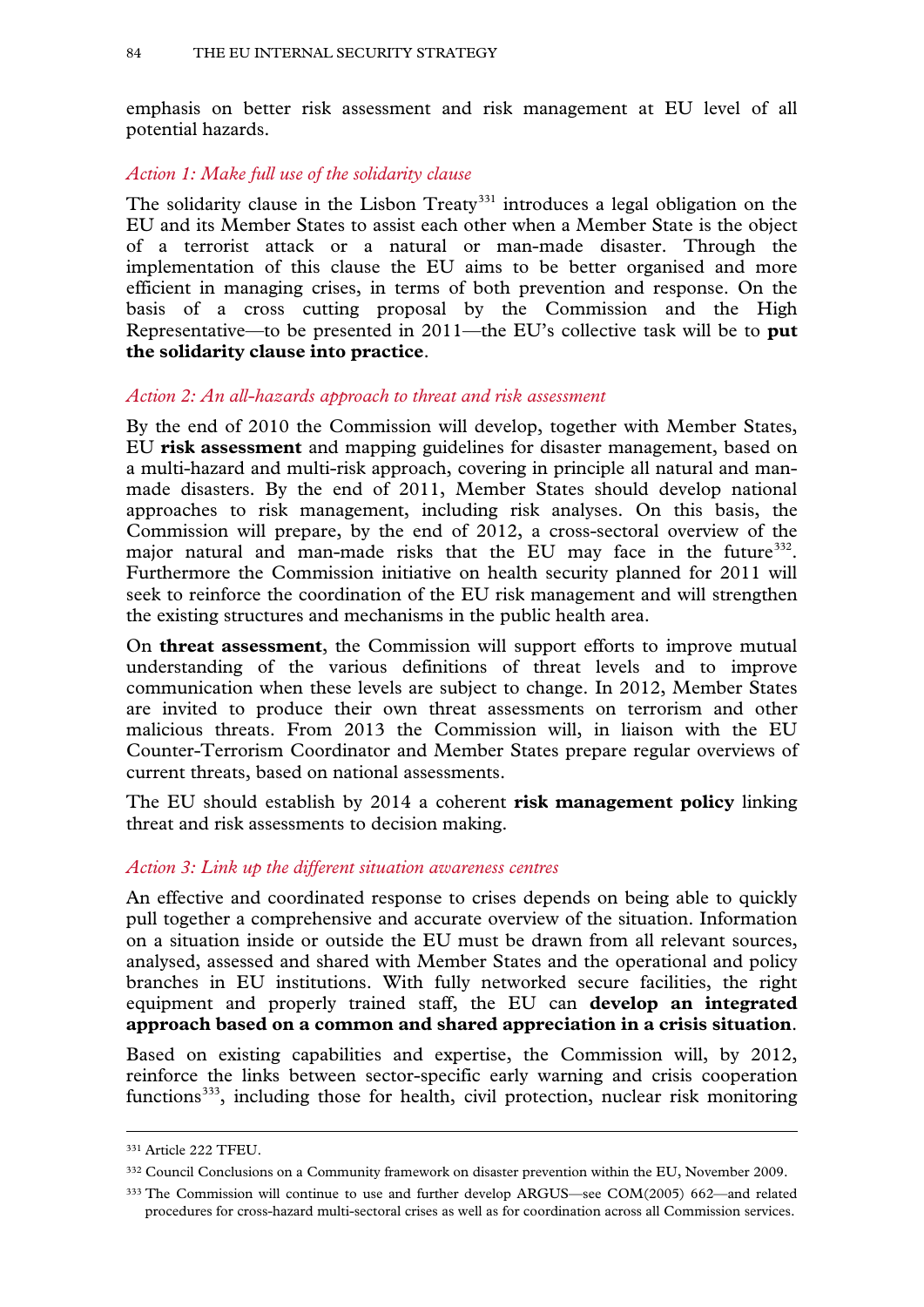and terrorism, and make use of EU-led operational programmes. These arrangements will help improve links with EU agencies and the European External Action Service, including the Situation Centre, and enable better information sharing and, where required, joint EU threat and risk assessment reports.

Effective coordination between the EU institutions, bodies and agencies requires a coherent general framework to protect classified information. The Commission intends therefore to come forward with a proposal to address this in 2011.

## *Action 4: Develop a European Emergency Response Capacity for tackling disasters*

The EU should be able to respond to disasters both inside and outside the EU. Lessons learnt from recent events suggest that there is room for further improvement in terms of rapidity of deployment and appropriateness of action, operational and political coordination and visibility of the EU's response to disasters internally as well as externally.

In line with the recently-adopted disaster response strategy<sup>[334](#page-83-2)</sup>, the EU should **establish a European Emergency Response Capacity** based on precommitted Member States' assets on-call for EU operations and pre-agreed contingency plans. Efficiency and cost-effectiveness should be improved through shared logistics, and simpler and stronger arrangements for pooling and cofinancing transport assets. Legislative proposals will be tabled in 2011 to implement the key proposals.

## **3. Implementing the strategy**

The realisation of the Internal Security Strategy in Action is the shared responsibility of the EU institutions, Member States and EU agencies. This requires an agreed process for implementing the strategy with clear roles and responsibilities, with the Council and the Commission, in close liaison with the European External Action Service, driving progress towards meeting the strategic objectives. In particular, the Commission will support the activities of the Standing Committee on Operational Cooperation on Internal Security (COSI) to ensure that operational cooperation is promoted and strengthened, and that coordination of the action of Member States' competent authorities is facilitated.<sup>[335](#page-84-0)</sup>

## *Implementation*

-

Priorities shall be reflected both in the operational planning of EU agencies, at national level, and in Commission work programmes. The Commission will ensure that security-related activities, including security research, industrial policy and projects under EU internal security-related funding programmes, are coherent with the strategic objectives. Security research will continue to be funded under the multiannual research and development framework programme. To ensure a successful implementation the Commission will establish an internal working group. The European External Action Service will be invited to participate to ensure consistency with the wider European Security Strategy and to exploit synergies between internal and external policies, including risk and threat

<sup>334</sup> 'Towards a stronger European disaster response: the role of civil protection and humanitarian assistance'— COM(2010) 600.

<span id="page-84-0"></span><sup>&</sup>lt;sup>335</sup> Article 71 TFEU; see also Council Decision 2010/131/EU on setting up the Standing Committee on operational cooperation on internal security.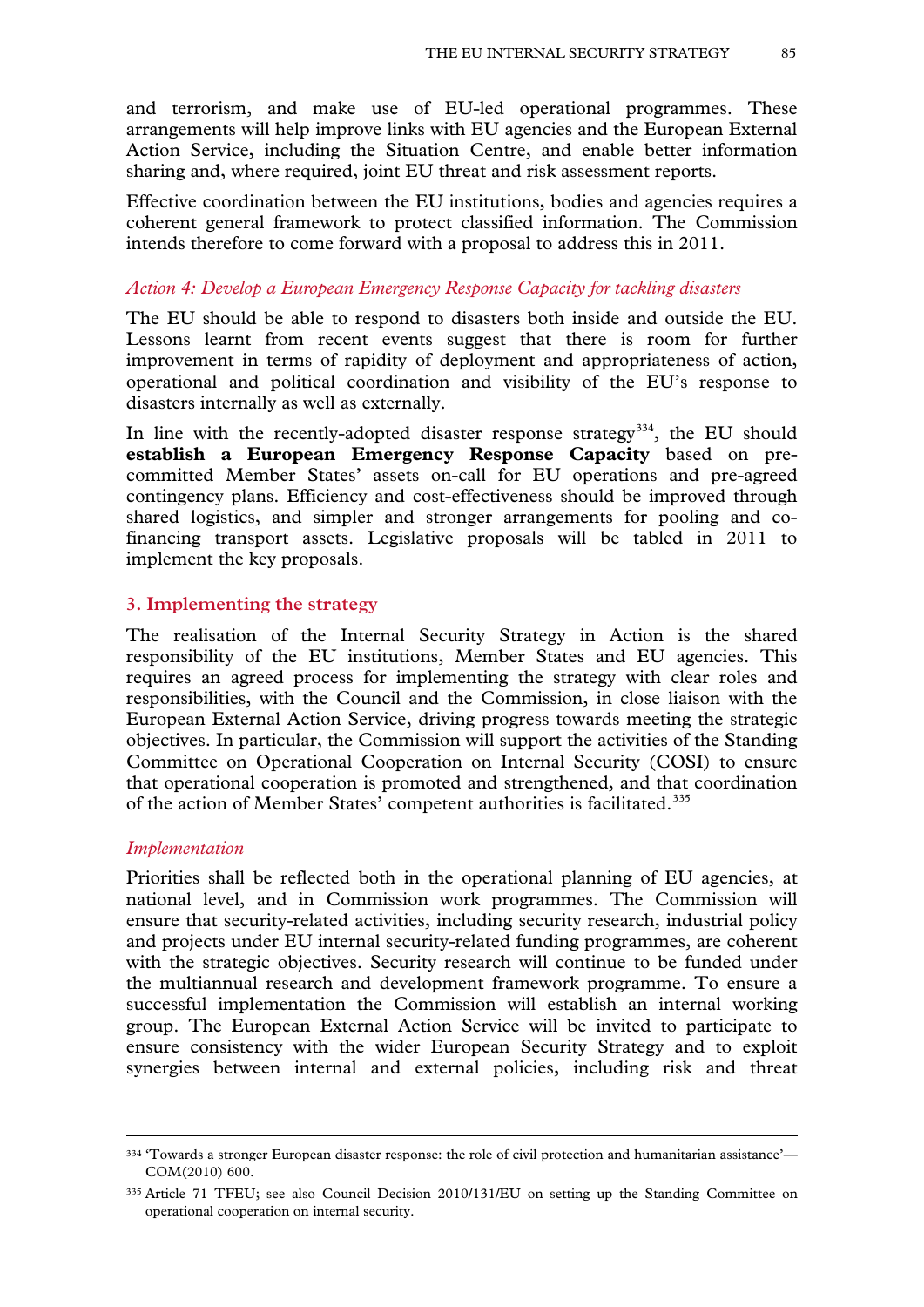assessments. For the same purpose, COSI and the Political and Security Committee should work together and meet regularly.

EU funding that might be necessary for the period 2011–2013 will be made available within the current ceilings of the multiannual financial framework. For the period post-2013, internal security funding will be examined in the context of a Commission-wide debate on all proposals to be made for that period. As part of that debate, the Commission will consider the feasibility of setting up an Internal Security Fund.

### *Monitoring and evaluation*

The Commission will, with the Council, monitor progress on the Internal Security Strategy in Action. The Commission will produce an annual report to the European Parliament and the Council on the strategy on the basis of contributions from Member States and EU agencies and using as far as possible existing reporting mechanisms. The annual report will highlight the main developments for each of the strategic objectives, assessing whether actions at EU and Member State level have been effective, and making Commission recommendations as appropriate. The annual report will also include an annex describing the state of internal security. It will be produced by the Commission, supported by contributions from the relevant agencies. The report could inform annually the European Parliament and Council debates on internal security.

## **Concluding remarks**

Our world is changing, and so are the threats and challenges around us. The response from the European Union should evolve correspondingly. By working together to implement the actions outlined in this strategy, we are on the right path. At the same time, it is inevitable that however strong and well-prepared we are, threats can never be entirely eliminated. That is why it is all the more important that we step up our efforts.

With the Lisbon Treaty as a new legal framework, the Internal Security Strategy in Action should become the shared agenda for the EU over the next four years. Its success is dependent on the combined efforts of all EU actors, but also on cooperation with the outside world. Only by joining forces and working together to implement this strategy can Member States, EU Institutions, bodies and agencies provide a truly coordinated European response to the security threats of our time.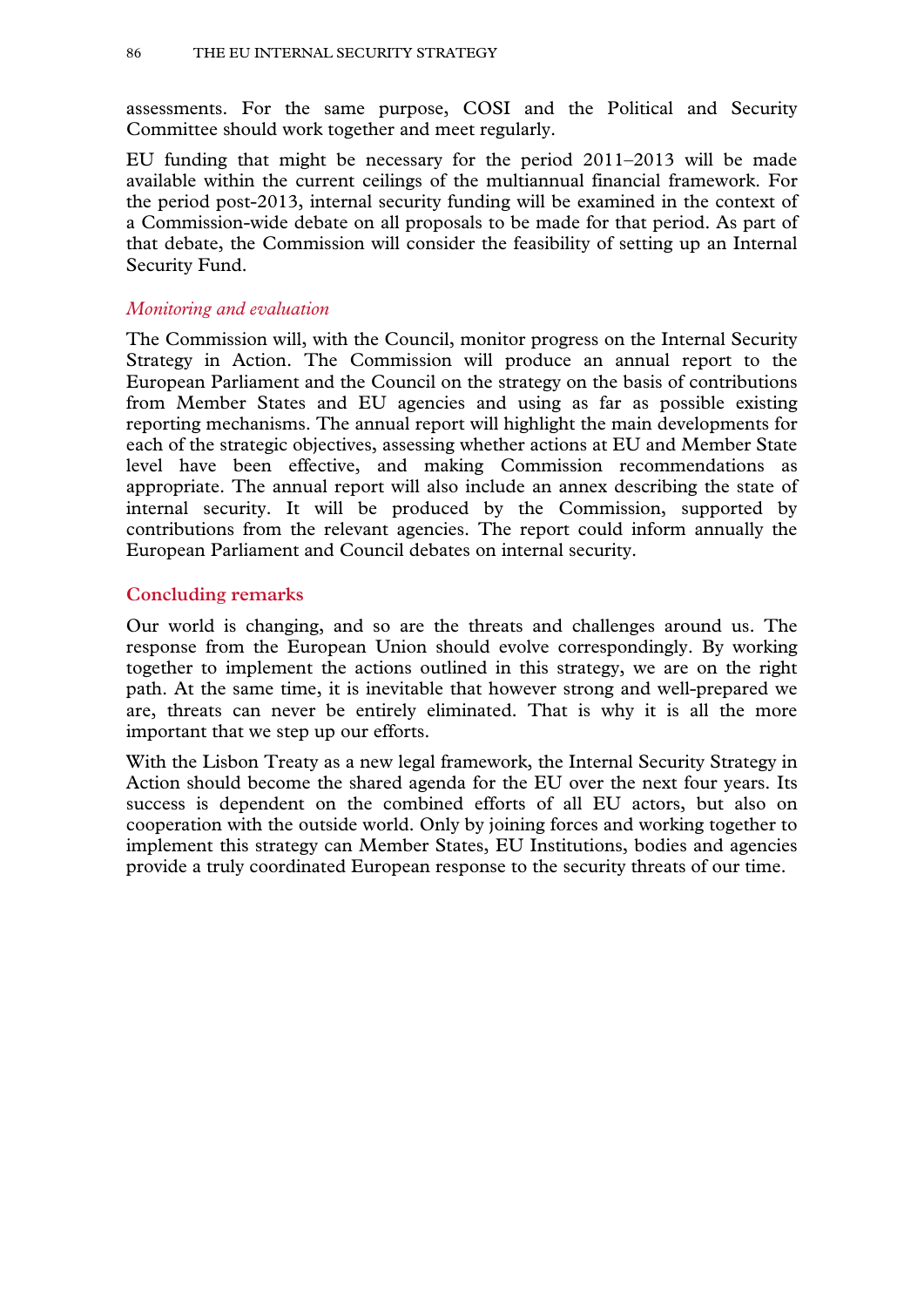# **APPENDIX 5: LIST OF ACRONYMS AND ABBREVIATIONS**

ACPO Association of Chief Police Officers AFSJ Area of Freedom, Security and Justice ARO Asset Recovery Office Article 36 The Committee of officials of Member States constituted under Article Committee 36 of the TEU prior to its amendment by the Treaty of Lisbon to coordinate work on police and judicial cooperation in criminal matters. The predecessor of COSI. CATS Comité de l'article trente-six. The French acronym for the Article 36 Committee, q.v. CBRN Chemical, biological, radiological and nuclear substances CCWP Customs Cooperation Working Party CEPOL European Police College CEPS Centre for European Policy Studies CER Centre for European Reform CERT Computer Emergency Response Team CFSP (EU) Common Foreign and Security Policy CFR (EU) Charter of Fundamental Rights CII Critical Information Infrastructure CIIP Critical Information Infrastructure Protection COREPER Comité des représentants permanents: the French acronym for Committee of Permanent Representatives of the Member States to the EU COSI coopération opérationnelle en matière de sécurité intérieure. The French acronym for the Standing Committee on Operational Cooperation on Internal Security, constituted under Article 71 TFEU. The successor to the Article 36 Committee, q.v. COTER A Council working group of national foreign ministry officials which considers external security threats in the context of the CFSP CP 931 Working Party on the application of specific measures to combat terrorism CSDP(EU) Common Security and Defence Policy CSIRT Computer Security Incident Response Team (now synonymous with CERT) CSIRTUK Combined Security Incident Response Team (UK) CSS (UK) Cyber Security Strategy CTC (EU) Counter-terrorism coordinator CTG` Counter-terrorism group: a Council working group composed of the heads of the intelligence services of the Member States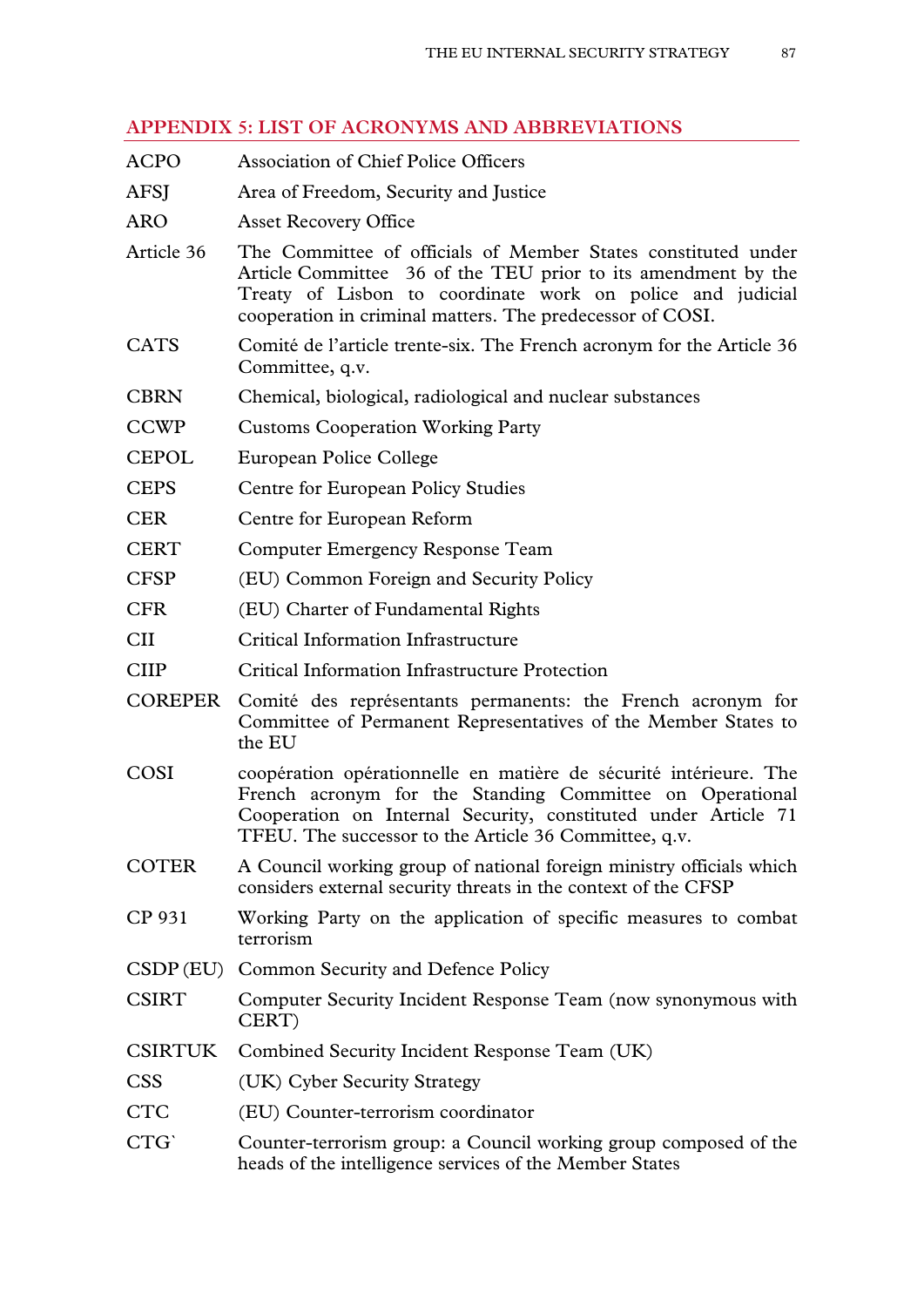| <b>CTS</b>     | The EU counter-terrorism strategy adopted during the UK Presidency<br>in 2005                                            |
|----------------|--------------------------------------------------------------------------------------------------------------------------|
|                | DG HOME Commission Directorate-General for Home Affairs                                                                  |
|                | DG INFSO Commission Directorate-General for Information Society and Media                                                |
|                | DG RELEX Commission Directorate-General for External Relations                                                           |
| <b>EADRCC</b>  | NATO Euro-Atlantic Disaster Response and Coordination Centre                                                             |
| <b>EASO</b>    | European Asylum Support Office                                                                                           |
| EAW            | European Arrest Warrant                                                                                                  |
| EC             | <b>European Community</b>                                                                                                |
| <b>ECCP</b>    | European CyberCrime Platform                                                                                             |
| <b>ECHR</b>    | European Convention for the Protection of Human Rights and<br>Fundamental Freedoms (European Convention on Human Rights) |
| <b>EEA</b>     | European Economic Area                                                                                                   |
| <b>EEAS</b>    | <b>European External Action Service</b>                                                                                  |
| <b>EERC</b>    | <b>European Emergency Response Capacity</b>                                                                              |
| EGC            | European Government CERT Group                                                                                           |
| <b>EISAS</b>   | European Information Sharing and Alert System                                                                            |
| <b>EMCDDA</b>  | European Monitoring Centre for Drugs and Drug Addiction                                                                  |
| <b>ENISA</b>   | European Network and Information Security Agency                                                                         |
| <b>EPCIC</b>   | European Programme for Critical Infrastructure Protection                                                                |
| <b>EPCTF</b>   | European Police Chiefs Task Force                                                                                        |
| <b>ESS</b>     | European Security Strategy, or External Security Strategy                                                                |
| <b>ETS</b>     | <b>EU Emissions Trading System</b>                                                                                       |
| EU             | European Union                                                                                                           |
| Eurodac        | The fingerprint database for the Dublin Regulation on jurisdiction to<br>examine asylum applications.                    |
| Europol        | European Police Office                                                                                                   |
|                | EUROSUR European Border Surveillance System                                                                              |
| <b>FIRST</b>   | Forum for Incident Response and Security Teams                                                                           |
| Frontex        | European Agency for the management of operational cooperation at<br>the external borders                                 |
|                | GovCertUK Government CERT UK: the Government CERT for the public<br>sector system                                        |
| G <sub>6</sub> | Group of 6. An unofficial group of the interior ministers of the six<br>largest Member States                            |
| <b>ICPEM</b>   | Institute of Civil Protection and Emergency Management                                                                   |
| <b>IfS</b>     | <b>Instrument for Stability</b>                                                                                          |
| <b>IPPR</b>    | (UK) Institute for Public Policy Research                                                                                |
| <b>ISF</b>     | <b>Internal Security Fund</b>                                                                                            |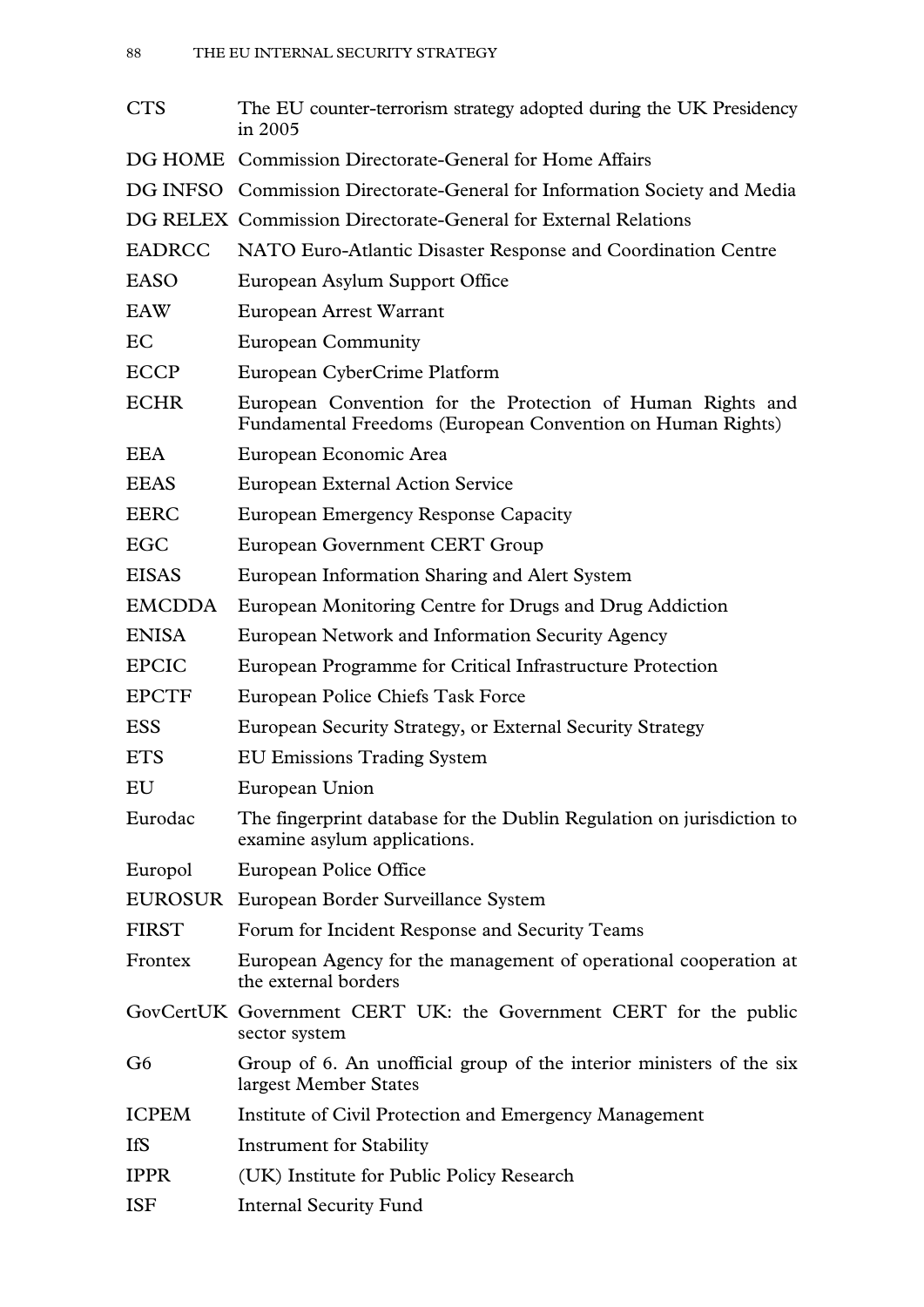| <b>ISP</b>   | <b>Internet Service Provider</b>                                                                                                                                                                                                                                                     |
|--------------|--------------------------------------------------------------------------------------------------------------------------------------------------------------------------------------------------------------------------------------------------------------------------------------|
| <b>ISS</b>   | <b>Internal Security Strategy</b>                                                                                                                                                                                                                                                    |
| <b>JAIEX</b> | Justice and Home Affairs External Working Group                                                                                                                                                                                                                                      |
| <b>JANET</b> | Joint Academic Network, a CERT                                                                                                                                                                                                                                                       |
| <b>JCNSS</b> | Joint Committee on the National Security Strategy                                                                                                                                                                                                                                    |
| <b>JHA</b>   | Justice and Home Affairs                                                                                                                                                                                                                                                             |
| <b>JIT</b>   | <b>Joint Investigation Team</b>                                                                                                                                                                                                                                                      |
| JLS          | Justice, Liberté, Sécurité: the French acronym for the former<br>Commission Directorate-General for Freedom, Security and Justice                                                                                                                                                    |
| LEWP         | Law Enforcement Working Party                                                                                                                                                                                                                                                        |
| <b>LIBE</b>  | European Parliament Committee on Civil Liberties, Justice and Home<br><b>Affairs</b>                                                                                                                                                                                                 |
| <b>MFF</b>   | Multi-annual financial framework                                                                                                                                                                                                                                                     |
| <b>MIC</b>   | Monitoring and Information Centre, Civil Protection Unit, European<br>Commission                                                                                                                                                                                                     |
| <b>NATO</b>  | North Atlantic Treaty Organisation                                                                                                                                                                                                                                                   |
| <b>NSS</b>   | (UK) National Security Strategy                                                                                                                                                                                                                                                      |
| <b>OCSIA</b> | (UK) Office of Cyber Security and Information Assurance                                                                                                                                                                                                                              |
| <b>OCTA</b>  | <b>Organised Crime Threat Assessment</b>                                                                                                                                                                                                                                             |
| <b>OECD</b>  | Organisation for Economic Cooperation and Development                                                                                                                                                                                                                                |
| <b>PNR</b>   | Passenger Name Record                                                                                                                                                                                                                                                                |
| <b>PSC</b>   | <b>Political and Security Committee</b>                                                                                                                                                                                                                                              |
| <b>PWGT</b>  | Police Working Group on Terrorism                                                                                                                                                                                                                                                    |
| <b>RABIT</b> | Rapid Border Intervention Teams                                                                                                                                                                                                                                                      |
| <b>SCFIA</b> | Strategic Committee on Immigration, Frontiers and Asylum                                                                                                                                                                                                                             |
| <b>SIS</b>   | <b>Schengen Information System</b>                                                                                                                                                                                                                                                   |
| SitCen       | (EU) Joint Situation Centre                                                                                                                                                                                                                                                          |
| <b>SOCA</b>  | Serious Organised Crime Agency                                                                                                                                                                                                                                                       |
| <b>TEC</b>   | Treaty establishing the European Community                                                                                                                                                                                                                                           |
| TE-SAT       | Europol's Terrorist Situation and Trend Reports                                                                                                                                                                                                                                      |
| <b>TEU</b>   | Treaty on European Union                                                                                                                                                                                                                                                             |
| <b>TFEU</b>  | Treaty on the Functioning of the European Union                                                                                                                                                                                                                                      |
| <b>TFTP</b>  | Terrorist Finance Tracking Program: the US means of tracking<br>international financial transactions through SWIFT (Society for<br>Worldwide Interbank Financial Telecommunications)<br>for the<br>prevention of terrorism: the subject of an agreement between the EU<br>and the US |
| <b>TWG</b>   | Terrorist Working Group: a Council working group of national interior<br>ministry officials                                                                                                                                                                                          |